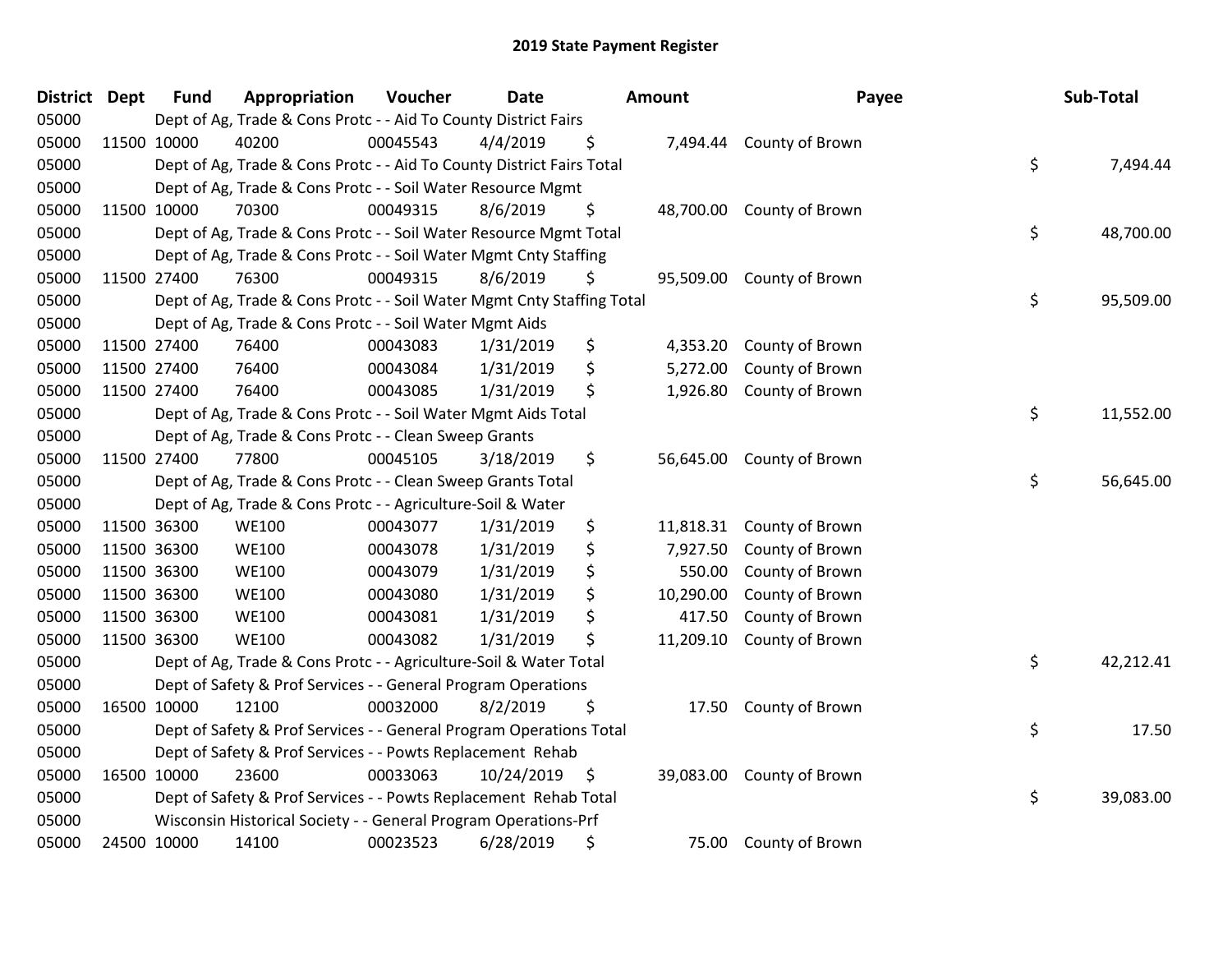| District Dept |             | <b>Fund</b> | Appropriation                                                         | Voucher  | <b>Date</b> | <b>Amount</b>      | Payee                     | Sub-Total          |
|---------------|-------------|-------------|-----------------------------------------------------------------------|----------|-------------|--------------------|---------------------------|--------------------|
| 05000         |             |             | Wisconsin Historical Society - - General Program Operations-Prf Total |          |             |                    |                           | \$<br>75.00        |
| 05000         |             |             | Dept of Public Instruction - - High Cost Spec Ed State Aid            |          |             |                    |                           |                    |
| 05000         | 25500 10000 |             | 20400                                                                 | 00180020 | 6/17/2019   | \$                 | 14,777.00 County of Brown |                    |
| 05000         |             |             | Dept of Public Instruction - - High Cost Spec Ed State Aid Total      |          |             |                    |                           | \$<br>14,777.00    |
| 05000         |             |             | Dept of Public Instruction - - Spec Ed & Schl Age Parents Aid         |          |             |                    |                           |                    |
| 05000         | 25500 10000 |             | 20600                                                                 | 00156832 | 1/22/2019   | \$<br>204,151.00   | County of Brown           |                    |
| 05000         | 25500 10000 |             | 20600                                                                 | 00160800 | 2/19/2019   | \$<br>204,151.00   | County of Brown           |                    |
| 05000         | 25500 10000 |             | 20600                                                                 | 00164483 | 3/18/2019   | \$<br>204,151.00   | County of Brown           |                    |
| 05000         | 25500 10000 |             | 20600                                                                 | 00177020 | 6/10/2019   | \$<br>359,895.00   | County of Brown           |                    |
| 05000         | 25500 10000 |             | 20600                                                                 | 00199657 | 11/18/2019  | \$<br>216,684.00   | County of Brown           |                    |
| 05000         | 25500 10000 |             | 20600                                                                 | 00203614 | 12/16/2019  | \$<br>203,142.00   | County of Brown           |                    |
| 05000         |             |             | Dept of Public Instruction - - Spec Ed & Schl Age Parents Aid Total   |          |             |                    |                           | \$<br>1,392,174.00 |
| 05000         |             |             | Dept of Public Instruction - - Aids For School Lunches And Nu         |          |             |                    |                           |                    |
| 05000         | 25500 10000 |             | 20900                                                                 | 00172452 | 5/13/2019   | \$<br>869.95       | County of Brown           |                    |
| 05000         |             |             | Dept of Public Instruction - - Aids For School Lunches And Nu Total   |          |             |                    |                           | \$<br>869.95       |
| 05000         |             |             | Dept of Public Instruction - - Aid To County Children With Di         |          |             |                    |                           |                    |
| 05000         | 25500 10000 |             | 23100                                                                 | 00179831 | 6/17/2019   | \$<br>1,793,754.00 | County of Brown           |                    |
| 05000         |             |             | Dept of Public Instruction - - Aid To County Children With Di Total   |          |             |                    |                           | \$<br>1,793,754.00 |
| 05000         |             |             | Dept of Public Instruction - - Federal Aids, Local Aid                |          |             |                    |                           |                    |
| 05000         | 25500 10000 |             | 24100                                                                 | 00155609 | 1/22/2019   | \$<br>1,186.66     | County of Brown           |                    |
| 05000         | 25500 10000 |             | 24100                                                                 | 00155619 | 1/22/2019   | \$<br>2,364.92     | County of Brown           |                    |
| 05000         | 25500 10000 |             | 24100                                                                 | 00157566 | 1/28/2019   | \$<br>785.47       | County of Brown           |                    |
| 05000         | 25500 10000 |             | 24100                                                                 | 00161383 | 2/25/2019   | \$<br>1,385.91     | County of Brown           |                    |
| 05000         | 25500 10000 |             | 24100                                                                 | 00161396 | 2/25/2019   | \$<br>2,957.19     | County of Brown           |                    |
| 05000         | 25500 10000 |             | 24100                                                                 | 00163838 | 3/18/2019   | \$<br>1,378.24     | County of Brown           |                    |
| 05000         | 25500 10000 |             | 24100                                                                 | 00165106 | 3/25/2019   | \$<br>2,750.59     | County of Brown           |                    |
| 05000         | 25500 10000 |             | 24100                                                                 | 00168826 | 4/22/2019   | \$<br>2,589.18     | County of Brown           |                    |
| 05000         | 25500 10000 |             | 24100                                                                 | 00169892 | 4/29/2019   | \$<br>1,590.88     | County of Brown           |                    |
| 05000         | 25500 10000 |             | 24100                                                                 | 00173361 | 5/20/2019   | \$<br>3,518.73     | County of Brown           |                    |
| 05000         | 25500 10000 |             | 24100                                                                 | 00175158 | 5/28/2019   | \$<br>1,543.06     | County of Brown           |                    |
| 05000         | 25500 10000 |             | 24100                                                                 | 00178119 | 6/17/2019   | \$<br>3,249.77     | County of Brown           |                    |
| 05000         | 25500 10000 |             | 24100                                                                 | 00180192 | 6/17/2019   | \$<br>3,950.00     | County of Brown           |                    |
| 05000         | 25500 10000 |             | 24100                                                                 | 00181819 | 6/24/2019   | \$<br>625.93       | County of Brown           |                    |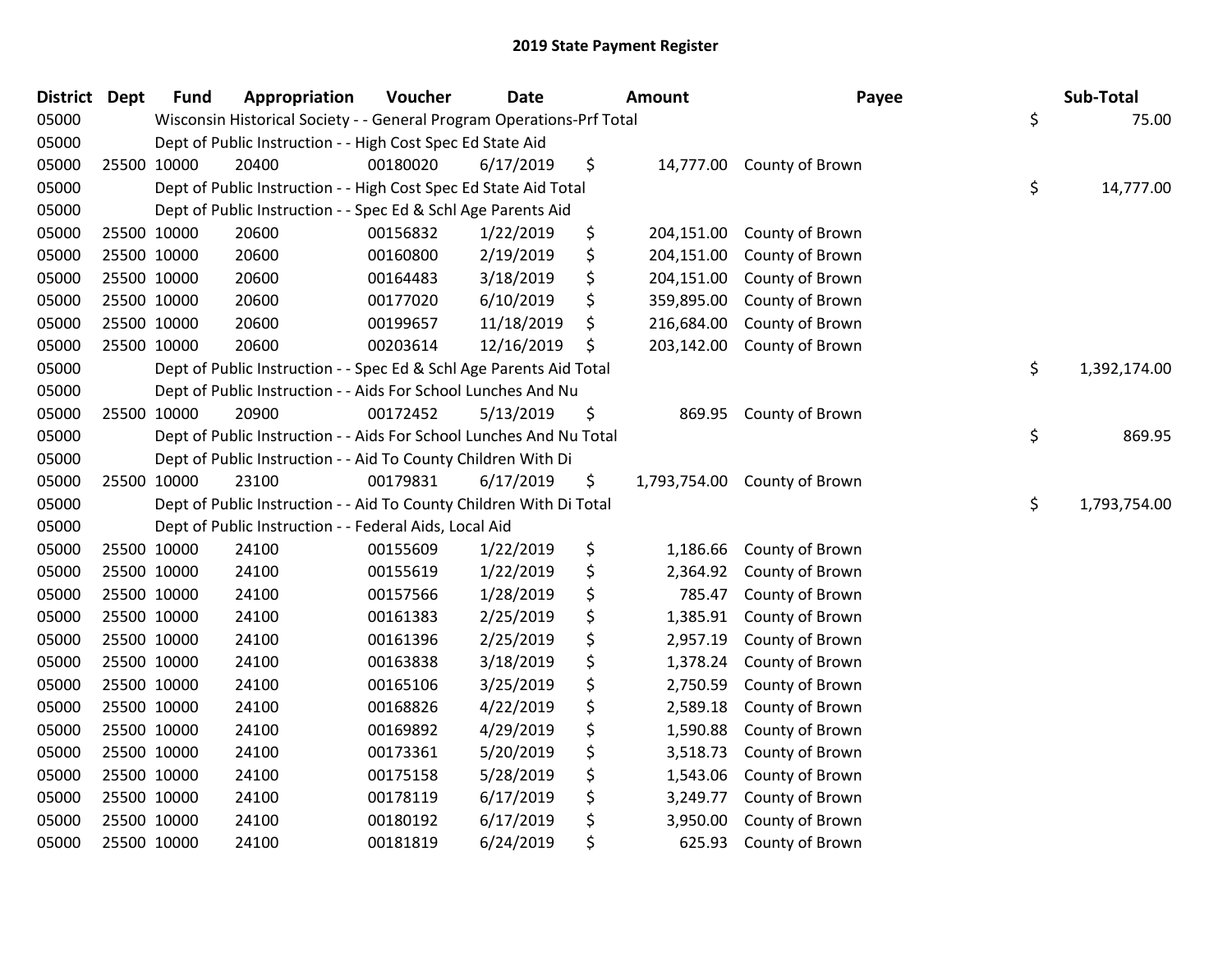| <b>District</b> | <b>Dept</b> | <b>Fund</b> | Appropriation                                                      | Voucher  | Date       | Amount          | Payee                     | Sub-Total       |
|-----------------|-------------|-------------|--------------------------------------------------------------------|----------|------------|-----------------|---------------------------|-----------------|
| 05000           | 25500 10000 |             | 24100                                                              | 00183827 | 7/15/2019  | \$<br>1,434.96  | County of Brown           |                 |
| 05000           | 25500 10000 |             | 24100                                                              | 00184607 | 7/15/2019  | \$<br>1,271.73  | County of Brown           |                 |
| 05000           | 25500 10000 |             | 24100                                                              | 00189567 | 8/26/2019  | \$<br>1,672.70  | County of Brown           |                 |
| 05000           | 25500 10000 |             | 24100                                                              | 00193610 | 9/23/2019  | \$<br>1,101.80  | County of Brown           |                 |
| 05000           | 25500 10000 |             | 24100                                                              | 00195675 | 10/15/2019 | \$<br>1,187.40  | County of Brown           |                 |
| 05000           | 25500 10000 |             | 24100                                                              | 00196544 | 10/21/2019 | 3,131.53        | County of Brown           |                 |
| 05000           | 25500 10000 |             | 24100                                                              | 00199025 | 11/18/2019 | \$<br>1,158.80  | County of Brown           |                 |
| 05000           | 25500 10000 |             | 24100                                                              | 00199035 | 11/18/2019 | \$<br>3,498.26  | County of Brown           |                 |
| 05000           | 25500 10000 |             | 24100                                                              | 00204657 | 12/16/2019 | \$<br>1,078.10  | County of Brown           |                 |
| 05000           | 25500 10000 |             | 24100                                                              | 00204666 | 12/16/2019 | \$<br>2,683.42  | County of Brown           |                 |
| 05000           |             |             | Dept of Public Instruction - - Federal Aids, Local Aid Total       |          |            |                 |                           | \$<br>48,095.23 |
| 05000           |             |             | Dept of Natural Resources - - GPO-State Funds                      |          |            |                 |                           |                 |
| 05000           | 37000 10000 |             | 40100                                                              | 00369495 | 11/20/2019 | \$              | 1,000.00 County of Brown  |                 |
| 05000           |             |             | Dept of Natural Resources - - GPO-State Funds Total                |          |            |                 |                           | \$<br>1,000.00  |
| 05000           |             |             | Dept of Natural Resources - - Envir Plan Aids - Loc Wat Qual       |          |            |                 |                           |                 |
| 05000           | 37000 10000 |             | 60400                                                              | 00370388 | 11/18/2019 | \$<br>10,516.27 | County of Brown           |                 |
| 05000           | 37000 10000 |             | 60400                                                              | 00370398 | 11/18/2019 | \$<br>11,697.97 | County of Brown           |                 |
| 05000           |             |             | Dept of Natural Resources - - Envir Plan Aids - Loc Wat Qual Total |          |            |                 |                           | \$<br>22,214.24 |
| 05000           |             |             | Dept of Natural Resources - - Envir Plan Aids - Fed                |          |            |                 |                           |                 |
| 05000           | 37000 10000 |             | 68400                                                              | 00308723 | 4/1/2019   | \$<br>11,312.83 | County of Brown           |                 |
| 05000           | 37000 10000 |             | 68400                                                              | 00345674 | 8/5/2019   | \$<br>9,792.79  | County of Brown           |                 |
| 05000           |             |             | Dept of Natural Resources - - Envir Plan Aids - Fed Total          |          |            |                 |                           | \$<br>21,105.62 |
| 05000           |             |             | Dept of Natural Resources - - Taxes & Assessmts-Conserv Fund       |          |            |                 |                           |                 |
| 05000           |             | 37000 21200 | 16900                                                              | 00293959 | 1/30/2019  | \$              | 10,883.00 County of Brown |                 |
| 05000           |             |             | Dept of Natural Resources - - Taxes & Assessmts-Conserv Fund Total |          |            |                 |                           | \$<br>10,883.00 |
| 05000           |             |             | Dept of Natural Resources - - GPO -Federal Funds                   |          |            |                 |                           |                 |
| 05000           | 37000 21200 |             | 38100                                                              | 00307326 | 3/27/2019  | \$              | 14,998.06 County of Brown |                 |
| 05000           |             |             | Dept of Natural Resources - - GPO -Federal Funds Total             |          |            |                 |                           | \$<br>14,998.06 |
| 05000           |             |             | Dept of Natural Resources - - Enf A - Boating Enforcement          |          |            |                 |                           |                 |
| 05000           | 37000 21200 |             | 55000                                                              | 00307326 | 3/27/2019  | \$<br>28,243.63 | County of Brown           |                 |
| 05000           |             |             | Dept of Natural Resources - - Enf A - Boating Enforcement Total    |          |            |                 |                           | \$<br>28,243.63 |
| 05000           |             |             | Dept of Natural Resources - - Enf A - Snow Enforcement             |          |            |                 |                           |                 |
| 05000           | 37000 21200 |             | 55200                                                              | 00359283 | 9/18/2019  | \$<br>8,388.37  | County of Brown           |                 |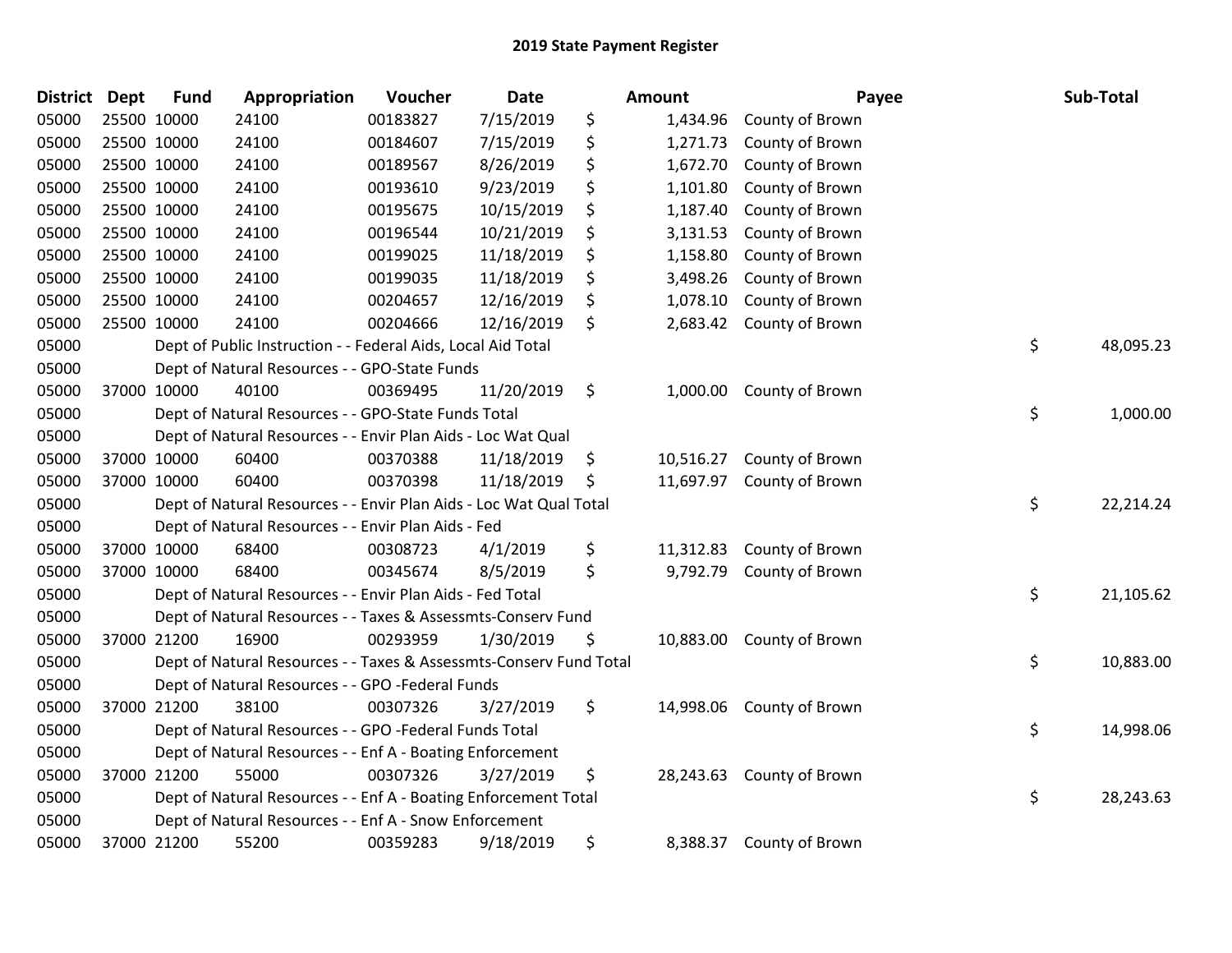| <b>District</b> | Dept        | <b>Fund</b> | Appropriation                                                      | Voucher  | <b>Date</b> | Amount           | Payee                     | Sub-Total        |
|-----------------|-------------|-------------|--------------------------------------------------------------------|----------|-------------|------------------|---------------------------|------------------|
| 05000           |             |             | Dept of Natural Resources - - Enf A - Snow Enforcement Total       |          |             |                  |                           | \$<br>8,388.37   |
| 05000           |             |             | Dept of Natural Resources - - Wildlife Damage Claims & Abat        |          |             |                  |                           |                  |
| 05000           | 37000 21200 |             | 55300                                                              | 00294526 | 2/27/2019   | \$               | 11,590.50 County of Brown |                  |
| 05000           | 37000 21200 |             | 55300                                                              | 00345853 | 8/1/2019    | \$<br>11,167.26  | County of Brown           |                  |
| 05000           |             |             | Dept of Natural Resources - - Wildlife Damage Claims & Abat Total  |          |             |                  |                           | \$<br>22,757.76  |
| 05000           |             |             | Dept of Natural Resources - - Resaids - County Cons Aids           |          |             |                  |                           |                  |
| 05000           | 37000 21200 |             | 56300                                                              | 00300878 | 2/22/2019   | \$<br>1,326.29   | County of Brown           |                  |
| 05000           | 37000 21200 |             | 56300                                                              | 00300880 | 2/22/2019   | \$<br>1,396.00   | County of Brown           |                  |
| 05000           |             |             | Dept of Natural Resources - - Resaids - County Cons Aids Total     |          |             |                  |                           | \$<br>2,722.29   |
| 05000           |             |             | Dept of Natural Resources - - Ra- Snowmobile Trail Areas           |          |             |                  |                           |                  |
| 05000           | 37000 21200 |             | 57500                                                              | 00346734 | 8/5/2019    | \$               | 57,570.00 County of Brown |                  |
| 05000           | 37000 21200 |             | 57500                                                              | 00360087 | 10/18/2019  | \$               | 23,478.62 County of Brown |                  |
| 05000           |             |             | Dept of Natural Resources - - Ra- Snowmobile Trail Areas Total     |          |             |                  |                           | \$<br>81,048.62  |
| 05000           |             |             | Dept of Natural Resources - - GPO--State Funds                     |          |             |                  |                           |                  |
| 05000           | 37000 21200 |             | 86100                                                              | 00317843 | 5/3/2019    | \$<br>15.00      | County of Brown           |                  |
| 05000           |             |             | Dept of Natural Resources - - GPO--State Funds Total               |          |             |                  |                           | \$<br>15.00      |
| 05000           |             |             | Dept of Natural Resources - - Solid Waste Management -- Envi       |          |             |                  |                           |                  |
| 05000           | 37000 27400 |             | 47200                                                              | 00309080 | 4/4/2019    | \$<br>30.00      | County of Brown           |                  |
| 05000           |             |             | Dept of Natural Resources - - Solid Waste Management -- Envi Total |          |             |                  |                           | \$<br>30.00      |
| 05000           |             |             | Dept of Natural Resources - - Solid Waste Management - Site-       |          |             |                  |                           |                  |
| 05000           | 37000 27400 |             | 49500                                                              | 00297090 | 2/7/2019    | \$               | 89,340.15 County of Brown |                  |
| 05000           |             |             | Dept of Natural Resources - - Solid Waste Management - Site-Total  |          |             |                  |                           | \$<br>89,340.15  |
| 05000           |             |             | Dept of Natural Resources - - Land Acquisition                     |          |             |                  |                           |                  |
| 05000           | 37000 36300 |             | TA100                                                              | 00288461 | 1/4/2019    | \$<br>30.00      | County of Brown           |                  |
| 05000           | 37000 36300 |             | TA100                                                              | 00367502 | 10/25/2019  | \$<br>30.00      | County of Brown           |                  |
| 05000           |             |             | Dept of Natural Resources - - Land Acquisition Total               |          |             |                  |                           | \$<br>60.00      |
| 05000           |             |             | WI Dept of Transportation - - Eldly&Disa Co/Aid Sf                 |          |             |                  |                           |                  |
| 05000           | 39500 21100 |             | 16800                                                              | 00340203 | 1/8/2019    | \$<br>556,359.00 | County of Brown           |                  |
| 05000           |             |             | WI Dept of Transportation - - Eldly&Disa Co/Aid Sf Total           |          |             |                  |                           | \$<br>556,359.00 |
| 05000           |             |             | WI Dept of Transportation - - Hwy Sfty Loc Aid Ffd                 |          |             |                  |                           |                  |
| 05000           | 39500 21100 |             | 18500                                                              | 00368854 | 4/5/2019    | \$<br>1,000.00   | County of Brown           |                  |
| 05000           | 39500 21100 |             | 18500                                                              | 00435008 | 9/17/2019   | \$<br>4,000.00   | County of Brown           |                  |
| 05000           | 39500 21100 |             | 18500                                                              | 00470419 | 12/12/2019  | \$<br>1,328.02   | County of Brown           |                  |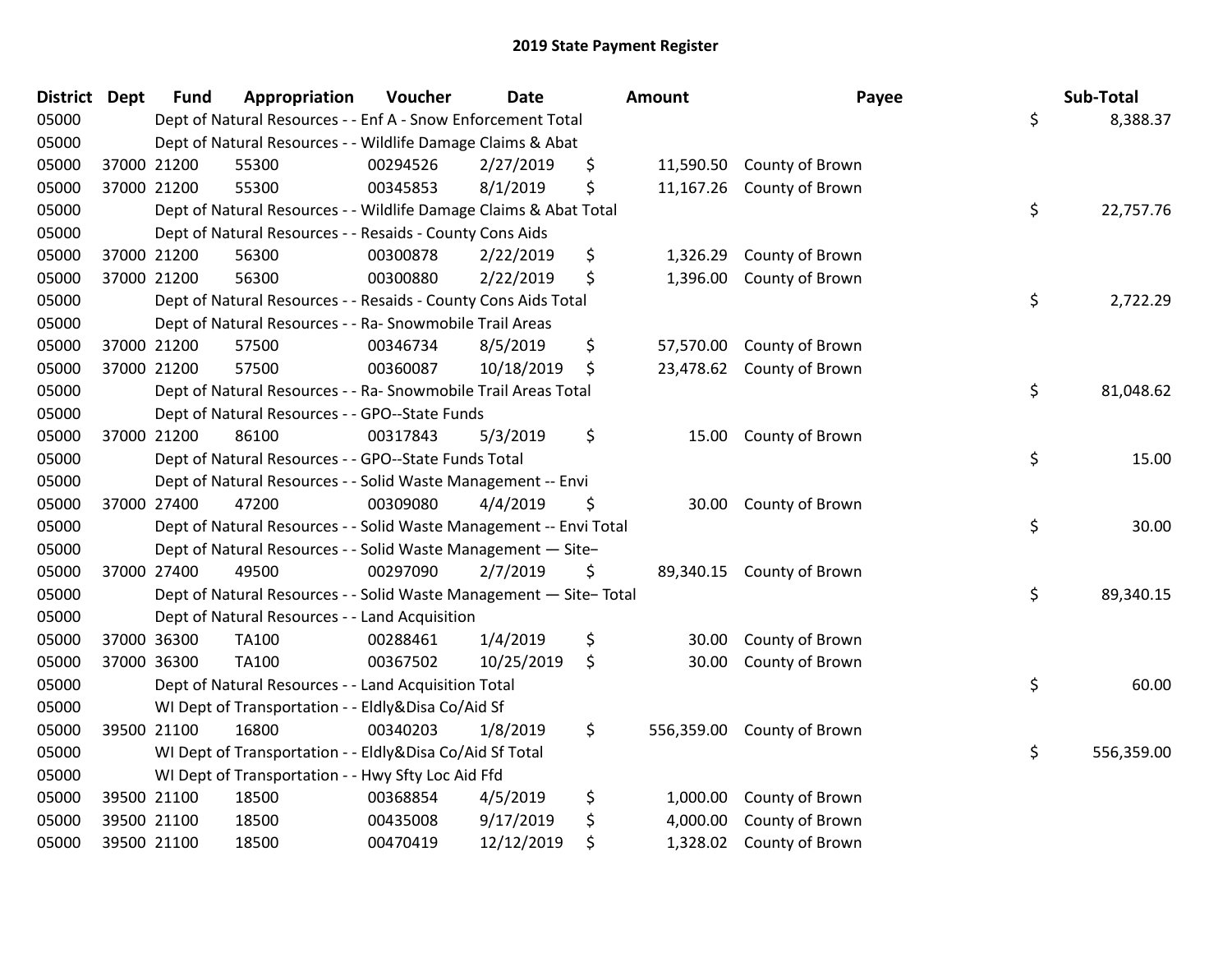| <b>District</b> | <b>Dept</b> | <b>Fund</b> | Appropriation                                            | Voucher  | <b>Date</b> | <b>Amount</b>      | Payee                        | Sub-Total          |
|-----------------|-------------|-------------|----------------------------------------------------------|----------|-------------|--------------------|------------------------------|--------------------|
| 05000           | 39500 21100 |             | 18500                                                    | 00470420 | 12/12/2019  | \$<br>7,521.98     | County of Brown              |                    |
| 05000           |             |             | WI Dept of Transportation - - Hwy Sfty Loc Aid Ffd Total |          |             |                    |                              | \$<br>13,850.00    |
| 05000           |             |             | WI Dept of Transportation - - Trans Aids To Co.-Sf       |          |             |                    |                              |                    |
| 05000           |             | 39500 21100 | 19000                                                    | 00335777 | 1/7/2019    | \$                 | 1,175,652.11 County of Brown |                    |
| 05000           |             | 39500 21100 | 19000                                                    | 00401102 | 7/1/2019    | \$<br>2,351,304.22 | County of Brown              |                    |
| 05000           |             | 39500 21100 | 19000                                                    | 00443920 | 10/7/2019   | \$<br>1,175,652.12 | County of Brown              |                    |
| 05000           |             |             | WI Dept of Transportation - - Trans Aids To Co.-Sf Total |          |             |                    |                              | \$<br>4,702,608.45 |
| 05000           |             |             | WI Dept of Transportation - - Loc Rd Imp Prg St Fd       |          |             |                    |                              |                    |
| 05000           |             | 39500 21100 | 27800                                                    | 00465035 | 11/29/2019  | \$<br>9,290.36     | County of Brown              |                    |
| 05000           |             |             | WI Dept of Transportation - - Loc Rd Imp Prg St Fd Total |          |             |                    |                              | \$<br>9,290.36     |
| 05000           |             |             | WI Dept of Transportation - - St Hwy Rehab, Sf           |          |             |                    |                              |                    |
| 05000           |             | 39500 21100 | 36300                                                    | 00341803 | 1/15/2019   | \$<br>43.39        | County of Brown              |                    |
| 05000           |             | 39500 21100 | 36300                                                    | 00343905 | 2/1/2019    | \$<br>10.00        | County of Brown              |                    |
| 05000           |             | 39500 21100 | 36300                                                    | 00371627 | 5/10/2019   | \$<br>20.00        | County of Brown              |                    |
| 05000           |             | 39500 21100 | 36300                                                    | 00412944 | 8/2/2019    | \$<br>60.00        | County of Brown              |                    |
| 05000           |             | 39500 21100 | 36300                                                    | 00427714 | 9/12/2019   | \$<br>5.00         | County of Brown              |                    |
| 05000           |             |             | WI Dept of Transportation - - St Hwy Rehab, Sf Total     |          |             |                    |                              | \$<br>138.39       |
| 05000           |             |             | WI Dept of Transportation - - Hwy Mgmt & Opers Sf        |          |             |                    |                              |                    |
| 05000           |             | 39500 21100 | 36500                                                    | 00341803 | 1/15/2019   | \$<br>1,823.92     | County of Brown              |                    |
| 05000           | 39500 21100 |             | 36500                                                    | 00349690 | 2/21/2019   | \$<br>2,376.00     | County of Brown              |                    |
| 05000           |             | 39500 21100 | 36500                                                    | 00369270 | 4/8/2019    | \$<br>1,215.00     | County of Brown              |                    |
| 05000           |             | 39500 21100 | 36500                                                    | 00377915 | 5/17/2019   | \$<br>2,430.00     | County of Brown              |                    |
| 05000           | 39500 21100 |             | 36500                                                    | 00387077 | 5/28/2019   | \$<br>22.40        | County of Brown              |                    |
| 05000           |             | 39500 21100 | 36500                                                    | 00400841 | 6/27/2019   | \$<br>1,271.46     | County of Brown              |                    |
| 05000           | 39500 21100 |             | 36500                                                    | 00422431 | 8/9/2019    | \$<br>1,188.00     | County of Brown              |                    |
| 05000           |             | 39500 21100 | 36500                                                    | 00430385 | 9/4/2019    | \$<br>1,188.00     | County of Brown              |                    |
| 05000           |             | 39500 21100 | 36500                                                    | 00445977 | 10/4/2019   | \$<br>1,215.00     | County of Brown              |                    |
| 05000           |             | 39500 21100 | 36500                                                    | 00452452 | 10/24/2019  | \$<br>2,590.18     | County of Brown              |                    |
| 05000           | 39500 21100 |             | 36500                                                    | 00467024 | 12/3/2019   | \$<br>2,769.28     | County of Brown              |                    |
| 05000           |             |             | WI Dept of Transportation - - Hwy Mgmt & Opers Sf Total  |          |             |                    |                              | \$<br>18,089.24    |
| 05000           |             |             | WI Dept of Transportation - - Wi Lift Brdg Op/M Sf       |          |             |                    |                              |                    |
| 05000           |             | 39500 21100 | 36600                                                    | 00341803 | 1/15/2019   | \$<br>2,906.13     | County of Brown              |                    |
| 05000           |             | 39500 21100 | 36600                                                    | 00349690 | 2/21/2019   | \$<br>4,391.32     | County of Brown              |                    |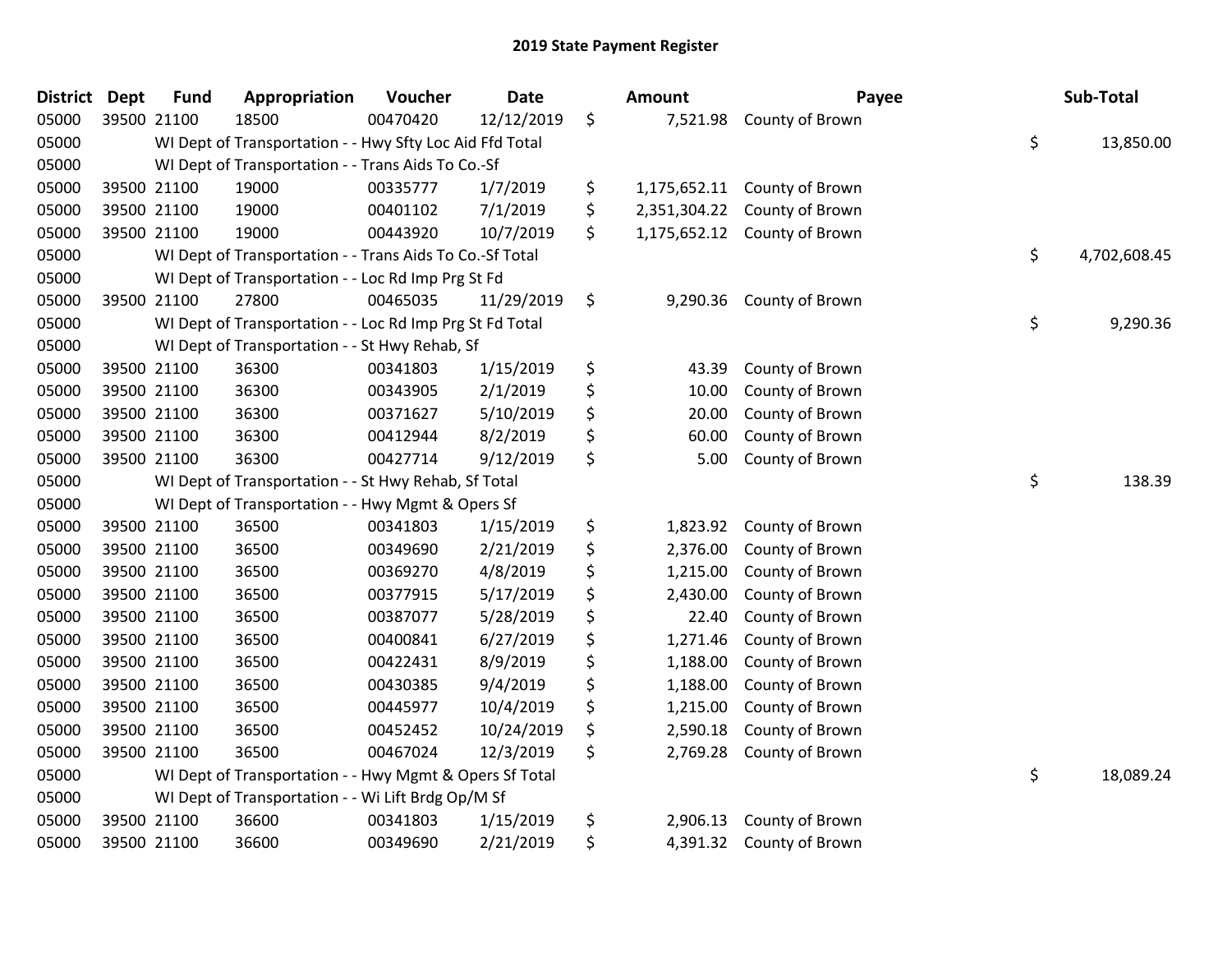| <b>District</b> | <b>Dept</b> | <b>Fund</b> | Appropriation                                            | Voucher  | Date       | Amount           | Payee           | Sub-Total          |
|-----------------|-------------|-------------|----------------------------------------------------------|----------|------------|------------------|-----------------|--------------------|
| 05000           |             | 39500 21100 | 36600                                                    | 00369270 | 4/8/2019   | \$<br>81,655.60  | County of Brown |                    |
| 05000           | 39500 21100 |             | 36600                                                    | 00452452 | 10/24/2019 | \$<br>9,054.86   | County of Brown |                    |
| 05000           |             | 39500 21100 | 36600                                                    | 00467024 | 12/3/2019  | \$<br>16,214.15  | County of Brown |                    |
| 05000           |             |             | WI Dept of Transportation - - Wi Lift Brdg Op/M Sf Total |          |            |                  |                 | \$<br>114,222.06   |
| 05000           |             |             | WI Dept of Transportation - - Routine Maint Sf           |          |            |                  |                 |                    |
| 05000           |             | 39500 21100 | 36800                                                    | 00341803 | 1/15/2019  | \$<br>311,346.89 | County of Brown |                    |
| 05000           |             | 39500 21100 | 36800                                                    | 00349690 | 2/21/2019  | \$<br>425,961.36 | County of Brown |                    |
| 05000           | 39500 21100 |             | 36800                                                    | 00361935 | 3/19/2019  | \$<br>190,230.30 | County of Brown |                    |
| 05000           |             | 39500 21100 | 36800                                                    | 00368254 | 4/5/2019   | \$<br>789,777.42 | County of Brown |                    |
| 05000           |             | 39500 21100 | 36800                                                    | 00369270 | 4/8/2019   | \$<br>927,550.98 | County of Brown |                    |
| 05000           |             | 39500 21100 | 36800                                                    | 00377915 | 5/17/2019  | \$<br>426,875.91 | County of Brown |                    |
| 05000           |             | 39500 21100 | 36800                                                    | 00387077 | 5/28/2019  | \$<br>389,341.68 | County of Brown |                    |
| 05000           | 39500 21100 |             | 36800                                                    | 00400841 | 6/27/2019  | \$<br>348,166.81 | County of Brown |                    |
| 05000           |             | 39500 21100 | 36800                                                    | 00422431 | 8/9/2019   | \$<br>238,886.36 | County of Brown |                    |
| 05000           |             | 39500 21100 | 36800                                                    | 00426656 | 8/22/2019  | \$<br>166,597.15 | County of Brown |                    |
| 05000           |             | 39500 21100 | 36800                                                    | 00426658 | 8/22/2019  | \$<br>2,108.82   | County of Brown |                    |
| 05000           |             | 39500 21100 | 36800                                                    | 00430385 | 9/4/2019   | \$<br>322,181.25 | County of Brown |                    |
| 05000           | 39500 21100 |             | 36800                                                    | 00445977 | 10/4/2019  | \$<br>252,237.14 | County of Brown |                    |
| 05000           | 39500 21100 |             | 36800                                                    | 00452452 | 10/24/2019 | \$<br>215,833.18 | County of Brown |                    |
| 05000           |             | 39500 21100 | 36800                                                    | 00467024 | 12/3/2019  | \$<br>315,412.18 | County of Brown |                    |
| 05000           |             |             | WI Dept of Transportation - - Routine Maint Sf Total     |          |            |                  |                 | \$<br>5,322,507.43 |
| 05000           |             |             | WI Dept of Transportation - - Adm & Planning Sfd         |          |            |                  |                 |                    |
| 05000           |             | 39500 21100 | 36900                                                    | 00387077 | 5/28/2019  | \$<br>540.47     | County of Brown |                    |
| 05000           |             | 39500 21100 | 36900                                                    | 00400841 | 6/27/2019  | \$<br>1,246.23   | County of Brown |                    |
| 05000           |             |             | WI Dept of Transportation - - Adm & Planning Sfd Total   |          |            |                  |                 | \$<br>1,786.71     |
| 05000           |             |             | WI Dept of Transportation - - Routine Maint Ff           |          |            |                  |                 |                    |
| 05000           |             | 39500 21100 | 38000                                                    | 00452452 | 10/24/2019 | \$<br>19,146.75  | County of Brown |                    |
| 05000           |             |             | WI Dept of Transportation - - Routine Maint Ff Total     |          |            |                  |                 | \$<br>19,146.75    |
| 05000           |             |             | WI Dept of Transportation - - Adm & Planning Fd Fd       |          |            |                  |                 |                    |
| 05000           |             | 39500 21100 | 38900                                                    | 00387077 | 5/28/2019  | \$<br>2,161.90   | County of Brown |                    |
| 05000           |             | 39500 21100 | 38900                                                    | 00400841 | 6/27/2019  | \$<br>4,984.94   | County of Brown |                    |
| 05000           |             |             | WI Dept of Transportation - - Adm & Planning Fd Fd Total |          |            |                  |                 | \$<br>7,146.83     |
| 05000           |             |             | WI Dept of Transportation - - Dept Mgt & Oper St Fd      |          |            |                  |                 |                    |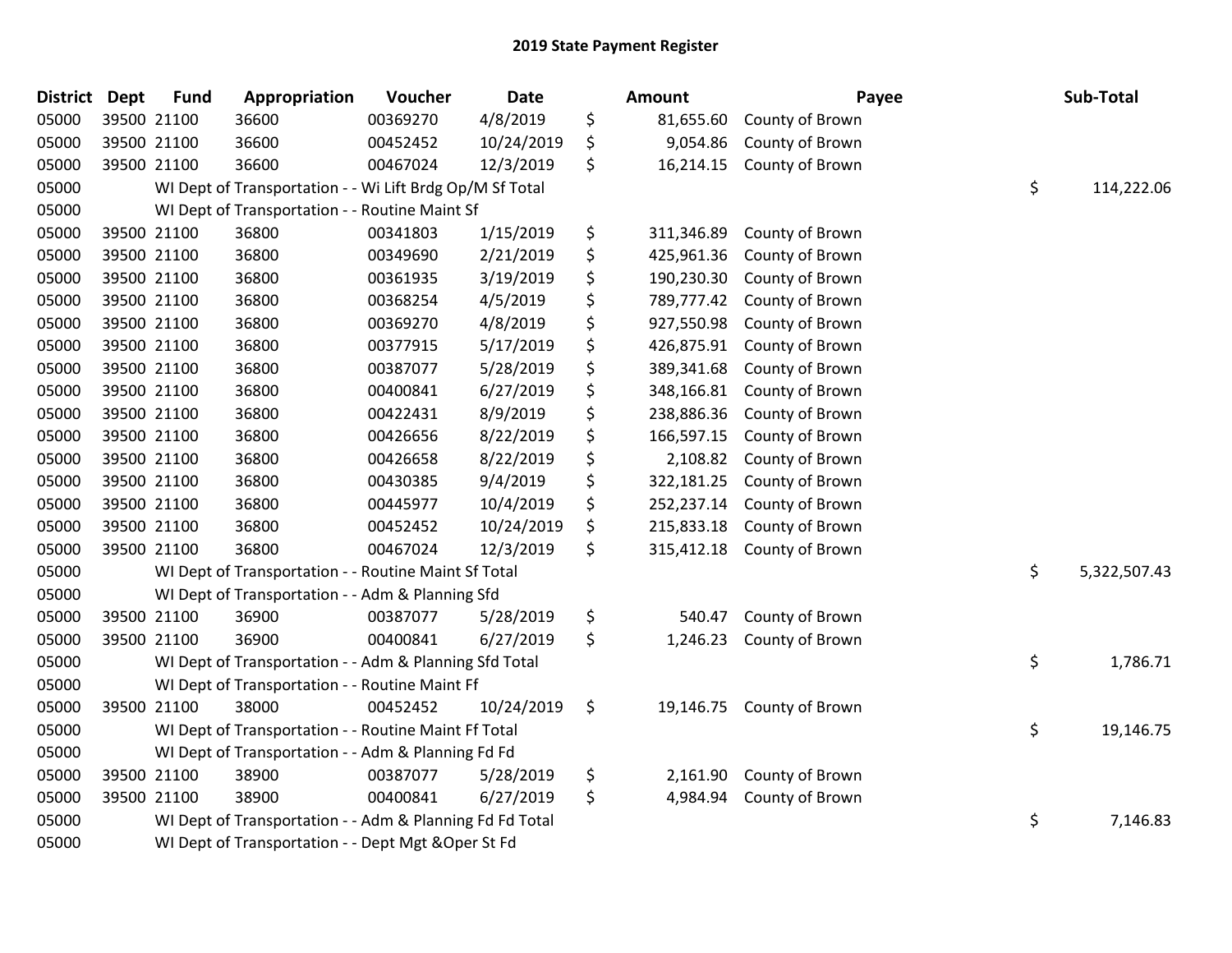| <b>District</b> | <b>Dept</b> | <b>Fund</b> | Appropriation                                                  | Voucher  | <b>Date</b> | Amount          | Payee           | Sub-Total        |
|-----------------|-------------|-------------|----------------------------------------------------------------|----------|-------------|-----------------|-----------------|------------------|
| 05000           |             | 39500 21100 | 46100                                                          | 00359886 | 3/12/2019   | \$<br>5,458.86  | County of Brown |                  |
| 05000           |             | 39500 21100 | 46100                                                          | 00376928 | 4/30/2019   | \$<br>5,764.43  | County of Brown |                  |
| 05000           |             | 39500 21100 | 46100                                                          | 00421774 | 8/9/2019    | \$<br>5,622.17  | County of Brown |                  |
| 05000           |             | 39500 21100 | 46100                                                          | 00454636 | 10/31/2019  | \$<br>6,272.52  | County of Brown |                  |
| 05000           |             |             | WI Dept of Transportation - - Dept Mgt & Oper St Fd Total      |          |             |                 |                 | \$<br>23,117.99  |
| 05000           |             |             | WI Dept of Transportation - - Dept Mgt & Opr Loc Fd            |          |             |                 |                 |                  |
| 05000           |             | 39500 21100 | 47100                                                          | 00359886 | 3/12/2019   | \$<br>11,701.17 | County of Brown |                  |
| 05000           |             | 39500 21100 | 47100                                                          | 00376928 | 4/30/2019   | \$<br>1,952.37  | County of Brown |                  |
| 05000           |             | 39500 21100 | 47100                                                          | 00421774 | 8/9/2019    | \$<br>0.00      | County of Brown |                  |
| 05000           |             | 39500 21100 | 47100                                                          | 00454636 | 10/31/2019  | \$<br>0.00      | County of Brown |                  |
| 05000           |             |             | WI Dept of Transportation - - Dept Mgt & Opr Loc Fd Total      |          |             |                 |                 | \$<br>13,653.54  |
| 05000           |             |             | WI Dept of Transportation - - Dept Mgt & Opr Fed Fd            |          |             |                 |                 |                  |
| 05000           |             | 39500 21100 | 48100                                                          | 00359886 | 3/12/2019   | \$<br>68,640.13 | County of Brown |                  |
| 05000           |             | 39500 21100 | 48100                                                          | 00376928 | 4/30/2019   | \$<br>78,379.69 | County of Brown |                  |
| 05000           |             | 39500 21100 | 48100                                                          | 00421774 | 8/9/2019    | \$<br>76,445.33 | County of Brown |                  |
| 05000           |             | 39500 21100 | 48100                                                          | 00454636 | 10/31/2019  | \$<br>85,288.16 | County of Brown |                  |
| 05000           |             |             | WI Dept of Transportation - - Dept Mgt & Opr Fed Fd Total      |          |             |                 |                 | \$<br>308,753.30 |
| 05000           |             |             | WI Dept of Transportation - - Transpor Safety Ff               |          |             |                 |                 |                  |
| 05000           |             | 39500 21100 | 58200                                                          | 00350305 | 3/1/2019    | \$<br>201.75    | County of Brown |                  |
| 05000           |             |             | WI Dept of Transportation - - Transpor Safety Ff Total         |          |             |                 |                 | \$<br>201.75     |
| 05000           |             |             | Department of Corrections - - General Program Operations       |          |             |                 |                 |                  |
| 05000           |             | 41000 10000 | 10100                                                          | 00265960 | 2/12/2019   | \$<br>2,210.06  | County of Brown |                  |
| 05000           |             | 41000 10000 | 10100                                                          | 00278792 | 4/12/2019   | \$<br>23.00     | County of Brown |                  |
| 05000           |             | 41000 10000 | 10100                                                          | 00294631 | 6/27/2019   | \$<br>2,107.06  | County of Brown |                  |
| 05000           |             | 41000 10000 | 10100                                                          | 00299134 | 7/18/2019   | \$<br>17.50     | County of Brown |                  |
| 05000           |             | 41000 10000 | 10100                                                          | 00315657 | 10/10/2019  | \$<br>3.75      | County of Brown |                  |
| 05000           |             | 41000 10000 | 10100                                                          | 00321473 | 11/8/2019   | \$<br>80.00     | County of Brown |                  |
| 05000           |             |             | Department of Corrections - - General Program Operations Total |          |             |                 |                 | \$<br>4,441.37   |
| 05000           |             |             | Department of Corrections - - Services For Drunken Driving O   |          |             |                 |                 |                  |
| 05000           |             | 41000 10000 | 10300                                                          | 00263475 | 1/28/2019   | \$<br>275.00    | County of Brown |                  |
| 05000           |             | 41000 10000 | 10300                                                          | 00263479 | 1/28/2019   | \$<br>275.00    | County of Brown |                  |
| 05000           |             | 41000 10000 | 10300                                                          | 00264808 | 2/5/2019    | \$<br>275.00    | County of Brown |                  |
| 05000           |             | 41000 10000 | 10300                                                          | 00265026 | 2/6/2019    | \$<br>275.00    | County of Brown |                  |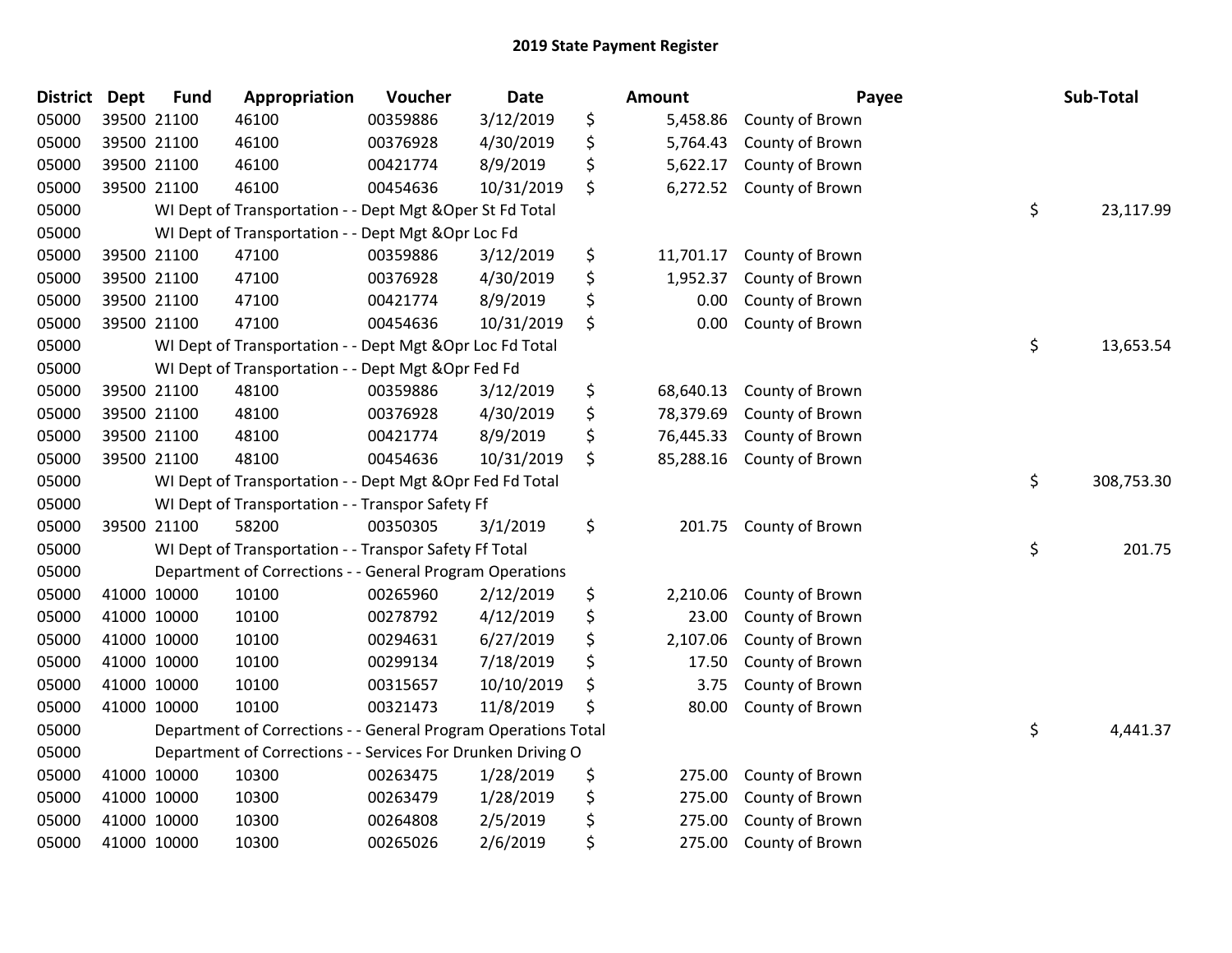| <b>District Dept</b> |             | <b>Fund</b> | Appropriation                                                      | Voucher  | <b>Date</b> | Amount         | Payee                                                                                                         | Sub-Total        |
|----------------------|-------------|-------------|--------------------------------------------------------------------|----------|-------------|----------------|---------------------------------------------------------------------------------------------------------------|------------------|
| 05000                | 41000 10000 |             | 10300                                                              | 00265027 | 2/6/2019    | \$<br>275.00   | County of Brown                                                                                               |                  |
| 05000                | 41000 10000 |             | 10300                                                              | 00265693 | 2/11/2019   | \$<br>275.00   | County of Brown                                                                                               |                  |
| 05000                | 41000 10000 |             | 10300                                                              | 00267920 | 2/19/2019   | \$<br>275.00   | County of Brown                                                                                               |                  |
| 05000                | 41000 10000 |             | 10300                                                              | 00269488 | 2/27/2019   | \$<br>275.00   | County of Brown                                                                                               |                  |
| 05000                | 41000 10000 |             | 10300                                                              | 00271398 | 3/7/2019    | \$<br>275.00   | County of Brown                                                                                               |                  |
| 05000                | 41000 10000 |             | 10300                                                              | 00287021 | 5/20/2019   | \$<br>275.00   | County of Brown                                                                                               |                  |
| 05000                | 41000 10000 |             | 10300                                                              | 00287083 | 5/20/2019   | \$<br>275.00   | County of Brown                                                                                               |                  |
| 05000                |             | 41000 10000 | 10300                                                              | 00287089 | 5/20/2019   | \$<br>275.00   | County of Brown                                                                                               |                  |
| 05000                | 41000 10000 |             | 10300                                                              | 00290301 | 6/5/2019    | \$<br>275.00   | County of Brown                                                                                               |                  |
| 05000                | 41000 10000 |             | 10300                                                              | 00294410 | 6/24/2019   | \$<br>275.00   | County of Brown                                                                                               |                  |
| 05000                | 41000 10000 |             | 10300                                                              | 00298743 | 7/18/2019   | \$<br>20.00    | County of Brown                                                                                               |                  |
| 05000                | 41000 10000 |             | 10300                                                              | 00302419 | 8/5/2019    | \$<br>275.00   | County of Brown                                                                                               |                  |
| 05000                | 41000 10000 |             | 10300                                                              | 00302533 | 8/6/2019    | \$<br>275.00   | County of Brown                                                                                               |                  |
| 05000                | 41000 10000 |             | 10300                                                              | 00308063 | 9/3/2019    | \$<br>275.00   | County of Brown                                                                                               |                  |
| 05000                | 41000 10000 |             | 10300                                                              | 00308280 | 9/6/2019    | \$<br>40.00    | County of Brown                                                                                               |                  |
| 05000                | 41000 10000 |             | 10300                                                              | 00319814 | 10/28/2019  | \$<br>40.00    | County of Brown                                                                                               |                  |
| 05000                | 41000 10000 |             | 10300                                                              | 00331275 | 12/30/2019  | \$<br>20.00    | County of Brown                                                                                               |                  |
| 05000                | 41000 10000 |             | 10300                                                              | 00332218 | 12/30/2019  | \$<br>275.00   | County of Brown                                                                                               |                  |
| 05000                |             |             | Department of Corrections - - Services For Drunken Driving O Total |          |             |                |                                                                                                               | \$<br>5,070.00   |
| 05000                |             |             | Department of Corrections - - Institutional Repair And Maint       |          |             |                |                                                                                                               |                  |
| 05000                |             | 41000 10000 | 11000                                                              | 00264852 | 2/21/2019   | \$<br>1,306.35 | County of Brown                                                                                               |                  |
| 05000                |             | 41000 10000 | 11000                                                              | 00274102 | 3/21/2019   | \$<br>1,277.17 | County of Brown                                                                                               |                  |
| 05000                | 41000 10000 |             | 11000                                                              | 00283761 | 5/10/2019   | \$<br>1,542.66 | County of Brown                                                                                               |                  |
| 05000                |             |             | Department of Corrections - - Institutional Repair And Maint Total |          |             |                |                                                                                                               | \$<br>4,126.18   |
| 05000                |             |             |                                                                    |          |             |                | Department of Corrections - - Reimbursing Counties For Probation, Extended Supervision And Parole Holds       |                  |
| 05000                | 41000 10000 |             | 11600                                                              | 00320728 | 11/4/2019   | \$             | 223,044.70 County of Brown                                                                                    |                  |
| 05000                |             |             |                                                                    |          |             |                | Department of Corrections - - Reimbursing Counties For Probation, Extended Supervision And Parole Holds Total | \$<br>223,044.70 |
| 05000                |             |             | Department of Corrections - - Sex Offender Management              |          |             |                |                                                                                                               |                  |
| 05000                | 41000 10000 |             | 18200                                                              | 00278870 | 5/3/2019    | \$             | 22.50 County of Brown                                                                                         |                  |
| 05000                |             |             | Department of Corrections - - Sex Offender Management Total        |          |             |                |                                                                                                               | \$<br>22.50      |
| 05000                |             |             | Department of Corrections - - Probation, Parole And Extended       |          |             |                |                                                                                                               |                  |
| 05000                |             | 41000 10000 | 18700                                                              | 00259489 | 1/16/2019   | \$<br>46.25    | County of Brown                                                                                               |                  |
| 05000                | 41000 10000 |             | 18700                                                              | 00263855 | 2/6/2019    | \$<br>37.96    | County of Brown                                                                                               |                  |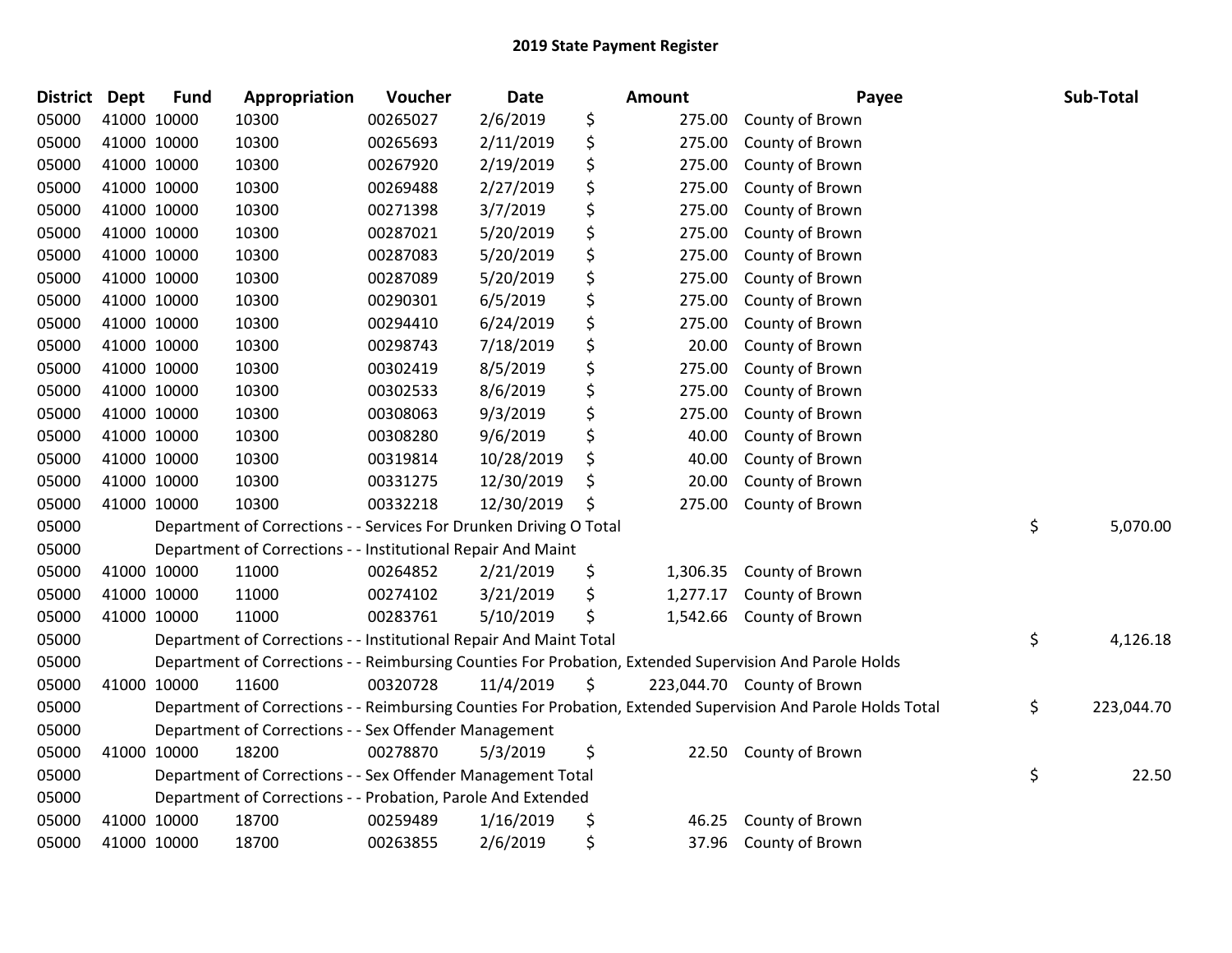| <b>District</b> | <b>Dept</b> | <b>Fund</b> | Appropriation                                                      | Voucher  | <b>Date</b> | Amount             | Payee           | Sub-Total           |
|-----------------|-------------|-------------|--------------------------------------------------------------------|----------|-------------|--------------------|-----------------|---------------------|
| 05000           |             | 41000 10000 | 18700                                                              | 00317112 | 11/1/2019   | \$<br>22.50        | County of Brown |                     |
| 05000           | 41000 10000 |             | 18700                                                              | 00319273 | 10/31/2019  | \$<br>3.75         | County of Brown |                     |
| 05000           | 41000 10000 |             | 18700                                                              | 00320728 | 11/4/2019   | \$<br>93,555.30    | County of Brown |                     |
| 05000           |             |             | Department of Corrections - - Probation, Parole And Extended Total |          |             |                    |                 | \$<br>93,665.76     |
| 05000           |             |             | Department of Health Services - - State/Federal Aids               |          |             |                    |                 |                     |
| 05000           |             | 43500 10000 | 00000                                                              | 90906    | 1/2/2019    | \$<br>705,015.00   | County of Brown |                     |
| 05000           | 43500 10000 |             | 00000                                                              | 90907    | 2/1/2019    | \$<br>590,602.00   | County of Brown |                     |
| 05000           |             | 43500 10000 | 00000                                                              | 90909    | 3/1/2019    | \$<br>687,902.00   | County of Brown |                     |
| 05000           |             | 43500 10000 | 00000                                                              | 90910    | 4/1/2019    | \$<br>1,849,883.00 | County of Brown |                     |
| 05000           |             | 43500 10000 | 00000                                                              | 90911    | 5/1/2019    | \$<br>2,364,704.00 | County of Brown |                     |
| 05000           |             | 43500 10000 | 00000                                                              | 90913    | 6/3/2019    | \$<br>1,281,274.00 | County of Brown |                     |
| 05000           |             | 43500 10000 | 00000                                                              | 92000    | 7/1/2019    | \$<br>4,495,017.00 | County of Brown |                     |
| 05000           |             | 43500 10000 | 00000                                                              | 92001    | 8/1/2019    | \$<br>3,475,166.00 | County of Brown |                     |
| 05000           |             | 43500 10000 | 00000                                                              | 92002    | 9/3/2019    | \$<br>2,059,868.00 | County of Brown |                     |
| 05000           | 43500 10000 |             | 00000                                                              | 92003    | 10/1/2019   | \$<br>1,335,466.00 | County of Brown |                     |
| 05000           |             | 43500 10000 | 00000                                                              | 92004    | 11/1/2019   | \$<br>1,302,878.00 | County of Brown |                     |
| 05000           | 43500 10000 |             | 00000                                                              | 92005    | 12/2/2019   | \$<br>1,051,366.00 | County of Brown |                     |
| 05000           |             |             | Department of Health Services - - State/Federal Aids Total         |          |             |                    |                 | \$<br>21,199,141.00 |
| 05000           |             |             | Department of Health Services - - Public Health Dispensaries And   |          |             |                    |                 |                     |
| 05000           |             | 43500 10000 | 10700                                                              | 00259531 | 2/8/2019    | \$<br>72.36        | County of Brown |                     |
| 05000           |             | 43500 10000 | 10700                                                              | 00259577 | 2/8/2019    | \$<br>160.49       | County of Brown |                     |
| 05000           |             | 43500 10000 | 10700                                                              | 00259579 | 2/8/2019    | \$<br>342.43       | County of Brown |                     |
| 05000           |             | 43500 10000 | 10700                                                              | 00264433 | 2/21/2019   | \$<br>241.58       | County of Brown |                     |
| 05000           |             | 43500 10000 | 10700                                                              | 00264434 | 2/21/2019   | \$<br>185.70       | County of Brown |                     |
| 05000           | 43500 10000 |             | 10700                                                              | 00284090 | 6/5/2019    | \$<br>6.13         | County of Brown |                     |
| 05000           |             | 43500 10000 | 10700                                                              | 00284093 | 6/6/2019    | \$<br>91.10        | County of Brown |                     |
| 05000           |             | 43500 10000 | 10700                                                              | 00284094 | 6/6/2019    | \$<br>9.48         | County of Brown |                     |
| 05000           |             | 43500 10000 | 10700                                                              | 00284095 | 6/6/2019    | \$<br>37.60        | County of Brown |                     |
| 05000           |             | 43500 10000 | 10700                                                              | 00284096 | 6/6/2019    | \$<br>37.60        | County of Brown |                     |
| 05000           |             | 43500 10000 | 10700                                                              | 00284097 | 6/6/2019    | \$<br>47.00        | County of Brown |                     |
| 05000           |             | 43500 10000 | 10700                                                              | 00284148 | 6/6/2019    | \$<br>91.10        | County of Brown |                     |
| 05000           |             | 43500 10000 | 10700                                                              | 00284149 | 6/6/2019    | \$<br>9.40         | County of Brown |                     |
| 05000           | 43500 10000 |             | 10700                                                              | 00284150 | 6/6/2019    | \$<br>91.10        | County of Brown |                     |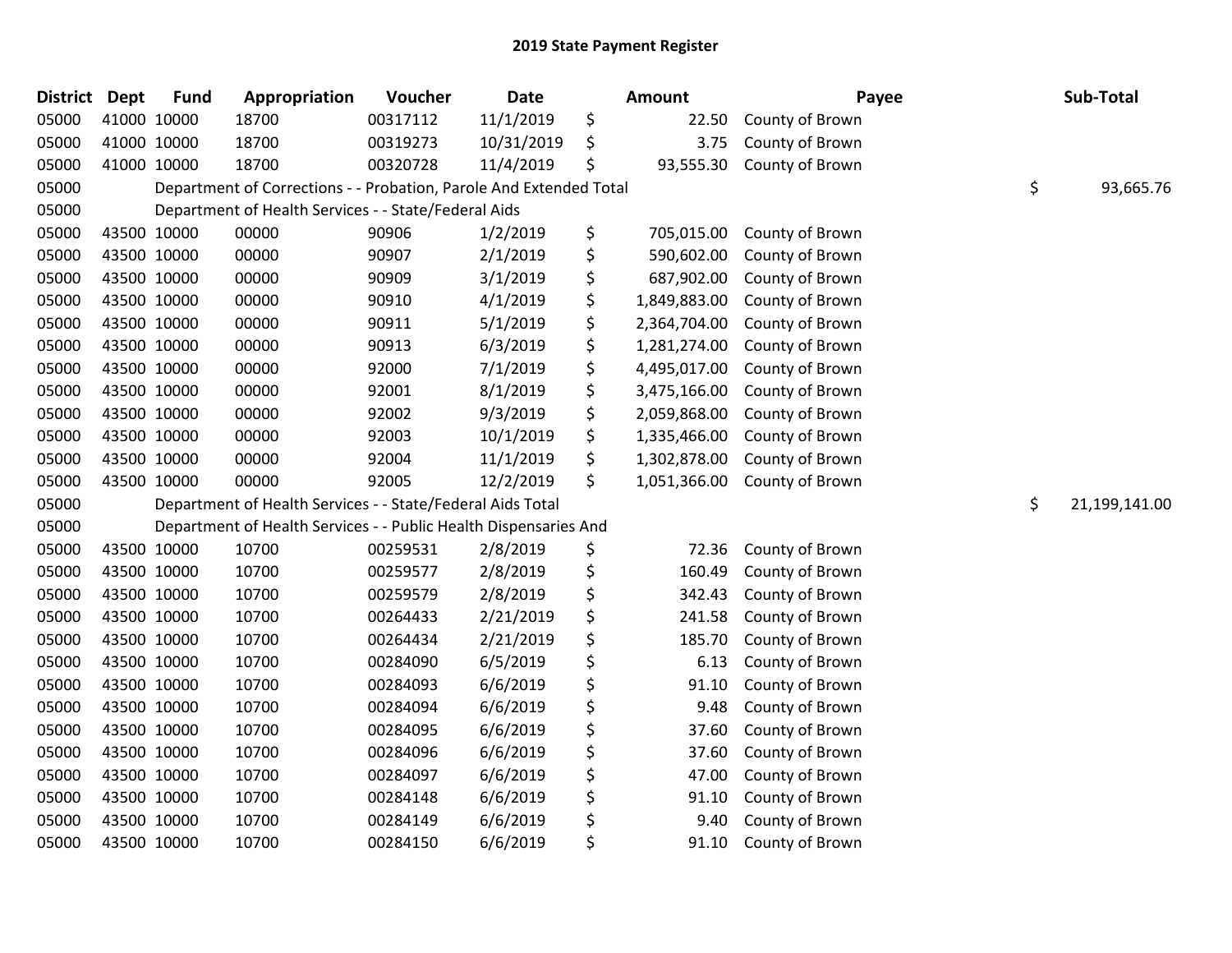| <b>District</b> | <b>Dept</b> | <b>Fund</b> | Appropriation                                                          | Voucher  | <b>Date</b> | Amount          | Payee           | Sub-Total        |
|-----------------|-------------|-------------|------------------------------------------------------------------------|----------|-------------|-----------------|-----------------|------------------|
| 05000           |             | 43500 10000 | 10700                                                                  | 00284159 | 6/6/2019    | \$<br>91.10     | County of Brown |                  |
| 05000           |             | 43500 10000 | 10700                                                                  | 00284160 | 6/6/2019    | \$<br>28.20     | County of Brown |                  |
| 05000           |             | 43500 10000 | 10700                                                                  | 00284161 | 6/6/2019    | \$<br>28.37     | County of Brown |                  |
| 05000           |             | 43500 10000 | 10700                                                                  | 00284165 | 6/6/2019    | \$<br>9.48      | County of Brown |                  |
| 05000           |             | 43500 10000 | 10700                                                                  | 00284170 | 6/6/2019    | \$<br>37.60     | County of Brown |                  |
| 05000           |             | 43500 10000 | 10700                                                                  | 00284190 | 6/6/2019    | \$<br>37.95     | County of Brown |                  |
| 05000           |             | 43500 10000 | 10700                                                                  | 00284197 | 6/6/2019    | \$<br>37.60     | County of Brown |                  |
| 05000           |             | 43500 10000 | 10700                                                                  | 00284199 | 6/6/2019    | \$<br>91.10     | County of Brown |                  |
| 05000           |             | 43500 10000 | 10700                                                                  | 00284200 | 6/6/2019    | \$<br>9.48      | County of Brown |                  |
| 05000           |             | 43500 10000 | 10700                                                                  | 00303694 | 8/15/2019   | \$<br>286.91    | County of Brown |                  |
| 05000           |             | 43500 10000 | 10700                                                                  | 00303695 | 8/15/2019   | \$<br>338.40    | County of Brown |                  |
| 05000           |             | 43500 10000 | 10700                                                                  | 00314573 | 10/11/2019  | \$<br>415.83    | County of Brown |                  |
| 05000           |             | 43500 10000 | 10700                                                                  | 00317537 | 11/25/2019  | \$<br>172.99    | County of Brown |                  |
| 05000           |             | 43500 10000 | 10700                                                                  | 00321983 | 11/27/2019  | \$<br>141.36    | County of Brown |                  |
| 05000           |             | 43500 10000 | 10700                                                                  | 00331233 | 12/27/2019  | \$<br>191.97    | County of Brown |                  |
| 05000           |             |             | Department of Health Services - - Public Health Dispensaries And Total |          |             |                 |                 | \$<br>3,341.41   |
| 05000           |             |             | Department of Health Services - - Federal Projects Operations          |          |             |                 |                 |                  |
| 05000           |             | 43500 10000 | 14900                                                                  | 00265431 | 2/22/2019   | \$<br>1,800.00  | County of Brown |                  |
| 05000           |             | 43500 10000 | 14900                                                                  | 00306529 | 9/18/2019   | \$<br>2,600.00  | County of Brown |                  |
| 05000           |             |             | Department of Health Services - - Federal Projects Operations Total    |          |             |                 |                 | \$<br>4,400.00   |
| 05000           |             |             | Department of Health Services - - Federal Project Aids                 |          |             |                 |                 |                  |
| 05000           |             | 43500 10000 | 15000                                                                  | 00265590 | 2/22/2019   | \$<br>14,397.88 | County of Brown |                  |
| 05000           |             | 43500 10000 | 15000                                                                  | 00271981 | 3/21/2019   | \$<br>12,584.04 | County of Brown |                  |
| 05000           |             | 43500 10000 | 15000                                                                  | 00275861 | 5/2/2019    | \$<br>58,445.63 | County of Brown |                  |
| 05000           |             | 43500 10000 | 15000                                                                  | 00288822 | 6/27/2019   | \$<br>16,981.74 | County of Brown |                  |
| 05000           |             | 43500 10000 | 15000                                                                  | 00296468 | 7/26/2019   | \$<br>100.00    | County of Brown |                  |
| 05000           |             | 43500 10000 | 15000                                                                  | 00296469 | 7/26/2019   | \$<br>88.37     | County of Brown |                  |
| 05000           |             | 43500 10000 | 15000                                                                  | 00297198 | 7/12/2019   | \$<br>30,686.34 | County of Brown |                  |
| 05000           |             | 43500 10000 | 15000                                                                  | 00303529 | 8/15/2019   | \$<br>49,249.93 | County of Brown |                  |
| 05000           |             |             | Department of Health Services - - Federal Project Aids Total           |          |             |                 |                 | \$<br>182,533.93 |
| 05000           |             |             | Department of Health Services - - Emergency Dispatcher Cardiopul       |          |             |                 |                 |                  |
| 05000           |             | 43500 10000 | 18500                                                                  | 00297849 | 8/9/2019    | \$<br>20,000.00 | County of Brown |                  |
| 05000           |             |             | Department of Health Services - - Emergency Dispatcher Cardiopul Total |          |             |                 |                 | \$<br>20,000.00  |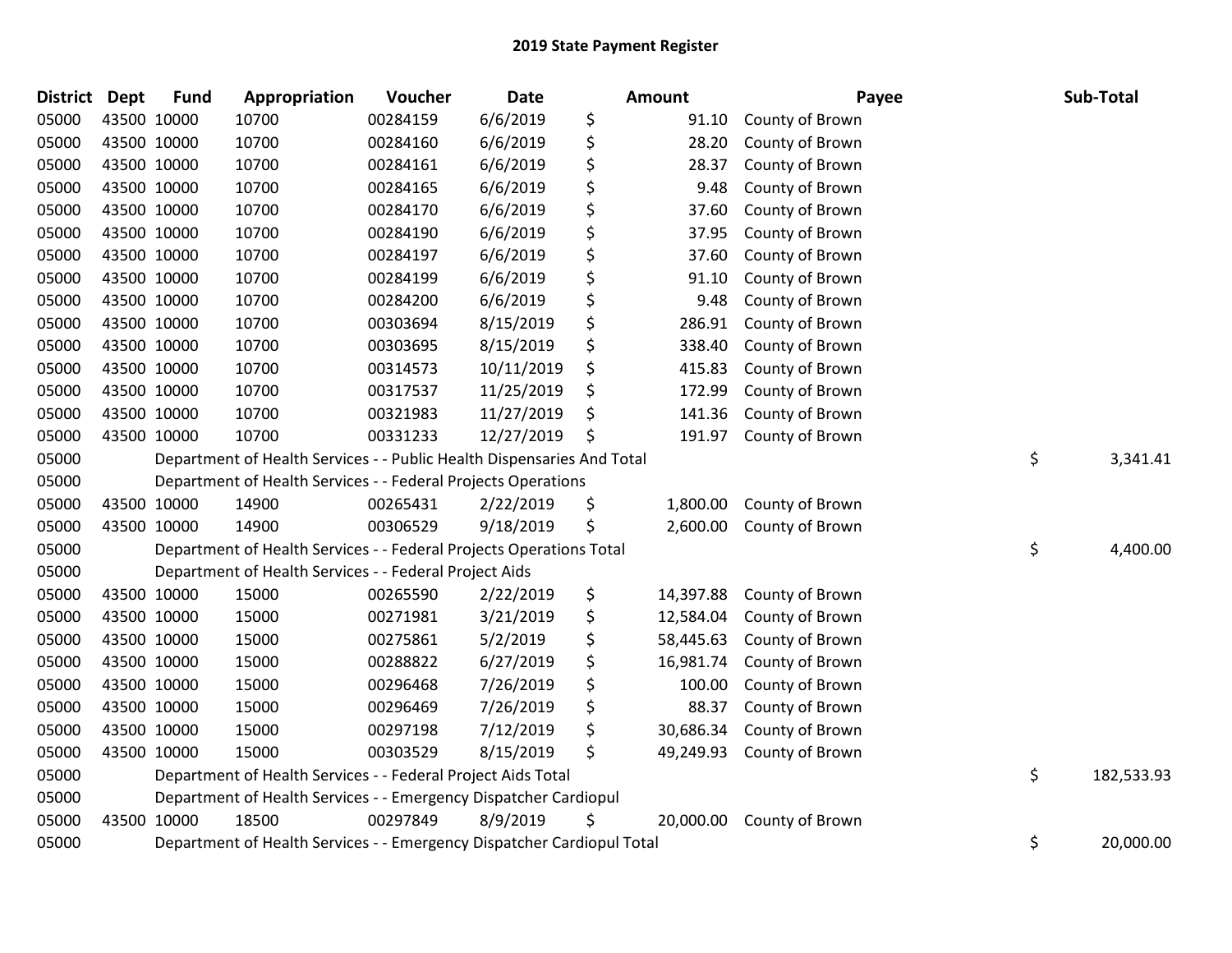| District Dept |             | <b>Fund</b> | Appropriation                                                      | Voucher  | <b>Date</b> | Amount      | Payee           | Sub-Total    |
|---------------|-------------|-------------|--------------------------------------------------------------------|----------|-------------|-------------|-----------------|--------------|
| 05000         |             |             | Department of Health Services - - General Program Operations       |          |             |             |                 |              |
| 05000         | 43500 10000 |             | 40100                                                              | 00261689 | 2/6/2019    | \$<br>1.50  | County of Brown |              |
| 05000         | 43500 10000 |             | 40100                                                              | 00265134 | 2/20/2019   | \$<br>1.00  | County of Brown |              |
| 05000         | 43500 10000 |             | 40100                                                              | 00265135 | 2/20/2019   | \$<br>15.00 | County of Brown |              |
| 05000         | 43500 10000 |             | 40100                                                              | 00267882 | 3/6/2019    | \$<br>1.50  | County of Brown |              |
| 05000         | 43500 10000 |             | 40100                                                              | 00269771 | 3/13/2019   | \$<br>1.00  | County of Brown |              |
| 05000         | 43500 10000 |             | 40100                                                              | 00271322 | 3/20/2019   | \$<br>1.50  | County of Brown |              |
| 05000         | 43500 10000 |             | 40100                                                              | 00271327 | 3/20/2019   | \$<br>1.00  | County of Brown |              |
| 05000         | 43500 10000 |             | 40100                                                              | 00271328 | 3/20/2019   | \$<br>15.00 | County of Brown |              |
| 05000         | 43500 10000 |             | 40100                                                              | 00274566 | 4/3/2019    | \$<br>1.00  | County of Brown |              |
| 05000         |             | 43500 10000 | 40100                                                              | 00274567 | 4/3/2019    | \$<br>15.00 | County of Brown |              |
| 05000         | 43500 10000 |             | 40100                                                              | 00276013 | 4/10/2019   | \$<br>2.50  | County of Brown |              |
| 05000         | 43500 10000 |             | 40100                                                              | 00279176 | 4/25/2019   | \$<br>1.50  | County of Brown |              |
| 05000         | 43500 10000 |             | 40100                                                              | 00281021 | 5/1/2019    | \$<br>1.50  | County of Brown |              |
| 05000         | 43500 10000 |             | 40100                                                              | 00282438 | 5/8/2019    | \$<br>15.00 | County of Brown |              |
| 05000         | 43500 10000 |             | 40100                                                              | 00282441 | 5/8/2019    | \$<br>1.50  | County of Brown |              |
| 05000         | 43500 10000 |             | 40100                                                              | 00287244 | 5/29/2019   | \$<br>15.00 | County of Brown |              |
| 05000         | 43500 10000 |             | 40100                                                              | 00291882 | 6/19/2019   | \$<br>1.50  | County of Brown |              |
| 05000         | 43500 10000 |             | 40100                                                              | 00295275 | 7/3/2019    | \$<br>15.00 | County of Brown |              |
| 05000         | 43500 10000 |             | 40100                                                              | 00295281 | 7/3/2019    | \$<br>1.50  | County of Brown |              |
| 05000         |             | 43500 10000 | 40100                                                              | 00296630 | 7/10/2019   | \$<br>1.50  | County of Brown |              |
| 05000         | 43500 10000 |             | 40100                                                              | 00297939 | 7/17/2019   | \$<br>1.50  | County of Brown |              |
| 05000         | 43500 10000 |             | 40100                                                              | 00299317 | 7/24/2019   | \$<br>1.50  | County of Brown |              |
| 05000         | 43500 10000 |             | 40100                                                              | 00302224 | 8/7/2019    | \$<br>1.50  | County of Brown |              |
| 05000         | 43500 10000 |             | 40100                                                              | 00305060 | 8/21/2019   | \$<br>1.00  | County of Brown |              |
| 05000         | 43500 10000 |             | 40100                                                              | 00305061 | 8/21/2019   | \$<br>15.00 | County of Brown |              |
| 05000         | 43500 10000 |             | 40100                                                              | 00317504 | 10/16/2019  | \$<br>1.50  | County of Brown |              |
| 05000         | 43500 10000 |             | 40100                                                              | 00322465 | 11/6/2019   | \$<br>1.50  | County of Brown |              |
| 05000         | 43500 10000 |             | 40100                                                              | 00324178 | 11/13/2019  | \$<br>1.50  | County of Brown |              |
| 05000         | 43500 10000 |             | 40100                                                              | 00325354 | 11/20/2019  | \$<br>1.50  | County of Brown |              |
| 05000         |             | 43500 10000 | 40100                                                              | 00326863 | 11/27/2019  | \$<br>1.50  | County of Brown |              |
| 05000         | 43500 10000 |             | 40100                                                              | 00329599 | 12/11/2019  | \$<br>1.50  | County of Brown |              |
| 05000         |             |             | Department of Health Services - - General Program Operations Total |          |             |             |                 | \$<br>139.50 |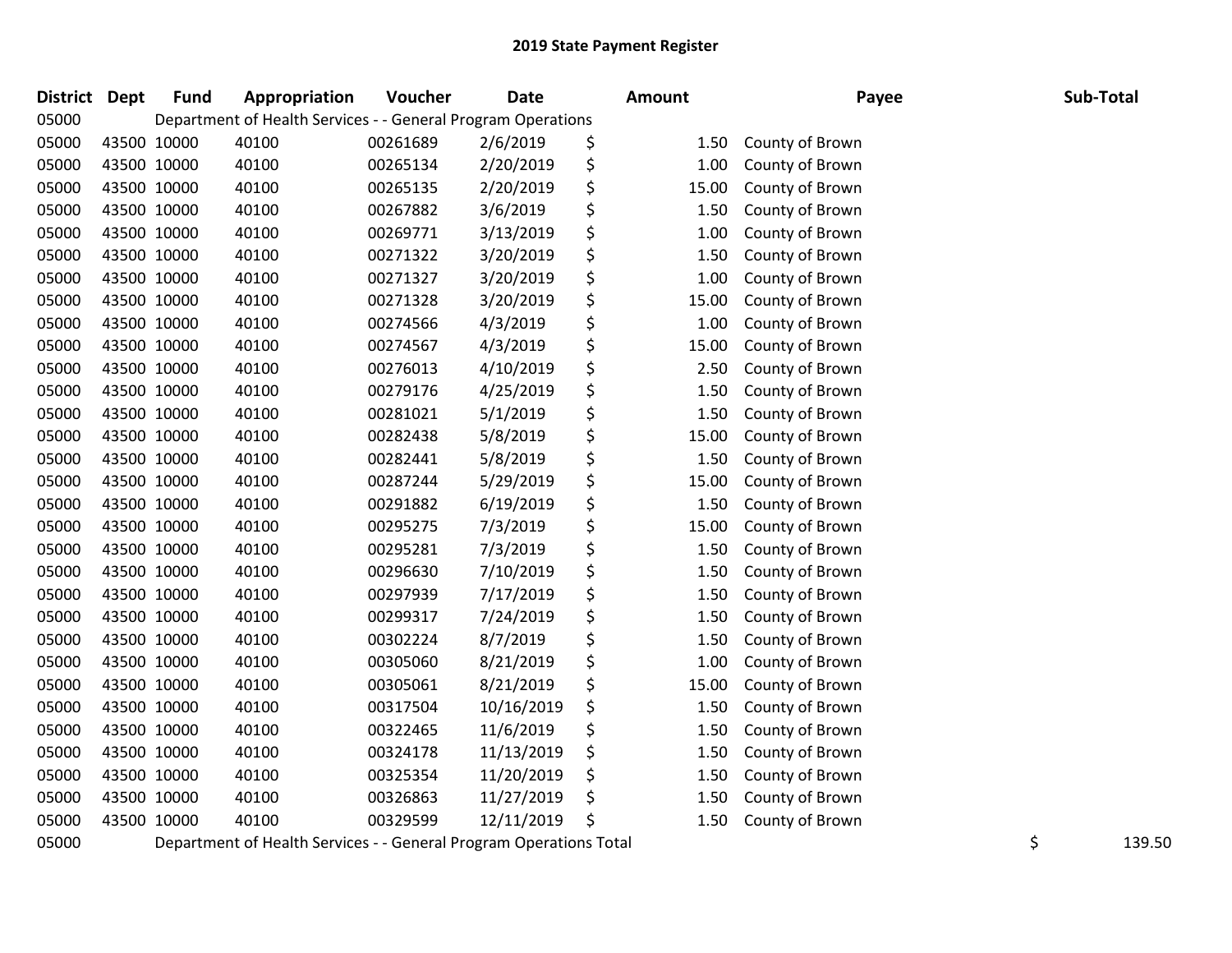| District | <b>Dept</b> | <b>Fund</b> | Appropriation                                                    | <b>Voucher</b> | <b>Date</b> | <b>Amount</b> | Payee           | Sub-Total |
|----------|-------------|-------------|------------------------------------------------------------------|----------------|-------------|---------------|-----------------|-----------|
| 05000    |             |             | Department of Health Services - - Medical Assistance State Admin |                |             |               |                 |           |
| 05000    | 43500 10000 |             | 44000                                                            | 00261689       | 2/6/2019    | \$<br>1.50    | County of Brown |           |
| 05000    | 43500 10000 |             | 44000                                                            | 00265134       | 2/20/2019   | \$<br>1.00    | County of Brown |           |
| 05000    | 43500 10000 |             | 44000                                                            | 00265135       | 2/20/2019   | \$<br>15.00   | County of Brown |           |
| 05000    | 43500 10000 |             | 44000                                                            | 00267882       | 3/6/2019    | \$<br>1.50    | County of Brown |           |
| 05000    | 43500 10000 |             | 44000                                                            | 00269771       | 3/13/2019   | \$<br>1.00    | County of Brown |           |
| 05000    | 43500 10000 |             | 44000                                                            | 00271322       | 3/20/2019   | \$<br>1.50    | County of Brown |           |
| 05000    | 43500 10000 |             | 44000                                                            | 00271327       | 3/20/2019   | \$<br>1.00    | County of Brown |           |
| 05000    | 43500 10000 |             | 44000                                                            | 00271328       | 3/20/2019   | \$<br>15.00   | County of Brown |           |
| 05000    | 43500 10000 |             | 44000                                                            | 00274566       | 4/3/2019    | \$<br>1.00    | County of Brown |           |
| 05000    | 43500 10000 |             | 44000                                                            | 00274567       | 4/3/2019    | \$<br>15.00   | County of Brown |           |
| 05000    | 43500 10000 |             | 44000                                                            | 00276013       | 4/10/2019   | \$<br>2.50    | County of Brown |           |
| 05000    | 43500 10000 |             | 44000                                                            | 00279176       | 4/25/2019   | \$<br>1.50    | County of Brown |           |
| 05000    | 43500 10000 |             | 44000                                                            | 00281021       | 5/1/2019    | \$<br>1.50    | County of Brown |           |
| 05000    | 43500 10000 |             | 44000                                                            | 00282438       | 5/8/2019    | \$<br>15.00   | County of Brown |           |
| 05000    | 43500 10000 |             | 44000                                                            | 00282441       | 5/8/2019    | \$<br>1.50    | County of Brown |           |
| 05000    | 43500 10000 |             | 44000                                                            | 00287244       | 5/29/2019   | \$<br>15.00   | County of Brown |           |
| 05000    | 43500 10000 |             | 44000                                                            | 00291882       | 6/19/2019   | \$<br>1.50    | County of Brown |           |
| 05000    | 43500 10000 |             | 44000                                                            | 00295275       | 7/3/2019    | 15.00         | County of Brown |           |
| 05000    | 43500 10000 |             | 44000                                                            | 00295281       | 7/3/2019    | \$<br>1.50    | County of Brown |           |
| 05000    | 43500 10000 |             | 44000                                                            | 00296630       | 7/10/2019   | \$<br>1.50    | County of Brown |           |
| 05000    | 43500 10000 |             | 44000                                                            | 00297939       | 7/17/2019   | \$<br>1.50    | County of Brown |           |
| 05000    | 43500 10000 |             | 44000                                                            | 00299317       | 7/24/2019   | \$<br>1.50    | County of Brown |           |
| 05000    | 43500 10000 |             | 44000                                                            | 00302224       | 8/7/2019    | \$<br>1.50    | County of Brown |           |
| 05000    | 43500 10000 |             | 44000                                                            | 00305060       | 8/21/2019   | \$<br>1.00    | County of Brown |           |
| 05000    | 43500 10000 |             | 44000                                                            | 00305061       | 8/21/2019   | \$<br>15.00   | County of Brown |           |
| 05000    | 43500 10000 |             | 44000                                                            | 00317504       | 10/16/2019  | \$<br>1.50    | County of Brown |           |
| 05000    | 43500 10000 |             | 44000                                                            | 00322465       | 11/6/2019   | \$<br>1.50    | County of Brown |           |
| 05000    | 43500 10000 |             | 44000                                                            | 00324178       | 11/13/2019  | \$<br>1.50    | County of Brown |           |
| 05000    | 43500 10000 |             | 44000                                                            | 00325354       | 11/20/2019  | \$<br>1.50    | County of Brown |           |
| 05000    | 43500 10000 |             | 44000                                                            | 00326863       | 11/27/2019  | \$<br>1.50    | County of Brown |           |
| 05000    | 43500 10000 |             | 44000                                                            | 00329599       | 12/11/2019  | \$<br>1.50    | County of Brown |           |
|          |             |             |                                                                  |                |             |               |                 |           |

Department of Health Services - - Medical Assistance State Admin Total \$ 139.50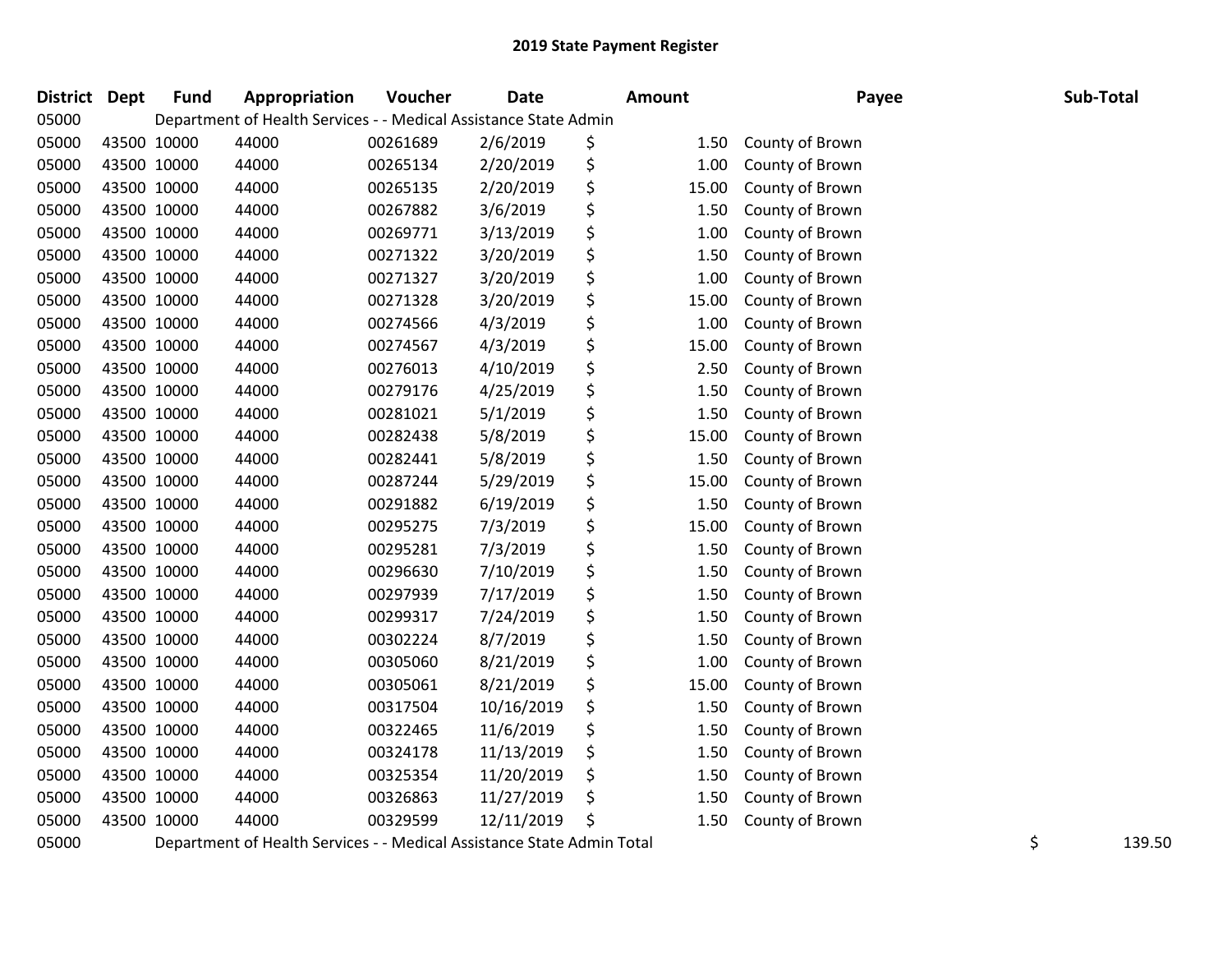| <b>District</b> | Dept        | <b>Fund</b> | Appropriation                                                          | Voucher  | <b>Date</b> | <b>Amount</b>      | Payee           | Sub-Total          |
|-----------------|-------------|-------------|------------------------------------------------------------------------|----------|-------------|--------------------|-----------------|--------------------|
| 05000           |             |             | Department of Health Services - - Interagency And Intra-Agency A       |          |             |                    |                 |                    |
| 05000           |             | 43500 10000 | 46800                                                                  | 00260335 | 2/1/2019    | \$<br>983,096.00   | County of Brown |                    |
| 05000           |             | 43500 10000 | 46800                                                                  | 00317023 | 10/15/2019  | \$<br>553,310.00   | County of Brown |                    |
| 05000           |             |             | Department of Health Services - - Interagency And Intra-Agency A Total |          |             |                    |                 | \$<br>1,536,406.00 |
| 05000           |             |             | Department of Health Services - - Administrative And Support-Fis       |          |             |                    |                 |                    |
| 05000           |             | 43500 10000 | 82100                                                                  | 00306786 | 8/30/2019   | \$<br>5.00         | County of Brown |                    |
| 05000           |             | 43500 10000 | 82100                                                                  | 00323682 | 11/12/2019  | \$<br>3.00         | County of Brown |                    |
| 05000           |             |             | Department of Health Services - - Administrative And Support-Fis Total |          |             |                    |                 | \$<br>8.00         |
| 05000           |             |             | Dept of Children and Families - - Child Care Licens & Cert Activ       |          |             |                    |                 |                    |
| 05000           |             | 43700 10000 | 22100                                                                  | 00059154 | 8/14/2019   | \$<br>10.30        | County of Brown |                    |
| 05000           |             |             | Dept of Children and Families - - Child Care Licens & Cert Activ Total |          |             |                    |                 | \$<br>10.30        |
| 05000           |             |             | Dept of Children and Families - - Fees For Administrative Servic       |          |             |                    |                 |                    |
| 05000           |             | 43700 10000 | 23100                                                                  | 00049833 | 2/5/2019    | \$<br>310.00       | County of Brown |                    |
| 05000           |             | 43700 10000 | 23100                                                                  | 00054452 | 4/30/2019   | \$<br>530.00       | County of Brown |                    |
| 05000           |             | 43700 10000 | 23100                                                                  | 00058375 | 7/26/2019   | \$<br>570.00       | County of Brown |                    |
| 05000           |             | 43700 10000 | 23100                                                                  | 00062265 | 10/31/2019  | \$<br>895.00       | County of Brown |                    |
| 05000           |             |             | Dept of Children and Families - - Fees For Administrative Servic Total |          |             |                    |                 | \$<br>2,305.00     |
| 05000           |             |             | Dept of Children and Families - - General Aids                         |          |             |                    |                 |                    |
| 05000           |             | 43700 10000 | 99000                                                                  | 00048502 | 1/7/2019    | \$<br>169,391.29   | County of Brown |                    |
| 05000           |             | 43700 10000 | 99000                                                                  | 00049389 | 1/31/2019   | \$<br>351,778.49   | County of Brown |                    |
| 05000           |             | 43700 10000 | 99000                                                                  | 00049469 | 2/5/2019    | \$<br>184,244.26   | County of Brown |                    |
| 05000           | 43700 10000 |             | 99000                                                                  | 00049628 | 2/5/2019    | \$<br>4,843.07     | County of Brown |                    |
| 05000           |             | 43700 10000 | 99000                                                                  | 00049700 | 2/5/2019    | \$<br>3,514.00     | County of Brown |                    |
| 05000           | 43700 10000 |             | 99000                                                                  | 00050901 | 3/5/2019    | \$<br>1,001,838.32 | County of Brown |                    |
| 05000           |             | 43700 10000 | 99000                                                                  | 00051119 | 3/7/2019    | \$<br>250,836.83   | County of Brown |                    |
| 05000           |             | 43700 10000 | 99000                                                                  | 00052838 | 4/5/2019    | \$<br>7,529.00     | County of Brown |                    |
| 05000           |             | 43700 10000 | 99000                                                                  | 00052839 | 4/5/2019    | \$<br>615,996.87   | County of Brown |                    |
| 05000           |             | 43700 10000 | 99000                                                                  | 00053611 | 4/23/2019   | \$<br>34,925.02    | County of Brown |                    |
| 05000           |             | 43700 10000 | 99000                                                                  | 00053973 | 4/30/2019   | \$<br>698,589.17   | County of Brown |                    |
| 05000           |             | 43700 10000 | 99000                                                                  | 00054643 | 5/6/2019    | \$<br>426,701.38   | County of Brown |                    |
| 05000           |             | 43700 10000 | 99000                                                                  | 00056072 | 6/5/2019    | \$<br>809.46       | County of Brown |                    |
| 05000           |             | 43700 10000 | 99000                                                                  | 00056073 | 6/5/2019    | \$<br>420,833.82   | County of Brown |                    |
| 05000           | 43700 10000 |             | 99000                                                                  | 00057342 | 7/5/2019    | \$<br>276,095.13   | County of Brown |                    |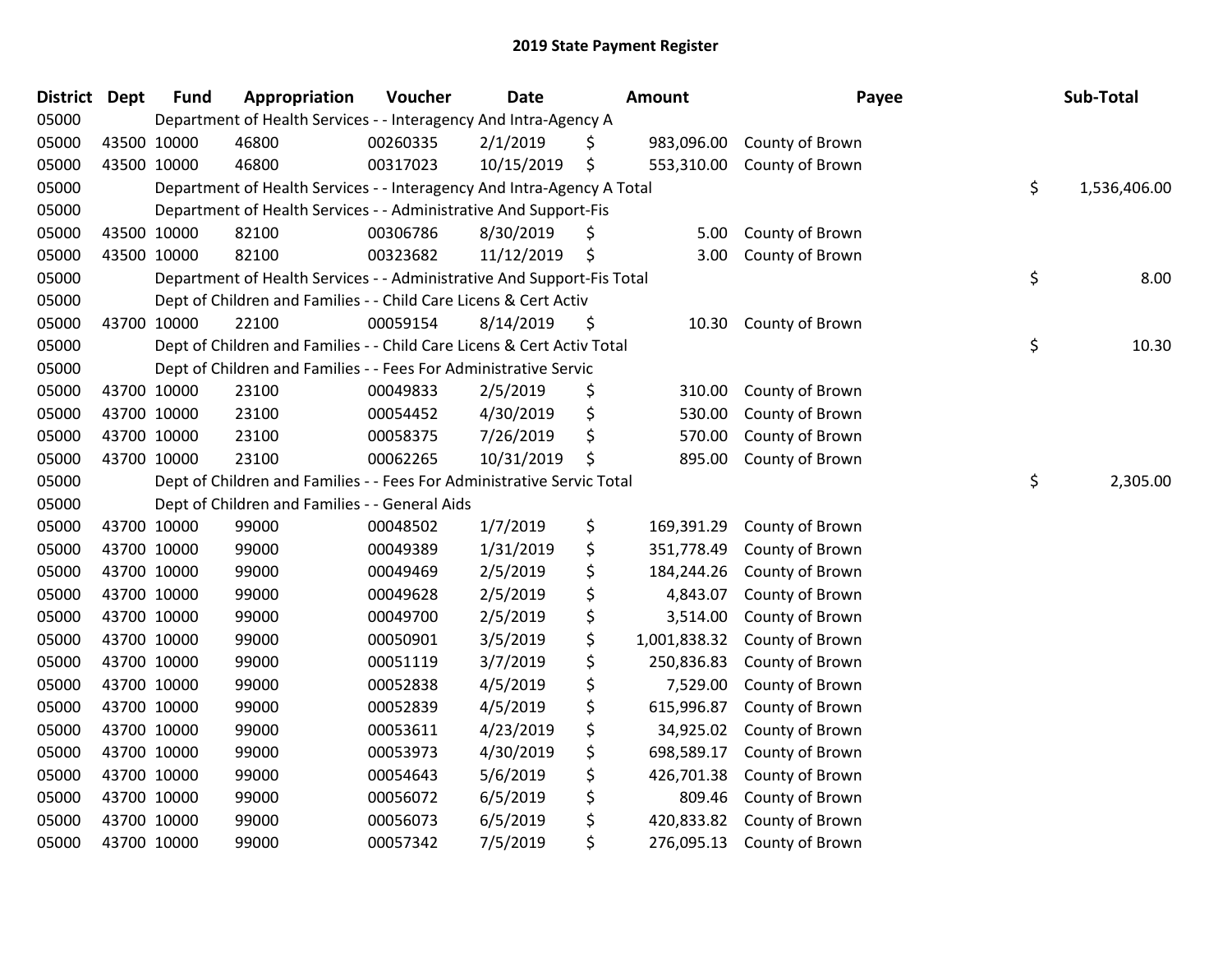| <b>District</b> | Dept        | <b>Fund</b> | Appropriation                                        | Voucher  | <b>Date</b> | <b>Amount</b>      | Payee           | Sub-Total           |
|-----------------|-------------|-------------|------------------------------------------------------|----------|-------------|--------------------|-----------------|---------------------|
| 05000           | 43700 10000 |             | 99000                                                | 00057798 | 7/16/2019   | \$<br>24,836.92    | County of Brown |                     |
| 05000           | 43700 10000 |             | 99000                                                | 00057799 | 7/16/2019   | \$<br>18,274.00    | County of Brown |                     |
| 05000           | 43700 10000 |             | 99000                                                | 00058449 | 7/30/2019   | \$<br>578,170.60   | County of Brown |                     |
| 05000           | 43700 10000 |             | 99000                                                | 00058602 | 8/1/2019    | \$<br>1,463.17     | County of Brown |                     |
| 05000           | 43700 10000 |             | 99000                                                | 00058662 | 8/6/2019    | \$<br>8,079.58     | County of Brown |                     |
| 05000           | 43700 10000 |             | 99000                                                | 00058663 | 8/6/2019    | \$<br>168,286.00   | County of Brown |                     |
| 05000           | 43700 10000 |             | 99000                                                | 00058745 | 8/5/2019    | \$<br>149,104.85   | County of Brown |                     |
| 05000           | 43700 10000 |             | 99000                                                | 00059868 | 9/5/2019    | \$<br>187,736.79   | County of Brown |                     |
| 05000           | 43700 10000 |             | 99000                                                | 00060337 | 9/18/2019   | \$<br>3,266,140.26 | County of Brown |                     |
| 05000           | 43700 10000 |             | 99000                                                | 00060710 | 9/26/2019   | \$<br>19,129.00    | County of Brown |                     |
| 05000           | 43700 10000 |             | 99000                                                | 00060711 | 9/27/2019   | \$<br>4,971.48     | County of Brown |                     |
| 05000           | 43700 10000 |             | 99000                                                | 00061139 | 10/7/2019   | \$<br>421,663.36   | County of Brown |                     |
| 05000           | 43700 10000 |             | 99000                                                | 00061948 | 10/30/2019  | \$<br>459,670.57   | County of Brown |                     |
| 05000           | 43700 10000 |             | 99000                                                | 00062359 | 11/5/2019   | \$<br>254,570.40   | County of Brown |                     |
| 05000           | 43700 10000 |             | 99000                                                | 00062522 | 11/12/2019  | \$<br>195,739.22   | County of Brown |                     |
| 05000           | 43700 10000 |             | 99000                                                | 00063532 | 12/5/2019   | \$<br>185,506.91   | County of Brown |                     |
| 05000           | 43700 10000 |             | 99000                                                | 00063609 | 12/5/2019   | \$<br>5,112.52     | County of Brown |                     |
| 05000           |             |             | Dept of Children and Families - - General Aids Total |          |             |                    |                 | \$<br>10,396,381.74 |
| 05000           |             |             | Dept of Workforce Development - - Ui Admin Fed       |          |             |                    |                 |                     |
| 05000           | 44500 10000 |             | 15100                                                | 00204013 | 1/3/2019    | \$<br>160.00       | County of Brown |                     |
| 05000           | 44500 10000 |             | 15100                                                | 00208752 | 2/4/2019    | \$<br>220.00       | County of Brown |                     |
| 05000           | 44500 10000 |             | 15100                                                | 00213452 | 3/4/2019    | \$<br>205.00       | County of Brown |                     |
| 05000           | 44500 10000 |             | 15100                                                | 00218385 | 4/2/2019    | \$<br>385.00       | County of Brown |                     |
| 05000           | 44500 10000 |             | 15100                                                | 00223343 | 5/2/2019    | \$<br>260.00       | County of Brown |                     |
| 05000           | 44500 10000 |             | 15100                                                | 00228629 | 6/4/2019    | \$<br>190.00       | County of Brown |                     |
| 05000           | 44500 10000 |             | 15100                                                | 00230931 | 6/13/2019   | \$<br>80.00        | County of Brown |                     |
| 05000           | 44500 10000 |             | 15100                                                | 00230935 | 6/13/2019   | \$<br>80.00        | County of Brown |                     |
| 05000           | 44500 10000 |             | 15100                                                | 00230936 | 6/13/2019   | \$<br>80.00        | County of Brown |                     |
| 05000           | 44500 10000 |             | 15100                                                | 00233314 | 7/2/2019    | \$<br>175.00       | County of Brown |                     |
| 05000           | 44500 10000 |             | 15100                                                | 00238685 | 8/2/2019    | \$<br>265.00       | County of Brown |                     |
| 05000           | 44500 10000 |             | 15100                                                | 00244389 | 9/4/2019    | \$<br>215.00       | County of Brown |                     |
| 05000           | 44500 10000 |             | 15100                                                | 00246924 | 9/20/2019   | \$<br>80.00        | County of Brown |                     |
| 05000           | 44500 10000 |             | 15100                                                | 00249227 | 10/2/2019   | \$<br>190.00       | County of Brown |                     |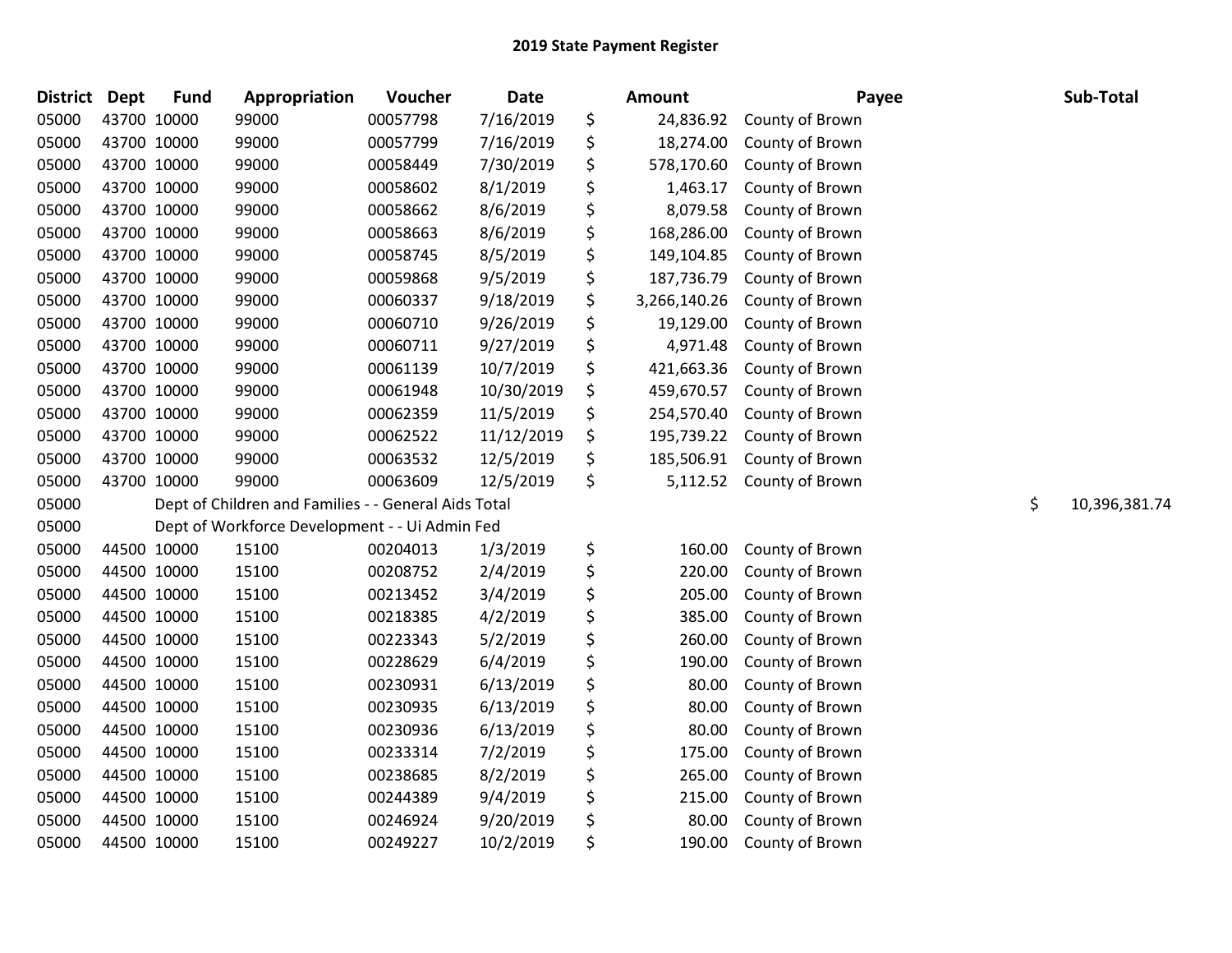| <b>District Dept</b> |             | <b>Fund</b> | Appropriation                                                         | Voucher  | <b>Date</b> | <b>Amount</b>   | Payee           | Sub-Total       |
|----------------------|-------------|-------------|-----------------------------------------------------------------------|----------|-------------|-----------------|-----------------|-----------------|
| 05000                |             | 44500 10000 | 15100                                                                 | 00255613 | 11/4/2019   | \$<br>240.00    | County of Brown |                 |
| 05000                |             | 44500 10000 | 15100                                                                 | 00261175 | 12/3/2019   | \$<br>165.00    | County of Brown |                 |
| 05000                |             |             | Dept of Workforce Development - - Ui Admin Fed Total                  |          |             |                 |                 | \$<br>2,990.00  |
| 05000                |             |             | Dept of Workforce Development - - Wc Ops Uninsured Emplyr Admin       |          |             |                 |                 |                 |
| 05000                |             | 44500 22700 | 17700                                                                 | 00246441 | 9/17/2019   | \$<br>160.00    | County of Brown |                 |
| 05000                |             |             | Dept of Workforce Development - - Wc Ops Uninsured Emplyr Admin Total |          |             |                 |                 | \$<br>160.00    |
| 05000                |             |             | Department of Justice - - School Safety                               |          |             |                 |                 |                 |
| 05000                |             | 45500 10000 | 20600                                                                 | 00058068 | 1/15/2019   | \$<br>1,628.55  | County of Brown |                 |
| 05000                | 45500 10000 |             | 20600                                                                 | 00068130 | 7/17/2019   | \$<br>4,925.00  | County of Brown |                 |
| 05000                | 45500 10000 |             | 20600                                                                 | 00071947 | 10/1/2019   | \$<br>2,944.91  | County of Brown |                 |
| 05000                |             | 45500 10000 | 20600                                                                 | 00074587 | 11/14/2019  | \$<br>10,656.00 | County of Brown |                 |
| 05000                |             |             | Department of Justice - - School Safety Total                         |          |             |                 |                 | \$<br>20,154.46 |
| 05000                |             |             | Department of Justice - - Drug Trafficking Resp Grants                |          |             |                 |                 |                 |
| 05000                |             | 45500 10000 | 20800                                                                 | 00068966 | 7/29/2019   | \$<br>19,333.72 | County of Brown |                 |
| 05000                |             | 45500 10000 | 20800                                                                 | 00072811 | 10/11/2019  | \$<br>30,666.28 | County of Brown |                 |
| 05000                |             |             | Department of Justice - - Drug Trafficking Resp Grants Total          |          |             |                 |                 | \$<br>50,000.00 |
| 05000                |             |             | Department of Justice - - Crime Laboratories, Dna                     |          |             |                 |                 |                 |
| 05000                |             | 45500 10000 | 22100                                                                 | 00068520 | 7/19/2019   | \$<br>10,590.00 | County of Brown |                 |
| 05000                |             |             | Department of Justice - - Crime Laboratories, Dna Total               |          |             |                 |                 | \$<br>10,590.00 |
| 05000                |             |             | Department of Justice - - Drug Crimes Enforcement, Local              |          |             |                 |                 |                 |
| 05000                |             | 45500 10000 | 22500                                                                 | 00060409 | 2/27/2019   | \$<br>33,922.00 | County of Brown |                 |
| 05000                |             |             | Department of Justice - - Drug Crimes Enforcement, Local Total        |          |             |                 |                 | \$<br>33,922.00 |
| 05000                |             |             | Department of Justice - - Law Enforcement Train, Local                |          |             |                 |                 |                 |
| 05000                |             | 45500 10000 | 23100                                                                 | 00072377 | 10/9/2019   | \$<br>42,400.00 | County of Brown |                 |
| 05000                |             |             | Department of Justice - - Law Enforcement Train, Local Total          |          |             |                 |                 | \$<br>42,400.00 |
| 05000                |             |             | Department of Justice - - Federal Aid, State Operations               |          |             |                 |                 |                 |
| 05000                |             | 45500 10000 | 24100                                                                 | 00068783 | 7/23/2019   | \$<br>1,410.88  | County of Brown |                 |
| 05000                |             |             | Department of Justice - - Federal Aid, State Operations Total         |          |             |                 |                 | \$<br>1,410.88  |
| 05000                |             |             | Department of Justice - - Federal Aid, Local Assistance               |          |             |                 |                 |                 |
| 05000                |             | 45500 10000 | 25100                                                                 | 00059054 | 2/1/2019    | \$<br>20,736.50 | County of Brown |                 |
| 05000                | 45500 10000 |             | 25100                                                                 | 00059082 | 2/7/2019    | \$<br>20,736.50 | County of Brown |                 |
| 05000                |             | 45500 10000 | 25100                                                                 | 00062343 | 3/26/2019   | \$<br>6,273.06  | County of Brown |                 |
| 05000                |             | 45500 10000 | 25100                                                                 | 00065718 | 5/31/2019   | \$<br>1,796.75  | County of Brown |                 |
|                      |             |             |                                                                       |          |             |                 |                 |                 |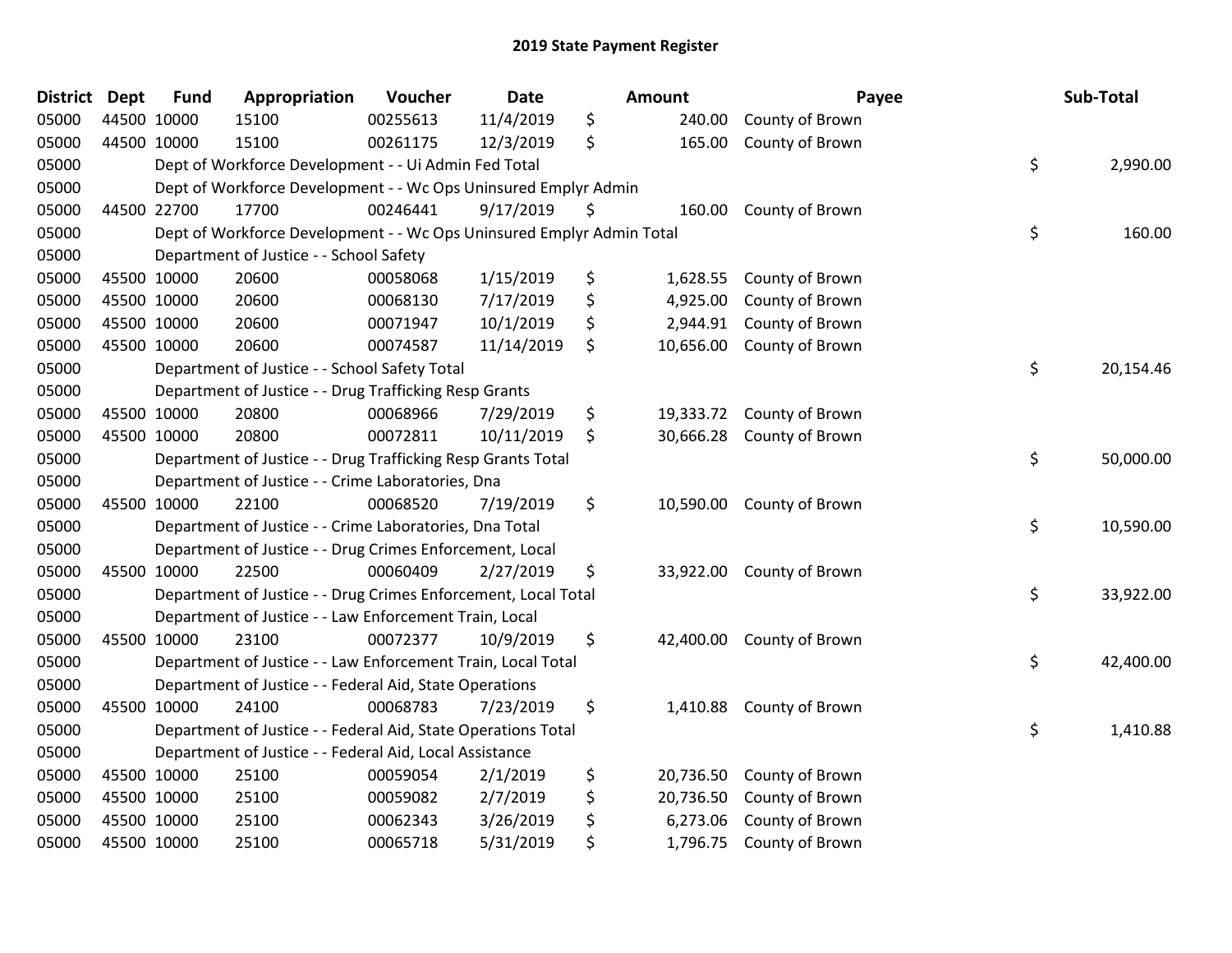| <b>District</b> | <b>Dept</b> | <b>Fund</b> | Appropriation                                                  | Voucher  | <b>Date</b> | <b>Amount</b>   | Payee           | Sub-Total        |
|-----------------|-------------|-------------|----------------------------------------------------------------|----------|-------------|-----------------|-----------------|------------------|
| 05000           |             | 45500 10000 | 25100                                                          | 00068994 | 7/29/2019   | \$<br>7,551.00  | County of Brown |                  |
| 05000           |             | 45500 10000 | 25100                                                          | 00069432 | 8/5/2019    | \$<br>6,320.55  | County of Brown |                  |
| 05000           | 45500 10000 |             | 25100                                                          | 00069807 | 8/9/2019    | \$<br>3,033.15  | County of Brown |                  |
| 05000           | 45500 10000 |             | 25100                                                          | 00070708 | 9/4/2019    | \$<br>12,574.78 | County of Brown |                  |
| 05000           |             | 45500 10000 | 25100                                                          | 00072833 | 10/11/2019  | \$<br>20,403.39 | County of Brown |                  |
| 05000           |             | 45500 10000 | 25100                                                          | 00073292 | 10/21/2019  | \$<br>20,736.50 | County of Brown |                  |
| 05000           |             | 45500 10000 | 25100                                                          | 00075996 | 12/9/2019   | \$<br>4,766.00  | County of Brown |                  |
| 05000           | 45500 10000 |             | 25100                                                          | 00076594 | 12/23/2019  | \$<br>3,979.57  | County of Brown |                  |
| 05000           |             | 45500 10000 | 25100                                                          | 00076910 | 12/26/2019  | \$<br>215.28    | County of Brown |                  |
| 05000           |             |             | Department of Justice - - Federal Aid, Local Assistance Total  |          |             |                 |                 | \$<br>129,123.03 |
| 05000           |             |             | Department of Justice - - County-Tribal Programs, Local        |          |             |                 |                 |                  |
| 05000           |             | 45500 10000 | 26300                                                          | 00058234 | 1/15/2019   | \$<br>37,053.00 | County of Brown |                  |
| 05000           |             |             | Department of Justice - - County-Tribal Programs, Local Total  |          |             |                 |                 | \$<br>37,053.00  |
| 05000           |             |             | Department of Justice - - Alt Prosecution Alcohol Drugs        |          |             |                 |                 |                  |
| 05000           |             | 45500 10000 | 27100                                                          | 00060173 | 2/25/2019   | \$<br>38,819.71 | County of Brown |                  |
| 05000           |             | 45500 10000 | 27100                                                          | 00064197 | 5/6/2019    | \$<br>36,004.59 | County of Brown |                  |
| 05000           |             | 45500 10000 | 27100                                                          | 00070084 | 8/15/2019   | \$<br>45,370.23 | County of Brown |                  |
| 05000           |             | 45500 10000 | 27100                                                          | 00076415 | 12/19/2019  | \$<br>50,482.96 | County of Brown |                  |
| 05000           |             |             | Department of Justice - - Alt Prosecution Alcohol Drugs Total  |          |             |                 |                 | \$<br>170,677.49 |
| 05000           |             |             | Department of Justice - - Internet Crimes Against Childr       |          |             |                 |                 |                  |
| 05000           |             | 45500 10000 | 28400                                                          | 00061815 | 3/21/2019   | \$<br>705.35    | County of Brown |                  |
| 05000           |             | 45500 10000 | 28400                                                          | 00062834 | 4/9/2019    | \$<br>1,018.70  | County of Brown |                  |
| 05000           | 45500 10000 |             | 28400                                                          | 00064595 | 5/8/2019    | \$<br>1,028.79  | County of Brown |                  |
| 05000           |             | 45500 10000 | 28400                                                          | 00065738 | 6/3/2019    | \$<br>1,404.90  | County of Brown |                  |
| 05000           |             | 45500 10000 | 28400                                                          | 00069152 | 7/29/2019   | \$<br>693.57    | County of Brown |                  |
| 05000           |             | 45500 10000 | 28400                                                          | 00074199 | 11/13/2019  | \$<br>870.92    | County of Brown |                  |
| 05000           |             | 45500 10000 | 28400                                                          | 00076509 | 12/13/2019  | \$<br>554.00    | County of Brown |                  |
| 05000           |             |             | Department of Justice - - Internet Crimes Against Childr Total |          |             |                 |                 | \$<br>6,276.23   |
| 05000           |             |             | Department of Justice - - Awards For Victims Of Crimes         |          |             |                 |                 |                  |
| 05000           |             | 45500 10000 | 50200                                                          | 00061737 | 3/21/2019   | \$<br>120.00    | County of Brown |                  |
| 05000           |             |             | Department of Justice - - Awards For Victims Of Crimes Total   |          |             |                 |                 | \$<br>120.00     |
| 05000           |             |             | Department of Justice - - Crime Victim Witness Assist          |          |             |                 |                 |                  |
| 05000           |             | 45500 10000 | 53200                                                          | 00068304 | 7/17/2019   | \$<br>65,221.17 | County of Brown |                  |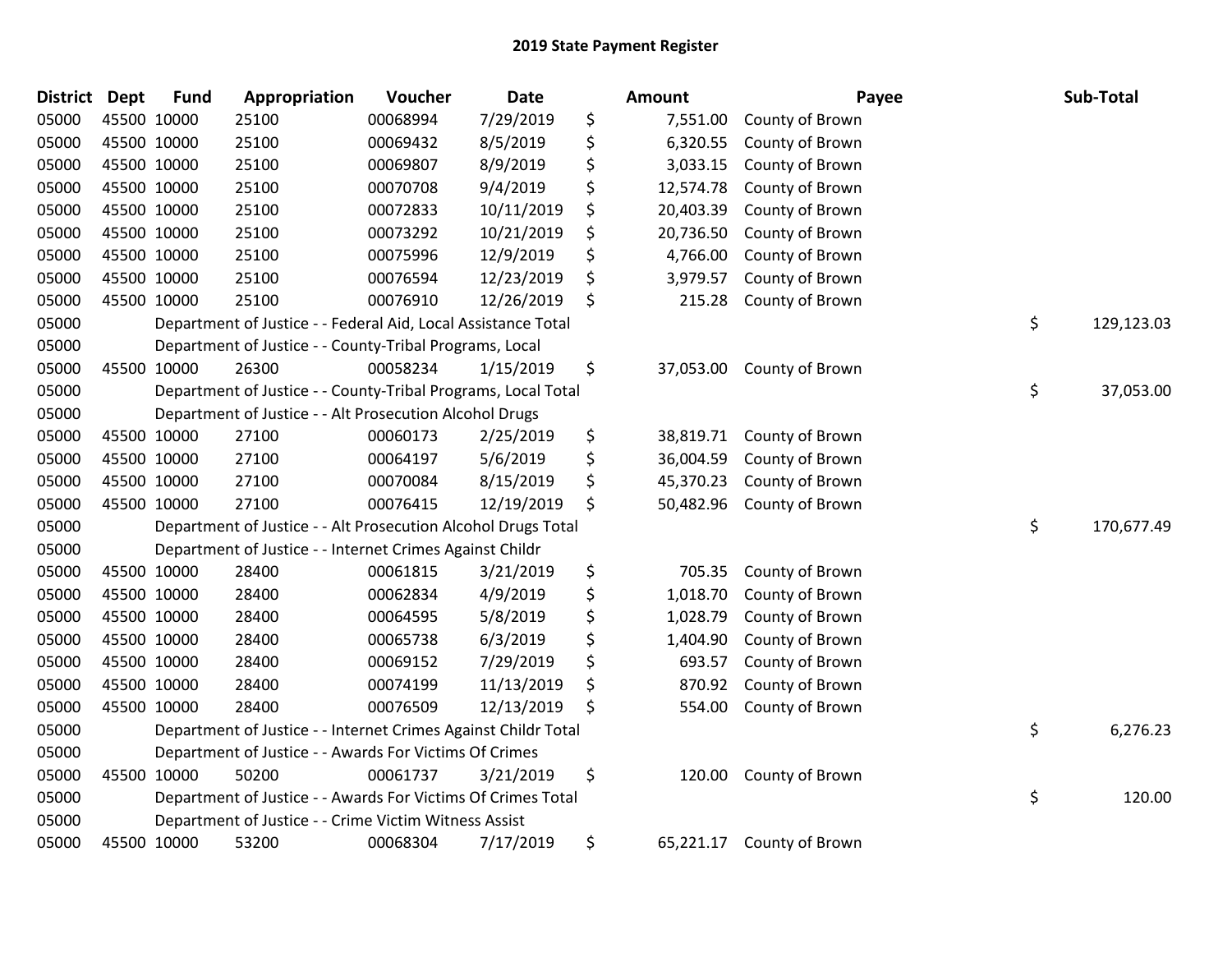| District | <b>Dept</b> | <b>Fund</b> | Appropriation                                                           | Voucher  | <b>Date</b> | Amount           | Payee                     | Sub-Total        |
|----------|-------------|-------------|-------------------------------------------------------------------------|----------|-------------|------------------|---------------------------|------------------|
| 05000    |             |             | Department of Justice - - Crime Victim Witness Assist Total             |          |             |                  |                           | \$<br>65,221.17  |
| 05000    |             |             | Department of Justice - - County Reimb Victim-Witness                   |          |             |                  |                           |                  |
| 05000    | 45500 10000 |             | 53900                                                                   | 00060545 | 2/27/2019   | \$               | 66,407.59 County of Brown |                  |
| 05000    |             |             | Department of Justice - - County Reimb Victim-Witness Total             |          |             |                  |                           | \$<br>66,407.59  |
| 05000    |             |             | Department of Justice - - Federal Aid, Victim Assistance                |          |             |                  |                           |                  |
| 05000    | 45500 10000 |             | 54200                                                                   | 00060657 | 3/4/2019    | \$<br>23,111.00  | County of Brown           |                  |
| 05000    | 45500 10000 |             | 54200                                                                   | 00064114 | 5/1/2019    | \$<br>19,778.00  | County of Brown           |                  |
| 05000    | 45500 10000 |             | 54200                                                                   | 00070420 | 8/27/2019   | \$<br>21,626.00  | County of Brown           |                  |
| 05000    | 45500 10000 |             | 54200                                                                   | 00075614 | 12/2/2019   | \$<br>20,414.00  | County of Brown           |                  |
| 05000    |             |             | Department of Justice - - Federal Aid, Victim Assistance Total          |          |             |                  |                           | \$<br>84,929.00  |
| 05000    |             |             | Department of Military Affairs - - Emergency Response Equipment         |          |             |                  |                           |                  |
| 05000    | 46500 10000 |             | 30800                                                                   | 00059121 | 4/18/2019   | \$               | 564.73 County of Brown    |                  |
| 05000    |             |             | Department of Military Affairs - - Emergency Response Equipment Total   |          |             |                  |                           | \$<br>564.73     |
| 05000    |             |             | Department of Military Affairs - - Mobile Field Force Grants            |          |             |                  |                           |                  |
| 05000    | 46500 10000 |             | 31200                                                                   | 00062372 | 6/13/2019   | \$<br>1,480.11   | County of Brown           |                  |
| 05000    |             |             | Department of Military Affairs - - Mobile Field Force Grants Total      |          |             |                  |                           | \$<br>1,480.11   |
| 05000    |             |             | Department of Military Affairs - - Regional Emergency Response Gr       |          |             |                  |                           |                  |
| 05000    | 46500 10000 |             | 31300                                                                   | 00060812 | 5/20/2019   | \$               | 62,034.00 County of Brown |                  |
| 05000    |             |             | Department of Military Affairs - - Regional Emergency Response Gr Total |          |             |                  |                           | \$<br>62,034.00  |
| 05000    |             |             | Department of Military Affairs - - Federal Aid, Local Assistance        |          |             |                  |                           |                  |
| 05000    | 46500 10000 |             | 34200                                                                   | 00055518 | 1/31/2019   | \$<br>61,407.54  | County of Brown           |                  |
| 05000    | 46500 10000 |             | 34200                                                                   | 00060328 | 5/14/2019   | \$<br>5,835.11   | County of Brown           |                  |
| 05000    | 46500 10000 |             | 34200                                                                   | 00069585 | 11/18/2019  | \$               | 13,350.81 County of Brown |                  |
| 05000    |             |             | Department of Military Affairs - - Federal Aid, Local Assistance Total  |          |             |                  |                           | \$<br>80,593.46  |
| 05000    |             |             | Department of Military Affairs - - Federal Aid, Homeland Security       |          |             |                  |                           |                  |
| 05000    | 46500 10000 |             | 35000                                                                   | 00063266 | 7/1/2019    | \$<br>51,380.00  | County of Brown           |                  |
| 05000    | 46500 10000 |             | 35000                                                                   | 00064171 | 7/18/2019   | \$<br>8,754.24   | County of Brown           |                  |
| 05000    | 46500 10000 |             | 35000                                                                   | 00064634 | 7/30/2019   | \$<br>115,000.00 | County of Brown           |                  |
| 05000    | 46500 10000 |             | 35000                                                                   | 00065795 | 8/26/2019   | \$<br>39,000.00  | County of Brown           |                  |
| 05000    | 46500 10000 |             | 35000                                                                   | 00066242 | 9/4/2019    | \$<br>5,770.03   | County of Brown           |                  |
| 05000    | 46500 10000 |             | 35000                                                                   | 00067085 | 9/25/2019   | \$<br>19,980.00  | County of Brown           |                  |
| 05000    | 46500 10000 |             | 35000                                                                   | 00067545 | 10/2/2019   | 47,000.00        | County of Brown           |                  |
| 05000    |             |             | Department of Military Affairs - - Federal Aid, Homeland Security Total |          |             |                  |                           | \$<br>286,884.27 |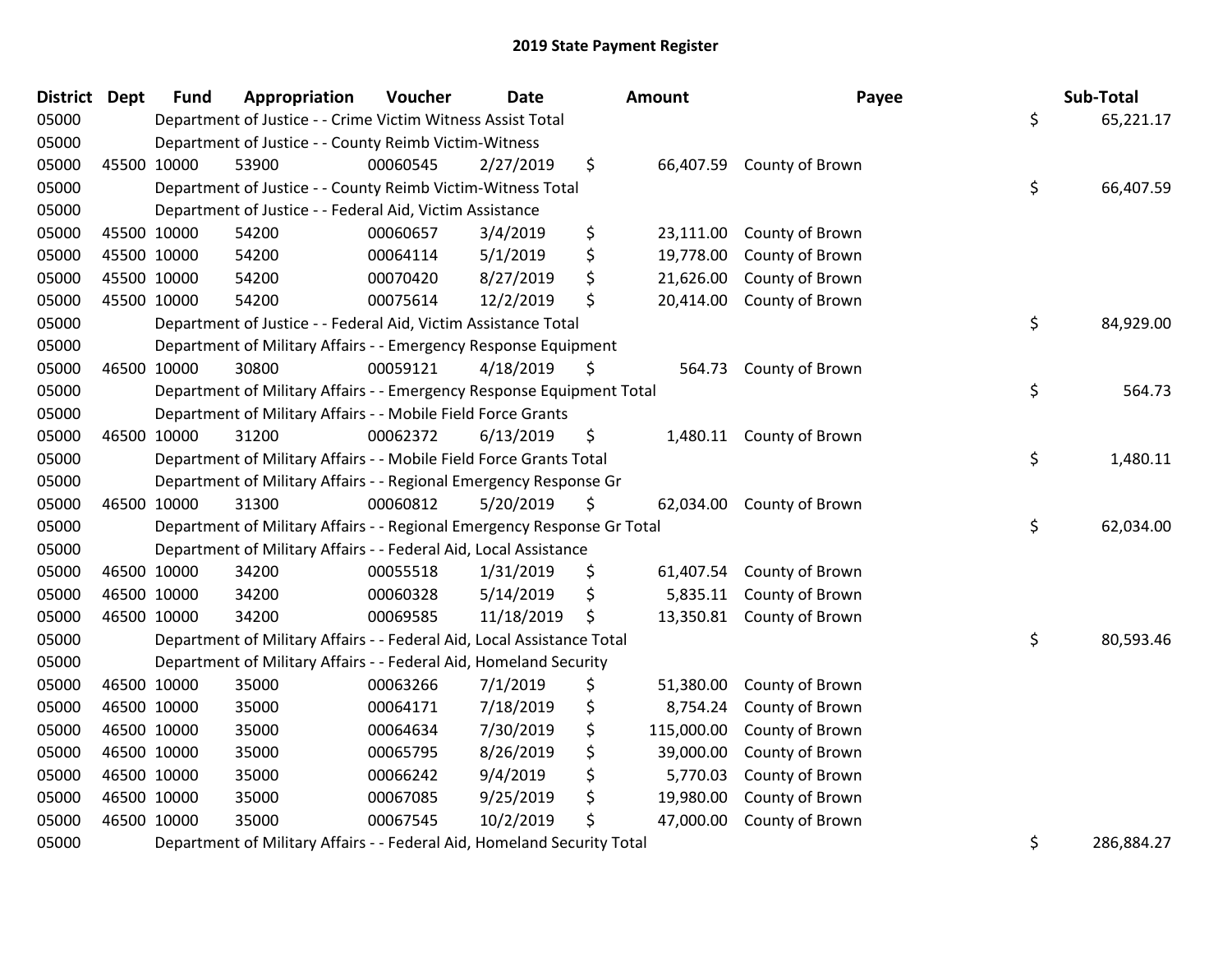| District | <b>Dept</b> | <b>Fund</b> | Appropriation                                                           | Voucher  | Date       | <b>Amount</b>   | Payee                     | Sub-Total       |
|----------|-------------|-------------|-------------------------------------------------------------------------|----------|------------|-----------------|---------------------------|-----------------|
| 05000    |             |             | Department of Military Affairs - - St Emerg Response Bd Grant Pif       |          |            |                 |                           |                 |
| 05000    |             | 46500 27200 | 36400                                                                   | 00055460 | 1/31/2019  | \$              | 33,626.78 County of Brown |                 |
| 05000    |             |             | Department of Military Affairs - - St Emerg Response Bd Grant Pif Total |          |            |                 |                           | \$<br>33,626.78 |
| 05000    |             |             | Department of Veterans Affairs - - Grants To Counties                   |          |            |                 |                           |                 |
| 05000    |             | 48500 15200 | 12700                                                                   | 00060667 | 2/22/2019  | \$              | 1,300.00 County of Brown  |                 |
| 05000    |             |             | Department of Veterans Affairs - - Grants To Counties Total             |          |            |                 |                           | \$<br>1,300.00  |
| 05000    |             |             | Department of Veterans Affairs - - County Grants                        |          |            |                 |                           |                 |
| 05000    | 48500       | 58200       | 26700                                                                   | 00060667 | 2/22/2019  | \$<br>5,850.00  | County of Brown           |                 |
| 05000    |             |             | Department of Veterans Affairs - - County Grants Total                  |          |            |                 |                           | \$<br>5,850.00  |
| 05000    |             |             | Department of Veterans Affairs - - County Grants                        |          |            |                 |                           |                 |
| 05000    |             | 48500 58300 | 37000                                                                   | 00060667 | 2/22/2019  | \$              | 5,850.00 County of Brown  |                 |
| 05000    |             |             | Department of Veterans Affairs - - County Grants Total                  |          |            |                 |                           | \$<br>5,850.00  |
| 05000    |             |             | Department of Administration - - Gifts, Grants And Bequests             |          |            |                 |                           |                 |
| 05000    |             | 50500 10000 | 13100                                                                   | 00104771 | 6/25/2019  | \$<br>1,125.00  | County of Brown           |                 |
| 05000    |             |             | Department of Administration - - Gifts, Grants And Bequests Total       |          |            |                 |                           | \$<br>1,125.00  |
| 05000    |             |             | Department of Administration - - Federal Aid                            |          |            |                 |                           |                 |
| 05000    |             | 50500 10000 | 14200                                                                   | 00096207 | 2/7/2019   | \$<br>30,240.00 | County of Brown           |                 |
| 05000    |             | 50500 10000 | 14200                                                                   | 00098913 | 3/15/2019  | \$<br>8,211.94  | County of Brown           |                 |
| 05000    |             | 50500 10000 | 14200                                                                   | 00104048 | 6/19/2019  | \$<br>4,143.78  | County of Brown           |                 |
| 05000    |             |             | Department of Administration - - Federal Aid Total                      |          |            |                 |                           | \$<br>42,595.72 |
| 05000    |             |             | Department of Administration - - Federal Aid, Local Assistance          |          |            |                 |                           |                 |
| 05000    |             | 50500 10000 | 15500                                                                   | 00097044 | 2/14/2019  | \$<br>15,140.00 | County of Brown           |                 |
| 05000    | 50500 10000 |             | 15500                                                                   | 00098884 | 3/14/2019  | \$<br>10,680.00 | County of Brown           |                 |
| 05000    | 50500 10000 |             | 15500                                                                   | 00100651 | 4/15/2019  | \$<br>10,518.00 | County of Brown           |                 |
| 05000    | 50500 10000 |             | 15500                                                                   | 00102312 | 5/14/2019  | \$<br>10,286.00 | County of Brown           |                 |
| 05000    | 50500 10000 |             | 15500                                                                   | 00104164 | 6/14/2019  | \$<br>24,501.00 | County of Brown           |                 |
| 05000    | 50500 10000 |             | 15500                                                                   | 00105863 | 7/17/2019  | \$<br>14,062.00 | County of Brown           |                 |
| 05000    | 50500 10000 |             | 15500                                                                   | 00107977 | 8/30/2019  | \$<br>7,908.00  | County of Brown           |                 |
| 05000    | 50500 10000 |             | 15500                                                                   | 00109284 | 9/20/2019  | \$<br>907.00    | County of Brown           |                 |
| 05000    | 50500 10000 |             | 15500                                                                   | 00110004 | 10/1/2019  | \$<br>1,032.00  | County of Brown           |                 |
| 05000    | 50500 10000 |             | 15500                                                                   | 00113452 | 12/2/2019  | \$<br>2,654.00  | County of Brown           |                 |
| 05000    | 50500 10000 |             | 15500                                                                   | 00114399 | 12/17/2019 | \$<br>18,326.00 | County of Brown           |                 |
| 0.000    |             |             |                                                                         |          |            |                 |                           | 110001100       |

05000 Department of Administration - - Federal Aid, Local Assistance Total 116,014.00 COLL 2016,014.00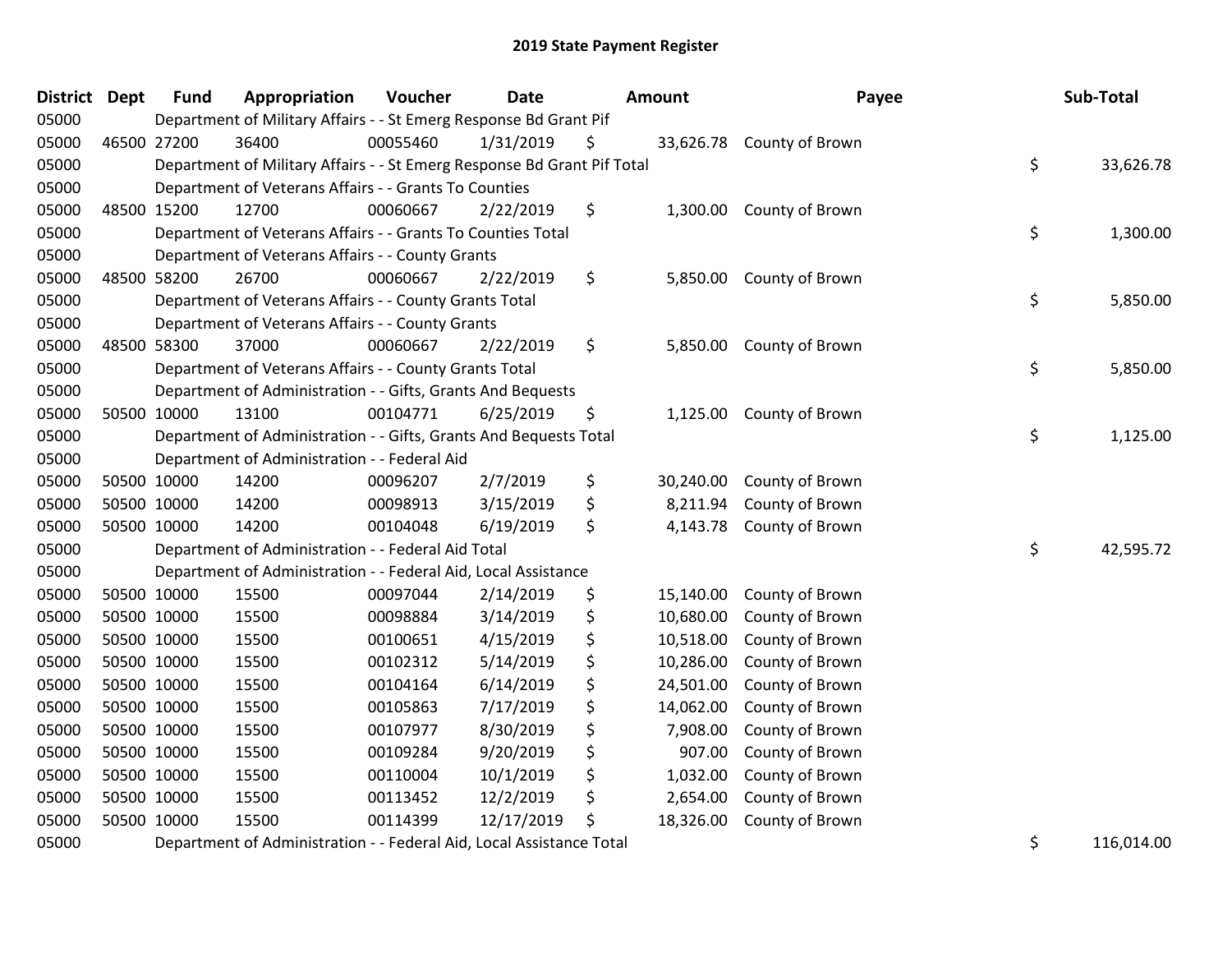| District Dept |             | <b>Fund</b> | Appropriation                                                         | Voucher  | <b>Date</b> | Amount           | Payee           | Sub-Total        |
|---------------|-------------|-------------|-----------------------------------------------------------------------|----------|-------------|------------------|-----------------|------------------|
| 05000         |             |             | Department of Administration - - Federal Aid, Local Assistance        |          |             |                  |                 |                  |
| 05000         |             | 50500 10000 | 74300                                                                 | 00095811 | 1/28/2019   | \$<br>276,775.00 | County of Brown |                  |
| 05000         |             | 50500 10000 | 74300                                                                 | 00100861 | 5/2/2019    | \$<br>80,983.00  | County of Brown |                  |
| 05000         |             | 50500 10000 | 74300                                                                 | 00107251 | 8/20/2019   | \$<br>84,289.00  | County of Brown |                  |
| 05000         |             | 50500 10000 | 74300                                                                 | 00111698 | 11/5/2019   | \$<br>180,948.83 | County of Brown |                  |
| 05000         |             |             | Department of Administration - - Federal Aid, Local Assistance Total  |          |             |                  |                 | \$<br>622,995.83 |
| 05000         |             |             | Department of Administration - - Low-Income Assistance Grants         |          |             |                  |                 |                  |
| 05000         |             | 50500 23500 | 37100                                                                 | 00097044 | 2/14/2019   | \$<br>15,711.00  | County of Brown |                  |
| 05000         |             | 50500 23500 | 37100                                                                 | 00098884 | 3/14/2019   | \$<br>10,570.00  | County of Brown |                  |
| 05000         |             | 50500 23500 | 37100                                                                 | 00100651 | 4/15/2019   | \$<br>10,984.00  | County of Brown |                  |
| 05000         |             | 50500 23500 | 37100                                                                 | 00102312 | 5/14/2019   | \$<br>10,392.00  | County of Brown |                  |
| 05000         |             | 50500 23500 | 37100                                                                 | 00104164 | 6/14/2019   | \$<br>6,404.00   | County of Brown |                  |
| 05000         |             | 50500 23500 | 37100                                                                 | 00105863 | 7/17/2019   | \$<br>7,751.00   | County of Brown |                  |
| 05000         |             | 50500 23500 | 37100                                                                 | 00107977 | 8/30/2019   | \$<br>6,447.00   | County of Brown |                  |
| 05000         |             | 50500 23500 | 37100                                                                 | 00109284 | 9/20/2019   | \$<br>896.00     | County of Brown |                  |
| 05000         |             | 50500 23500 | 37100                                                                 | 00110004 | 10/1/2019   | \$<br>2,306.00   | County of Brown |                  |
| 05000         | 50500 23500 |             | 37100                                                                 | 00113452 | 12/2/2019   | \$<br>16,996.00  | County of Brown |                  |
| 05000         |             | 50500 23500 | 37100                                                                 | 00114399 | 12/17/2019  | \$<br>12,346.00  | County of Brown |                  |
| 05000         |             |             | Department of Administration - - Low-Income Assistance Grants Total   |          |             |                  |                 | \$<br>100,803.00 |
| 05000         |             |             | Department of Administration - - Land Information Program; Loca       |          |             |                  |                 |                  |
| 05000         |             | 50500 26900 | 17300                                                                 | 00094888 | 1/10/2019   | \$<br>25,000.00  | County of Brown |                  |
| 05000         |             | 50500 26900 | 17300                                                                 | 00095040 | 1/17/2019   | \$<br>1,000.00   | County of Brown |                  |
| 05000         |             | 50500 26900 | 17300                                                                 | 00102918 | 6/3/2019    | \$<br>25,000.00  | County of Brown |                  |
| 05000         |             |             | Department of Administration - - Land Information Program; Loca Total |          |             |                  |                 | \$<br>51,000.00  |
| 05000         |             |             | Public Defender Board - - Appellate Representation                    |          |             |                  |                 |                  |
| 05000         |             | 55000 10000 | 10200                                                                 | 00194366 | 5/10/2019   | \$<br>3.44       | County of Brown |                  |
| 05000         |             | 55000 10000 | 10200                                                                 | 00215411 | 10/1/2019   | \$<br>3.35       | County of Brown |                  |
| 05000         |             | 55000 10000 | 10200                                                                 | 00222995 | 11/25/2019  | \$<br>4.70       | County of Brown |                  |
| 05000         |             | 55000 10000 | 10200                                                                 | 00222996 | 11/25/2019  | \$<br>1.35       | County of Brown |                  |
| 05000         |             |             | Public Defender Board - - Appellate Representation Total              |          |             |                  |                 | \$<br>12.84      |
| 05000         |             |             | Public Defender Board - - Trial Representation                        |          |             |                  |                 |                  |
| 05000         |             | 55000 10000 | 10300                                                                 | 00194847 | 5/31/2019   | \$<br>1.92       | County of Brown |                  |
| 05000         |             | 55000 10000 | 10300                                                                 | 00218028 | 10/16/2019  | \$<br>11.50      | County of Brown |                  |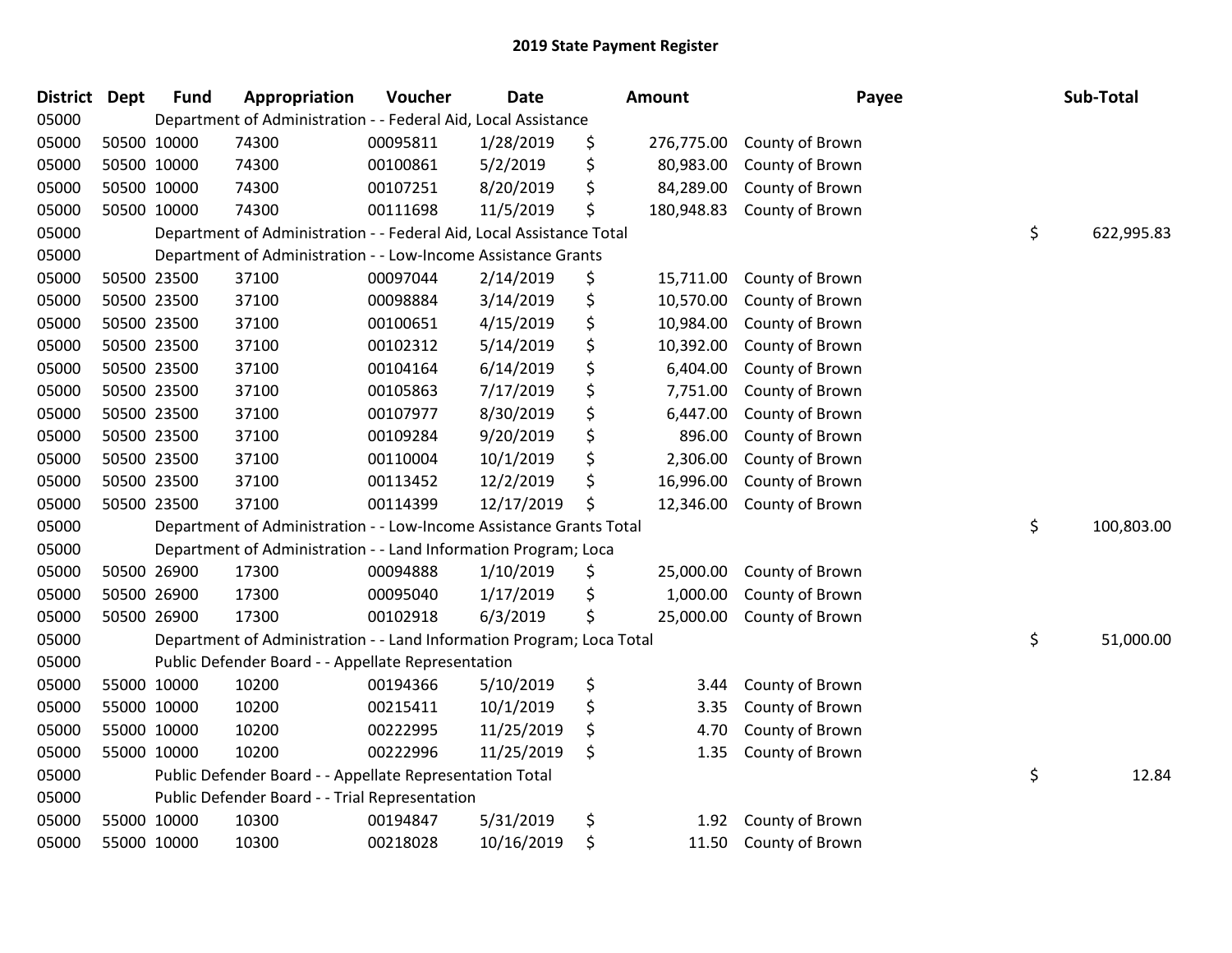| <b>District</b> | <b>Dept</b> | <b>Fund</b> | Appropriation                                                 | Voucher  | <b>Date</b> | Amount         | Payee           | Sub-Total       |
|-----------------|-------------|-------------|---------------------------------------------------------------|----------|-------------|----------------|-----------------|-----------------|
| 05000           |             |             | Public Defender Board - - Trial Representation Total          |          |             |                |                 | \$<br>13.42     |
| 05000           |             |             | Public Defender Board - - Private Bar Reimbursement           |          |             |                |                 |                 |
| 05000           | 55000 10000 |             | 10400                                                         | 00182024 | 2/14/2019   | \$<br>4.50     | County of Brown |                 |
| 05000           | 55000 10000 |             | 10400                                                         | 00190936 | 4/16/2019   | \$<br>1.40     | County of Brown |                 |
| 05000           | 55000 10000 |             | 10400                                                         | 00205054 | 7/15/2019   | \$<br>10.00    | County of Brown |                 |
| 05000           | 55000 10000 |             | 10400                                                         | 00215407 | 10/1/2019   | \$<br>1.10     | County of Brown |                 |
| 05000           |             |             | Public Defender Board - - Private Bar Reimbursement Total     |          |             |                |                 | \$<br>17.00     |
| 05000           |             |             | Public Defender Board - - Transcript, Discovery And Int       |          |             |                |                 |                 |
| 05000           | 55000 10000 |             | 10600                                                         | 00174672 | 1/3/2019    | \$<br>20.00    | County of Brown |                 |
| 05000           | 55000 10000 |             | 10600                                                         | 00180337 | 2/8/2019    | \$<br>212.40   | County of Brown |                 |
| 05000           | 55000 10000 |             | 10600                                                         | 00180532 | 2/7/2019    | \$<br>6,201.36 | County of Brown |                 |
| 05000           | 55000 10000 |             | 10600                                                         | 00186167 | 3/7/2019    | \$<br>38.43    | County of Brown |                 |
| 05000           | 55000 10000 |             | 10600                                                         | 00186168 | 3/7/2019    | \$<br>84.90    | County of Brown |                 |
| 05000           | 55000 10000 |             | 10600                                                         | 00193375 | 5/3/2019    | \$<br>5,703.90 | County of Brown |                 |
| 05000           | 55000 10000 |             | 10600                                                         | 00193376 | 5/3/2019    | \$<br>272.40   | County of Brown |                 |
| 05000           | 55000 10000 |             | 10600                                                         | 00196191 | 5/21/2019   | \$<br>6.75     | County of Brown |                 |
| 05000           | 55000 10000 |             | 10600                                                         | 00203967 | 7/1/2019    | \$<br>10.00    | County of Brown |                 |
| 05000           | 55000 10000 |             | 10600                                                         | 00203968 | 7/1/2019    | \$<br>8.00     | County of Brown |                 |
| 05000           | 55000 10000 |             | 10600                                                         | 00205932 | 10/22/2019  | \$<br>151.00   | County of Brown |                 |
| 05000           | 55000 10000 |             | 10600                                                         | 00205998 | 7/18/2019   | \$<br>2,030.19 | County of Brown |                 |
| 05000           | 55000 10000 |             | 10600                                                         | 00205999 | 7/18/2019   | \$<br>1,462.36 | County of Brown |                 |
| 05000           | 55000 10000 |             | 10600                                                         | 00206000 | 7/18/2019   | \$<br>1,950.78 | County of Brown |                 |
| 05000           | 55000 10000 |             | 10600                                                         | 00210044 | 8/20/2019   | \$<br>6.40     | County of Brown |                 |
| 05000           | 55000 10000 |             | 10600                                                         | 00216555 | 10/7/2019   | \$<br>5.10     | County of Brown |                 |
| 05000           | 55000 10000 |             | 10600                                                         | 00216556 | 10/7/2019   | \$<br>1,755.09 | County of Brown |                 |
| 05000           | 55000 10000 |             | 10600                                                         | 00216557 | 10/7/2019   | \$<br>1,825.39 | County of Brown |                 |
| 05000           | 55000 10000 |             | 10600                                                         | 00216558 | 10/7/2019   | \$<br>2,418.82 | County of Brown |                 |
| 05000           | 55000 10000 |             | 10600                                                         | 00219260 | 10/28/2019  | \$<br>459.00   | County of Brown |                 |
| 05000           | 55000 10000 |             | 10600                                                         | 00223605 | 11/25/2019  | \$<br>6.30     | County of Brown |                 |
| 05000           | 55000 10000 |             | 10600                                                         | 00227598 | 12/23/2019  | \$<br>13.25    | County of Brown |                 |
| 05000           |             |             | Public Defender Board - - Transcript, Discovery And Int Total |          |             |                |                 | \$<br>24,641.82 |
| 05000           |             |             | Department of Revenue - - Warrants and Satisfactions          |          |             |                |                 |                 |
| 05000           | 56600 10000 |             | 10100                                                         | 00117647 | 1/4/2019    | \$<br>210.50   | County of Brown |                 |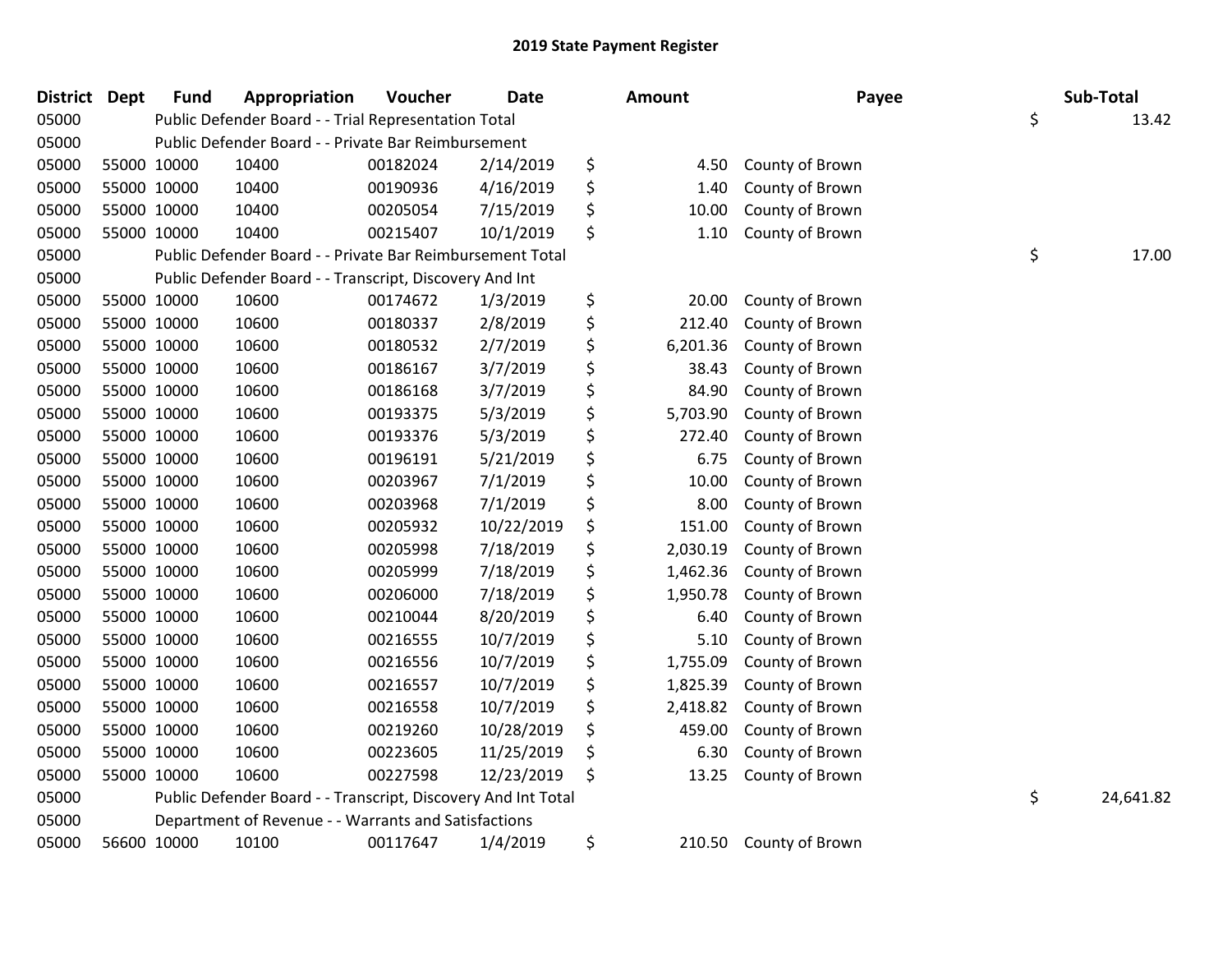| <b>District</b> | <b>Dept</b> | <b>Fund</b> | Appropriation                                                    | Voucher  | <b>Date</b> | <b>Amount</b>      | Payee           | Sub-Total          |
|-----------------|-------------|-------------|------------------------------------------------------------------|----------|-------------|--------------------|-----------------|--------------------|
| 05000           |             | 56600 10000 | 10100                                                            | 00118488 | 1/17/2019   | \$<br>92.50        | County of Brown |                    |
| 05000           |             | 56600 10000 | 10100                                                            | 00119940 | 2/8/2019    | \$<br>210.50       | County of Brown |                    |
| 05000           |             | 56600 10000 | 10100                                                            | 00120037 | 2/8/2019    | \$<br>210.50       | County of Brown |                    |
| 05000           |             | 56600 10000 | 10100                                                            | 00123861 | 3/8/2019    | \$<br>210.50       | County of Brown |                    |
| 05000           |             | 56600 10000 | 10100                                                            | 00128271 | 4/4/2019    | \$<br>210.50       | County of Brown |                    |
| 05000           |             | 56600 10000 | 10100                                                            | 00130594 | 4/19/2019   | \$<br>210.50       | County of Brown |                    |
| 05000           |             | 56600 10000 | 10100                                                            | 00130609 | 4/17/2019   | \$<br>80.00        | County of Brown |                    |
| 05000           |             | 56600 10000 | 10100                                                            | 00131269 | 5/3/2019    | \$<br>92.50        | County of Brown |                    |
| 05000           |             | 56600 10000 | 10100                                                            | 00136505 | 5/31/2019   | \$<br>210.50       | County of Brown |                    |
| 05000           |             | 56600 10000 | 10100                                                            | 00139591 | 7/3/2019    | \$<br>210.50       | County of Brown |                    |
| 05000           |             | 56600 10000 | 10100                                                            | 00140223 | 7/5/2019    | \$<br>210.50       | County of Brown |                    |
| 05000           |             | 56600 10000 | 10100                                                            | 00140231 | 7/19/2019   | \$<br>210.50       | County of Brown |                    |
| 05000           |             | 56600 10000 | 10100                                                            | 00140909 | 7/26/2019   | \$<br>210.50       | County of Brown |                    |
| 05000           |             | 56600 10000 | 10100                                                            | 00144304 | 8/23/2019   | \$<br>210.50       | County of Brown |                    |
| 05000           |             | 56600 10000 | 10100                                                            | 00145530 | 9/13/2019   | \$<br>210.50       | County of Brown |                    |
| 05000           |             | 56600 10000 | 10100                                                            | 00145531 | 9/13/2019   | \$<br>210.50       | County of Brown |                    |
| 05000           |             | 56600 10000 | 10100                                                            | 00146335 | 9/20/2019   | \$<br>92.50        | County of Brown |                    |
| 05000           |             | 56600 10000 | 10100                                                            | 00149767 | 11/1/2019   | \$<br>210.50       | County of Brown |                    |
| 05000           |             | 56600 10000 | 10100                                                            | 00150649 | 11/8/2019   | \$<br>210.50       | County of Brown |                    |
| 05000           |             |             | Department of Revenue - - Warrants and Satisfactions Total       |          |             |                    |                 | \$<br>3,725.50     |
| 05000           |             |             | Circuit Courts - - Circuit Court Costs                           |          |             |                    |                 |                    |
| 05000           |             | 62500 10000 | 10500                                                            | 00001208 | 1/17/2019   | \$<br>399,875.85   | County of Brown |                    |
| 05000           |             | 62500 10000 | 10500                                                            | 00001419 | 7/5/2019    | \$<br>25,879.00    | County of Brown |                    |
| 05000           |             | 62500 10000 | 10500                                                            | 00001518 | 8/1/2019    | \$<br>617,756.00   | County of Brown |                    |
| 05000           |             |             | Circuit Courts - - Circuit Court Costs Total                     |          |             |                    |                 | \$<br>1,043,510.85 |
| 05000           |             |             | Shared Revenue and Tax Relief - - County And Municipal Aid       |          |             |                    |                 |                    |
| 05000           |             | 83500 10000 | 10500                                                            | 00048377 | 7/22/2019   | \$<br>397,577.77   | County of Brown |                    |
| 05000           |             | 83500 10000 | 10500                                                            | 00052667 | 11/18/2019  | \$<br>2,252,940.69 | County of Brown |                    |
| 05000           |             |             | Shared Revenue and Tax Relief - - County And Municipal Aid Total |          |             |                    |                 | \$<br>2,650,518.46 |
| 05000           |             |             | Shared Revenue and Tax Relief - - Exempt Computer Aid            |          |             |                    |                 |                    |
| 05000           |             | 83500 10000 | 10900                                                            | 00045374 | 7/22/2019   | \$<br>631,305.26   | County of Brown |                    |
| 05000           |             |             | Shared Revenue and Tax Relief - - Exempt Computer Aid Total      |          |             |                    |                 | \$<br>631,305.26   |
| 05000           |             |             | Shared Revenue and Tax Relief - - Utility Aid                    |          |             |                    |                 |                    |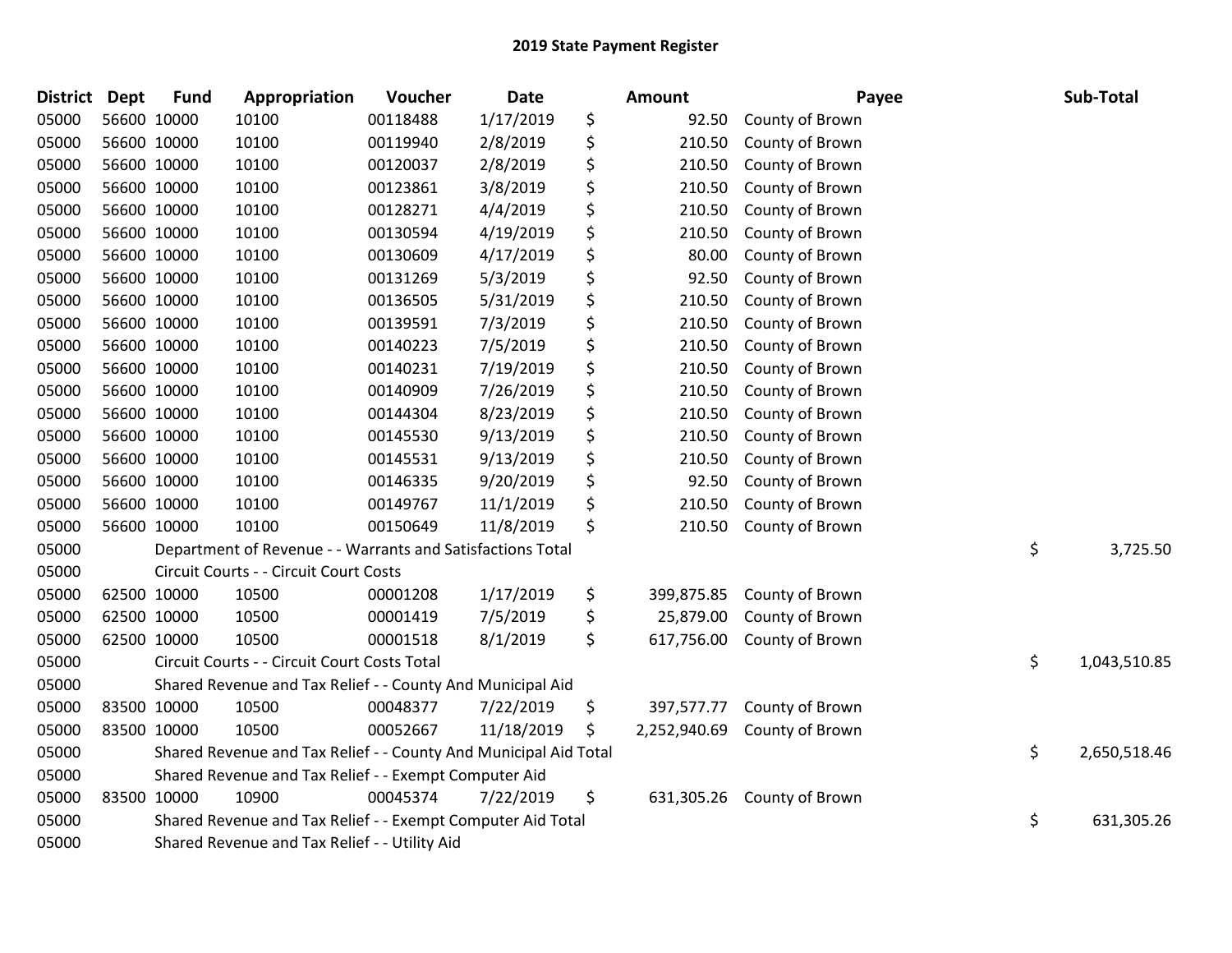| <b>District</b> | Dept  | <b>Fund</b> | Appropriation                                                         | Voucher  | Date       |     | Amount        | Payee           |    | Sub-Total     |
|-----------------|-------|-------------|-----------------------------------------------------------------------|----------|------------|-----|---------------|-----------------|----|---------------|
| 05000           |       | 83500 10000 | 11000                                                                 | 00048377 | 7/22/2019  | \$  | 102,522.74    | County of Brown |    |               |
| 05000           |       | 83500 10000 | 11000                                                                 | 00052667 | 11/18/2019 | \$  | 489,056.76    | County of Brown |    |               |
| 05000           |       |             | Shared Revenue and Tax Relief - - Utility Aid Total                   |          |            |     |               |                 | \$ | 591,579.50    |
| 05000           |       |             | Shared Revenue and Tax Relief - - Personal Property Aid               |          |            |     |               |                 |    |               |
| 05000           |       | 83500 10000 | 11100                                                                 | 00039897 | 5/6/2019   | \$  | 720,295.33    | County of Brown |    |               |
| 05000           |       |             | Shared Revenue and Tax Relief - - Personal Property Aid Total         |          |            |     |               |                 | \$ | 720,295.33    |
| 05000           |       |             | Shared Revenue and Tax Relief - - School Lvy Tx/First Dollar Cr       |          |            |     |               |                 |    |               |
| 05000           |       | 83500 10000 | 30200                                                                 | 00045223 | 7/22/2019  | \$  | 18,777,024.71 | County of Brown |    |               |
| 05000           |       | 83500 10000 | 30200                                                                 | 00048107 | 7/22/2019  | \$. | 2,504,054.60  | County of Brown |    |               |
| 05000           |       |             | Shared Revenue and Tax Relief - - School Lvy Tx/First Dollar Cr Total |          |            |     |               |                 | \$ | 21,281,079.31 |
| 05000           |       |             | Shared Revenue and Tax Relief - - Lottery & Gaming Credit             |          |            |     |               |                 |    |               |
| 05000           |       | 83500 52100 | 36300                                                                 | 00038593 | 3/25/2019  | \$  | 4,547,964.60  | County of Brown |    |               |
| 05000           |       |             | Shared Revenue and Tax Relief - - Lottery & Gaming Credit Total       |          |            |     |               |                 | \$ | 4,547,964.60  |
| 05000           |       |             | Building Commission - - Brown Co Innovation Center                    |          |            |     |               |                 |    |               |
| 05000           | 86700 | 36300       | ZCS10                                                                 | DFD00025 | 8/2/2019   | \$. | 3,565,090.53  | County of Brown |    |               |
| 05000           | 86700 | 36300       | <b>ZCS10</b>                                                          | DFD00185 | 10/24/2019 | \$  | 961,686.25    | County of Brown |    |               |
| 05000           |       |             | Building Commission - - Brown Co Innovation Center Total              |          |            |     |               |                 |    | 4,526,776.78  |
| 05000 Total     |       |             |                                                                       |          |            |     |               |                 | S  | 86,795,406.38 |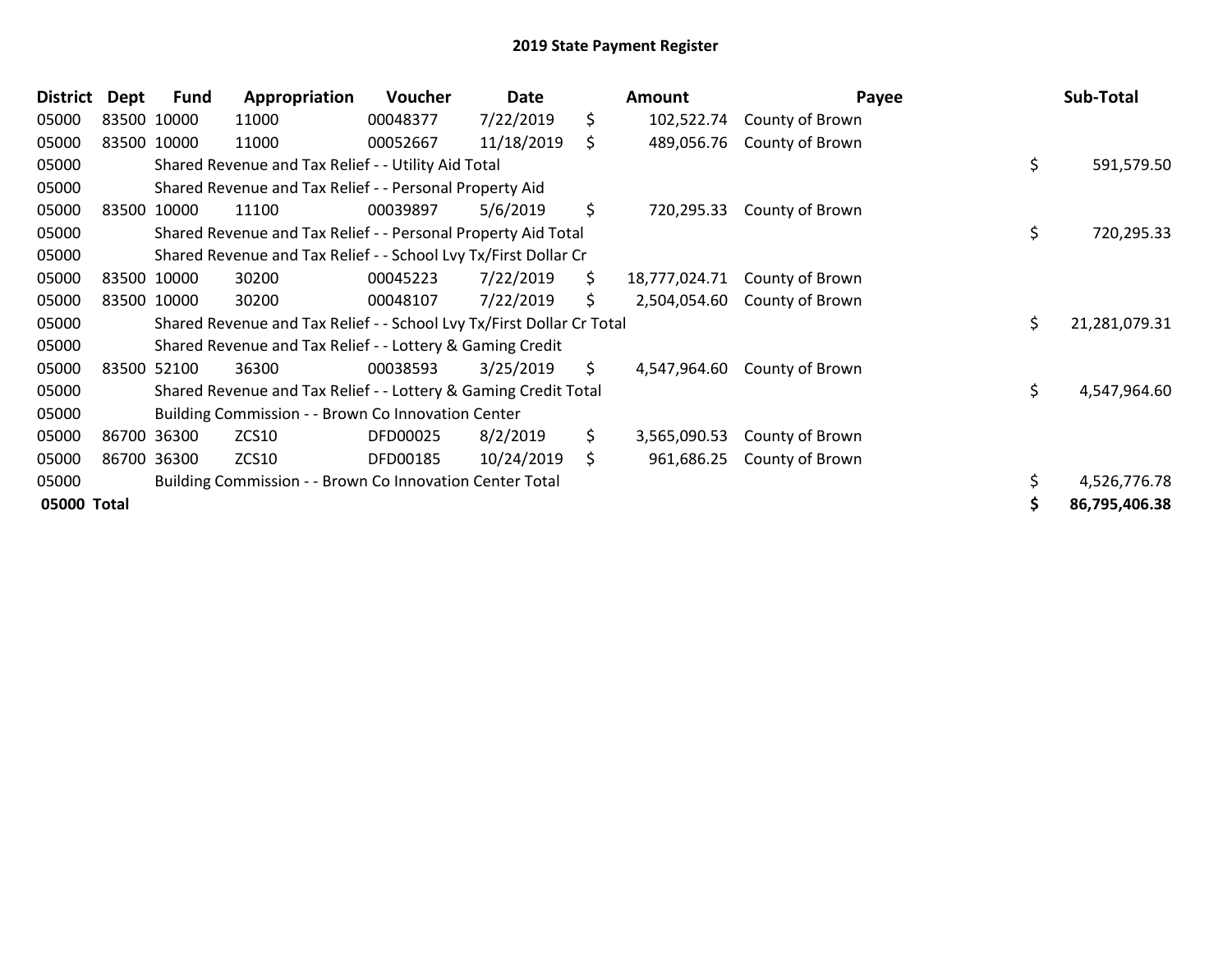| <b>District</b> | <b>Dept</b> | <b>Fund</b> | Appropriation                                                      | Voucher  | <b>Date</b> | Amount          |                         | Payee | Sub-Total  |
|-----------------|-------------|-------------|--------------------------------------------------------------------|----------|-------------|-----------------|-------------------------|-------|------------|
| 05010           |             |             | Dept of Safety & Prof Services - - Fire Dues Distribution          |          |             |                 |                         |       |            |
| 05010           |             | 16500 10000 | 22500                                                              | 00030371 | 7/16/2019   | \$              | 6,597.55 Town Of Eaton  |       |            |
| 05010           |             |             | Dept of Safety & Prof Services - - Fire Dues Distribution Total    |          |             |                 |                         | \$    | 6,597.55   |
| 05010           |             |             | Dept of Natural Resources - - Resaids - Cnty Forst, Cl & Mfl       |          |             |                 |                         |       |            |
| 05010           |             | 37000 21200 | 57100                                                              | 00332219 | 6/21/2019   | \$<br>9.60      | Town Of Eaton           |       |            |
| 05010           |             |             | Dept of Natural Resources - - Resaids - Cnty Forst, Cl & Mfl Total |          |             |                 |                         | \$    | 9.60       |
| 05010           |             |             | Dept of Natural Resources - - Fin Asst For Responsible Units       |          |             |                 |                         |       |            |
| 05010           |             | 37000 27400 | 67000                                                              | 00322853 | 5/22/2019   | \$              | 3,314.12 Town Of Eaton  |       |            |
| 05010           |             |             | Dept of Natural Resources - - Fin Asst For Responsible Units Total |          |             |                 |                         | \$    | 3,314.12   |
| 05010           |             |             | WI Dept of Transportation - - Trns Aids To Mnc.-Sf                 |          |             |                 |                         |       |            |
| 05010           |             | 39500 21100 | 19100                                                              | 00335943 | 1/7/2019    | \$<br>25,651.88 | Town Of Eaton           |       |            |
| 05010           |             | 39500 21100 | 19100                                                              | 00363259 | 4/1/2019    | \$<br>25,651.88 | Town Of Eaton           |       |            |
| 05010           |             | 39500 21100 | 19100                                                              | 00401268 | 7/1/2019    | \$              | 25,651.88 Town Of Eaton |       |            |
| 05010           | 39500 21100 |             | 19100                                                              | 00444086 | 10/7/2019   | \$              | 25,651.91 Town Of Eaton |       |            |
| 05010           |             |             | WI Dept of Transportation - - Trns Aids To Mnc.-Sf Total           |          |             |                 |                         | \$    | 102,607.55 |
| 05010           |             |             | Elections Commission - - 2018 Hava Election Security               |          |             |                 |                         |       |            |
| 05010           | 51000 22000 |             | 18200                                                              | 00002161 | 10/23/2019  | \$              | 1,200.00 Town Of Eaton  |       |            |
| 05010           |             |             | Elections Commission - - 2018 Hava Election Security Total         |          |             |                 |                         | \$    | 1,200.00   |
| 05010           |             |             | Shared Revenue and Tax Relief - - County And Municipal Aid         |          |             |                 |                         |       |            |
| 05010           | 83500 10000 |             | 10500                                                              | 00052643 | 11/18/2019  | \$              | 18,229.59 Town Of Eaton |       |            |
| 05010           |             |             | Shared Revenue and Tax Relief - - County And Municipal Aid Total   |          |             |                 |                         | \$    | 18,229.59  |
| 05010           |             |             | Shared Revenue and Tax Relief - - Exempt Computer Aid              |          |             |                 |                         |       |            |
| 05010           | 83500 10000 |             | 10900                                                              | 00045532 | 7/22/2019   | \$<br>259.82    | Town Of Eaton           |       |            |
| 05010           |             |             | Shared Revenue and Tax Relief - - Exempt Computer Aid Total        |          |             |                 |                         | \$    | 259.82     |
| 05010           |             |             | Shared Revenue and Tax Relief - - Personal Property Aid            |          |             |                 |                         |       |            |
| 05010           | 83500 10000 |             | 11100                                                              | 00040059 | 5/6/2019    | \$              | 15,276.93 Town Of Eaton |       |            |
| 05010           |             |             | Shared Revenue and Tax Relief - - Personal Property Aid Total      |          |             |                 |                         | \$    | 15,276.93  |
| 05010 Total     |             |             |                                                                    |          |             |                 |                         | \$    | 147,495.16 |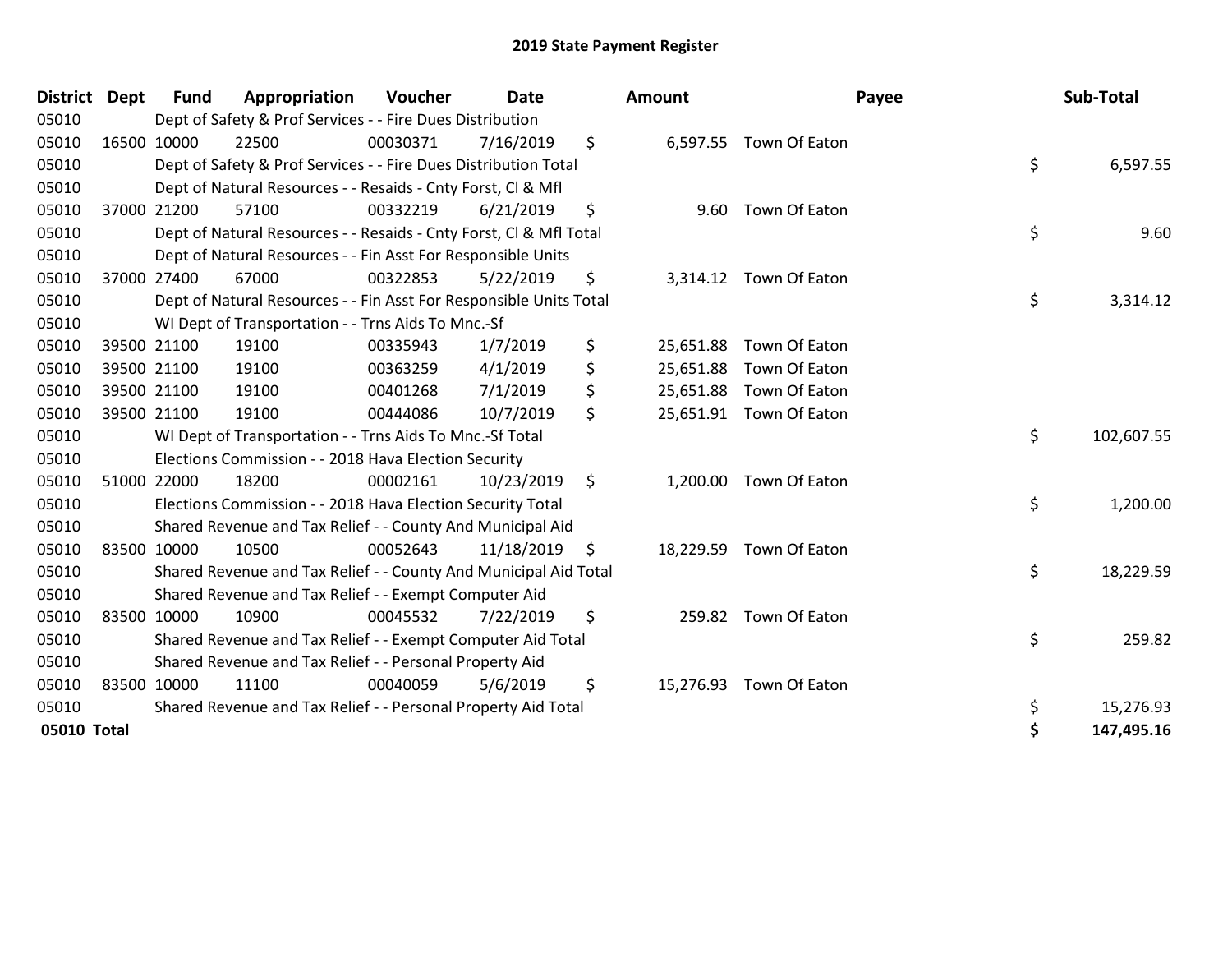| <b>District Dept</b> | <b>Fund</b> | Appropriation                                                      | Voucher  | <b>Date</b> | <b>Amount</b> | Payee                      | Sub-Total        |
|----------------------|-------------|--------------------------------------------------------------------|----------|-------------|---------------|----------------------------|------------------|
| 05012                |             | Dept of Safety & Prof Services - - Fire Dues Distribution          |          |             |               |                            |                  |
| 05012                | 16500 10000 | 22500                                                              | 00030540 | 7/16/2019   | \$            | 4,796.73 Town of Glenmore  |                  |
| 05012                |             | Dept of Safety & Prof Services - - Fire Dues Distribution Total    |          |             |               |                            | \$<br>4,796.73   |
| 05012                |             | Dept of Natural Resources - - Resaids - Cnty Forst, CI & Mfl       |          |             |               |                            |                  |
| 05012                | 37000 21200 | 57100                                                              | 00332220 | 6/21/2019   | \$            | 3.20 Town of Glenmore      |                  |
| 05012                |             | Dept of Natural Resources - - Resaids - Cnty Forst, CI & Mfl Total |          |             |               |                            | \$<br>3.20       |
| 05012                |             | Dept of Natural Resources - - Fin Asst For Responsible Units       |          |             |               |                            |                  |
| 05012                | 37000 27400 | 67000                                                              | 00323403 | 5/22/2019   | \$            | 1,731.55 Town of Glenmore  |                  |
| 05012                |             | Dept of Natural Resources - - Fin Asst For Responsible Units Total |          |             |               |                            | \$<br>1,731.55   |
| 05012                |             | WI Dept of Transportation - - Trns Aids To Mnc.-Sf                 |          |             |               |                            |                  |
| 05012                | 39500 21100 | 19100                                                              | 00335944 | 1/7/2019    | \$            | 35,894.72 Town of Glenmore |                  |
| 05012                | 39500 21100 | 19100                                                              | 00363260 | 4/1/2019    | \$            | 35,894.72 Town of Glenmore |                  |
| 05012                | 39500 21100 | 19100                                                              | 00401269 | 7/1/2019    | \$            | 35,894.72 Town of Glenmore |                  |
| 05012                | 39500 21100 | 19100                                                              | 00444087 | 10/7/2019   | \$            | 35,894.74 Town of Glenmore |                  |
| 05012                |             | WI Dept of Transportation - - Trns Aids To Mnc.-Sf Total           |          |             |               |                            | \$<br>143,578.90 |
| 05012                |             | Elections Commission - - 2018 Hava Election Security               |          |             |               |                            |                  |
| 05012                | 51000 22000 | 18200                                                              | 00002276 | 11/6/2019   | \$            | 1,200.00 Town of Glenmore  |                  |
| 05012                |             | Elections Commission - - 2018 Hava Election Security Total         |          |             |               |                            | \$<br>1,200.00   |
| 05012                |             | Shared Revenue and Tax Relief - - County And Municipal Aid         |          |             |               |                            |                  |
| 05012                | 83500 10000 | 10500                                                              | 00048354 | 7/22/2019   | \$            | 3,761.94 Town of Glenmore  |                  |
| 05012                | 83500 10000 | 10500                                                              | 00052644 | 11/18/2019  | \$            | 21,317.64 Town of Glenmore |                  |
| 05012                |             | Shared Revenue and Tax Relief - - County And Municipal Aid Total   |          |             |               |                            | \$<br>25,079.58  |
| 05012                |             | Shared Revenue and Tax Relief - - Exempt Computer Aid              |          |             |               |                            |                  |
| 05012                | 83500 10000 | 10900                                                              | 00045533 | 7/22/2019   | \$            | 348.15 Town of Glenmore    |                  |
| 05012                |             | Shared Revenue and Tax Relief - - Exempt Computer Aid Total        |          |             |               |                            | \$<br>348.15     |
| 05012                |             | Shared Revenue and Tax Relief - - Utility Aid                      |          |             |               |                            |                  |
| 05012                | 83500 10000 | 11000                                                              | 00048354 | 7/22/2019   | \$<br>430.50  | Town of Glenmore           |                  |
| 05012                | 83500 10000 | 11000                                                              | 00052644 | 11/18/2019  | \$            | 2,471.21 Town of Glenmore  |                  |
| 05012                |             | Shared Revenue and Tax Relief - - Utility Aid Total                |          |             |               |                            | \$<br>2,901.71   |
| 05012                |             | Shared Revenue and Tax Relief - - Personal Property Aid            |          |             |               |                            |                  |
| 05012                | 83500 10000 | 11100                                                              | 00040060 | 5/6/2019    | \$            | 2,297.43 Town of Glenmore  |                  |
| 05012                |             | Shared Revenue and Tax Relief - - Personal Property Aid Total      |          |             |               |                            | \$<br>2,297.43   |
| 05012                |             | Shared Revenue and Tax Relief - - Payments For Municipal Svcs      |          |             |               |                            |                  |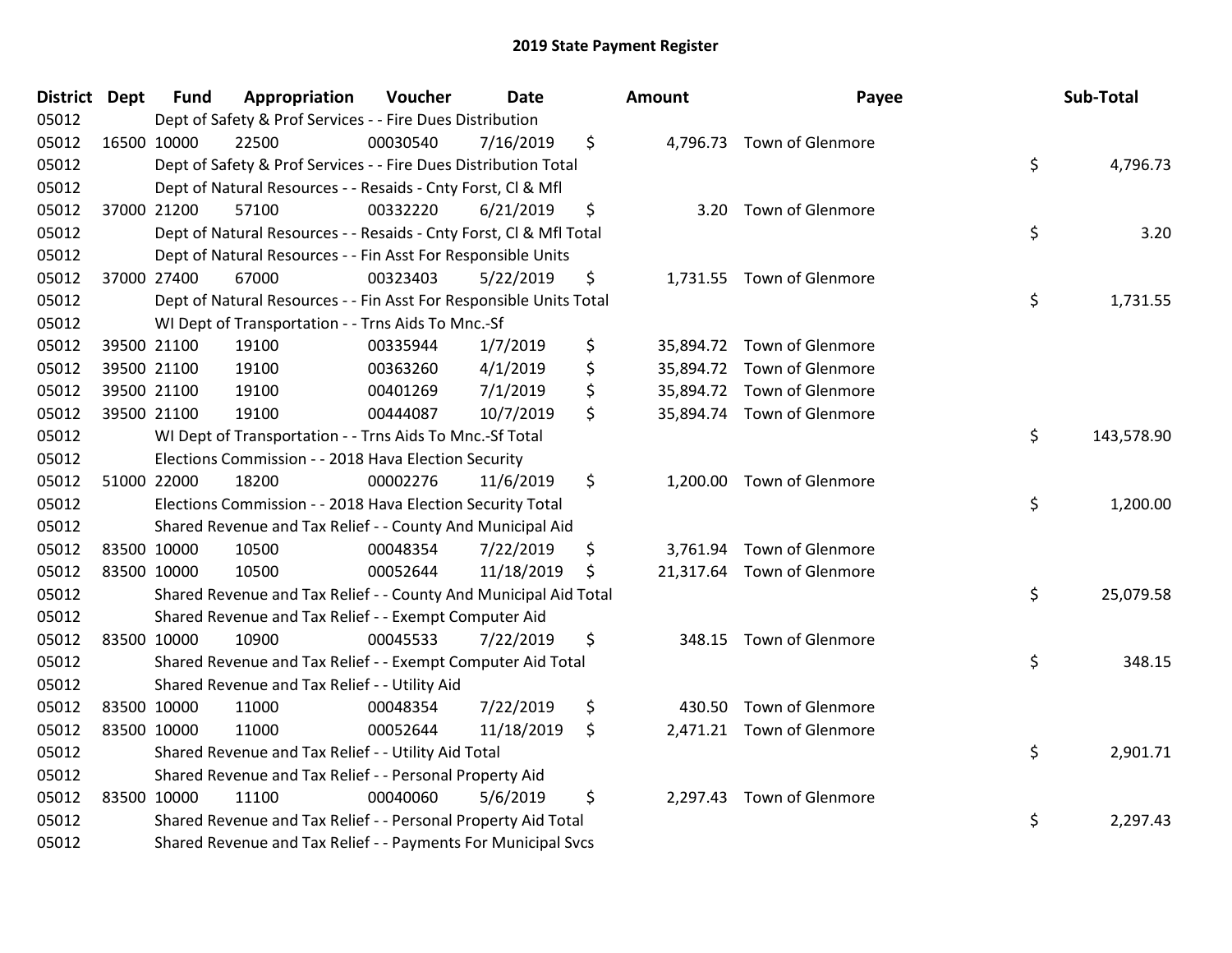| District Dept |             | Fund | Appropriation                                                       | <b>Voucher</b> | Date      | Amount | <b>Pavee</b>     | Sub-Total  |
|---------------|-------------|------|---------------------------------------------------------------------|----------------|-----------|--------|------------------|------------|
| 05012         | 83500 10000 |      | 50100                                                               | 00037749       | 1/31/2019 | 59.81  | Town of Glenmore |            |
| 05012         |             |      | Shared Revenue and Tax Relief - - Payments For Municipal Svcs Total |                |           |        |                  | 59.81      |
| 05012 Total   |             |      |                                                                     |                |           |        |                  | 181,997.06 |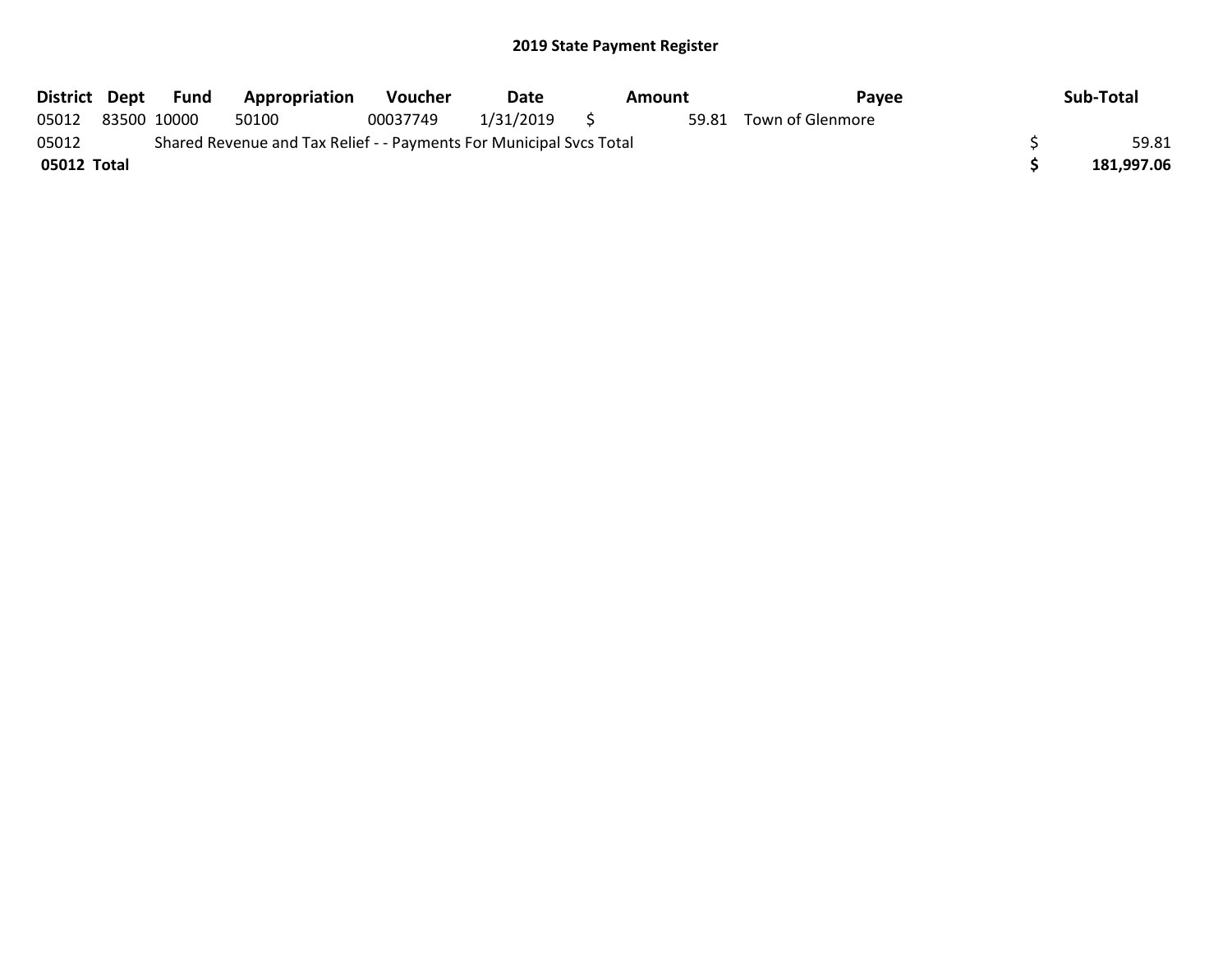| <b>District Dept</b> | <b>Fund</b> | Appropriation                                                      | Voucher  | <b>Date</b> | <b>Amount</b>   | Payee                        | Sub-Total        |
|----------------------|-------------|--------------------------------------------------------------------|----------|-------------|-----------------|------------------------------|------------------|
| 05014                |             | Dept of Safety & Prof Services - - Fire Dues Distribution          |          |             |                 |                              |                  |
| 05014                | 16500 10000 | 22500                                                              | 00030178 | 7/15/2019   | \$              | 10,236.78 Green Bay, Town of |                  |
| 05014                |             | Dept of Safety & Prof Services - - Fire Dues Distribution Total    |          |             |                 |                              | \$<br>10,236.78  |
| 05014                |             | Dept of Natural Resources - - Resaids - Cnty Forst, Cl & Mfl       |          |             |                 |                              |                  |
| 05014                | 37000 21200 | 57100                                                              | 00332221 | 6/21/2019   | \$<br>28.96     | Green Bay, Town of           |                  |
| 05014                |             | Dept of Natural Resources - - Resaids - Cnty Forst, Cl & Mfl Total |          |             |                 |                              | \$<br>28.96      |
| 05014                |             | Dept of Natural Resources - - Fin Asst For Responsible Units       |          |             |                 |                              |                  |
| 05014                | 37000 27400 | 67000                                                              | 00323543 | 5/22/2019   | \$              | 4,353.84 Green Bay, Town of  |                  |
| 05014                |             | Dept of Natural Resources - - Fin Asst For Responsible Units Total |          |             |                 |                              | \$<br>4,353.84   |
| 05014                |             | Dept of Natural Resources - - Recycling Consolidation Grants       |          |             |                 |                              |                  |
| 05014                | 37000 27400 | 67300                                                              | 00323543 | 5/22/2019   | \$              | 534.28 Green Bay, Town of    |                  |
| 05014                |             | Dept of Natural Resources - - Recycling Consolidation Grants Total |          |             |                 |                              | \$<br>534.28     |
| 05014                |             | WI Dept of Transportation - - Trns Aids To Mnc.-Sf                 |          |             |                 |                              |                  |
| 05014                | 39500 21100 | 19100                                                              | 00335945 | 1/7/2019    | \$<br>26,858.33 | Green Bay, Town of           |                  |
| 05014                | 39500 21100 | 19100                                                              | 00363261 | 4/1/2019    | \$<br>26,858.33 | Green Bay, Town of           |                  |
| 05014                | 39500 21100 | 19100                                                              | 00401270 | 7/1/2019    | \$<br>26,858.33 | Green Bay, Town of           |                  |
| 05014                | 39500 21100 | 19100                                                              | 00444088 | 10/7/2019   | \$              | 26,858.34 Green Bay, Town of |                  |
| 05014                |             | WI Dept of Transportation - - Trns Aids To Mnc.-Sf Total           |          |             |                 |                              | \$<br>107,433.33 |
| 05014                |             | Elections Commission - - 2018 Hava Election Security               |          |             |                 |                              |                  |
| 05014                | 51000 22000 | 18200                                                              | 00002833 | 11/20/2019  | \$              | 600.00 Green Bay, Town of    |                  |
| 05014                |             | Elections Commission - - 2018 Hava Election Security Total         |          |             |                 |                              | \$<br>600.00     |
| 05014                |             | Shared Revenue and Tax Relief - - County And Municipal Aid         |          |             |                 |                              |                  |
| 05014                | 83500 10000 | 10500                                                              | 00048355 | 7/22/2019   | \$              | 3,103.59 Green Bay, Town of  |                  |
| 05014                | 83500 10000 | 10500                                                              | 00052645 | 11/18/2019  | \$              | 17,587.02 Green Bay, Town of |                  |
| 05014                |             | Shared Revenue and Tax Relief - - County And Municipal Aid Total   |          |             |                 |                              | \$<br>20,690.61  |
| 05014                |             | Shared Revenue and Tax Relief - - Exempt Computer Aid              |          |             |                 |                              |                  |
| 05014                | 83500 10000 | 10900                                                              | 00045534 | 7/22/2019   | \$              | 1,727.24 Green Bay, Town of  |                  |
| 05014                |             | Shared Revenue and Tax Relief - - Exempt Computer Aid Total        |          |             |                 |                              | \$<br>1,727.24   |
| 05014                |             | Shared Revenue and Tax Relief - - Utility Aid                      |          |             |                 |                              |                  |
| 05014                | 83500 10000 | 11000                                                              | 00048355 | 7/22/2019   | \$              | 816.21 Green Bay, Town of    |                  |
| 05014                | 83500 10000 | 11000                                                              | 00052645 | 11/18/2019  | \$              | 4,897.64 Green Bay, Town of  |                  |
| 05014                |             | Shared Revenue and Tax Relief - - Utility Aid Total                |          |             |                 |                              | \$<br>5,713.85   |
| 05014                |             | Shared Revenue and Tax Relief - - Personal Property Aid            |          |             |                 |                              |                  |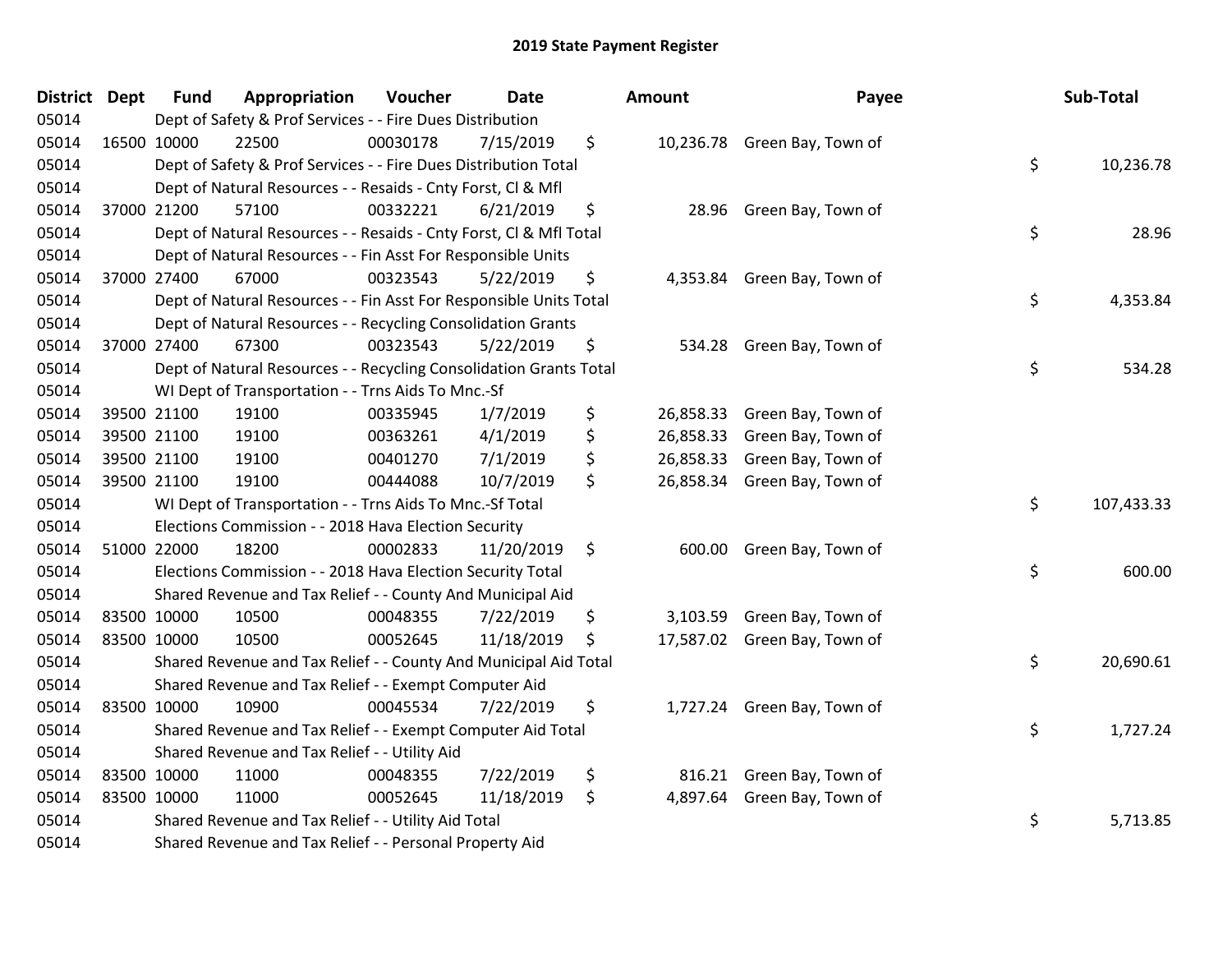| District Dept | Fund        | <b>Appropriation</b>                                          | <b>Voucher</b> | Date     |     | Amount | Pavee                       | Sub-Total  |
|---------------|-------------|---------------------------------------------------------------|----------------|----------|-----|--------|-----------------------------|------------|
| 05014         | 83500 10000 | 11100                                                         | 00040061       | 5/6/2019 | S S |        | 1,761.79 Green Bay, Town of |            |
| 05014         |             | Shared Revenue and Tax Relief - - Personal Property Aid Total |                |          |     |        |                             | 1,761.79   |
| 05014 Total   |             |                                                               |                |          |     |        |                             | 153,080.68 |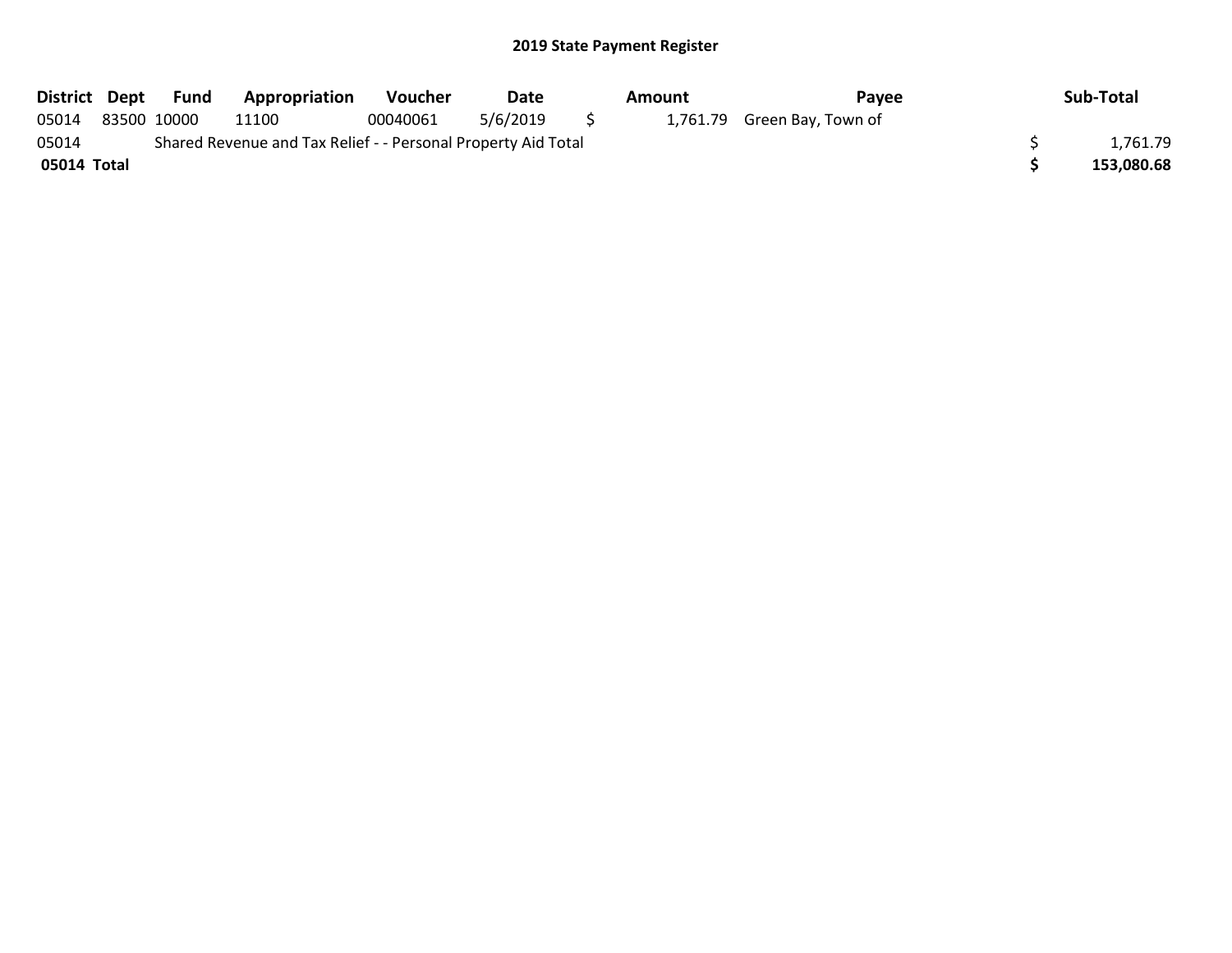| District Dept |             | <b>Fund</b> | Appropriation                                                        | Voucher  | <b>Date</b> | <b>Amount</b> | Payee                     | Sub-Total        |
|---------------|-------------|-------------|----------------------------------------------------------------------|----------|-------------|---------------|---------------------------|------------------|
| 05018         |             |             | Dept of Safety & Prof Services - - Fire Dues Distribution            |          |             |               |                           |                  |
| 05018         | 16500 10000 |             | 22500                                                                | 00030355 | 7/16/2019   | \$            | 6,917.15 Town of Holland  |                  |
| 05018         |             |             | Dept of Safety & Prof Services - - Fire Dues Distribution Total      |          |             |               |                           | \$<br>6,917.15   |
| 05018         |             |             | Dept of Natural Resources - - Aids In Lieu Of Taxes - Gener          |          |             |               |                           |                  |
| 05018         |             | 37000 10000 | 50300                                                                | 00299839 | 2/20/2019   | \$            | 2,015.16 Town of Holland  |                  |
| 05018         | 37000 10000 |             | 50300                                                                | 00299840 | 2/20/2019   | \$<br>227.21  | Town of Holland           |                  |
| 05018         | 37000 10000 |             | 50300                                                                | 00313223 | 4/19/2019   | \$            | 106.59 Town of Holland    |                  |
| 05018         |             |             | Dept of Natural Resources - - Aids In Lieu Of Taxes - Gener Total    |          |             |               |                           | \$<br>2,348.96   |
| 05018         |             |             | Dept of Natural Resources - - Resaids - Cnty Forst, CI & Mfl         |          |             |               |                           |                  |
| 05018         |             | 37000 21200 | 57100                                                                | 00332222 | 6/21/2019   | \$            | 188.07 Town of Holland    |                  |
| 05018         |             |             | Dept of Natural Resources - - Resaids - Cnty Forst, Cl & Mfl Total   |          |             |               |                           | \$<br>188.07     |
| 05018         |             |             | Dept of Natural Resources - - Aids In Lieu Of Taxes - Sum S          |          |             |               |                           |                  |
| 05018         | 37000 21200 |             | 57900                                                                | 00313222 | 4/19/2019   | \$            | 291.14 Town of Holland    |                  |
| 05018         |             |             | Dept of Natural Resources - - Aids In Lieu Of Taxes - Sum S Total    |          |             |               |                           | \$<br>291.14     |
| 05018         |             |             | Dept of Natural Resources - - Fin Asst For Responsible Units         |          |             |               |                           |                  |
| 05018         |             | 37000 27400 | 67000                                                                | 00323109 | 5/22/2019   | \$            | 3,193.66 Town of Holland  |                  |
| 05018         |             |             | Dept of Natural Resources - - Fin Asst For Responsible Units Total   |          |             |               |                           | \$<br>3,193.66   |
| 05018         |             |             | WI Dept of Transportation - - Trns Aids To Mnc.-Sf                   |          |             |               |                           |                  |
| 05018         | 39500 21100 |             | 19100                                                                | 00335946 | 1/7/2019    | \$            | 33,015.98 Town of Holland |                  |
| 05018         |             | 39500 21100 | 19100                                                                | 00363262 | 4/1/2019    | \$            | 33,015.98 Town of Holland |                  |
| 05018         | 39500 21100 |             | 19100                                                                | 00401271 | 7/1/2019    | \$            | 33,015.98 Town of Holland |                  |
| 05018         | 39500 21100 |             | 19100                                                                | 00444089 | 10/7/2019   | \$            | 33,015.98 Town of Holland |                  |
| 05018         |             |             | WI Dept of Transportation - - Trns Aids To Mnc.-Sf Total             |          |             |               |                           | \$<br>132,063.92 |
| 05018         |             |             | WI Dept of Transportation - - Loc Rd Imp Prg St Fd                   |          |             |               |                           |                  |
| 05018         |             | 39500 21100 | 27800                                                                | 00368163 | 4/3/2019    | \$            | 14,977.24 Town of Holland |                  |
| 05018         |             |             | WI Dept of Transportation - - Loc Rd Imp Prg St Fd Total             |          |             |               |                           | \$<br>14,977.24  |
| 05018         |             |             | Department of Administration - - Hv Trans Ln Annual Impact Fee       |          |             |               |                           |                  |
| 05018         | 50500 10000 |             | 17400                                                                | 00101068 | 5/1/2019    | \$            | 7,880.00 Town of Holland  |                  |
| 05018         |             |             | Department of Administration - - Hv Trans Ln Annual Impact Fee Total |          |             |               |                           | \$<br>7,880.00   |
| 05018         |             |             | Elections Commission - - General Program Ops, GPR                    |          |             |               |                           |                  |
| 05018         | 51000 10000 |             | 10100                                                                | 00001568 | 1/25/2019   | \$            | 248.36 Town of Holland    |                  |
| 05018         |             |             | Elections Commission - - General Program Ops, GPR Total              |          |             |               |                           | \$<br>248.36     |
| 05018         |             |             | Elections Commission - - 2018 Hava Election Security                 |          |             |               |                           |                  |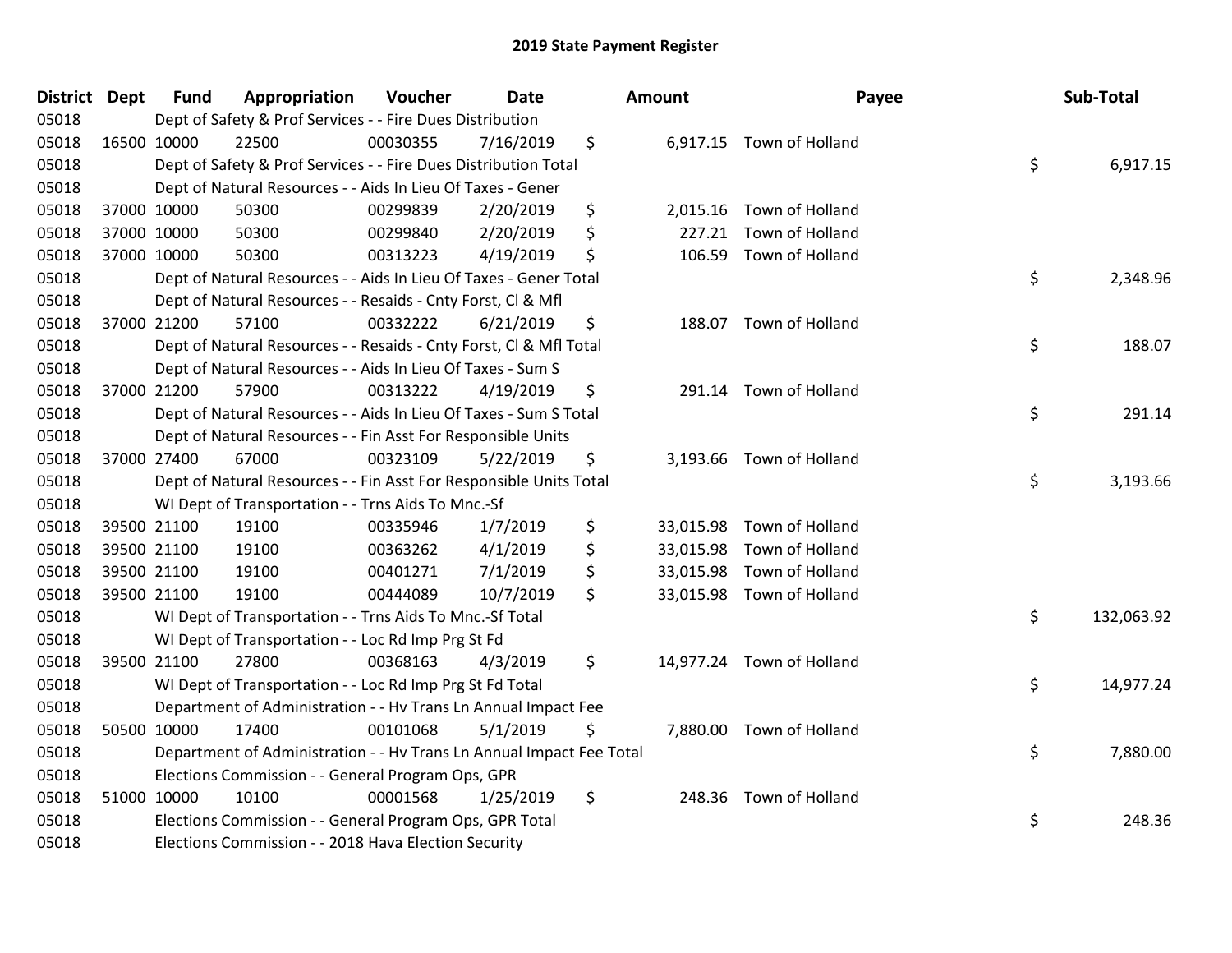| <b>District</b> | Dept        | Fund        | Appropriation                                                    | Voucher  | Date       |     | Amount    | Payee           | Sub-Total    |
|-----------------|-------------|-------------|------------------------------------------------------------------|----------|------------|-----|-----------|-----------------|--------------|
| 05018           |             | 51000 22000 | 18200                                                            | 00002934 | 11/26/2019 | \$. | 1,200.00  | Town of Holland |              |
| 05018           |             |             | Elections Commission - - 2018 Hava Election Security Total       |          |            |     |           |                 | 1,200.00     |
| 05018           |             |             | Shared Revenue and Tax Relief - - County And Municipal Aid       |          |            |     |           |                 |              |
| 05018           | 83500 10000 |             | 10500                                                            | 00048356 | 7/22/2019  | \$  | 6,513.53  | Town of Holland |              |
| 05018           |             | 83500 10000 | 10500                                                            | 00052646 | 11/18/2019 | S   | 40,235.95 | Town of Holland |              |
| 05018           |             |             | Shared Revenue and Tax Relief - - County And Municipal Aid Total |          |            |     |           |                 | 46,749.48    |
| 05018           |             |             | Shared Revenue and Tax Relief - - Exempt Computer Aid            |          |            |     |           |                 |              |
| 05018           | 83500 10000 |             | 10900                                                            | 00045535 | 7/22/2019  | \$  | 119.51    | Town of Holland |              |
| 05018           |             |             | Shared Revenue and Tax Relief - - Exempt Computer Aid Total      |          |            |     |           |                 | \$<br>119.51 |
| 05018           |             |             | Shared Revenue and Tax Relief - - Personal Property Aid          |          |            |     |           |                 |              |
| 05018           | 83500 10000 |             | 11100                                                            | 00040062 | 5/6/2019   | \$  | 1,834.29  | Town of Holland |              |
| 05018           |             |             | Shared Revenue and Tax Relief - - Personal Property Aid Total    |          |            |     |           |                 | 1,834.29     |
| 05018 Total     |             |             |                                                                  |          |            |     |           |                 | 218,011.78   |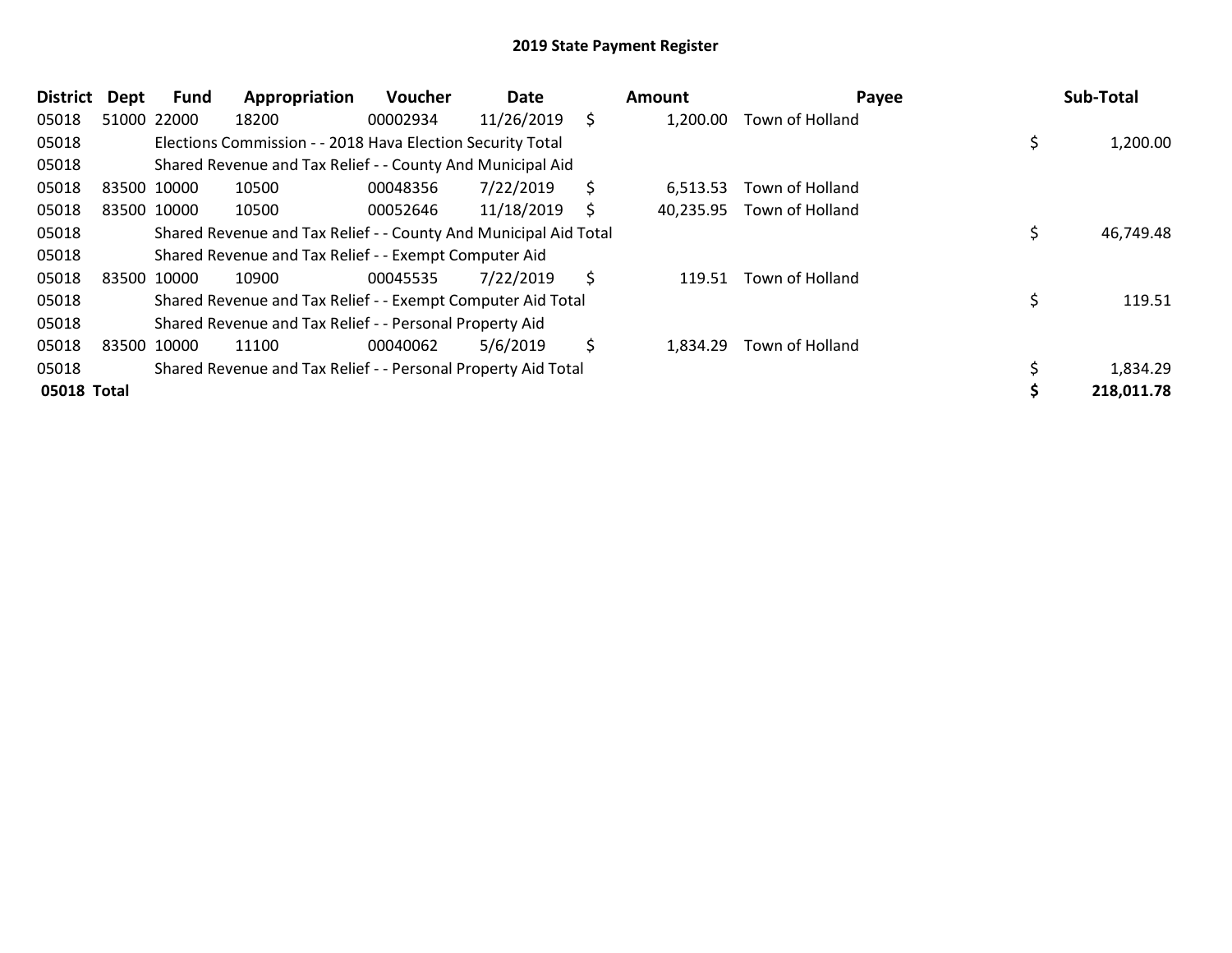| <b>District</b> | <b>Dept</b> | <b>Fund</b> | Appropriation                                                      | Voucher  | <b>Date</b> |     | <b>Amount</b> | Payee                      | Sub-Total        |
|-----------------|-------------|-------------|--------------------------------------------------------------------|----------|-------------|-----|---------------|----------------------------|------------------|
| 05022           |             |             | Dept of Safety & Prof Services - - Fire Dues Distribution          |          |             |     |               |                            |                  |
| 05022           |             | 16500 10000 | 22500                                                              | 00030524 | 7/16/2019   | \$  |               | 4,945.53 Town Of Humboldt  |                  |
| 05022           |             |             | Dept of Safety & Prof Services - - Fire Dues Distribution Total    |          |             |     |               |                            | \$<br>4,945.53   |
| 05022           |             |             | Dept of Natural Resources - - Resaids - Cnty Forst, Cl & Mfl       |          |             |     |               |                            |                  |
| 05022           |             | 37000 21200 | 57100                                                              | 00332223 | 6/21/2019   | \$  |               | 23.20 Town Of Humboldt     |                  |
| 05022           |             |             | Dept of Natural Resources - - Resaids - Cnty Forst, CI & Mfl Total |          |             |     |               |                            | \$<br>23.20      |
| 05022           |             |             | Dept of Natural Resources - - Fin Asst For Responsible Units       |          |             |     |               |                            |                  |
| 05022           |             | 37000 27400 | 67000                                                              | 00322872 | 5/22/2019   | \$  |               | 2,483.61 Town Of Humboldt  |                  |
| 05022           |             |             | Dept of Natural Resources - - Fin Asst For Responsible Units Total |          |             |     |               |                            | \$<br>2,483.61   |
| 05022           |             |             | WI Dept of Transportation - - Trns Aids To Mnc.-Sf                 |          |             |     |               |                            |                  |
| 05022           |             | 39500 21100 | 19100                                                              | 00335947 | 1/7/2019    | \$  |               | 21,895.18 Town Of Humboldt |                  |
| 05022           |             | 39500 21100 | 19100                                                              | 00363263 | 4/1/2019    | \$  |               | 21,895.18 Town Of Humboldt |                  |
| 05022           |             | 39500 21100 | 19100                                                              | 00401272 | 7/1/2019    | \$  |               | 21,895.18 Town Of Humboldt |                  |
| 05022           |             | 39500 21100 | 19100                                                              | 00444090 | 10/7/2019   | \$  |               | 21,895.20 Town Of Humboldt |                  |
| 05022           |             |             | WI Dept of Transportation - - Trns Aids To Mnc.-Sf Total           |          |             |     |               |                            | \$<br>87,580.74  |
| 05022           |             |             | Elections Commission - - 2018 Hava Election Security               |          |             |     |               |                            |                  |
| 05022           |             | 51000 22000 | 18200                                                              | 00002279 | 11/7/2019   | \$  |               | 1,200.00 Town Of Humboldt  |                  |
| 05022           |             |             | Elections Commission - - 2018 Hava Election Security Total         |          |             |     |               |                            | \$<br>1,200.00   |
| 05022           |             |             | Shared Revenue and Tax Relief - - County And Municipal Aid         |          |             |     |               |                            |                  |
| 05022           |             | 83500 10000 | 10500                                                              | 00048357 | 7/22/2019   | \$  |               | 9,272.66 Town Of Humboldt  |                  |
| 05022           |             | 83500 10000 | 10500                                                              | 00052647 | 11/18/2019  | \$. |               | 52,545.09 Town Of Humboldt |                  |
| 05022           |             |             | Shared Revenue and Tax Relief - - County And Municipal Aid Total   |          |             |     |               |                            | \$<br>61,817.75  |
| 05022           |             |             | Shared Revenue and Tax Relief - - Exempt Computer Aid              |          |             |     |               |                            |                  |
| 05022           |             | 83500 10000 | 10900                                                              | 00045536 | 7/22/2019   | \$  | 64.43         | Town Of Humboldt           |                  |
| 05022           |             |             | Shared Revenue and Tax Relief - - Exempt Computer Aid Total        |          |             |     |               |                            | \$<br>64.43      |
| 05022           |             |             | Shared Revenue and Tax Relief - - Personal Property Aid            |          |             |     |               |                            |                  |
| 05022           |             | 83500 10000 | 11100                                                              | 00040063 | 5/6/2019    | \$  |               | 2,511.54 Town Of Humboldt  |                  |
| 05022           |             |             | Shared Revenue and Tax Relief - - Personal Property Aid Total      |          |             |     |               |                            | \$<br>2,511.54   |
| 05022 Total     |             |             |                                                                    |          |             |     |               |                            | \$<br>160,626.80 |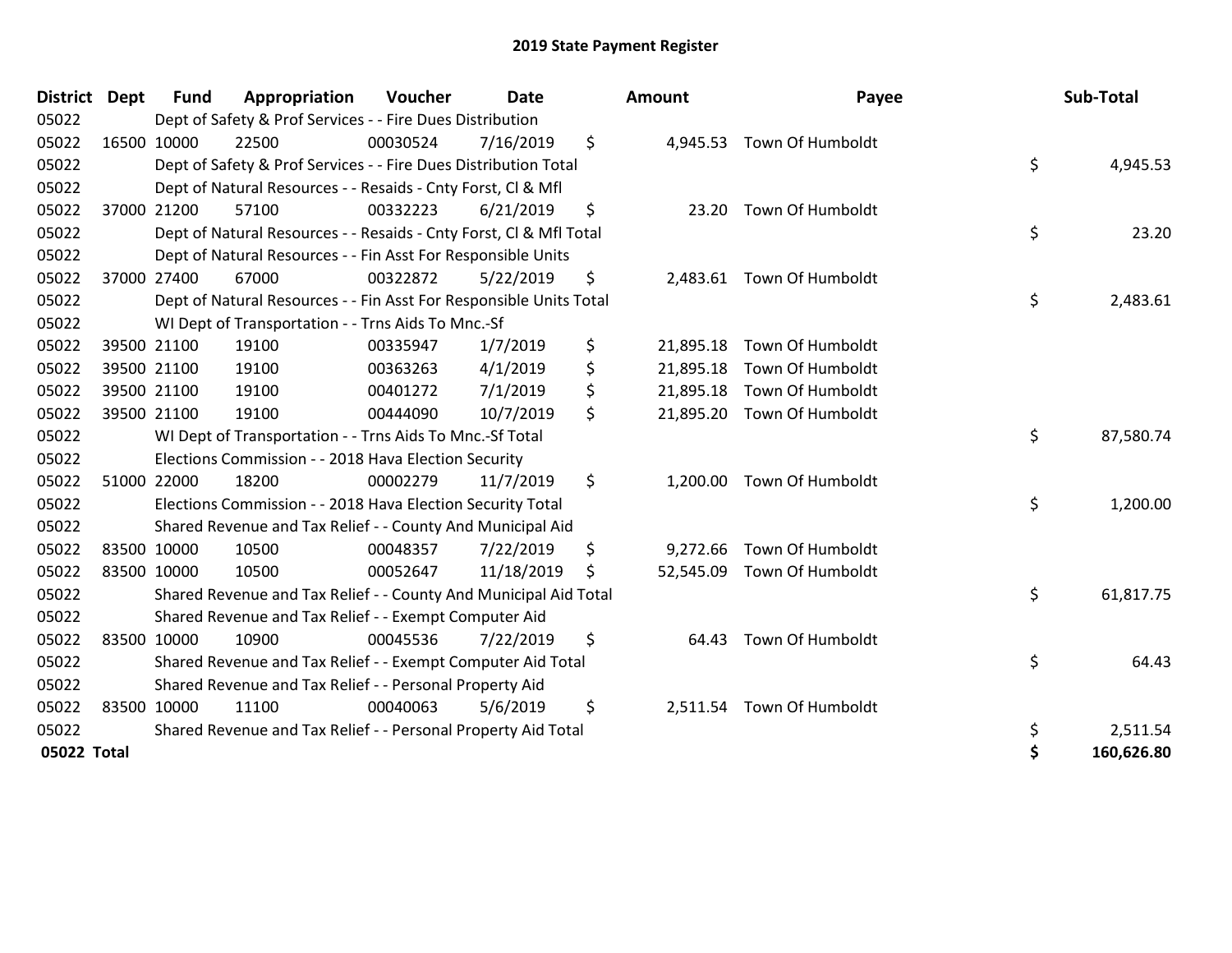| <b>District Dept</b> | <b>Fund</b> | Appropriation                                                      | Voucher  | <b>Date</b> |    | Amount | Payee                      |    | Sub-Total  |
|----------------------|-------------|--------------------------------------------------------------------|----------|-------------|----|--------|----------------------------|----|------------|
| 05024                |             | Dept of Safety & Prof Services - - Fire Dues Distribution          |          |             |    |        |                            |    |            |
| 05024                | 16500 10000 | 22500                                                              | 00029953 | 7/16/2019   | \$ |        | 28,778.51 Town Of Lawrence |    |            |
| 05024                |             | Dept of Safety & Prof Services - - Fire Dues Distribution Total    |          |             |    |        |                            | \$ | 28,778.51  |
| 05024                |             | Dept of Natural Resources - - Aids In Lieu Of Taxes - Sum S        |          |             |    |        |                            |    |            |
| 05024                | 37000 21200 | 57900                                                              | 00314111 | 4/19/2019   | \$ |        | 16.90 Town Of Lawrence     |    |            |
| 05024                |             | Dept of Natural Resources - - Aids In Lieu Of Taxes - Sum S Total  |          |             |    |        |                            | \$ | 16.90      |
| 05024                |             | Dept of Natural Resources - - Fin Asst For Responsible Units       |          |             |    |        |                            |    |            |
| 05024                | 37000 27400 | 67000                                                              | 00323093 | 5/22/2019   | \$ |        | 1,290.94 Town Of Lawrence  |    |            |
| 05024                |             | Dept of Natural Resources - - Fin Asst For Responsible Units Total |          |             |    |        |                            | \$ | 1,290.94   |
| 05024                |             | WI Dept of Transportation - - Trns Aids To Mnc.-Sf                 |          |             |    |        |                            |    |            |
| 05024                | 39500 21100 | 19100                                                              | 00335948 | 1/7/2019    | \$ |        | 53,794.30 Town Of Lawrence |    |            |
| 05024                | 39500 21100 | 19100                                                              | 00363264 | 4/1/2019    | \$ |        | 53,794.30 Town Of Lawrence |    |            |
| 05024                | 39500 21100 | 19100                                                              | 00401273 | 7/1/2019    | \$ |        | 53,794.30 Town Of Lawrence |    |            |
| 05024                | 39500 21100 | 19100                                                              | 00444091 | 10/7/2019   | \$ |        | 53,794.30 Town Of Lawrence |    |            |
| 05024                |             | WI Dept of Transportation - - Trns Aids To Mnc.-Sf Total           |          |             |    |        |                            | \$ | 215,177.20 |
| 05024                |             | Elections Commission - - 2018 Hava Election Security               |          |             |    |        |                            |    |            |
| 05024                | 51000 22000 | 18200                                                              | 00002566 | 11/19/2019  | \$ |        | 1,200.00 Town Of Lawrence  |    |            |
| 05024                |             | Elections Commission - - 2018 Hava Election Security Total         |          |             |    |        |                            | \$ | 1,200.00   |
| 05024                |             | Shared Revenue and Tax Relief - - County And Municipal Aid         |          |             |    |        |                            |    |            |
| 05024                | 83500 10000 | 10500                                                              | 00048358 | 7/22/2019   | \$ |        | 2,702.25 Town Of Lawrence  |    |            |
| 05024                | 83500 10000 | 10500                                                              | 00052648 | 11/18/2019  | S  |        | 15,312.76 Town Of Lawrence |    |            |
| 05024                |             | Shared Revenue and Tax Relief - - County And Municipal Aid Total   |          |             |    |        |                            | \$ | 18,015.01  |
| 05024                |             | Shared Revenue and Tax Relief - - Exempt Computer Aid              |          |             |    |        |                            |    |            |
| 05024                | 83500 10000 | 10900                                                              | 00045537 | 7/22/2019   | \$ |        | 6,323.87 Town Of Lawrence  |    |            |
| 05024                |             | Shared Revenue and Tax Relief - - Exempt Computer Aid Total        |          |             |    |        |                            | \$ | 6,323.87   |
| 05024                |             | Shared Revenue and Tax Relief - - Utility Aid                      |          |             |    |        |                            |    |            |
| 05024                | 83500 10000 | 11000                                                              | 00048358 | 7/22/2019   | \$ |        | 1,044.61 Town Of Lawrence  |    |            |
| 05024                | 83500 10000 | 11000                                                              | 00052648 | 11/18/2019  | \$ |        | 5,978.66 Town Of Lawrence  |    |            |
| 05024                |             | Shared Revenue and Tax Relief - - Utility Aid Total                |          |             |    |        |                            | \$ | 7,023.27   |
| 05024                |             | Shared Revenue and Tax Relief - - Personal Property Aid            |          |             |    |        |                            |    |            |
| 05024                | 83500 10000 | 11100                                                              | 00040064 | 5/6/2019    | \$ |        | 8,447.26 Town Of Lawrence  |    |            |
| 05024                |             | Shared Revenue and Tax Relief - - Personal Property Aid Total      |          |             |    |        |                            | \$ | 8,447.26   |
| 05024 Total          |             |                                                                    |          |             |    |        |                            | Ś  | 286,272.96 |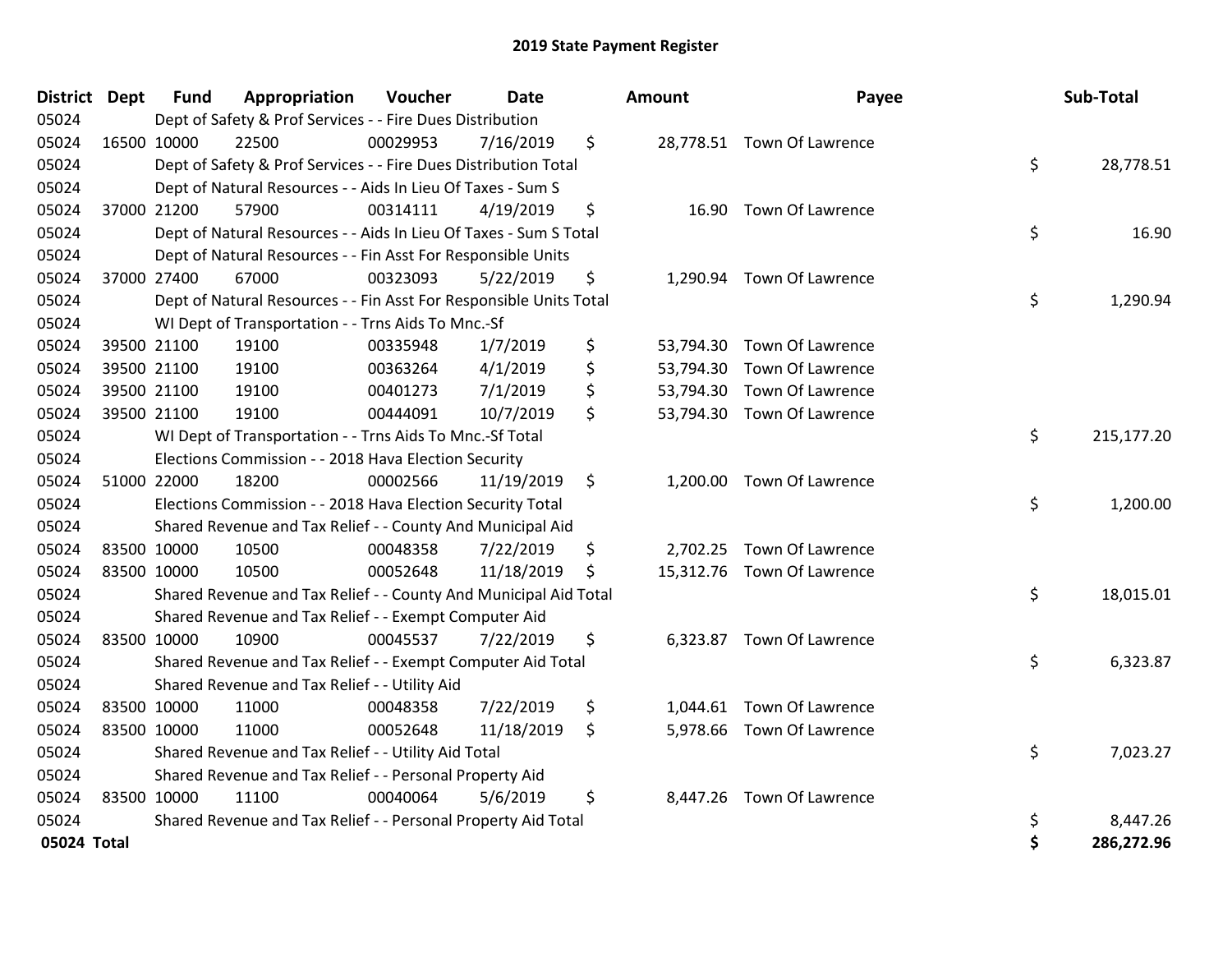| <b>District Dept</b> | <b>Fund</b> | Appropriation                                                      | Voucher  | <b>Date</b> | <b>Amount</b> | Payee                       | Sub-Total        |
|----------------------|-------------|--------------------------------------------------------------------|----------|-------------|---------------|-----------------------------|------------------|
| 05025                |             | Dept of Safety & Prof Services - - Fire Dues Distribution          |          |             |               |                             |                  |
| 05025                | 16500 10000 | 22500                                                              | 00029909 | 7/12/2019   | \$            | 41,771.81 Town of Ledgeview |                  |
| 05025                |             | Dept of Safety & Prof Services - - Fire Dues Distribution Total    |          |             |               |                             | \$<br>41,771.81  |
| 05025                |             | Dept of Natural Resources - - Resaids - Cnty Forst, Cl & Mfl       |          |             |               |                             |                  |
| 05025                | 37000 21200 | 57100                                                              | 00332224 | 6/21/2019   | \$            | 8.00 Town of Ledgeview      |                  |
| 05025                |             | Dept of Natural Resources - - Resaids - Cnty Forst, CI & Mfl Total |          |             |               |                             | \$<br>8.00       |
| 05025                |             | Dept of Natural Resources - - Fin Asst For Responsible Units       |          |             |               |                             |                  |
| 05025                | 37000 27400 | 67000                                                              | 00323140 | 5/22/2019   | \$            | 15,591.42 Town of Ledgeview |                  |
| 05025                |             | Dept of Natural Resources - - Fin Asst For Responsible Units Total |          |             |               |                             | \$<br>15,591.42  |
| 05025                |             | WI Dept of Transportation - - Trns Aids To Mnc.-Sf                 |          |             |               |                             |                  |
| 05025                | 39500 21100 | 19100                                                              | 00335949 | 1/7/2019    | \$            | 81,179.62 Town of Ledgeview |                  |
| 05025                | 39500 21100 | 19100                                                              | 00363265 | 4/1/2019    | \$            | 81,179.62 Town of Ledgeview |                  |
| 05025                | 39500 21100 | 19100                                                              | 00401274 | 7/1/2019    | \$            | 81,179.62 Town of Ledgeview |                  |
| 05025                | 39500 21100 | 19100                                                              | 00444092 | 10/7/2019   | \$            | 81,179.63 Town of Ledgeview |                  |
| 05025                |             | WI Dept of Transportation - - Trns Aids To Mnc.-Sf Total           |          |             |               |                             | \$<br>324,718.49 |
| 05025                |             | WI Dept of Transportation - - Loc Rd Imp Prg St Fd                 |          |             |               |                             |                  |
| 05025                | 39500 21100 | 27800                                                              | 00452816 | 10/24/2019  | \$            | 14,977.24 Town of Ledgeview |                  |
| 05025                |             | WI Dept of Transportation - - Loc Rd Imp Prg St Fd Total           |          |             |               |                             | \$<br>14,977.24  |
| 05025                |             | Elections Commission - - 2018 Hava Election Security               |          |             |               |                             |                  |
| 05025                | 51000 22000 | 18200                                                              | 00002477 | 11/14/2019  | \$            | 100.00 Town of Ledgeview    |                  |
| 05025                |             | Elections Commission - - 2018 Hava Election Security Total         |          |             |               |                             | \$<br>100.00     |
| 05025                |             | Shared Revenue and Tax Relief - - County And Municipal Aid         |          |             |               |                             |                  |
| 05025                | 83500 10000 | 10500                                                              | 00052649 | 11/18/2019  | \$            | 45,961.58 Town of Ledgeview |                  |
| 05025                | 83500 10000 | 10500                                                              | 00054543 | 12/16/2019  | \$            | 3,726.62 Town of Ledgeview  |                  |
| 05025                |             | Shared Revenue and Tax Relief - - County And Municipal Aid Total   |          |             |               |                             | \$<br>49,688.20  |
| 05025                |             | Shared Revenue and Tax Relief - - Exempt Computer Aid              |          |             |               |                             |                  |
| 05025                | 83500 10000 | 10900                                                              | 00045538 | 7/22/2019   | \$            | 3,140.63 Town of Ledgeview  |                  |
| 05025                |             | Shared Revenue and Tax Relief - - Exempt Computer Aid Total        |          |             |               |                             | \$<br>3,140.63   |
| 05025                |             | Shared Revenue and Tax Relief - - Utility Aid                      |          |             |               |                             |                  |
| 05025                | 83500 10000 | 11000                                                              | 00048359 | 7/22/2019   | \$<br>148.08  | Town of Ledgeview           |                  |
| 05025                | 83500 10000 | 11000                                                              | 00052649 | 11/18/2019  | \$<br>878.28  | Town of Ledgeview           |                  |
| 05025                |             | Shared Revenue and Tax Relief - - Utility Aid Total                |          |             |               |                             | \$<br>1,026.36   |
| 05025                |             | Shared Revenue and Tax Relief - - Personal Property Aid            |          |             |               |                             |                  |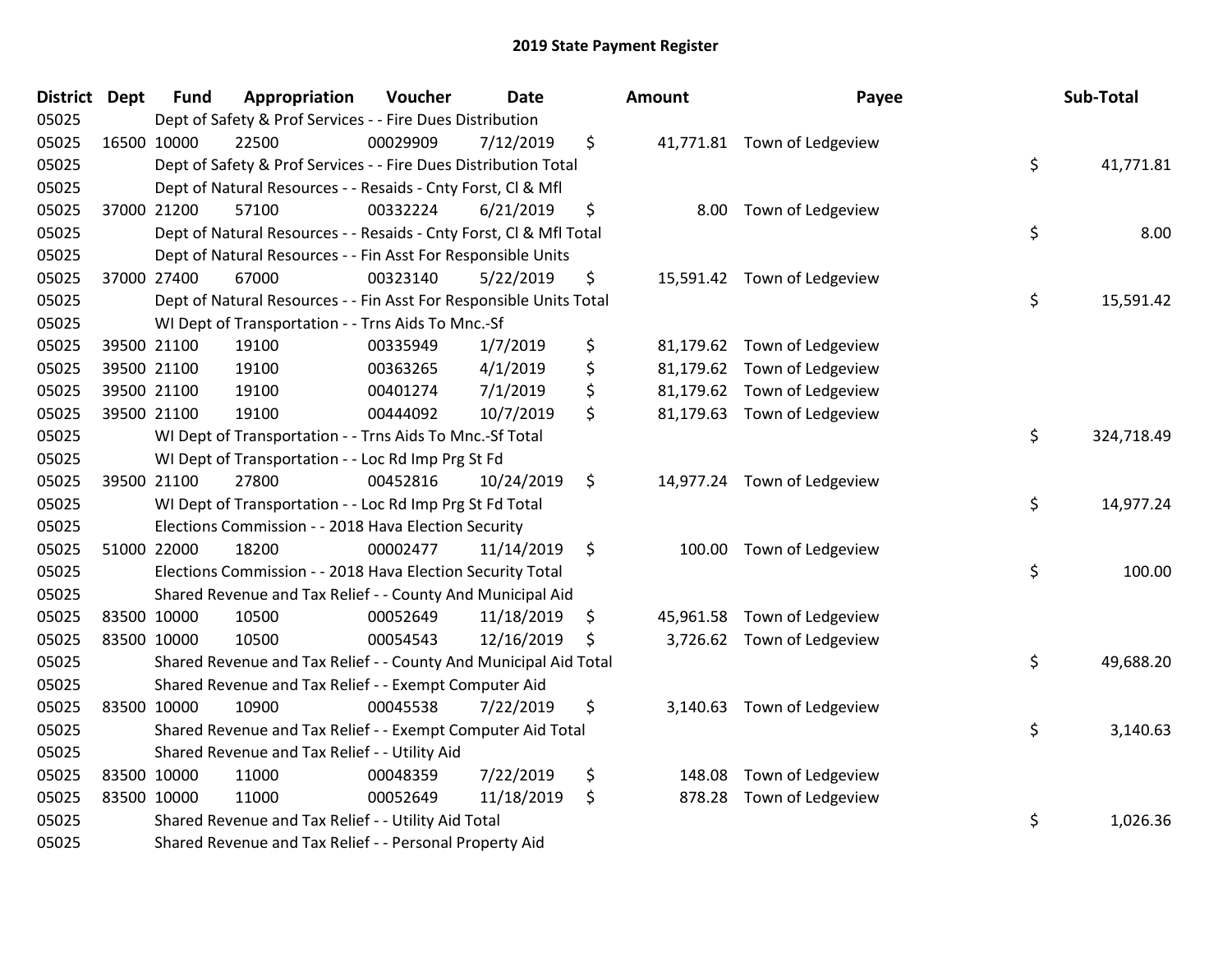| <b>District</b> | Dept        | Fund | Appropriation                                                       | <b>Voucher</b> | Date      | Amount   | Payee             | Sub-Total  |
|-----------------|-------------|------|---------------------------------------------------------------------|----------------|-----------|----------|-------------------|------------|
| 05025           | 83500 10000 |      | 11100                                                               | 00040065       | 5/6/2019  | 7,982.90 | Town of Ledgeview |            |
| 05025           | 83500 10000 |      | 11100                                                               | 00042440       | 5/6/2019  | 579.99   | Town of Ledgeview |            |
| 05025           |             |      | Shared Revenue and Tax Relief - - Personal Property Aid Total       |                |           |          |                   | 8,562.89   |
| 05025           |             |      | Shared Revenue and Tax Relief - - Payments For Municipal Svcs       |                |           |          |                   |            |
| 05025           | 83500 10000 |      | 50100                                                               | 00037757       | 1/31/2019 | 290.92   | Town of Ledgeview |            |
| 05025           |             |      | Shared Revenue and Tax Relief - - Payments For Municipal Svcs Total |                |           |          |                   | 290.92     |
| 05025 Total     |             |      |                                                                     |                |           |          |                   | 459,875.96 |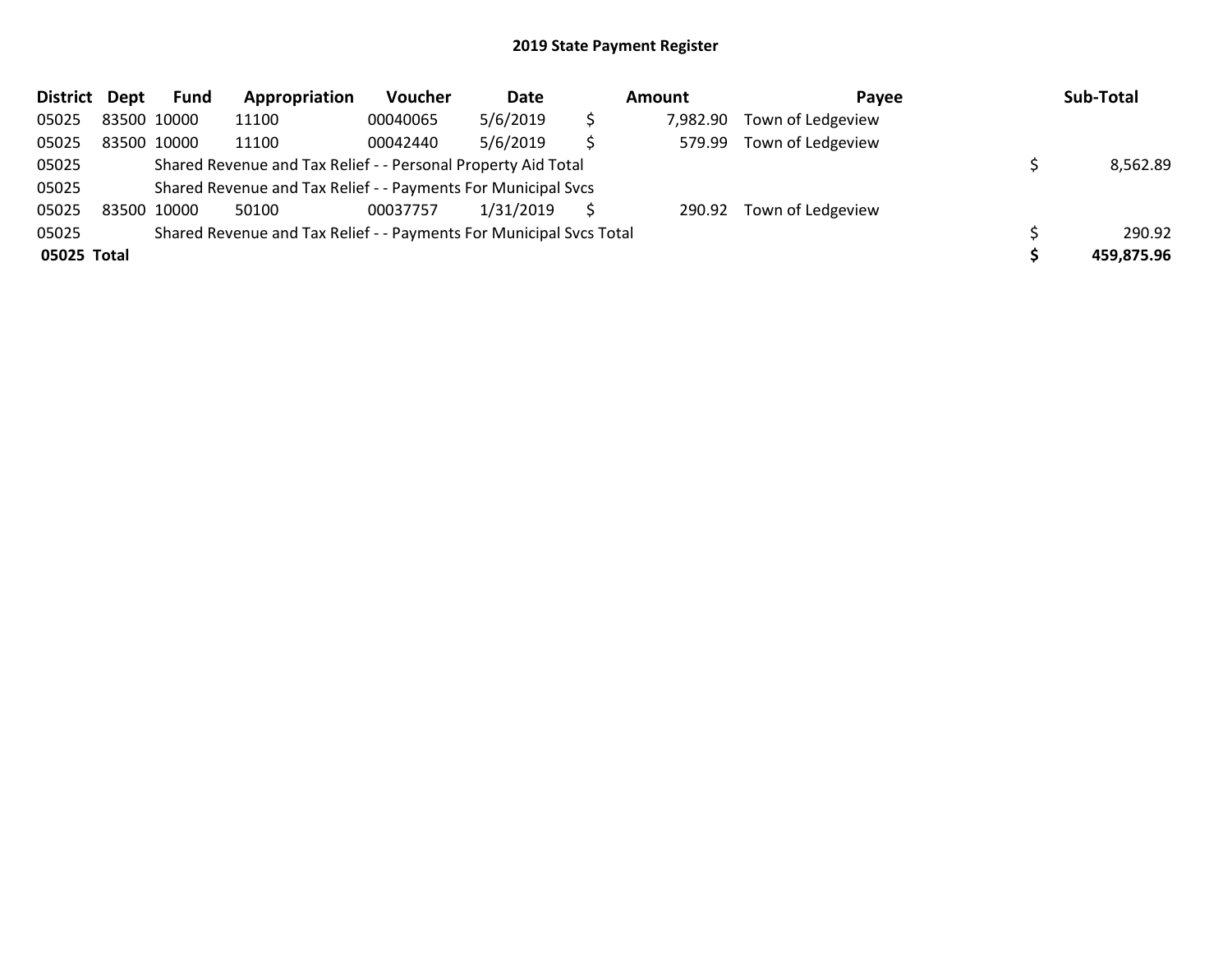| District Dept | <b>Fund</b> | Appropriation                                                      | Voucher  | <b>Date</b> | <b>Amount</b>  | Payee                      | Sub-Total        |
|---------------|-------------|--------------------------------------------------------------------|----------|-------------|----------------|----------------------------|------------------|
| 05026         |             | Dept of Safety & Prof Services - - Fire Dues Distribution          |          |             |                |                            |                  |
| 05026         | 16500 10000 | 22500                                                              | 00030432 | 7/16/2019   | \$             | 5,883.48 Town Of Morrison  |                  |
| 05026         |             | Dept of Safety & Prof Services - - Fire Dues Distribution Total    |          |             |                |                            | \$<br>5,883.48   |
| 05026         |             | Dept of Natural Resources - - Resaids - Cnty Forst, Cl & Mfl       |          |             |                |                            |                  |
| 05026         | 37000 21200 | 57100                                                              | 00332225 | 6/21/2019   | \$<br>191.46   | Town Of Morrison           |                  |
| 05026         |             | Dept of Natural Resources - - Resaids - Cnty Forst, CI & Mfl Total |          |             |                |                            | \$<br>191.46     |
| 05026         |             | Dept of Natural Resources - - Fin Asst For Responsible Units       |          |             |                |                            |                  |
| 05026         | 37000 27400 | 67000                                                              | 00323047 | 5/22/2019   | \$             | 4,134.33 Town Of Morrison  |                  |
| 05026         |             | Dept of Natural Resources - - Fin Asst For Responsible Units Total |          |             |                |                            | \$<br>4,134.33   |
| 05026         |             | WI Dept of Transportation - - Disastr Damag Aid Sf                 |          |             |                |                            |                  |
| 05026         | 39500 21100 | 17400                                                              | 00452043 | 10/22/2019  | \$             | 53,325.06 Town Of Morrison |                  |
| 05026         |             | WI Dept of Transportation - - Disastr Damag Aid Sf Total           |          |             |                |                            | \$<br>53,325.06  |
| 05026         |             | WI Dept of Transportation - - Trns Aids To Mnc.-Sf                 |          |             |                |                            |                  |
| 05026         | 39500 21100 | 19100                                                              | 00335950 | 1/7/2019    | \$             | 31,976.76 Town Of Morrison |                  |
| 05026         | 39500 21100 | 19100                                                              | 00363266 | 4/1/2019    | \$             | 31,976.76 Town Of Morrison |                  |
| 05026         | 39500 21100 | 19100                                                              | 00401275 | 7/1/2019    | \$             | 31,976.76 Town Of Morrison |                  |
| 05026         | 39500 21100 | 19100                                                              | 00444093 | 10/7/2019   | \$             | 31,976.78 Town Of Morrison |                  |
| 05026         |             | WI Dept of Transportation - - Trns Aids To Mnc .- Sf Total         |          |             |                |                            | \$<br>127,907.06 |
| 05026         |             | Elections Commission - - 2018 Hava Election Security               |          |             |                |                            |                  |
| 05026         | 51000 22000 | 18200                                                              | 00002152 | 10/23/2019  | \$<br>1,200.00 | <b>Town Of Morrison</b>    |                  |
| 05026         |             | Elections Commission - - 2018 Hava Election Security Total         |          |             |                |                            | \$<br>1,200.00   |
| 05026         |             | Shared Revenue and Tax Relief - - County And Municipal Aid         |          |             |                |                            |                  |
| 05026         | 83500 10000 | 10500                                                              | 00048360 | 7/22/2019   | \$             | 10,086.91 Town Of Morrison |                  |
| 05026         | 83500 10000 | 10500                                                              | 00052650 | 11/18/2019  | \$             | 57,159.17 Town Of Morrison |                  |
| 05026         |             | Shared Revenue and Tax Relief - - County And Municipal Aid Total   |          |             |                |                            | \$<br>67,246.08  |
| 05026         |             | Shared Revenue and Tax Relief - - Exempt Computer Aid              |          |             |                |                            |                  |
| 05026         | 83500 10000 | 10900                                                              | 00045539 | 7/22/2019   | \$<br>51.97    | <b>Town Of Morrison</b>    |                  |
| 05026         |             | Shared Revenue and Tax Relief - - Exempt Computer Aid Total        |          |             |                |                            | \$<br>51.97      |
| 05026         |             | Shared Revenue and Tax Relief - - Personal Property Aid            |          |             |                |                            |                  |
| 05026         | 83500 10000 | 11100                                                              | 00040066 | 5/6/2019    | \$             | 1,185.56 Town Of Morrison  |                  |
| 05026         |             | Shared Revenue and Tax Relief - - Personal Property Aid Total      |          |             |                |                            | \$<br>1,185.56   |
| 05026 Total   |             |                                                                    |          |             |                |                            | \$<br>261,125.00 |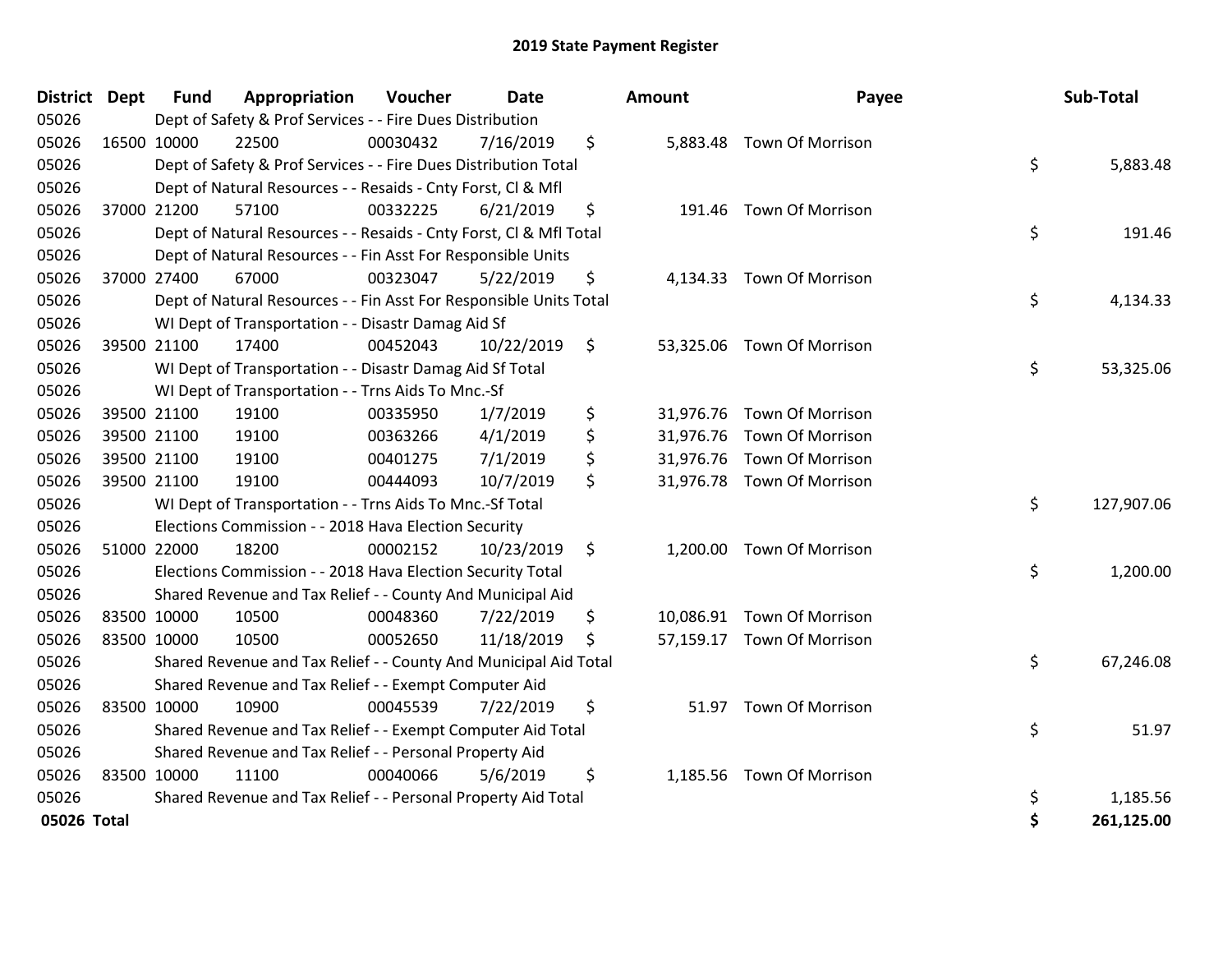| District Dept | <b>Fund</b> | Appropriation                                                      | Voucher  | Date       | Amount          | Payee                         | Sub-Total        |
|---------------|-------------|--------------------------------------------------------------------|----------|------------|-----------------|-------------------------------|------------------|
| 05028         |             | Dept of Safety & Prof Services - - Fire Dues Distribution          |          |            |                 |                               |                  |
| 05028         | 16500 10000 | 22500                                                              | 00030335 | 7/16/2019  | \$              | 7,176.50 Town of New Denmark  |                  |
| 05028         |             | Dept of Safety & Prof Services - - Fire Dues Distribution Total    |          |            |                 |                               | \$<br>7,176.50   |
| 05028         |             | Dept of Natural Resources - - Aids In Lieu Of Taxes - Gener        |          |            |                 |                               |                  |
| 05028         | 37000 10000 | 50300                                                              | 00294151 | 1/29/2019  | \$              | 451.95 Town of New Denmark    |                  |
| 05028         |             | Dept of Natural Resources - - Aids In Lieu Of Taxes - Gener Total  |          |            |                 |                               | \$<br>451.95     |
| 05028         |             | Dept of Natural Resources - - Resaids - Cnty Forst, Cl & Mfl       |          |            |                 |                               |                  |
| 05028         | 37000 21200 | 57100                                                              | 00332226 | 6/21/2019  | \$<br>60.70     | Town of New Denmark           |                  |
| 05028         |             | Dept of Natural Resources - - Resaids - Cnty Forst, Cl & Mfl Total |          |            |                 |                               | \$<br>60.70      |
| 05028         |             | Dept of Natural Resources - - Fin Asst For Responsible Units       |          |            |                 |                               |                  |
| 05028         | 37000 27400 | 67000                                                              | 00323187 | 5/22/2019  | \$              | 4,864.19 Town of New Denmark  |                  |
| 05028         |             | Dept of Natural Resources - - Fin Asst For Responsible Units Total |          |            |                 |                               | \$<br>4,864.19   |
| 05028         |             | WI Dept of Transportation - - Trns Aids To Mnc.-Sf                 |          |            |                 |                               |                  |
| 05028         | 39500 21100 | 19100                                                              | 00335951 | 1/7/2019   | \$              | 35,763.33 Town of New Denmark |                  |
| 05028         | 39500 21100 | 19100                                                              | 00363267 | 4/1/2019   | \$<br>35,763.33 | Town of New Denmark           |                  |
| 05028         | 39500 21100 | 19100                                                              | 00401276 | 7/1/2019   | \$<br>35,763.33 | Town of New Denmark           |                  |
| 05028         | 39500 21100 | 19100                                                              | 00444094 | 10/7/2019  | \$              | 35,763.33 Town of New Denmark |                  |
| 05028         |             | WI Dept of Transportation - - Trns Aids To Mnc.-Sf Total           |          |            |                 |                               | \$<br>143,053.32 |
| 05028         |             | WI Dept of Transportation - - Loc Rd Imp Prg St Fd                 |          |            |                 |                               |                  |
| 05028         | 39500 21100 | 27800                                                              | 00395856 | 6/20/2019  | \$              | 13,537.99 Town of New Denmark |                  |
| 05028         |             | WI Dept of Transportation - - Loc Rd Imp Prg St Fd Total           |          |            |                 |                               | \$<br>13,537.99  |
| 05028         |             | Elections Commission - - 2018 Hava Election Security               |          |            |                 |                               |                  |
| 05028         | 51000 22000 | 18200                                                              | 00002255 | 11/6/2019  | \$              | 1,200.00 Town of New Denmark  |                  |
| 05028         |             | Elections Commission - - 2018 Hava Election Security Total         |          |            |                 |                               | \$<br>1,200.00   |
| 05028         |             | Shared Revenue and Tax Relief - - County And Municipal Aid         |          |            |                 |                               |                  |
| 05028         | 83500 10000 | 10500                                                              | 00048361 | 7/22/2019  | \$<br>4,276.06  | Town of New Denmark           |                  |
| 05028         | 83500 10000 | 10500                                                              | 00052651 | 11/18/2019 | \$              | 24,230.98 Town of New Denmark |                  |
| 05028         |             | Shared Revenue and Tax Relief - - County And Municipal Aid Total   |          |            |                 |                               | \$<br>28,507.04  |
| 05028         |             | Shared Revenue and Tax Relief - - Exempt Computer Aid              |          |            |                 |                               |                  |
| 05028         | 83500 10000 | 10900                                                              | 00045540 | 7/22/2019  | \$              | 1,053.81 Town of New Denmark  |                  |
| 05028         |             | Shared Revenue and Tax Relief - - Exempt Computer Aid Total        |          |            |                 |                               | \$<br>1,053.81   |
| 05028         |             | Shared Revenue and Tax Relief - - Utility Aid                      |          |            |                 |                               |                  |
| 05028         | 83500 10000 | 11000                                                              | 00048361 | 7/22/2019  | \$              | 2.46 Town of New Denmark      |                  |

| าount     | Payee                         | Sub-Total        |
|-----------|-------------------------------|------------------|
| 7,176.50  | Town of New Denmark           | \$<br>7,176.50   |
|           | 451.95 Town of New Denmark    | \$<br>451.95     |
| 60.70     | Town of New Denmark           | \$<br>60.70      |
| 4,864.19  | Town of New Denmark           | \$<br>4,864.19   |
|           | 35,763.33 Town of New Denmark |                  |
|           | 35,763.33 Town of New Denmark |                  |
|           | 35,763.33 Town of New Denmark |                  |
|           | 35,763.33 Town of New Denmark |                  |
|           |                               | \$<br>143,053.32 |
| 13,537.99 | Town of New Denmark           | \$<br>13,537.99  |
| 1,200.00  | Town of New Denmark           | \$<br>1,200.00   |
|           | 4,276.06 Town of New Denmark  |                  |
| 24,230.98 | Town of New Denmark           |                  |
|           |                               | \$<br>28,507.04  |
| 1,053.81  | Town of New Denmark           | \$<br>1,053.81   |
| 2.46      | Town of New Denmark           |                  |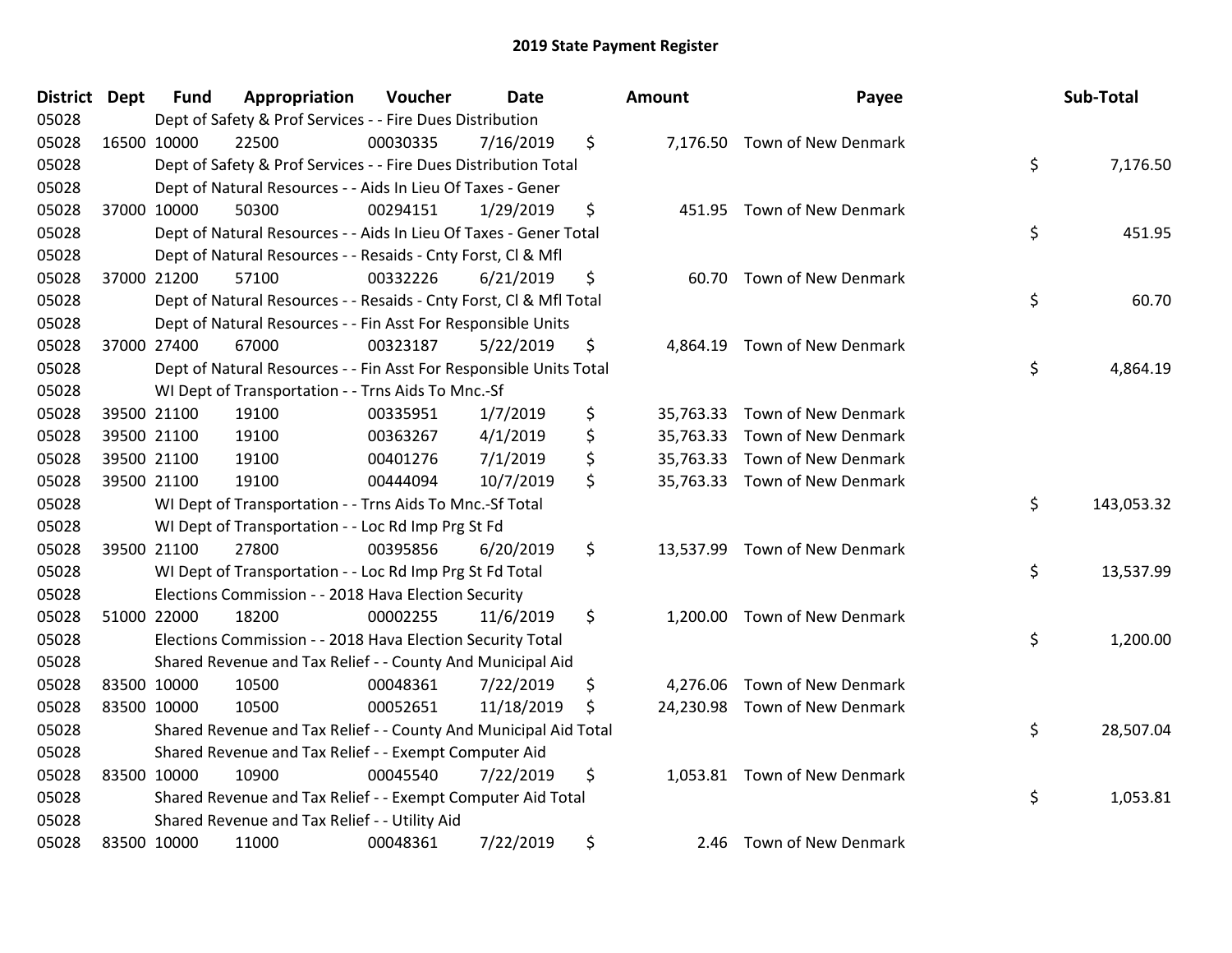| District Dept | <b>Fund</b>                                                   | Appropriation | <b>Voucher</b> | Date       |  | Amount | Pavee                         |  | Sub-Total  |
|---------------|---------------------------------------------------------------|---------------|----------------|------------|--|--------|-------------------------------|--|------------|
| 05028         | 83500 10000                                                   | 11000         | 00052651       | 11/18/2019 |  |        | 14.16 Town of New Denmark     |  |            |
| 05028         | Shared Revenue and Tax Relief - - Utility Aid Total           |               |                |            |  |        |                               |  | 16.62      |
| 05028         | Shared Revenue and Tax Relief - - Personal Property Aid       |               |                |            |  |        |                               |  |            |
| 05028         | 83500 10000                                                   | 11100         | 00040067       | 5/6/2019   |  |        | 20,158.30 Town of New Denmark |  |            |
| 05028         | Shared Revenue and Tax Relief - - Personal Property Aid Total |               |                |            |  |        |                               |  | 20,158.30  |
| 05028 Total   |                                                               |               |                |            |  |        |                               |  | 220,080.42 |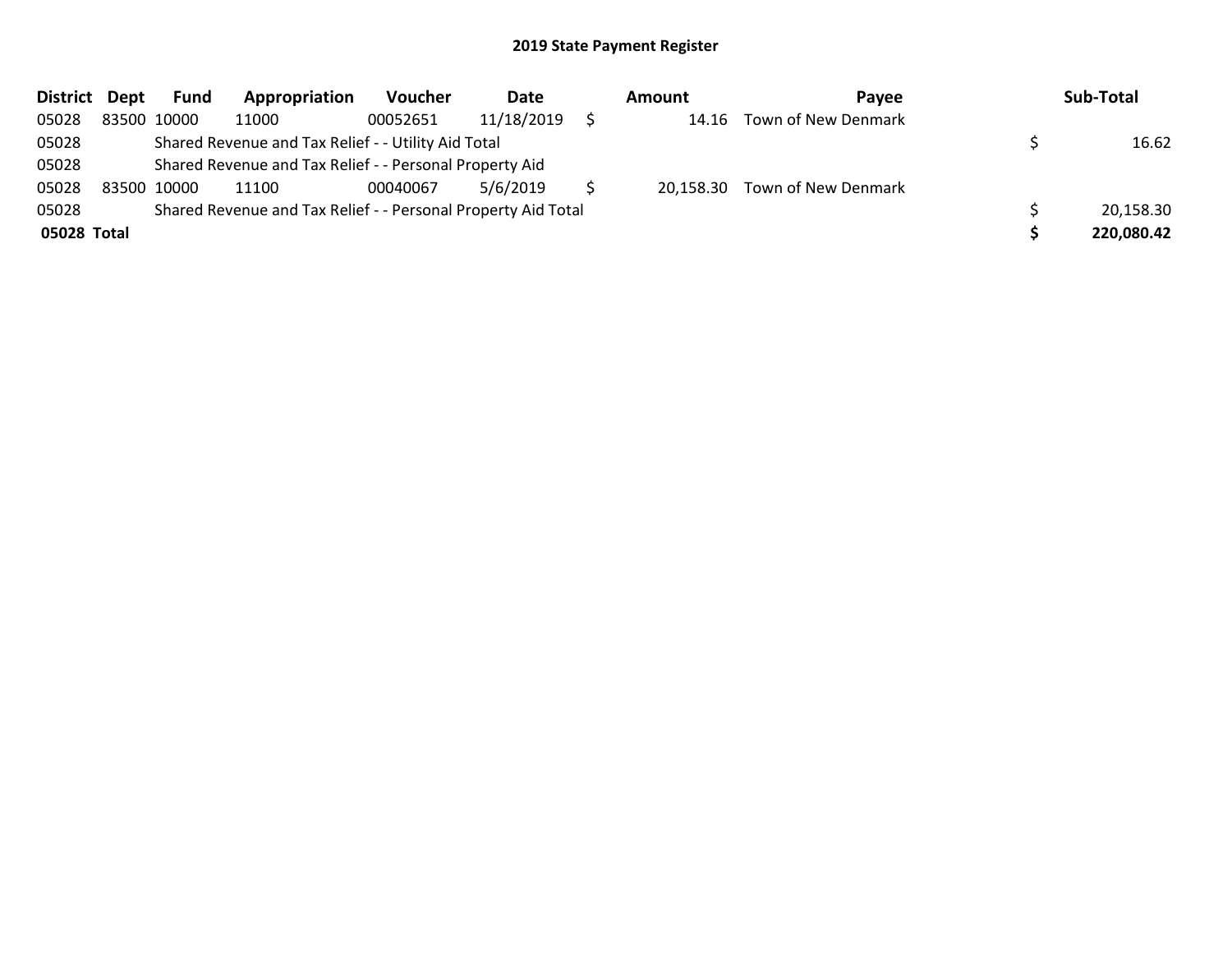| District Dept |             | <b>Fund</b> | Appropriation                                                        | Voucher  | <b>Date</b> | <b>Amount</b> | Payee                        | Sub-Total        |
|---------------|-------------|-------------|----------------------------------------------------------------------|----------|-------------|---------------|------------------------------|------------------|
| 05030         |             |             | Dept of Safety & Prof Services - - Fire Dues Distribution            |          |             |               |                              |                  |
| 05030         |             | 16500 10000 | 22500                                                                | 00030139 | 7/16/2019   | \$            | 11,721.99 Town Of Pittsfield |                  |
| 05030         |             |             | Dept of Safety & Prof Services - - Fire Dues Distribution Total      |          |             |               |                              | \$<br>11,721.99  |
| 05030         |             |             | Dept of Natural Resources - - Aids In Lieu Of Taxes - Gener          |          |             |               |                              |                  |
| 05030         |             | 37000 10000 | 50300                                                                | 00294141 | 1/29/2019   | \$            | 1,130.39 Town Of Pittsfield  |                  |
| 05030         |             |             | Dept of Natural Resources - - Aids In Lieu Of Taxes - Gener Total    |          |             |               |                              | \$<br>1,130.39   |
| 05030         |             |             | Dept of Natural Resources - - Resaids - Cnty Forst, Cl & Mfl         |          |             |               |                              |                  |
| 05030         |             | 37000 21200 | 57100                                                                | 00332227 | 6/21/2019   | \$            | 60.40 Town Of Pittsfield     |                  |
| 05030         |             |             | Dept of Natural Resources - - Resaids - Cnty Forst, Cl & Mfl Total   |          |             |               |                              | \$<br>60.40      |
| 05030         |             |             | Dept of Natural Resources - - Fin Asst For Responsible Units         |          |             |               |                              |                  |
| 05030         |             | 37000 27400 | 67000                                                                | 00322714 | 5/22/2019   | \$            | 3,581.18 Town Of Pittsfield  |                  |
| 05030         |             |             | Dept of Natural Resources - - Fin Asst For Responsible Units Total   |          |             |               |                              | \$<br>3,581.18   |
| 05030         |             |             | WI Dept of Transportation - - Trns Aids To Mnc.-Sf                   |          |             |               |                              |                  |
| 05030         |             | 39500 21100 | 19100                                                                | 00335952 | 1/7/2019    | \$            | 34,114.92 Town Of Pittsfield |                  |
| 05030         |             | 39500 21100 | 19100                                                                | 00363268 | 4/1/2019    | \$            | 34,114.92 Town Of Pittsfield |                  |
| 05030         |             | 39500 21100 | 19100                                                                | 00401277 | 7/1/2019    | \$            | 34,114.92 Town Of Pittsfield |                  |
| 05030         |             | 39500 21100 | 19100                                                                | 00444095 | 10/7/2019   | \$            | 34,114.92 Town Of Pittsfield |                  |
| 05030         |             |             | WI Dept of Transportation - - Trns Aids To Mnc.-Sf Total             |          |             |               |                              | \$<br>136,459.68 |
| 05030         |             |             | WI Dept of Transportation - - Loc Rd Imp Prg St Fd                   |          |             |               |                              |                  |
| 05030         |             | 39500 21100 | 27800                                                                | 00373472 | 4/19/2019   | \$            | 14,977.24 Town Of Pittsfield |                  |
| 05030         |             |             | WI Dept of Transportation - - Loc Rd Imp Prg St Fd Total             |          |             |               |                              | \$<br>14,977.24  |
| 05030         |             |             | Department of Administration - - Hv Trans Ln Annual Impact Fee       |          |             |               |                              |                  |
| 05030         |             | 50500 10000 | 17400                                                                | 00101104 | 5/1/2019    | \$            | 33,620.00 Town Of Pittsfield |                  |
| 05030         |             |             | Department of Administration - - Hv Trans Ln Annual Impact Fee Total |          |             |               |                              | \$<br>33,620.00  |
| 05030         |             |             | Shared Revenue and Tax Relief - - County And Municipal Aid           |          |             |               |                              |                  |
| 05030         |             | 83500 10000 | 10500                                                                | 00048362 | 7/22/2019   | \$            | 5,078.22 Town Of Pittsfield  |                  |
| 05030         | 83500 10000 |             | 10500                                                                | 00052652 | 11/18/2019  | \$            | 28,776.61 Town Of Pittsfield |                  |
| 05030         |             |             | Shared Revenue and Tax Relief - - County And Municipal Aid Total     |          |             |               |                              | \$<br>33,854.83  |
| 05030         |             |             | Shared Revenue and Tax Relief - - Exempt Computer Aid                |          |             |               |                              |                  |
| 05030         |             | 83500 10000 | 10900                                                                | 00045541 | 7/22/2019   | \$            | 205.77 Town Of Pittsfield    |                  |
| 05030         |             |             | Shared Revenue and Tax Relief - - Exempt Computer Aid Total          |          |             |               |                              | \$<br>205.77     |
| 05030         |             |             | Shared Revenue and Tax Relief - - Personal Property Aid              |          |             |               |                              |                  |
| 05030         |             | 83500 10000 | 11100                                                                | 00040068 | 5/6/2019    | \$            | 2,592.34 Town Of Pittsfield  |                  |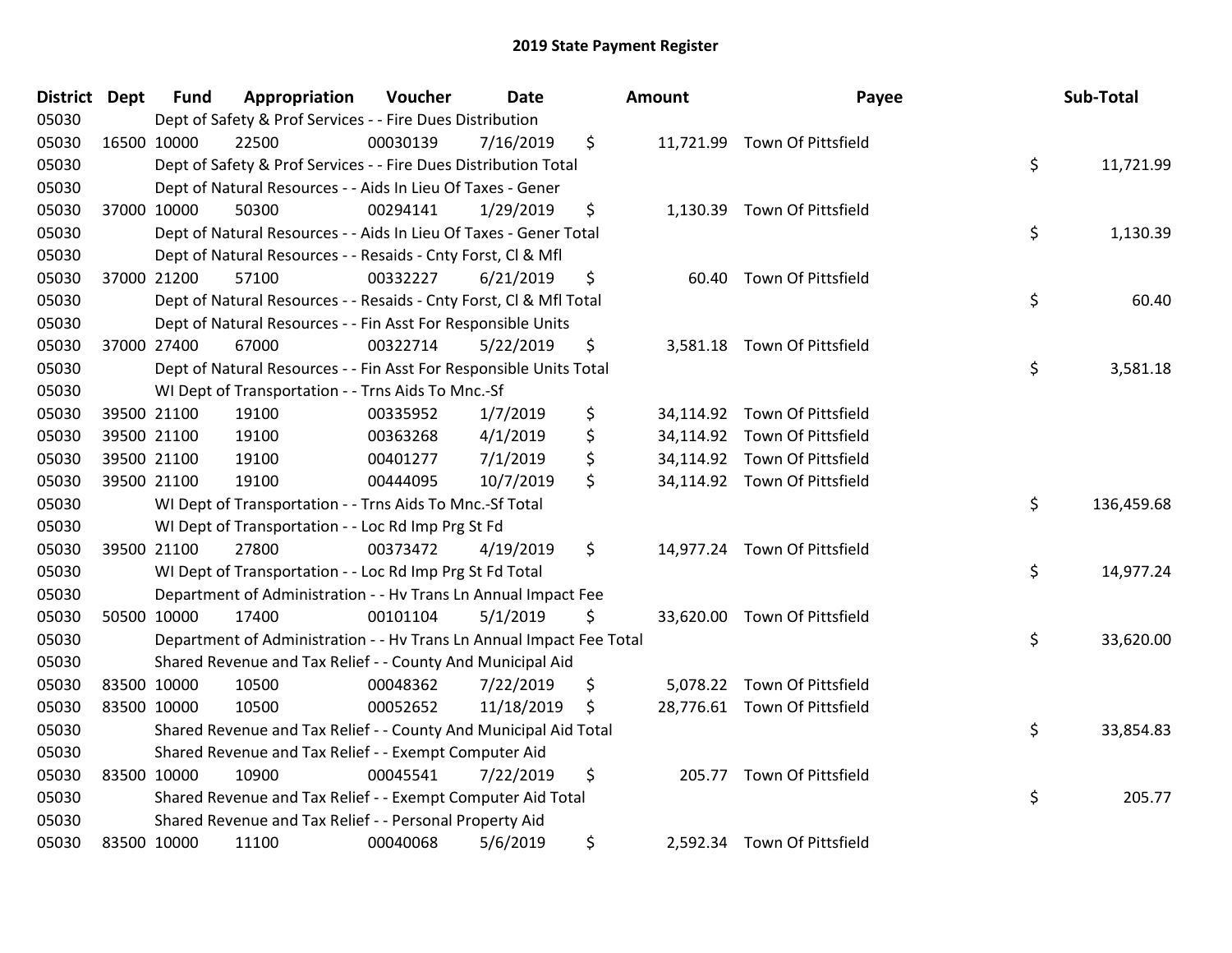| District Dept | Fund | <b>Appropriation</b>                                          | Voucher | Date | Amount | Payee | Sub-Total  |
|---------------|------|---------------------------------------------------------------|---------|------|--------|-------|------------|
| 05030         |      | Shared Revenue and Tax Relief - - Personal Property Aid Total |         |      |        |       | 2,592.34   |
| 05030 Total   |      |                                                               |         |      |        |       | 238,203.82 |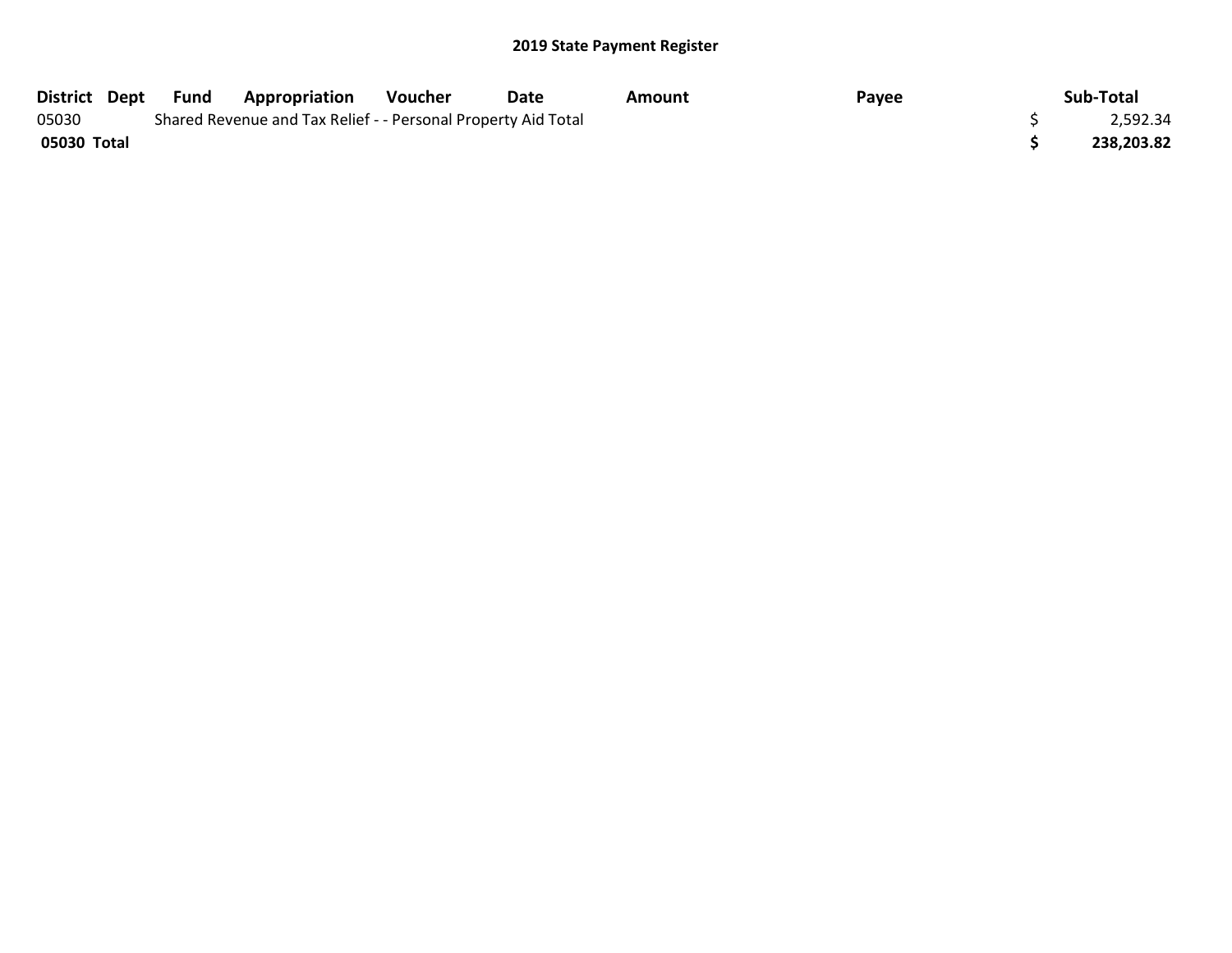| District Dept | <b>Fund</b> | Appropriation                                                      | Voucher  | Date       | Amount          | Payee                      | Sub-Total        |
|---------------|-------------|--------------------------------------------------------------------|----------|------------|-----------------|----------------------------|------------------|
| 05034         |             | Dept of Safety & Prof Services - - Fire Dues Distribution          |          |            |                 |                            |                  |
| 05034         | 16500 10000 | 22500                                                              | 00030231 | 7/16/2019  | \$              | 9,060.27 Town of Rockland  |                  |
| 05034         |             | Dept of Safety & Prof Services - - Fire Dues Distribution Total    |          |            |                 |                            | \$<br>9,060.27   |
| 05034         |             | Dept of Natural Resources - - Aids In Lieu Of Taxes - Gener        |          |            |                 |                            |                  |
| 05034         | 37000 10000 | 50300                                                              | 00294140 | 1/29/2019  | \$<br>5,383.04  | Town of Rockland           |                  |
| 05034         |             | Dept of Natural Resources - - Aids In Lieu Of Taxes - Gener Total  |          |            |                 |                            | \$<br>5,383.04   |
| 05034         |             | Dept of Natural Resources - - Resaids - Cnty Forst, Cl & Mfl       |          |            |                 |                            |                  |
| 05034         | 37000 21200 | 57100                                                              | 00332228 | 6/21/2019  | \$<br>4.00      | Town of Rockland           |                  |
| 05034         |             | Dept of Natural Resources - - Resaids - Cnty Forst, Cl & Mfl Total |          |            |                 |                            | \$<br>4.00       |
| 05034         |             | Dept of Natural Resources - - Fin Asst For Responsible Units       |          |            |                 |                            |                  |
| 05034         | 37000 27400 | 67000                                                              | 00322985 | 5/22/2019  | \$              | 2,409.12 Town of Rockland  |                  |
| 05034         |             | Dept of Natural Resources - - Fin Asst For Responsible Units Total |          |            |                 |                            | \$<br>2,409.12   |
| 05034         |             | WI Dept of Transportation - - Trns Aids To Mnc.-Sf                 |          |            |                 |                            |                  |
| 05034         | 39500 21100 | 19100                                                              | 00335953 | 1/7/2019   | \$<br>25,054.63 | Town of Rockland           |                  |
| 05034         | 39500 21100 | 19100                                                              | 00363269 | 4/1/2019   | \$<br>25,054.63 | Town of Rockland           |                  |
| 05034         | 39500 21100 | 19100                                                              | 00401278 | 7/1/2019   | \$<br>25,054.63 | Town of Rockland           |                  |
| 05034         | 39500 21100 | 19100                                                              | 00444096 | 10/7/2019  | \$              | 25,054.66 Town of Rockland |                  |
| 05034         |             | WI Dept of Transportation - - Trns Aids To Mnc.-Sf Total           |          |            |                 |                            | \$<br>100,218.55 |
| 05034         |             | Elections Commission - - 2018 Hava Election Security               |          |            |                 |                            |                  |
| 05034         | 51000 22000 | 18200                                                              | 00002290 | 11/6/2019  | \$              | 1,200.00 Town of Rockland  |                  |
| 05034         |             | Elections Commission - - 2018 Hava Election Security Total         |          |            |                 |                            | \$<br>1,200.00   |
| 05034         |             | Shared Revenue and Tax Relief - - County And Municipal Aid         |          |            |                 |                            |                  |
| 05034         | 83500 10000 | 10500                                                              | 00048363 | 7/22/2019  | \$              | 2,769.29 Town of Rockland  |                  |
| 05034         | 83500 10000 | 10500                                                              | 00052653 | 11/18/2019 | \$              | 15,692.61 Town of Rockland |                  |
| 05034         |             | Shared Revenue and Tax Relief - - County And Municipal Aid Total   |          |            |                 |                            | \$<br>18,461.90  |
| 05034         |             | Shared Revenue and Tax Relief - - Exempt Computer Aid              |          |            |                 |                            |                  |
| 05034         | 83500 10000 | 10900                                                              | 00045542 | 7/22/2019  | \$              | 109.12 Town of Rockland    |                  |
| 05034         |             | Shared Revenue and Tax Relief - - Exempt Computer Aid Total        |          |            |                 |                            | \$<br>109.12     |
| 05034         |             | Shared Revenue and Tax Relief - - Utility Aid                      |          |            |                 |                            |                  |
| 05034         | 83500 10000 | 11000                                                              | 00048363 | 7/22/2019  | \$<br>379.74    | Town of Rockland           |                  |
| 05034         | 83500 10000 | 11000                                                              | 00052653 | 11/18/2019 | \$              | 2,467.61 Town of Rockland  |                  |
| 05034         |             | Shared Revenue and Tax Relief - - Utility Aid Total                |          |            |                 |                            | \$<br>2,847.35   |
| 05034         |             | Shared Revenue and Tax Relief - - Personal Property Aid            |          |            |                 |                            |                  |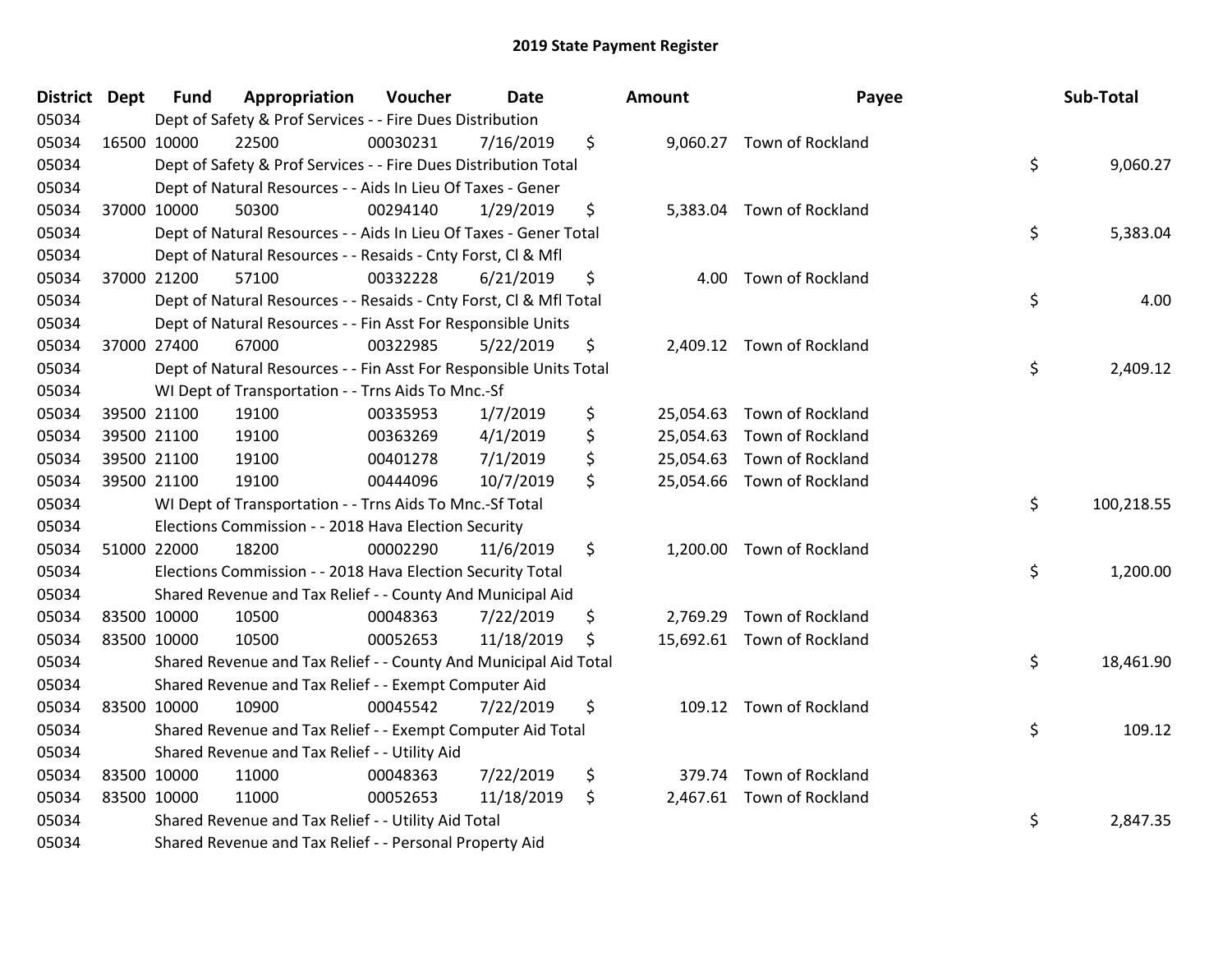| District Dept | Fund        | <b>Appropriation</b>                                          | <b>Voucher</b> | Date     |     | Amount | Pavee                     | Sub-Total  |
|---------------|-------------|---------------------------------------------------------------|----------------|----------|-----|--------|---------------------------|------------|
| 05034         | 83500 10000 | 11100                                                         | 00040069       | 5/6/2019 | - 5 |        | 3,265.36 Town of Rockland |            |
| 05034         |             | Shared Revenue and Tax Relief - - Personal Property Aid Total |                |          |     |        |                           | 3,265.36   |
| 05034 Total   |             |                                                               |                |          |     |        |                           | 142.958.71 |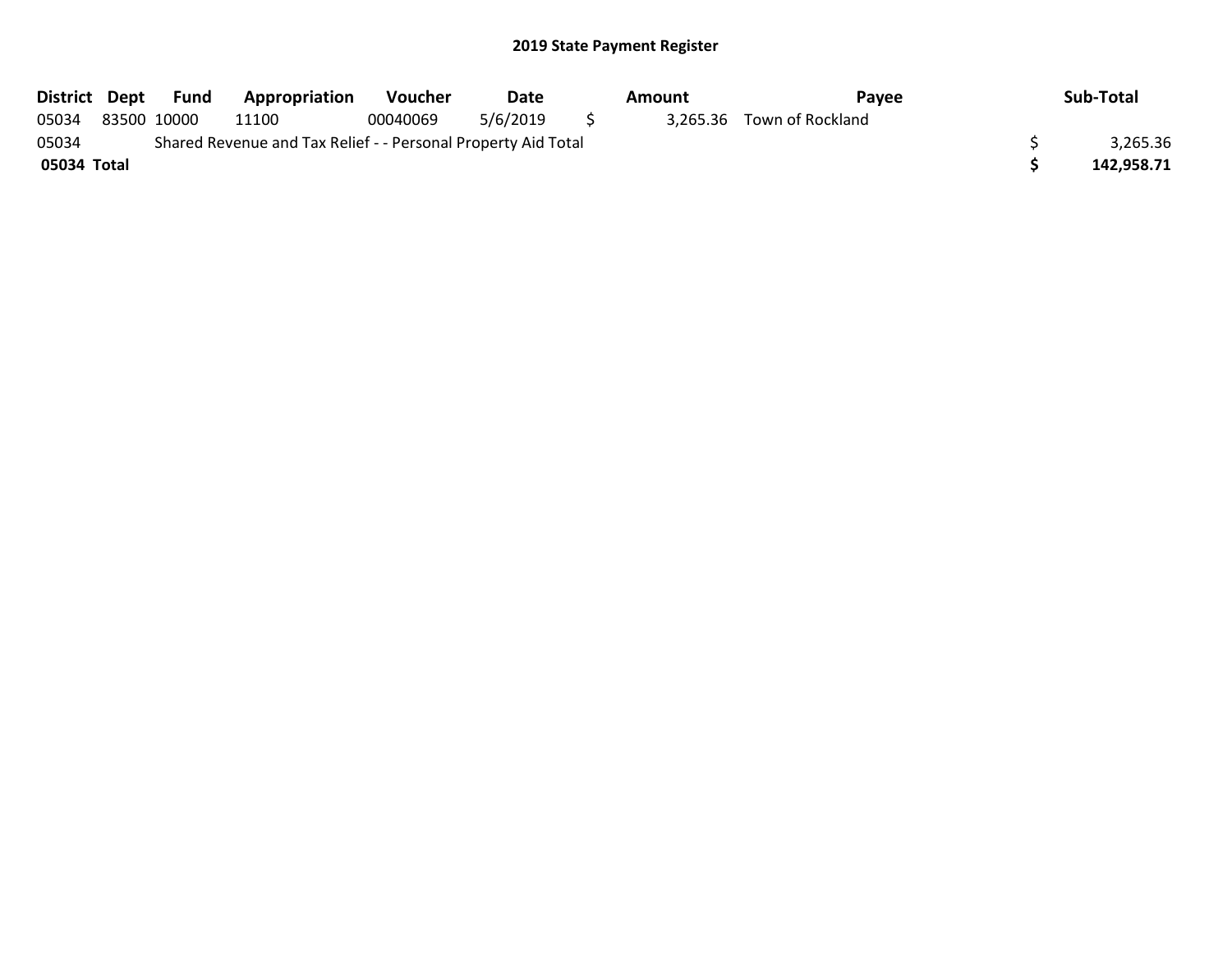| District Dept |             | <b>Fund</b> | Appropriation                                                      | Voucher  | <b>Date</b> | <b>Amount</b>   |                          | Payee | Sub-Total  |
|---------------|-------------|-------------|--------------------------------------------------------------------|----------|-------------|-----------------|--------------------------|-------|------------|
| 05036         |             |             | Dept of Safety & Prof Services - - Fire Dues Distribution          |          |             |                 |                          |       |            |
| 05036         |             | 16500 10000 | 22500                                                              | 00030070 | 7/15/2019   | \$              | 15,347.86 Scott, Town of |       |            |
| 05036         |             |             | Dept of Safety & Prof Services - - Fire Dues Distribution Total    |          |             |                 |                          | \$    | 15,347.86  |
| 05036         |             |             | Dept of Natural Resources - - Aids In Lieu Of Taxes - Gener        |          |             |                 |                          |       |            |
| 05036         |             | 37000 10000 | 50300                                                              | 00294139 | 1/29/2019   | \$              | 9,339.25 Scott, Town of  |       |            |
| 05036         |             |             | Dept of Natural Resources - - Aids In Lieu Of Taxes - Gener Total  |          |             |                 |                          | \$    | 9,339.25   |
| 05036         |             |             | Dept of Natural Resources - - Resaids - Cnty Forst, Cl & Mfl       |          |             |                 |                          |       |            |
| 05036         |             | 37000 21200 | 57100                                                              | 00332229 | 6/21/2019   | \$              | 21.73 Scott, Town of     |       |            |
| 05036         |             |             | Dept of Natural Resources - - Resaids - Cnty Forst, Cl & Mfl Total |          |             |                 |                          | \$    | 21.73      |
| 05036         |             |             | Dept of Natural Resources - - Ea - Urban Nonpoint Source           |          |             |                 |                          |       |            |
| 05036         | 37000 27400 |             | 65800                                                              | 00304844 | 3/19/2019   | \$              | 12,100.51 Scott, Town of |       |            |
| 05036         |             |             | Dept of Natural Resources - - Ea - Urban Nonpoint Source Total     |          |             |                 |                          | \$    | 12,100.51  |
| 05036         |             |             | Dept of Natural Resources - - Fin Asst For Responsible Units       |          |             |                 |                          |       |            |
| 05036         |             | 37000 27400 | 67000                                                              | 00323119 | 5/22/2019   | \$              | 4,620.91 Scott, Town of  |       |            |
| 05036         |             |             | Dept of Natural Resources - - Fin Asst For Responsible Units Total |          |             |                 |                          | \$    | 4,620.91   |
| 05036         |             |             | Dept of Natural Resources - - Recycling Consolidation Grants       |          |             |                 |                          |       |            |
| 05036         |             | 37000 27400 | 67300                                                              | 00323119 | 5/22/2019   | \$<br>929.91    | Scott, Town of           |       |            |
| 05036         |             |             | Dept of Natural Resources - - Recycling Consolidation Grants Total |          |             |                 |                          | \$    | 929.91     |
| 05036         |             |             | WI Dept of Transportation - - Trns Aids To Mnc.-Sf                 |          |             |                 |                          |       |            |
| 05036         |             | 39500 21100 | 19100                                                              | 00335954 | 1/7/2019    | \$              | 25,353.26 Scott, Town of |       |            |
| 05036         |             | 39500 21100 | 19100                                                              | 00363270 | 4/1/2019    | \$<br>25,353.26 | Scott, Town of           |       |            |
| 05036         |             | 39500 21100 | 19100                                                              | 00401279 | 7/1/2019    | \$<br>25,353.26 | Scott, Town of           |       |            |
| 05036         |             | 39500 21100 | 19100                                                              | 00444097 | 10/7/2019   | \$              | 25,353.27 Scott, Town of |       |            |
| 05036         |             |             | WI Dept of Transportation - - Trns Aids To Mnc .- Sf Total         |          |             |                 |                          | \$    | 101,413.05 |
| 05036         |             |             | Department of Administration - - Federal Aid                       |          |             |                 |                          |       |            |
| 05036         |             | 50500 10000 | 14200                                                              | 00110743 | 10/15/2019  | \$              | 35,000.00 Scott, Town of |       |            |
| 05036         |             |             | Department of Administration - - Federal Aid Total                 |          |             |                 |                          | \$    | 35,000.00  |
| 05036         |             |             | Elections Commission - - General Program Ops, GPR                  |          |             |                 |                          |       |            |
| 05036         |             | 51000 10000 | 10100                                                              | 00001579 | 1/25/2019   | \$              | 300.00 Scott, Town of    |       |            |
| 05036         |             |             | Elections Commission - - General Program Ops, GPR Total            |          |             |                 |                          | \$    | 300.00     |
| 05036         |             |             | Elections Commission - - 2018 Hava Election Security               |          |             |                 |                          |       |            |
| 05036         |             | 51000 22000 | 18200                                                              | 00002011 | 8/30/2019   | \$<br>186.00    | Scott, Town of           |       |            |
| 05036         |             | 51000 22000 | 18200                                                              | 00002296 | 11/6/2019   | \$              | 1,200.00 Scott, Town of  |       |            |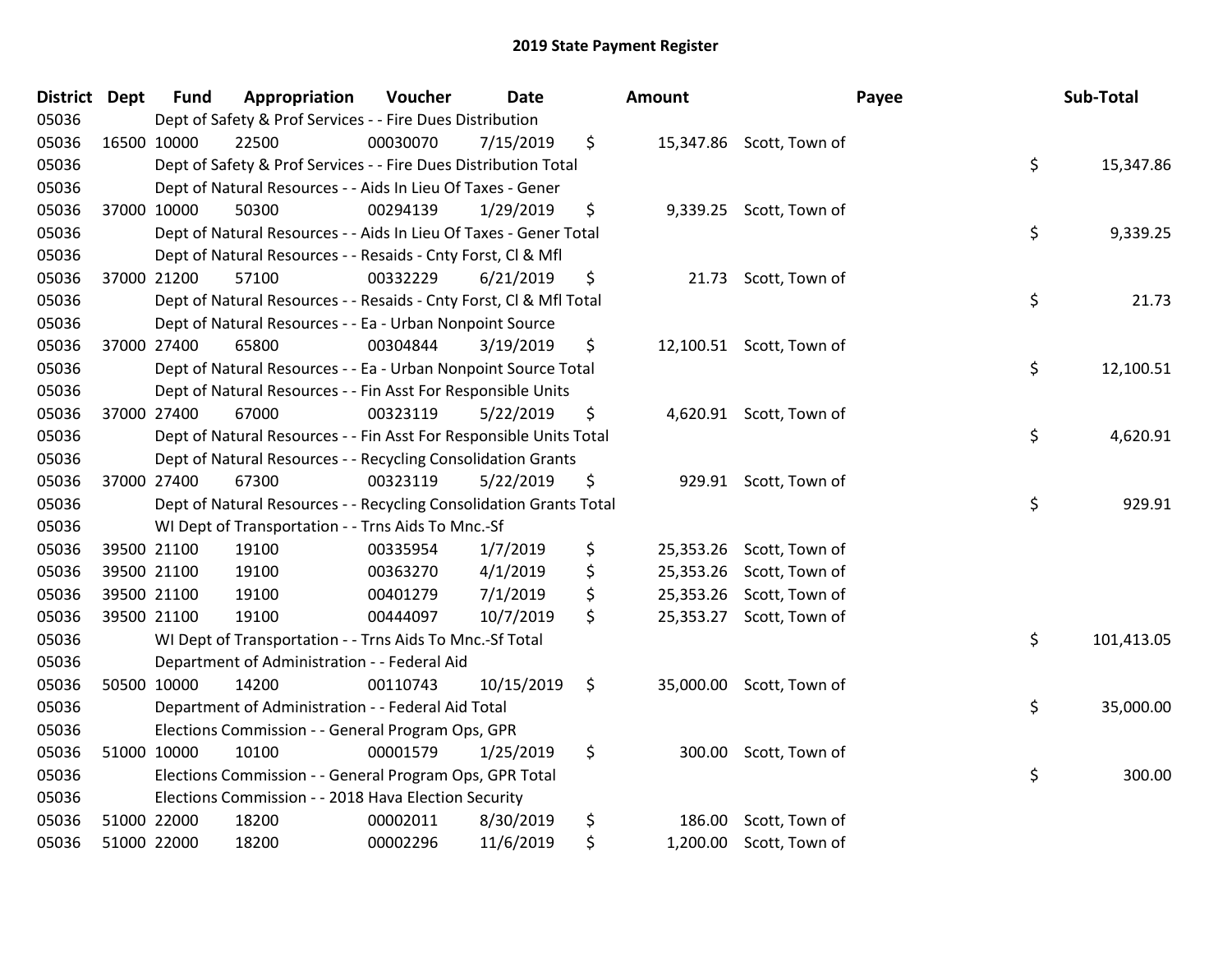| <b>District</b> | Dept        | <b>Fund</b> | Appropriation                                                    | <b>Voucher</b> | Date       |    | Amount    |                | Payee | Sub-Total      |
|-----------------|-------------|-------------|------------------------------------------------------------------|----------------|------------|----|-----------|----------------|-------|----------------|
| 05036           |             |             | Elections Commission - - 2018 Hava Election Security Total       |                |            |    |           |                |       | \$<br>1,386.00 |
| 05036           |             |             | Shared Revenue and Tax Relief - - County And Municipal Aid       |                |            |    |           |                |       |                |
| 05036           | 83500 10000 |             | 10500                                                            | 00048364       | 7/22/2019  | \$ | 5,225.57  | Scott, Town of |       |                |
| 05036           | 83500 10000 |             | 10500                                                            | 00052654       | 11/18/2019 | S  | 29,611.58 | Scott, Town of |       |                |
| 05036           |             |             | Shared Revenue and Tax Relief - - County And Municipal Aid Total |                |            |    |           |                |       | 34,837.15      |
| 05036           |             |             | Shared Revenue and Tax Relief - - Exempt Computer Aid            |                |            |    |           |                |       |                |
| 05036           | 83500 10000 |             | 10900                                                            | 00045543       | 7/22/2019  | \$ | 361.67    | Scott, Town of |       |                |
| 05036           |             |             | Shared Revenue and Tax Relief - - Exempt Computer Aid Total      |                |            |    |           |                |       | 361.67         |
| 05036           |             |             | Shared Revenue and Tax Relief - - Personal Property Aid          |                |            |    |           |                |       |                |
| 05036           | 83500 10000 |             | 11100                                                            | 00040070       | 5/6/2019   | \$ | 5,407.84  | Scott, Town of |       |                |
| 05036           |             |             | Shared Revenue and Tax Relief - - Personal Property Aid Total    |                |            |    |           |                |       | 5,407.84       |
| 05036 Total     |             |             |                                                                  |                |            |    |           |                |       | 221,065.88     |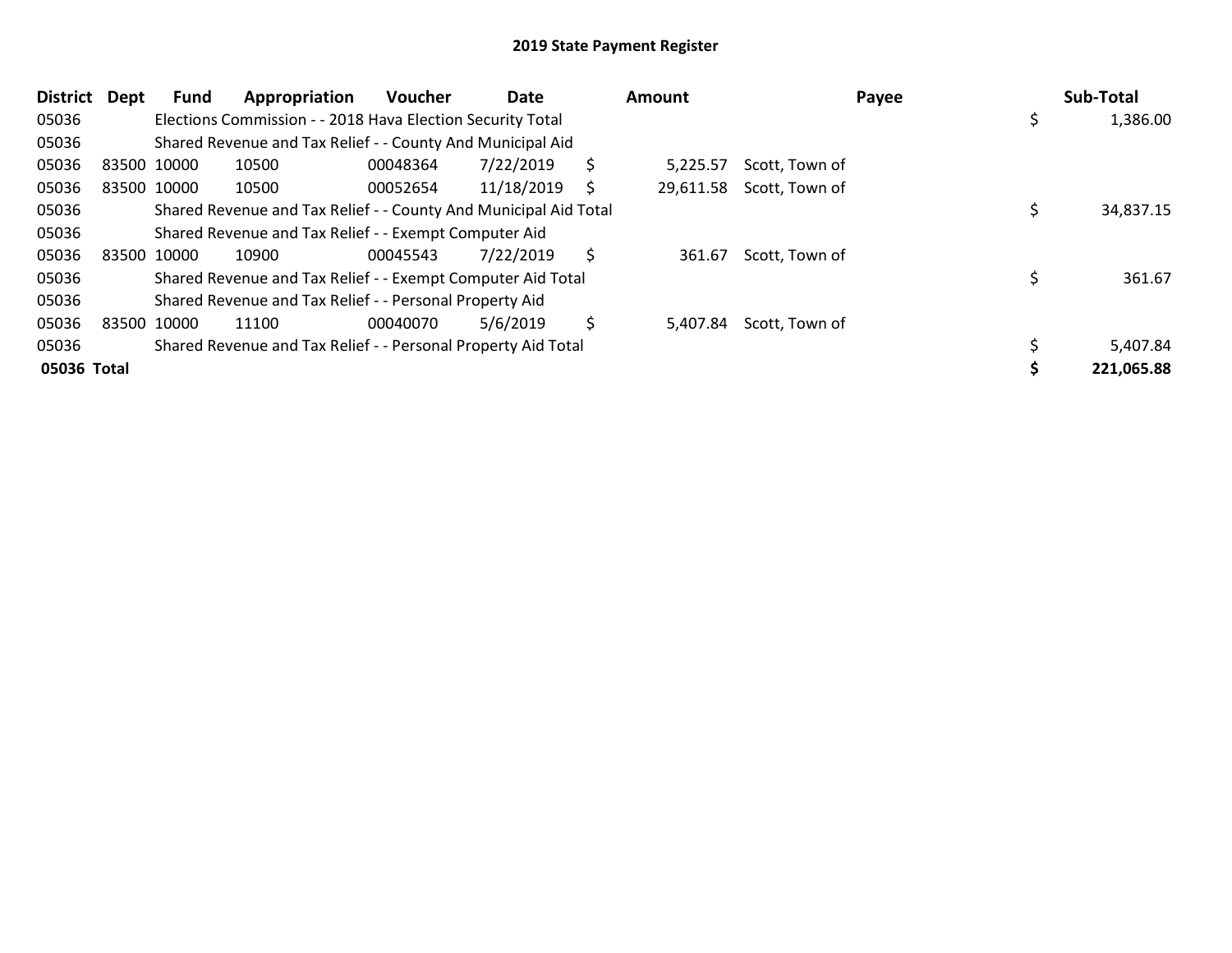| <b>District Dept</b> | <b>Fund</b> | Appropriation                                                        | Voucher  | <b>Date</b> | <b>Amount</b>   | Payee                         | Sub-Total        |
|----------------------|-------------|----------------------------------------------------------------------|----------|-------------|-----------------|-------------------------------|------------------|
| 05040                |             | Dept of Safety & Prof Services - - Fire Dues Distribution            |          |             |                 |                               |                  |
| 05040                | 16500 10000 | 22500                                                                | 00030203 | 7/16/2019   | \$              | 9,561.96 Town of Wrightstown  |                  |
| 05040                |             | Dept of Safety & Prof Services - - Fire Dues Distribution Total      |          |             |                 |                               | \$<br>9,561.96   |
| 05040                |             | Dept of Natural Resources - - Aids In Lieu Of Taxes - Gener          |          |             |                 |                               |                  |
| 05040                | 37000 10000 | 50300                                                                | 00294167 | 1/29/2019   | \$              | 4,598.73 Town of Wrightstown  |                  |
| 05040                |             | Dept of Natural Resources - - Aids In Lieu Of Taxes - Gener Total    |          |             |                 |                               | \$<br>4,598.73   |
| 05040                |             | Dept of Natural Resources - - Resaids - Cnty Forst, Cl & Mfl         |          |             |                 |                               |                  |
| 05040                | 37000 21200 | 57100                                                                | 00332230 | 6/21/2019   | \$<br>46.55     | Town of Wrightstown           |                  |
| 05040                |             | Dept of Natural Resources - - Resaids - Cnty Forst, CI & Mfl Total   |          |             |                 |                               | \$<br>46.55      |
| 05040                |             | Dept of Natural Resources - - Fin Asst For Responsible Units         |          |             |                 |                               |                  |
| 05040                | 37000 27400 | 67000                                                                | 00323271 | 5/22/2019   | \$              | 4,029.72 Town of Wrightstown  |                  |
| 05040                |             | Dept of Natural Resources - - Fin Asst For Responsible Units Total   |          |             |                 |                               | \$<br>4,029.72   |
| 05040                |             | Dept of Natural Resources - - Recycling Consolidation Grants         |          |             |                 |                               |                  |
| 05040                | 37000 27400 | 67300                                                                | 00323271 | 5/22/2019   | \$              | 583.39 Town of Wrightstown    |                  |
| 05040                |             | Dept of Natural Resources - - Recycling Consolidation Grants Total   |          |             |                 |                               | \$<br>583.39     |
| 05040                |             | WI Dept of Transportation - - Trns Aids To Mnc.-Sf                   |          |             |                 |                               |                  |
| 05040                | 39500 21100 | 19100                                                                | 00335955 | 1/7/2019    | \$<br>33,571.42 | Town of Wrightstown           |                  |
| 05040                | 39500 21100 | 19100                                                                | 00363271 | 4/1/2019    | \$              | 33,571.42 Town of Wrightstown |                  |
| 05040                | 39500 21100 | 19100                                                                | 00401280 | 7/1/2019    | \$              | 33,571.42 Town of Wrightstown |                  |
| 05040                | 39500 21100 | 19100                                                                | 00444098 | 10/7/2019   | \$              | 33,571.43 Town of Wrightstown |                  |
| 05040                |             | WI Dept of Transportation - - Trns Aids To Mnc.-Sf Total             |          |             |                 |                               | \$<br>134,285.69 |
| 05040                |             | Department of Administration - - Hv Trans Ln Annual Impact Fee       |          |             |                 |                               |                  |
| 05040                | 50500 10000 | 17400                                                                | 00101188 | 5/1/2019    | \$              | 8,119.00 Town of Wrightstown  |                  |
| 05040                |             | Department of Administration - - Hv Trans Ln Annual Impact Fee Total |          |             |                 |                               | \$<br>8,119.00   |
| 05040                |             | Elections Commission - - General Program Ops, GPR                    |          |             |                 |                               |                  |
| 05040                | 51000 10000 | 10100                                                                | 00001538 | 1/25/2019   | \$<br>300.00    | Town of Wrightstown           |                  |
| 05040                |             | Elections Commission - - General Program Ops, GPR Total              |          |             |                 |                               | \$<br>300.00     |
| 05040                |             | Elections Commission - - 2018 Hava Election Security                 |          |             |                 |                               |                  |
| 05040                | 51000 22000 | 18200                                                                | 00002856 | 11/21/2019  | \$              | 1,200.00 Town of Wrightstown  |                  |
| 05040                |             | Elections Commission - - 2018 Hava Election Security Total           |          |             |                 |                               | \$<br>1,200.00   |
| 05040                |             | Shared Revenue and Tax Relief - - County And Municipal Aid           |          |             |                 |                               |                  |
| 05040                | 83500 10000 | 10500                                                                | 00048365 | 7/22/2019   | \$<br>9,003.36  | Town of Wrightstown           |                  |
| 05040                | 83500 10000 | 10500                                                                | 00052655 | 11/18/2019  | \$              | 51,019.01 Town of Wrightstown |                  |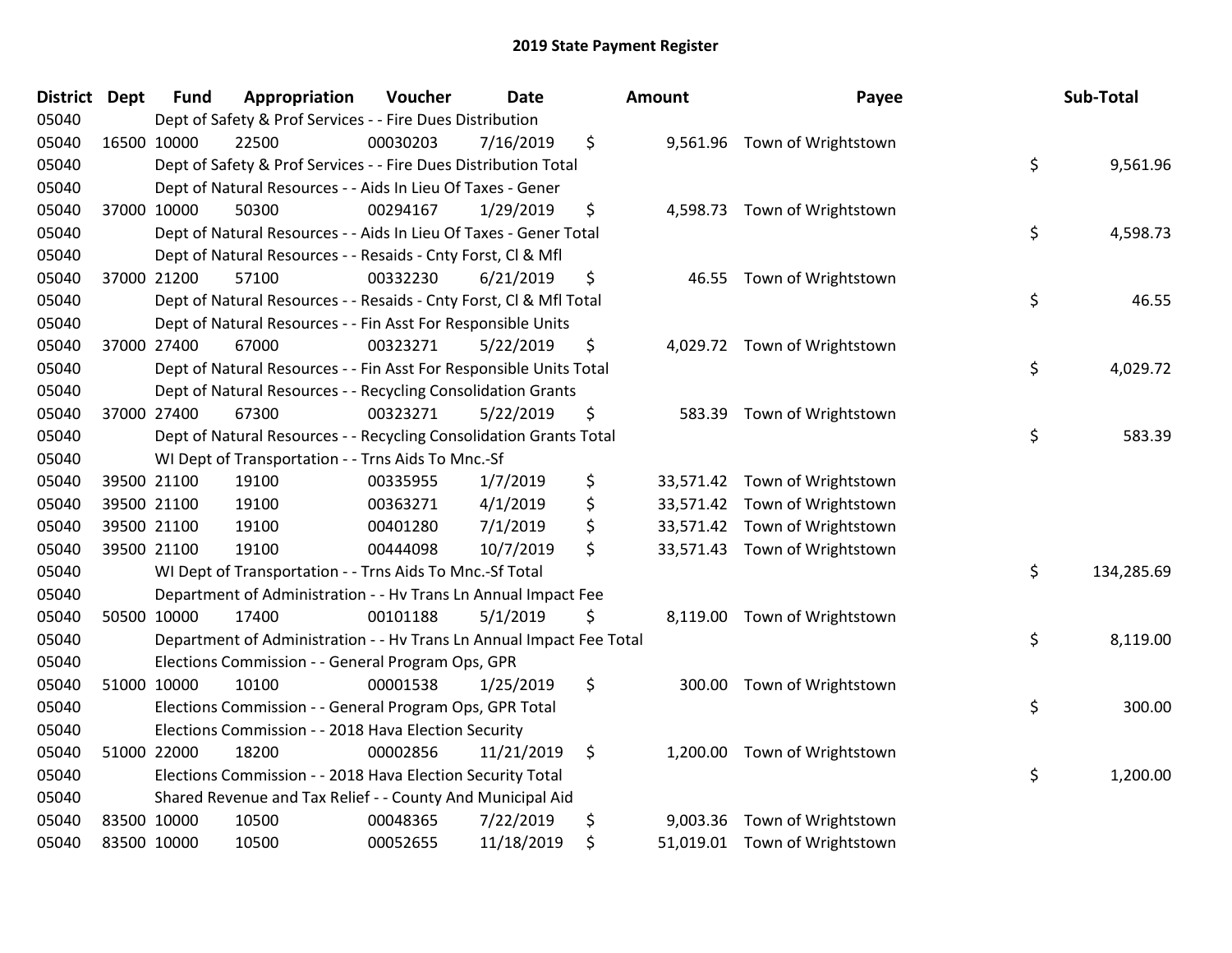| <b>District</b> | Dept | <b>Fund</b> | Appropriation                                                    | <b>Voucher</b> | Date       |    | <b>Amount</b> | Payee               | Sub-Total       |
|-----------------|------|-------------|------------------------------------------------------------------|----------------|------------|----|---------------|---------------------|-----------------|
| 05040           |      |             | Shared Revenue and Tax Relief - - County And Municipal Aid Total |                |            |    |               |                     | \$<br>60,022.37 |
| 05040           |      |             | Shared Revenue and Tax Relief - - Exempt Computer Aid            |                |            |    |               |                     |                 |
| 05040           |      | 83500 10000 | 10900                                                            | 00045544       | 7/22/2019  | \$ | 191.22        | Town of Wrightstown |                 |
| 05040           |      |             | Shared Revenue and Tax Relief - - Exempt Computer Aid Total      |                |            |    |               |                     | \$<br>191.22    |
| 05040           |      |             | Shared Revenue and Tax Relief - - Utility Aid                    |                |            |    |               |                     |                 |
| 05040           |      | 83500 10000 | 11000                                                            | 00048365       | 7/22/2019  | \$ | 1,204.48      | Town of Wrightstown |                 |
| 05040           |      | 83500 10000 | 11000                                                            | 00052655       | 11/18/2019 | S  | 7,270.12      | Town of Wrightstown |                 |
| 05040           |      |             | Shared Revenue and Tax Relief - - Utility Aid Total              |                |            |    |               |                     | \$<br>8,474.60  |
| 05040           |      |             | Shared Revenue and Tax Relief - - Personal Property Aid          |                |            |    |               |                     |                 |
| 05040           |      | 83500 10000 | 11100                                                            | 00040071       | 5/6/2019   | \$ | 3,988.83      | Town of Wrightstown |                 |
| 05040           |      |             | Shared Revenue and Tax Relief - - Personal Property Aid Total    |                |            |    |               |                     | \$<br>3,988.83  |
| 05040           |      |             | Shared Revenue and Tax Relief - - Lottery & Gaming Credit        |                |            |    |               |                     |                 |
| 05040           |      | 83500 52100 | 36300                                                            | 00038142       | 3/25/2019  | \$ | 5,114.52      | Town of Wrightstown |                 |
| 05040           |      |             | Shared Revenue and Tax Relief - - Lottery & Gaming Credit Total  |                |            |    |               |                     | 5,114.52        |
| 05040 Total     |      |             |                                                                  |                |            |    |               |                     | 240,516.58      |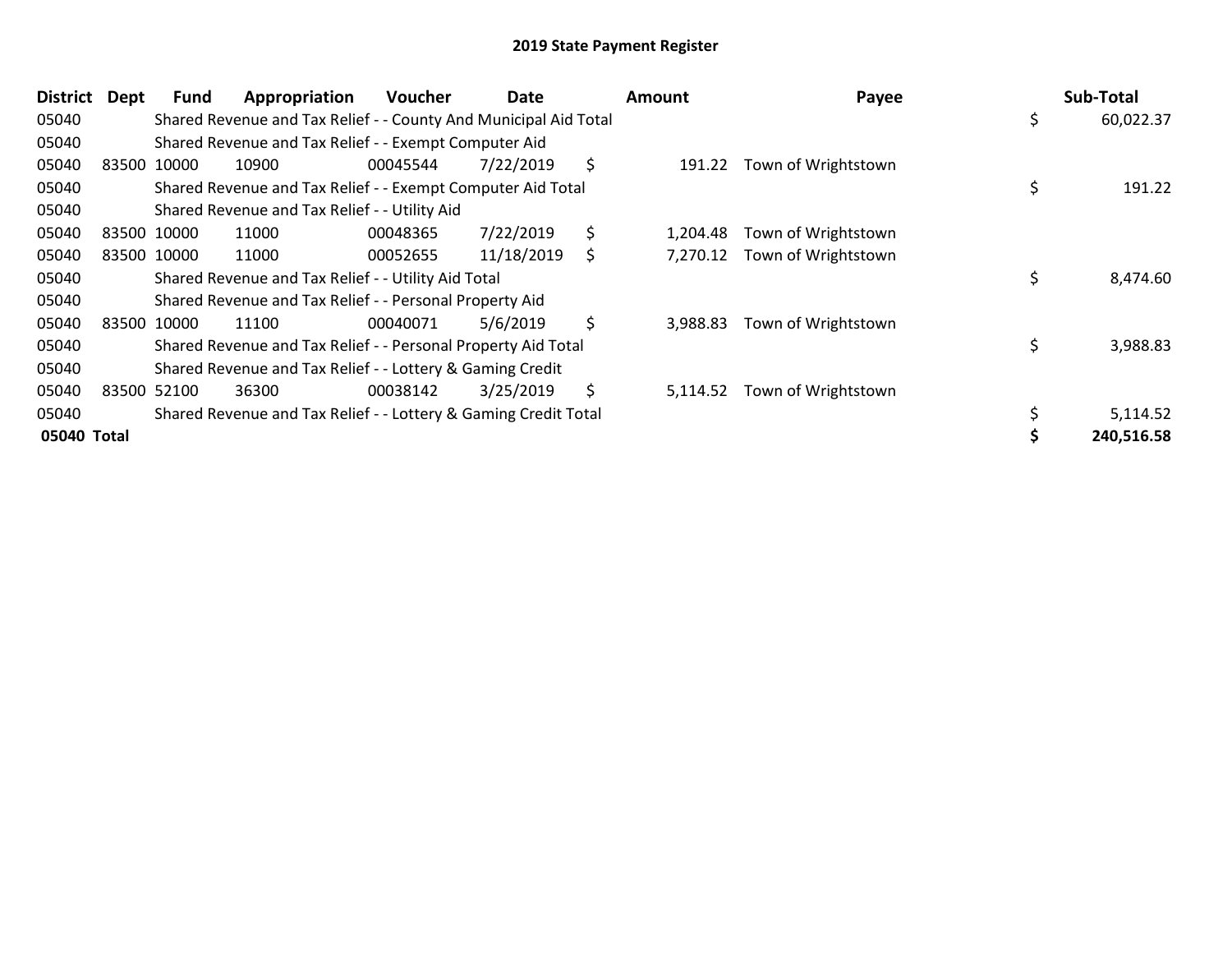| District Dept | <b>Fund</b> | Appropriation                                                         | Voucher  | <b>Date</b> | <b>Amount</b>   | Payee                        | Sub-Total        |
|---------------|-------------|-----------------------------------------------------------------------|----------|-------------|-----------------|------------------------------|------------------|
| 05102         |             | Dept of Safety & Prof Services - - Fire Dues Distribution             |          |             |                 |                              |                  |
| 05102         | 16500 10000 | 22500                                                                 | 00029906 | 7/12/2019   | \$              | 42,895.23 Village Of Allouez |                  |
| 05102         |             | Dept of Safety & Prof Services - - Fire Dues Distribution Total       |          |             |                 |                              | \$<br>42,895.23  |
| 05102         |             | Wisconsin Historical Society - - General Program Operations-Prf       |          |             |                 |                              |                  |
| 05102         | 24500 10000 | 14100                                                                 | 00021189 | 1/2/2019    | \$<br>5,610.47  | Village Of Allouez           |                  |
| 05102         | 24500 10000 | 14100                                                                 | 00022739 | 4/26/2019   | \$<br>1,361.25  | Village Of Allouez           |                  |
| 05102         | 24500 10000 | 14100                                                                 | 00022939 | 5/10/2019   | \$              | 2,528.28 Village Of Allouez  |                  |
| 05102         |             | Wisconsin Historical Society - - General Program Operations-Prf Total |          |             |                 |                              | \$<br>9,500.00   |
| 05102         |             | Dept of Natural Resources - - Aids In Lieu Of Taxes - Gener           |          |             |                 |                              |                  |
| 05102         | 37000 10000 | 50300                                                                 | 00294171 | 1/29/2019   | \$              | 1,287.76 Village Of Allouez  |                  |
| 05102         |             | Dept of Natural Resources - - Aids In Lieu Of Taxes - Gener Total     |          |             |                 |                              | \$<br>1,287.76   |
| 05102         |             | Dept of Natural Resources - - GPO - Federal Funds                     |          |             |                 |                              |                  |
| 05102         | 37000 10000 | 94100                                                                 | 00290571 | 1/15/2019   | \$              | 45,000.00 Village Of Allouez |                  |
| 05102         |             | Dept of Natural Resources - - GPO - Federal Funds Total               |          |             |                 |                              | \$<br>45,000.00  |
| 05102         |             | Dept of Natural Resources - - Aids In Lieu Of Taxes - Sum S           |          |             |                 |                              |                  |
| 05102         | 37000 21200 | 57900                                                                 | 00314723 | 4/19/2019   | \$              | 42.70 Village Of Allouez     |                  |
| 05102         |             | Dept of Natural Resources - - Aids In Lieu Of Taxes - Sum S Total     |          |             |                 |                              | \$<br>42.70      |
| 05102         |             | Dept of Natural Resources - - Fin Asst For Responsible Units          |          |             |                 |                              |                  |
| 05102         | 37000 27400 | 67000                                                                 | 00323235 | 5/22/2019   | \$              | 95,018.99 Village Of Allouez |                  |
| 05102         |             | Dept of Natural Resources - - Fin Asst For Responsible Units Total    |          |             |                 |                              | \$<br>95,018.99  |
| 05102         |             | Dept of Natural Resources - - Recycling Consolidation Grants          |          |             |                 |                              |                  |
| 05102         | 37000 27400 | 67300                                                                 | 00323235 | 5/22/2019   | \$              | 3,500.07 Village Of Allouez  |                  |
| 05102         |             | Dept of Natural Resources - - Recycling Consolidation Grants Total    |          |             |                 |                              | \$<br>3,500.07   |
| 05102         |             | Dept of Natural Resources - - Land Acquisition                        |          |             |                 |                              |                  |
| 05102         | 37000 36300 | TA100                                                                 | 00290454 | 1/15/2019   | \$              | 13,411.50 Village Of Allouez |                  |
| 05102         | 37000 36300 | <b>TA100</b>                                                          | 00290469 | 1/15/2019   | \$              | 56,588.50 Village Of Allouez |                  |
| 05102         |             | Dept of Natural Resources - - Land Acquisition Total                  |          |             |                 |                              | \$<br>70,000.00  |
| 05102         |             | WI Dept of Transportation - - Trns Aids To Mnc.-Sf                    |          |             |                 |                              |                  |
| 05102         | 39500 21100 | 19100                                                                 | 00335956 | 1/7/2019    | \$              | 97,215.44 Village Of Allouez |                  |
| 05102         | 39500 21100 | 19100                                                                 | 00363272 | 4/1/2019    | \$<br>97,215.44 | Village Of Allouez           |                  |
| 05102         | 39500 21100 | 19100                                                                 | 00401281 | 7/1/2019    | \$<br>97,215.44 | Village Of Allouez           |                  |
| 05102         | 39500 21100 | 19100                                                                 | 00444099 | 10/7/2019   | \$<br>97,215.46 | Village Of Allouez           |                  |
| 05102         |             | WI Dept of Transportation - - Trns Aids To Mnc.-Sf Total              |          |             |                 |                              | \$<br>388,861.78 |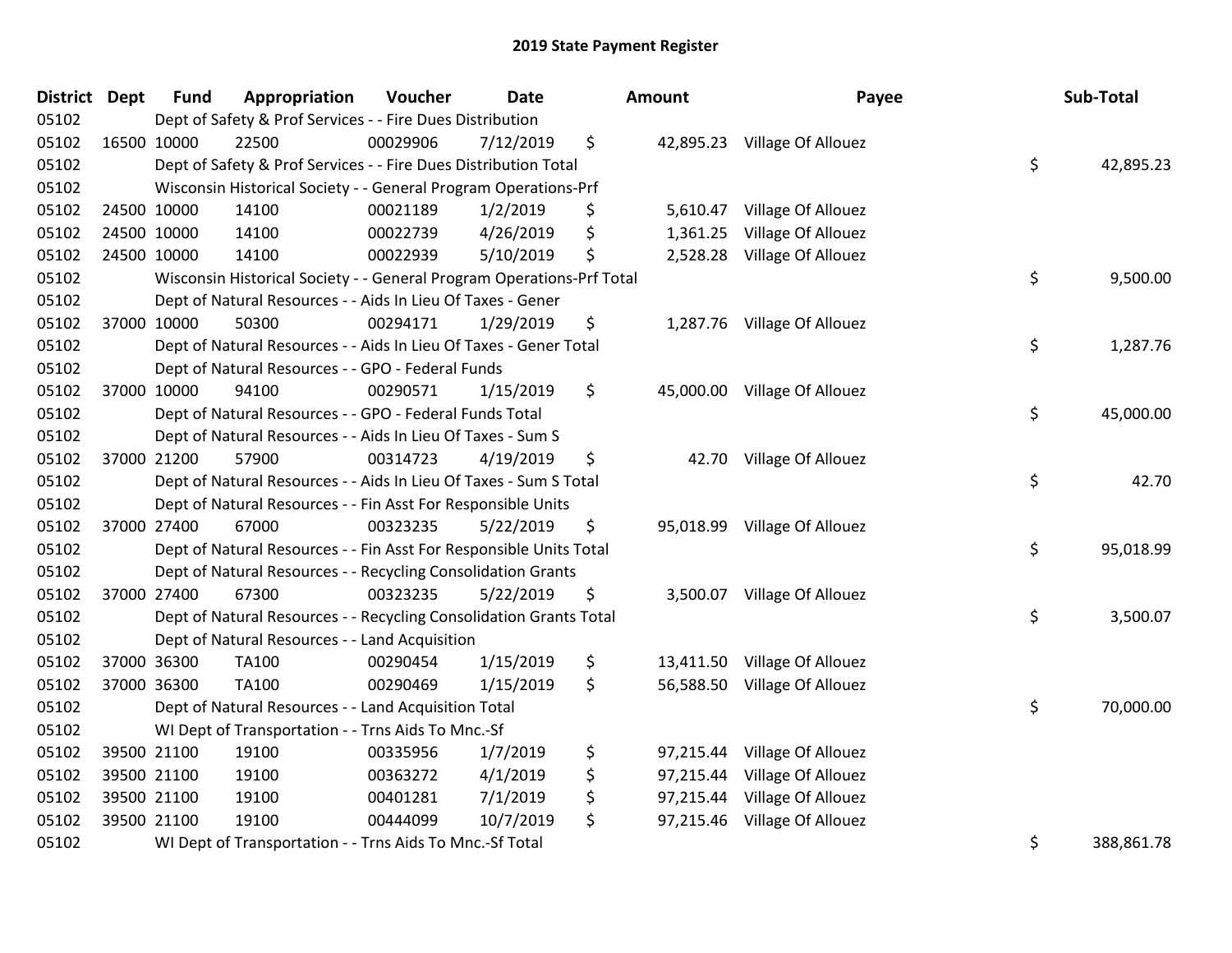| <b>District</b> | Dept        | <b>Fund</b> | Appropriation                                                         | Voucher  | <b>Date</b> |     | <b>Amount</b> | Payee                         | Sub-Total          |
|-----------------|-------------|-------------|-----------------------------------------------------------------------|----------|-------------|-----|---------------|-------------------------------|--------------------|
| 05102           |             |             | WI Dept of Transportation - - Trnsprt Alternats Lf                    |          |             |     |               |                               |                    |
| 05102           |             | 39500 21100 | 22600                                                                 | 00375699 | 4/24/2019   | \$  |               | 161,387.74 Village Of Allouez |                    |
| 05102           |             |             | WI Dept of Transportation - - Trnsprt Alternats Lf Total              |          |             |     |               |                               | \$<br>161,387.74   |
| 05102           |             |             | Elections Commission - - General Program Ops, GPR                     |          |             |     |               |                               |                    |
| 05102           |             | 51000 10000 | 10100                                                                 | 00001523 | 1/25/2019   | \$  | 297.00        | Village Of Allouez            |                    |
| 05102           |             |             | Elections Commission - - General Program Ops, GPR Total               |          |             |     |               |                               | \$<br>297.00       |
| 05102           |             |             | Elections Commission - - 2018 Hava Election Security                  |          |             |     |               |                               |                    |
| 05102           |             | 51000 22000 | 18200                                                                 | 00002094 | 10/16/2019  | \$  | 1,200.00      | Village Of Allouez            |                    |
| 05102           |             |             | Elections Commission - - 2018 Hava Election Security Total            |          |             |     |               |                               | \$<br>1,200.00     |
| 05102           |             |             | Shared Revenue and Tax Relief - - Expenditure Restraint Program       |          |             |     |               |                               |                    |
| 05102           |             | 83500 10000 | 10100                                                                 | 00048366 | 7/22/2019   | \$  |               | 102,142.12 Village Of Allouez |                    |
| 05102           |             |             | Shared Revenue and Tax Relief - - Expenditure Restraint Program Total |          |             |     |               |                               | \$<br>102,142.12   |
| 05102           |             |             | Shared Revenue and Tax Relief - - County And Municipal Aid            |          |             |     |               |                               |                    |
| 05102           |             | 83500 10000 | 10500                                                                 | 00048366 | 7/22/2019   | \$  | 55,947.22     | Village Of Allouez            |                    |
| 05102           |             | 83500 10000 | 10500                                                                 | 00052656 | 11/18/2019  | \$. | 317,034.23    | Village Of Allouez            |                    |
| 05102           |             |             | Shared Revenue and Tax Relief - - County And Municipal Aid Total      |          |             |     |               |                               | \$<br>372,981.45   |
| 05102           |             |             | Shared Revenue and Tax Relief - - Exempt Computer Aid                 |          |             |     |               |                               |                    |
| 05102           | 83500 10000 |             | 10900                                                                 | 00045545 | 7/22/2019   | \$  |               | 11,312.30 Village Of Allouez  |                    |
| 05102           |             | 83500 10000 | 10900                                                                 | 00047718 | 7/22/2019   | \$  | 42,244.98     | Village Of Allouez            |                    |
| 05102           |             |             | Shared Revenue and Tax Relief - - Exempt Computer Aid Total           |          |             |     |               |                               | \$<br>53,557.28    |
| 05102           |             |             | Shared Revenue and Tax Relief - - Personal Property Aid               |          |             |     |               |                               |                    |
| 05102           |             | 83500 10000 | 11100                                                                 | 00040072 | 5/6/2019    | \$  | 15,409.14     | Village Of Allouez            |                    |
| 05102           |             | 83500 10000 | 11100                                                                 | 00042441 | 5/6/2019    | \$  | 1,139.50      | Village Of Allouez            |                    |
| 05102           |             |             | Shared Revenue and Tax Relief - - Personal Property Aid Total         |          |             |     |               |                               | \$<br>16,548.64    |
| 05102           |             |             | Shared Revenue and Tax Relief - - Payments For Municipal Svcs         |          |             |     |               |                               |                    |
| 05102           |             | 83500 10000 | 50100                                                                 | 00037972 | 1/31/2019   | \$  |               | 61,896.31 Village Of Allouez  |                    |
| 05102           |             |             | Shared Revenue and Tax Relief - - Payments For Municipal Svcs Total   |          |             |     |               |                               | \$<br>61,896.31    |
| 05102 Total     |             |             |                                                                       |          |             |     |               |                               | \$<br>1,426,117.07 |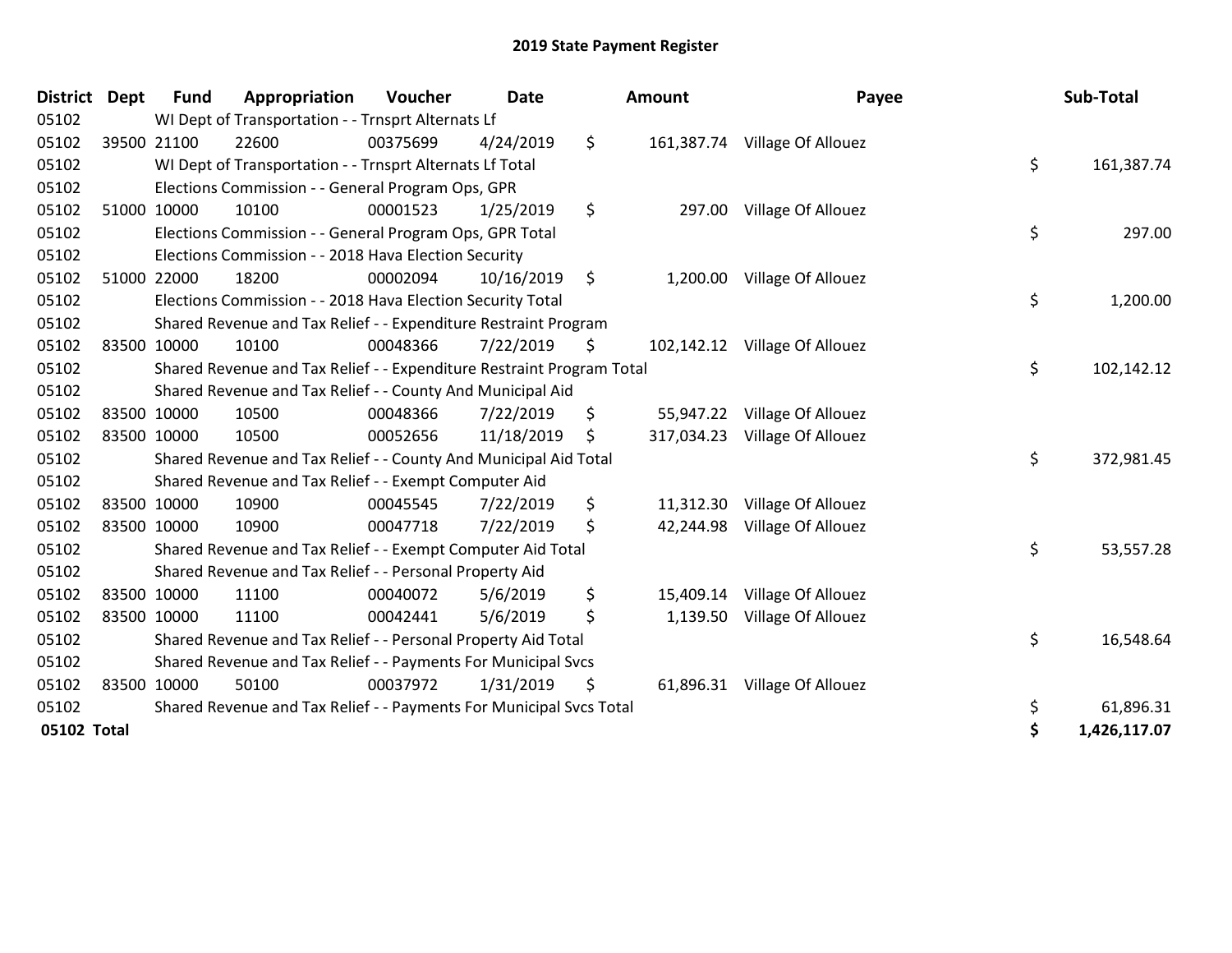| <b>District</b> | <b>Dept</b> | <b>Fund</b> | Appropriation                                                      | Voucher  | <b>Date</b> | <b>Amount</b>    | Payee                  | Sub-Total        |
|-----------------|-------------|-------------|--------------------------------------------------------------------|----------|-------------|------------------|------------------------|------------------|
| 05104           |             |             | Dept of Safety & Prof Services - - Fire Dues Distribution          |          |             |                  |                        |                  |
| 05104           |             | 16500 10000 | 22500                                                              | 00029784 | 7/5/2019    | \$<br>94,869.75  | Village Of Ashwaubenon |                  |
| 05104           |             |             | Dept of Safety & Prof Services - - Fire Dues Distribution Total    |          |             |                  |                        | \$<br>94,869.75  |
| 05104           |             |             | Dept of Natural Resources - - Fin Asst For Responsible Units       |          |             |                  |                        |                  |
| 05104           |             | 37000 27400 | 67000                                                              | 00323369 | 5/22/2019   | \$<br>76,174.80  | Village Of Ashwaubenon |                  |
| 05104           |             |             | Dept of Natural Resources - - Fin Asst For Responsible Units Total |          |             |                  |                        | \$<br>76,174.80  |
| 05104           |             |             | Dept of Natural Resources - - Urban Nonpoint Source Cost-Sha       |          |             |                  |                        |                  |
| 05104           |             | 37000 36300 | <b>TH100</b>                                                       | 00300585 | 2/21/2019   | \$<br>133,646.23 | Village Of Ashwaubenon |                  |
| 05104           |             |             | Dept of Natural Resources - - Urban Nonpoint Source Cost-Sha Total |          |             |                  |                        | \$<br>133,646.23 |
| 05104           |             |             | WI Dept of Transportation - - Hwy Sfty Loc Aid Ffd                 |          |             |                  |                        |                  |
| 05104           |             | 39500 21100 | 18500                                                              | 00426635 | 8/22/2019   | \$<br>4,000.00   | Village Of Ashwaubenon |                  |
| 05104           |             |             | WI Dept of Transportation - - Hwy Sfty Loc Aid Ffd Total           |          |             |                  |                        | \$<br>4,000.00   |
| 05104           |             |             | WI Dept of Transportation - - Trns Aids To Mnc.-Sf                 |          |             |                  |                        |                  |
| 05104           |             | 39500 21100 | 19100                                                              | 00335957 | 1/7/2019    | \$<br>240,450.04 | Village Of Ashwaubenon |                  |
| 05104           |             | 39500 21100 | 19100                                                              | 00363273 | 4/1/2019    | \$<br>240,450.04 | Village Of Ashwaubenon |                  |
| 05104           |             | 39500 21100 | 19100                                                              | 00401282 | 7/1/2019    | \$<br>240,450.04 | Village Of Ashwaubenon |                  |
| 05104           |             | 39500 21100 | 19100                                                              | 00444100 | 10/7/2019   | \$<br>240,450.05 | Village Of Ashwaubenon |                  |
| 05104           |             |             | WI Dept of Transportation - - Trns Aids To Mnc.-Sf Total           |          |             |                  |                        | \$<br>961,800.17 |
| 05104           |             |             | WI Dept of Transportation - - Aero Assistance Sfd                  |          |             |                  |                        |                  |
| 05104           |             | 39500 21100 | 26400                                                              | 00431240 | 9/9/2019    | \$<br>925.50     | Village Of Ashwaubenon |                  |
| 05104           |             |             | WI Dept of Transportation - - Aero Assistance Sfd Total            |          |             |                  |                        | \$<br>925.50     |
| 05104           |             |             | WI Dept of Transportation - - Aero Assistance Lfd                  |          |             |                  |                        |                  |
| 05104           |             | 39500 21100 | 27400                                                              | 00431240 | 9/9/2019    | \$<br>925.50     | Village Of Ashwaubenon |                  |
| 05104           |             |             | WI Dept of Transportation - - Aero Assistance Lfd Total            |          |             |                  |                        | \$<br>925.50     |
| 05104           |             |             | WI Dept of Transportation - - Aero Assistance Ffd                  |          |             |                  |                        |                  |
| 05104           |             | 39500 21100 | 28400                                                              | 00431240 | 9/9/2019    | \$<br>16,659.03  | Village Of Ashwaubenon |                  |
| 05104           |             |             | WI Dept of Transportation - - Aero Assistance Ffd Total            |          |             |                  |                        | \$<br>16,659.03  |
| 05104           |             |             | WI Dept of Transportation - - Dept Mgt & Oper St Fd                |          |             |                  |                        |                  |
| 05104           |             | 39500 21100 | 46100                                                              | 00361381 | 3/18/2019   | \$<br>2,761.31   | Village Of Ashwaubenon |                  |
| 05104           |             | 39500 21100 | 46100                                                              | 00393304 | 6/13/2019   | \$<br>3,377.91   | Village Of Ashwaubenon |                  |
| 05104           |             | 39500 21100 | 46100                                                              | 00433651 | 9/12/2019   | \$<br>4,443.77   | Village Of Ashwaubenon |                  |
| 05104           |             | 39500 21100 | 46100                                                              | 00470627 | 12/12/2019  | \$<br>3,751.31   | Village Of Ashwaubenon |                  |
| 05104           |             |             | WI Dept of Transportation - - Dept Mgt & Oper St Fd Total          |          |             |                  |                        | \$<br>14,334.30  |

| ount                                         | Payee                                                                                                | Sub-Total        |
|----------------------------------------------|------------------------------------------------------------------------------------------------------|------------------|
|                                              | 94,869.75 Village Of Ashwaubenon                                                                     | \$<br>94,869.75  |
|                                              | 76,174.80 Village Of Ashwaubenon                                                                     | \$<br>76,174.80  |
|                                              | 33,646.23 Village Of Ashwaubenon                                                                     | \$<br>133,646.23 |
| 4,000.00                                     | Village Of Ashwaubenon                                                                               | \$<br>4,000.00   |
| 40,450.04<br>40,450.04<br>40,450.04          | Village Of Ashwaubenon<br>Village Of Ashwaubenon<br>Village Of Ashwaubenon                           |                  |
| 40,450.05                                    | Village Of Ashwaubenon                                                                               | \$<br>961,800.17 |
| 925.50                                       | Village Of Ashwaubenon                                                                               | \$<br>925.50     |
| 925.50                                       | Village Of Ashwaubenon                                                                               | \$<br>925.50     |
| 16,659.03                                    | Village Of Ashwaubenon                                                                               | \$<br>16,659.03  |
| 2,761.31<br>3,377.91<br>4,443.77<br>3,751.31 | Village Of Ashwaubenon<br>Village Of Ashwaubenon<br>Village Of Ashwaubenon<br>Village Of Ashwaubenon |                  |
|                                              |                                                                                                      | \$<br>14,334.30  |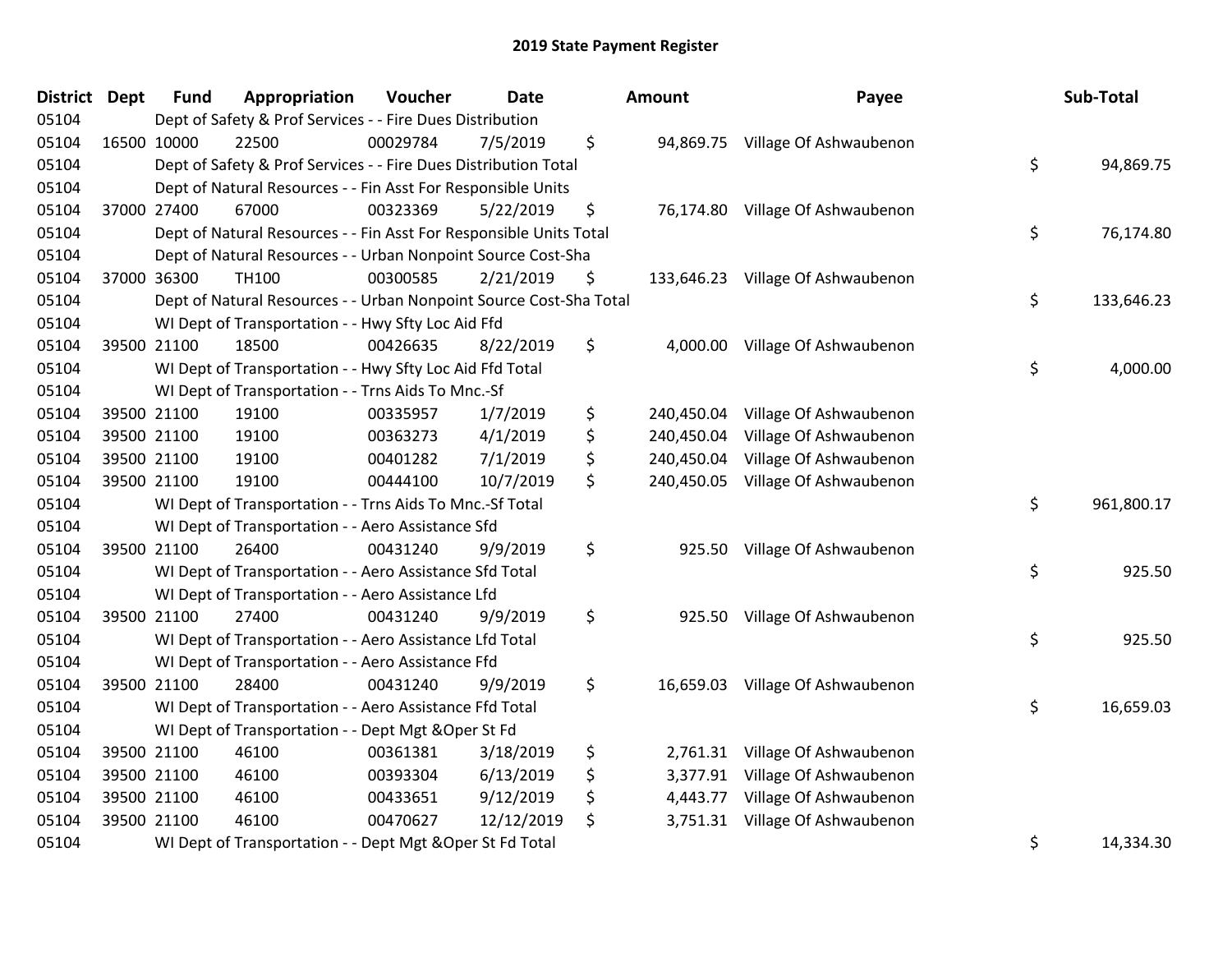| District Dept | <b>Fund</b> | Appropriation                                                                   | Voucher                 | Date       |         | <b>Amount</b> | Payee                             |    | Sub-Total    |
|---------------|-------------|---------------------------------------------------------------------------------|-------------------------|------------|---------|---------------|-----------------------------------|----|--------------|
| 05104         |             | WI Dept of Transportation - - Veh Reg/Ins/DI&Air S                              |                         |            |         |               |                                   |    |              |
| 05104         | 39500 21100 | 56300                                                                           | 00464816                | 11/25/2019 | $\zeta$ | 50.00         | Village Of Ashwaubenon            |    |              |
| 05104         |             | WI Dept of Transportation - - Veh Reg/Ins/DI&Air S Total                        |                         |            |         |               |                                   | \$ | 50.00        |
| 05104         |             | Department of Health Services - - Emergency Medical Services, Ai                |                         |            |         |               |                                   |    |              |
| 05104         | 43500 10000 | 11900                                                                           | 00307844                | 9/4/2019   | \$      |               | 7,201.16 Village Of Ashwaubenon   |    |              |
| 05104         |             | Department of Health Services - - Emergency Medical Services, Ai Total          |                         |            |         |               |                                   | \$ | 7,201.16     |
| 05104         |             | Department of Health Services - - Prepaid Medical Transport Reimbursement       |                         |            |         |               |                                   |    |              |
| 05104         | 43500 10000 | 16300                                                                           | AMBULANCE 11/18/2019 \$ |            |         | 17,071.83     | Village Of Ashwaubenon            |    |              |
| 05104         |             | Department of Health Services - - Prepaid Medical Transport Reimbursement Total |                         |            |         |               |                                   | \$ | 17,071.83    |
| 05104         |             | Department of Justice - - Law Enforcement Train, Local                          |                         |            |         |               |                                   |    |              |
| 05104         | 45500 10000 | 23100                                                                           | 00072498                | 10/9/2019  | \$      |               | 7,840.00 Village Of Ashwaubenon   |    |              |
| 05104         |             | Department of Justice - - Law Enforcement Train, Local Total                    |                         |            |         |               |                                   | \$ | 7,840.00     |
| 05104         |             | Department of Justice - - Awards For Victims Of Crimes                          |                         |            |         |               |                                   |    |              |
| 05104         | 45500 10000 | 50200                                                                           | 00061699                | 3/21/2019  | \$      | 958.80        | Village Of Ashwaubenon            |    |              |
| 05104         |             | Department of Justice - - Awards For Victims Of Crimes Total                    |                         |            |         |               |                                   | \$ | 958.80       |
| 05104         |             | Elections Commission - - 2018 Hava Election Security                            |                         |            |         |               |                                   |    |              |
| 05104         | 51000 22000 | 18200                                                                           | 00002577                | 11/19/2019 | \$      | 100.00        | Village Of Ashwaubenon            |    |              |
| 05104         |             | Elections Commission - - 2018 Hava Election Security Total                      |                         |            |         |               |                                   | \$ | 100.00       |
| 05104         |             | Shared Revenue and Tax Relief - - Expenditure Restraint Program                 |                         |            |         |               |                                   |    |              |
| 05104         | 83500 10000 | 10100                                                                           | 00048367                | 7/22/2019  | \$      |               | 120,211.46 Village Of Ashwaubenon |    |              |
| 05104         |             | Shared Revenue and Tax Relief - - Expenditure Restraint Program Total           |                         |            |         |               |                                   | \$ | 120,211.46   |
| 05104         |             | Shared Revenue and Tax Relief - - County And Municipal Aid                      |                         |            |         |               |                                   |    |              |
| 05104         | 83500 10000 | 10500                                                                           | 00048367                | 7/22/2019  | \$      | 32,853.85     | Village Of Ashwaubenon            |    |              |
| 05104         | 83500 10000 | 10500                                                                           | 00052657                | 11/18/2019 | \$      | 169,099.97    | Village Of Ashwaubenon            |    |              |
| 05104         |             | Shared Revenue and Tax Relief - - County And Municipal Aid Total                |                         |            |         |               |                                   | \$ | 201,953.82   |
| 05104         |             | Shared Revenue and Tax Relief - - Exempt Computer Aid                           |                         |            |         |               |                                   |    |              |
| 05104         | 83500 10000 | 10900                                                                           | 00045546                | 7/22/2019  | \$      | 243,697.15    | Village Of Ashwaubenon            |    |              |
| 05104         | 83500 10000 | 10900                                                                           | 00047719                | 7/22/2019  | \$      | 968,432.23    | Village Of Ashwaubenon            |    |              |
| 05104         |             | Shared Revenue and Tax Relief - - Exempt Computer Aid Total                     |                         |            |         |               |                                   | \$ | 1,212,129.38 |
| 05104         |             | Shared Revenue and Tax Relief - - Utility Aid                                   |                         |            |         |               |                                   |    |              |
| 05104         | 83500 10000 | 11000                                                                           | 00048367                | 7/22/2019  | \$      | 21,834.39     | Village Of Ashwaubenon            |    |              |
| 05104         | 83500 10000 | 11000                                                                           | 00052657                | 11/18/2019 | \$      | 202,994.96    | Village Of Ashwaubenon            |    |              |
| 05104         |             | Shared Revenue and Tax Relief - - Utility Aid Total                             |                         |            |         |               |                                   | \$ | 224,829.35   |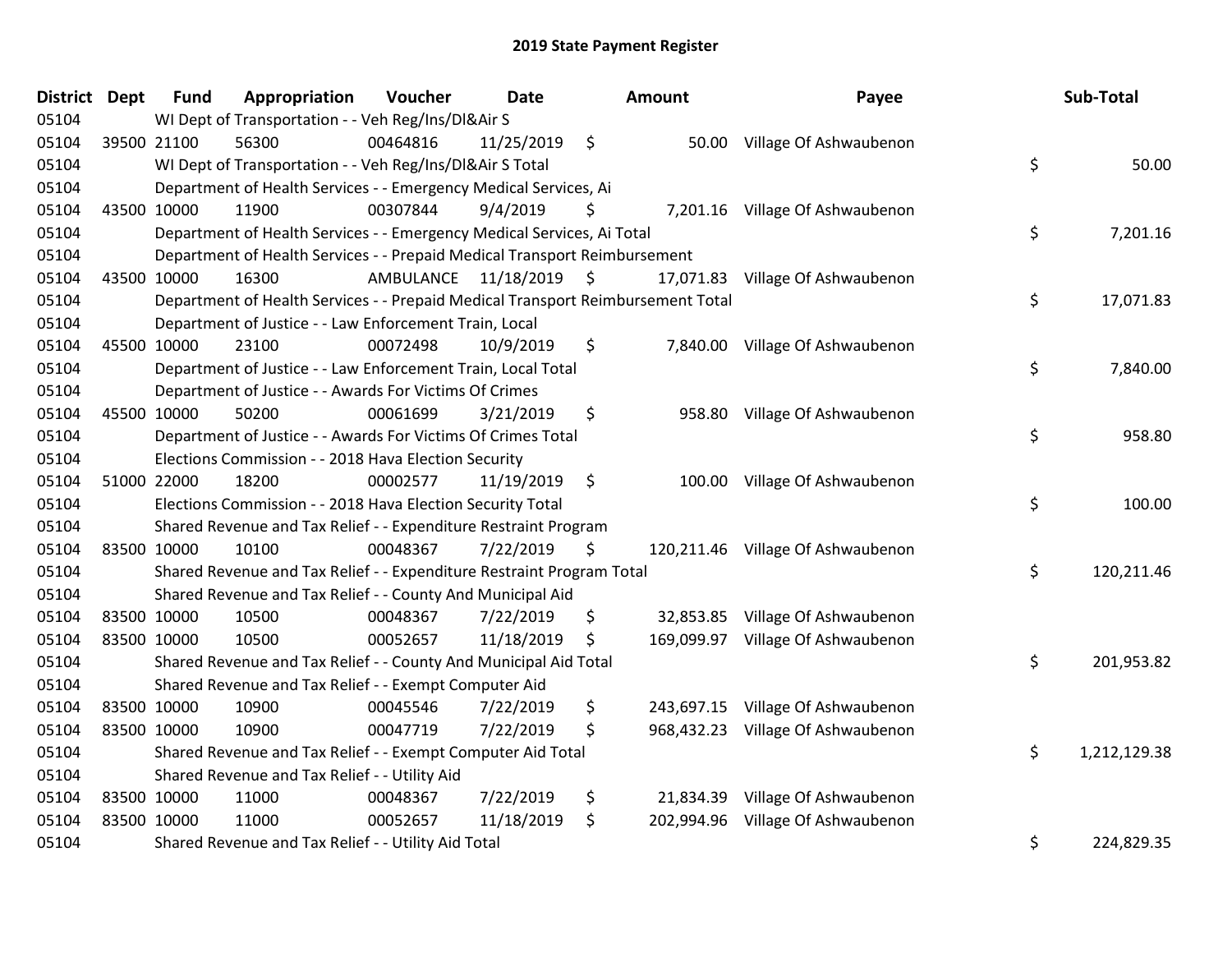| District    | Dept | Fund        | Appropriation                                                       | <b>Voucher</b> | Date      |   | <b>Amount</b> | Payee                  | Sub-Total    |
|-------------|------|-------------|---------------------------------------------------------------------|----------------|-----------|---|---------------|------------------------|--------------|
| 05104       |      |             | Shared Revenue and Tax Relief - - Personal Property Aid             |                |           |   |               |                        |              |
| 05104       |      | 83500 10000 | 11100                                                               | 00040073       | 5/6/2019  |   | 184,305.19    | Village Of Ashwaubenon |              |
| 05104       |      | 83500 10000 | 11100                                                               | 00042442       | 5/6/2019  | Ś | 48.991.09     | Village Of Ashwaubenon |              |
| 05104       |      |             | Shared Revenue and Tax Relief - - Personal Property Aid Total       |                |           |   |               |                        | 233,296.28   |
| 05104       |      |             | Shared Revenue and Tax Relief - - Payments For Municipal Svcs       |                |           |   |               |                        |              |
| 05104       |      | 83500 10000 | 50100                                                               | 00038003       | 1/31/2019 |   | 5,311.51      | Village Of Ashwaubenon |              |
| 05104       |      |             | Shared Revenue and Tax Relief - - Payments For Municipal Svcs Total |                |           |   |               |                        | 5,311.51     |
| 05104 Total |      |             |                                                                     |                |           |   |               |                        | 3,334,288.87 |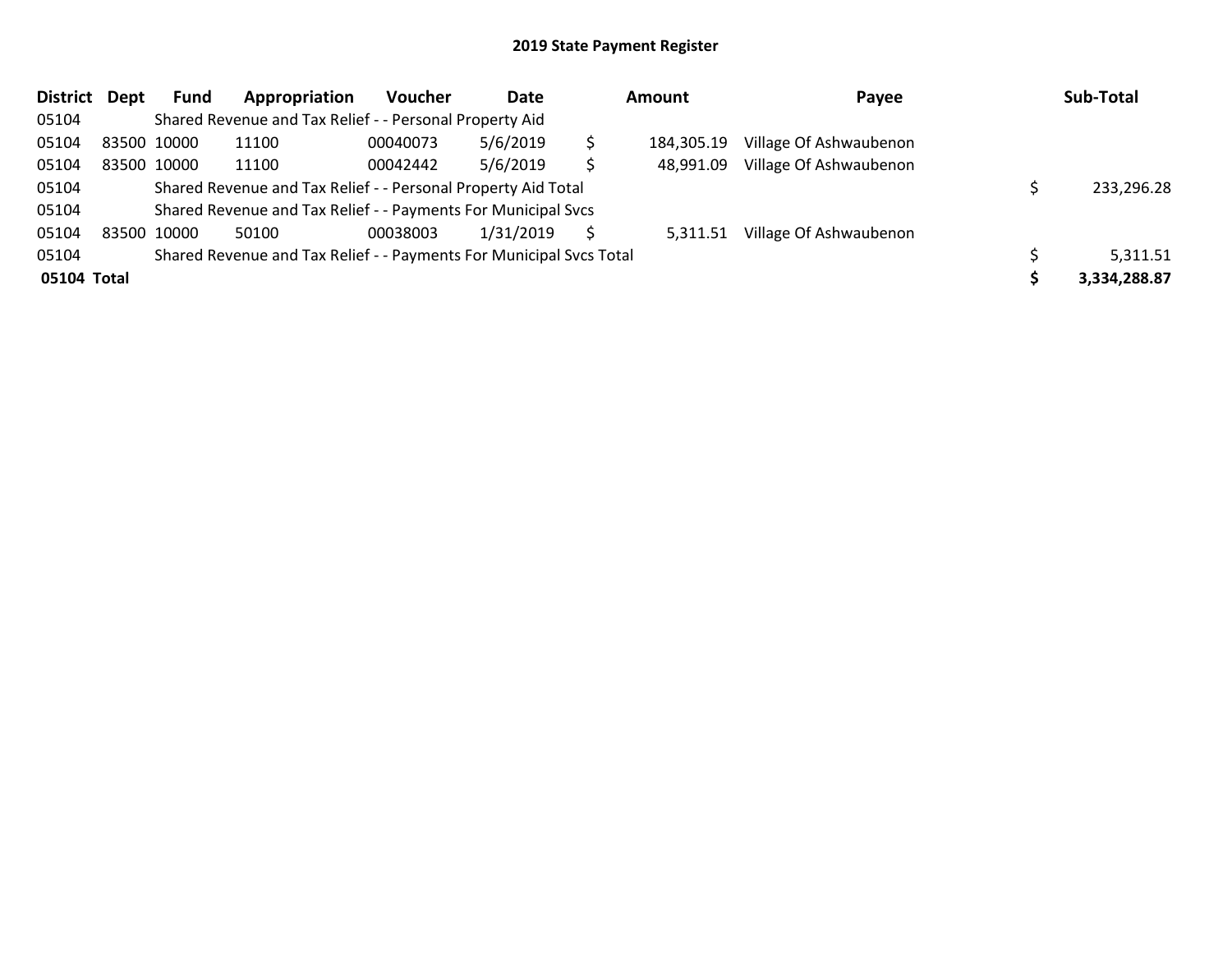| District Dept | <b>Fund</b> | Appropriation                                                      | Voucher  | <b>Date</b> | Amount           | Payee                         | Sub-Total        |
|---------------|-------------|--------------------------------------------------------------------|----------|-------------|------------------|-------------------------------|------------------|
| 05106         |             | Dept of Safety & Prof Services - - Fire Dues Distribution          |          |             |                  |                               |                  |
| 05106         | 16500 10000 | 22500                                                              | 00029870 | 7/11/2019   | \$               | 59,518.07 Village of Bellevue |                  |
| 05106         |             | Dept of Safety & Prof Services - - Fire Dues Distribution Total    |          |             |                  |                               | \$<br>59,518.07  |
| 05106         |             | Dept of Natural Resources - - Resaids - Fire Suppress Grant        |          |             |                  |                               |                  |
| 05106         | 37000 21200 | 54500                                                              | 00320591 | 5/15/2019   | \$               | 1,615.35 Village of Bellevue  |                  |
| 05106         |             | Dept of Natural Resources - - Resaids - Fire Suppress Grant Total  |          |             |                  |                               | \$<br>1,615.35   |
| 05106         |             | Dept of Natural Resources - - Resaids - Cnty Forst, Cl & Mfl       |          |             |                  |                               |                  |
| 05106         | 37000 21200 | 57100                                                              | 00332231 | 6/21/2019   | \$<br>3.60       | Village of Bellevue           |                  |
| 05106         |             | Dept of Natural Resources - - Resaids - Cnty Forst, Cl & Mfl Total |          |             |                  |                               | \$<br>3.60       |
| 05106         |             | Dept of Natural Resources - - Resaids - Urban Forestry Grant       |          |             |                  |                               |                  |
| 05106         | 37000 21200 | 58700                                                              | 00313143 | 4/26/2019   | \$               | 21,189.00 Village of Bellevue |                  |
| 05106         |             | Dept of Natural Resources - - Resaids - Urban Forestry Grant Total |          |             |                  |                               | \$<br>21,189.00  |
| 05106         |             | Dept of Natural Resources - - Ea - Urban Nonpoint Source           |          |             |                  |                               |                  |
| 05106         | 37000 27400 | 65800                                                              | 00341344 | 7/15/2019   | \$               | 13,251.50 Village of Bellevue |                  |
| 05106         |             | Dept of Natural Resources - - Ea - Urban Nonpoint Source Total     |          |             |                  |                               | \$<br>13,251.50  |
| 05106         |             | Dept of Natural Resources - - Fin Asst For Responsible Units       |          |             |                  |                               |                  |
| 05106         | 37000 27400 | 67000                                                              | 00323184 | 5/22/2019   | \$<br>42,004.86  | Village of Bellevue           |                  |
| 05106         |             | Dept of Natural Resources - - Fin Asst For Responsible Units Total |          |             |                  |                               | \$<br>42,004.86  |
| 05106         |             | WI Dept of Transportation - - Trns Aids To Mnc.-Sf                 |          |             |                  |                               |                  |
| 05106         | 39500 21100 | 19100                                                              | 00335958 | 1/7/2019    | \$<br>142,428.67 | Village of Bellevue           |                  |
| 05106         | 39500 21100 | 19100                                                              | 00363274 | 4/1/2019    | \$<br>142,428.67 | Village of Bellevue           |                  |
| 05106         | 39500 21100 | 19100                                                              | 00401283 | 7/1/2019    | \$<br>142,428.67 | Village of Bellevue           |                  |
| 05106         | 39500 21100 | 19100                                                              | 00444101 | 10/7/2019   | \$<br>142,428.70 | Village of Bellevue           |                  |
| 05106         |             | WI Dept of Transportation - - Trns Aids To Mnc.-Sf Total           |          |             |                  |                               | \$<br>569,714.71 |
| 05106         |             | Elections Commission - - 2018 Hava Election Security               |          |             |                  |                               |                  |
| 05106         | 51000 22000 | 18200                                                              | 00002890 | 11/21/2019  | \$<br>600.00     | Village of Bellevue           |                  |
| 05106         |             | Elections Commission - - 2018 Hava Election Security Total         |          |             |                  |                               | \$<br>600.00     |
| 05106         |             | Shared Revenue and Tax Relief - - County And Municipal Aid         |          |             |                  |                               |                  |
| 05106         | 83500 10000 | 10500                                                              | 00048368 | 7/22/2019   | \$<br>46,871.80  | Village of Bellevue           |                  |
| 05106         | 83500 10000 | 10500                                                              | 00052658 | 11/18/2019  | \$<br>265,606.84 | Village of Bellevue           |                  |
| 05106         |             | Shared Revenue and Tax Relief - - County And Municipal Aid Total   |          |             |                  |                               | \$<br>312,478.64 |
| 05106         |             | Shared Revenue and Tax Relief - - Exempt Computer Aid              |          |             |                  |                               |                  |
| 05106         | 83500 10000 | 10900                                                              | 00045547 | 7/22/2019   | \$               | 12,602.01 Village of Bellevue |                  |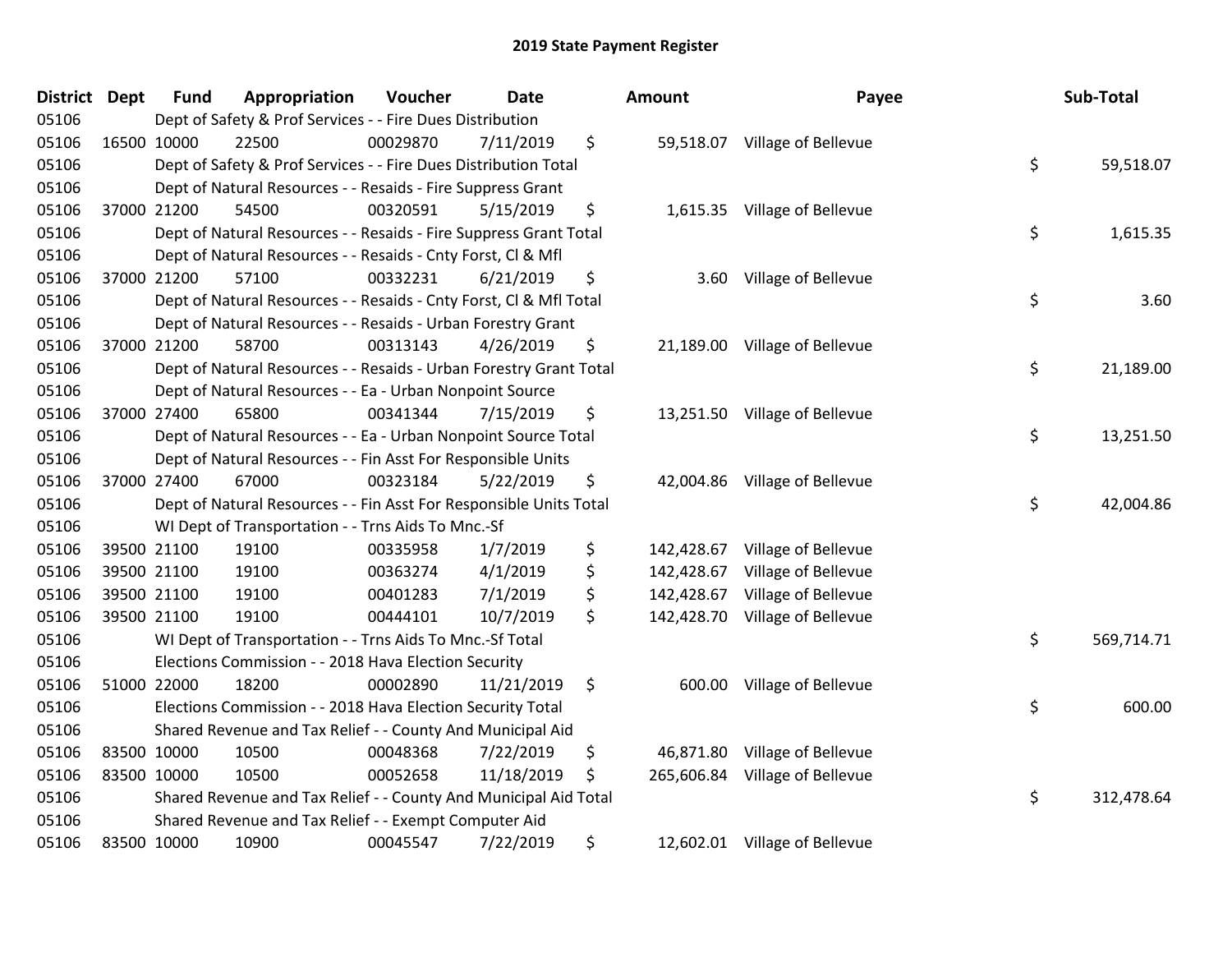| <b>District</b> | Dept | <b>Fund</b> | Appropriation                                                   | <b>Voucher</b> | Date       |    | Amount    | Payee               |    | Sub-Total    |
|-----------------|------|-------------|-----------------------------------------------------------------|----------------|------------|----|-----------|---------------------|----|--------------|
| 05106           |      | 83500 10000 | 10900                                                           | 00047720       | 7/22/2019  | \$ | 5,524.74  | Village of Bellevue |    |              |
| 05106           |      |             | Shared Revenue and Tax Relief - - Exempt Computer Aid Total     |                |            |    |           |                     | \$ | 18,126.75    |
| 05106           |      |             | Shared Revenue and Tax Relief - - Utility Aid                   |                |            |    |           |                     |    |              |
| 05106           |      | 83500 10000 | 11000                                                           | 00048368       | 7/22/2019  | \$ | 3,557.63  | Village of Bellevue |    |              |
| 05106           |      | 83500 10000 | 11000                                                           | 00052658       | 11/18/2019 | S  | 20,265.88 | Village of Bellevue |    |              |
| 05106           |      |             | Shared Revenue and Tax Relief - - Utility Aid Total             |                |            |    |           |                     | \$ | 23,823.51    |
| 05106           |      |             | Shared Revenue and Tax Relief - - Personal Property Aid         |                |            |    |           |                     |    |              |
| 05106           |      | 83500 10000 | 11100                                                           | 00040074       | 5/6/2019   | \$ | 32,031.03 | Village of Bellevue |    |              |
| 05106           |      | 83500 10000 | 11100                                                           | 00042443       | 5/6/2019   | \$ | 4,545.20  | Village of Bellevue |    |              |
| 05106           |      |             | Shared Revenue and Tax Relief - - Personal Property Aid Total   |                |            |    |           |                     | \$ | 36,576.23    |
| 05106           |      |             | Shared Revenue and Tax Relief - - Lottery & Gaming Credit       |                |            |    |           |                     |    |              |
| 05106           |      | 83500 52100 | 36300                                                           | 00038143       | 3/25/2019  | Ś  | 95,829.00 | Village of Bellevue |    |              |
| 05106           |      |             | Shared Revenue and Tax Relief - - Lottery & Gaming Credit Total |                |            |    |           |                     |    | 95,829.00    |
| 05106 Total     |      |             |                                                                 |                |            |    |           |                     | Ś  | 1,194,731.22 |

| Amount    | Payee               | <b>Sub-Total</b>   |
|-----------|---------------------|--------------------|
| 5,524.74  | Village of Bellevue |                    |
|           |                     | \$<br>18,126.75    |
|           |                     |                    |
| 3,557.63  | Village of Bellevue |                    |
| 20,265.88 | Village of Bellevue |                    |
|           |                     | \$<br>23,823.51    |
|           |                     |                    |
| 32,031.03 | Village of Bellevue |                    |
| 4,545.20  | Village of Bellevue |                    |
|           |                     | \$<br>36,576.23    |
|           |                     |                    |
| 95,829.00 | Village of Bellevue |                    |
|           |                     | \$<br>95,829.00    |
|           |                     | \$<br>1,194,731.22 |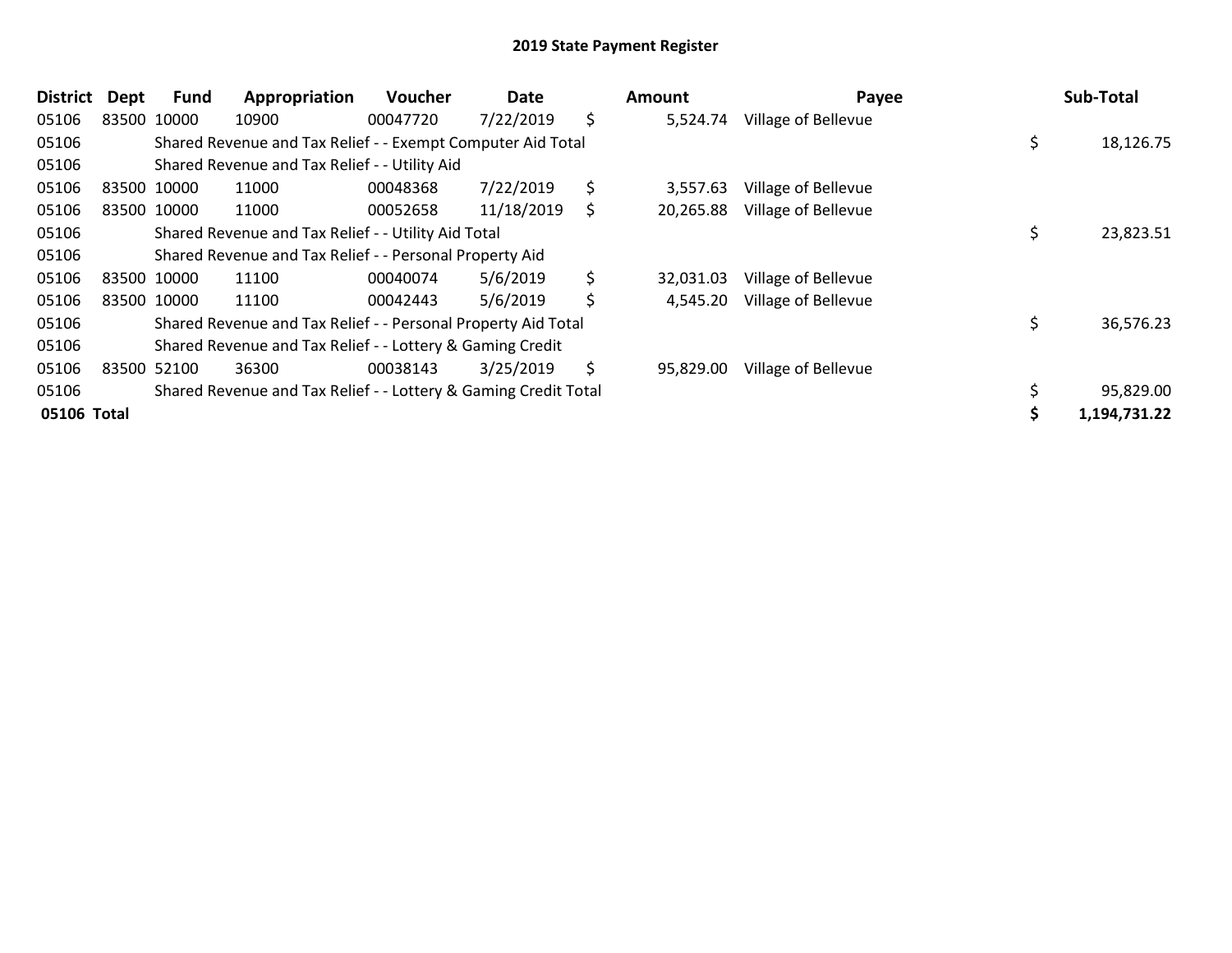| District Dept | <b>Fund</b> | Appropriation                                                      | Voucher  | <b>Date</b> |    | Amount     | Payee                        |    | Sub-Total  |
|---------------|-------------|--------------------------------------------------------------------|----------|-------------|----|------------|------------------------------|----|------------|
| 05116         |             | Dept of Safety & Prof Services - - Fire Dues Distribution          |          |             |    |            |                              |    |            |
| 05116         | 16500 10000 | 22500                                                              | 00030326 | 7/16/2019   | \$ |            | 7,314.87 Denmark, Village of |    |            |
| 05116         |             | Dept of Safety & Prof Services - - Fire Dues Distribution Total    |          |             |    |            |                              | \$ | 7,314.87   |
| 05116         |             | Dept of Natural Resources - - Aids In Lieu Of Taxes - Gener        |          |             |    |            |                              |    |            |
| 05116         | 37000 10000 | 50300                                                              | 00294168 | 1/29/2019   | \$ | 2,910.03   | Denmark, Village of          |    |            |
| 05116         |             | Dept of Natural Resources - - Aids In Lieu Of Taxes - Gener Total  |          |             |    |            |                              | \$ | 2,910.03   |
| 05116         |             | Dept of Natural Resources - - Fin Asst For Responsible Units       |          |             |    |            |                              |    |            |
| 05116         | 37000 27400 | 67000                                                              | 00322926 | 5/22/2019   | \$ | 6,904.02   | Denmark, Village of          |    |            |
| 05116         |             | Dept of Natural Resources - - Fin Asst For Responsible Units Total |          |             |    |            |                              | \$ | 6,904.02   |
| 05116         |             | WI Dept of Transportation - - Trns Aids To Mnc.-Sf                 |          |             |    |            |                              |    |            |
| 05116         | 39500 21100 | 19100                                                              | 00335959 | 1/7/2019    | \$ | 32,440.25  | Denmark, Village of          |    |            |
| 05116         | 39500 21100 | 19100                                                              | 00363275 | 4/1/2019    | \$ | 32,440.25  | Denmark, Village of          |    |            |
| 05116         | 39500 21100 | 19100                                                              | 00401284 | 7/1/2019    | \$ | 32,440.25  | Denmark, Village of          |    |            |
| 05116         | 39500 21100 | 19100                                                              | 00444102 | 10/7/2019   | \$ | 32,440.28  | Denmark, Village of          |    |            |
| 05116         |             | WI Dept of Transportation - - Trns Aids To Mnc.-Sf Total           |          |             |    |            |                              |    | 129,761.03 |
| 05116         |             | Shared Revenue and Tax Relief - - County And Municipal Aid         |          |             |    |            |                              |    |            |
| 05116         | 83500 10000 | 10500                                                              | 00048369 | 7/22/2019   | \$ | 36,871.45  | Denmark, Village of          |    |            |
| 05116         | 83500 10000 | 10500                                                              | 00052659 | 11/18/2019  | \$ | 208,938.21 | Denmark, Village of          |    |            |
| 05116         |             | Shared Revenue and Tax Relief - - County And Municipal Aid Total   |          |             |    |            |                              | \$ | 245,809.66 |
| 05116         |             | Shared Revenue and Tax Relief - - Exempt Computer Aid              |          |             |    |            |                              |    |            |
| 05116         | 83500 10000 | 10900                                                              | 00045548 | 7/22/2019   | \$ | 2,606.46   | Denmark, Village of          |    |            |
| 05116         |             | Shared Revenue and Tax Relief - - Exempt Computer Aid Total        |          |             |    |            |                              | \$ | 2,606.46   |
| 05116         |             | Shared Revenue and Tax Relief - - Utility Aid                      |          |             |    |            |                              |    |            |
| 05116         | 83500 10000 | 11000                                                              | 00048369 | 7/22/2019   | \$ | 613.98     | Denmark, Village of          |    |            |
| 05116         | 83500 10000 | 11000                                                              | 00052659 | 11/18/2019  | \$ | 3,562.94   | Denmark, Village of          |    |            |
| 05116         |             | Shared Revenue and Tax Relief - - Utility Aid Total                |          |             |    |            |                              | \$ | 4,176.92   |
| 05116         |             | Shared Revenue and Tax Relief - - Personal Property Aid            |          |             |    |            |                              |    |            |
| 05116         | 83500 10000 | 11100                                                              | 00040075 | 5/6/2019    | \$ | 14,661.97  | Denmark, Village of          |    |            |
| 05116         |             | Shared Revenue and Tax Relief - - Personal Property Aid Total      |          |             |    |            |                              | \$ | 14,661.97  |
| 05116         |             | Shared Revenue and Tax Relief - - Lottery & Gaming Credit          |          |             |    |            |                              |    |            |
| 05116         | 83500 52100 | 36300                                                              | 00038144 | 3/25/2019   | \$ | 2,047.44   | Denmark, Village of          |    |            |
| 05116         |             | Shared Revenue and Tax Relief - - Lottery & Gaming Credit Total    |          |             |    |            |                              | \$ | 2,047.44   |
| 05116 Total   |             |                                                                    |          |             |    |            |                              | \$ | 416,192.40 |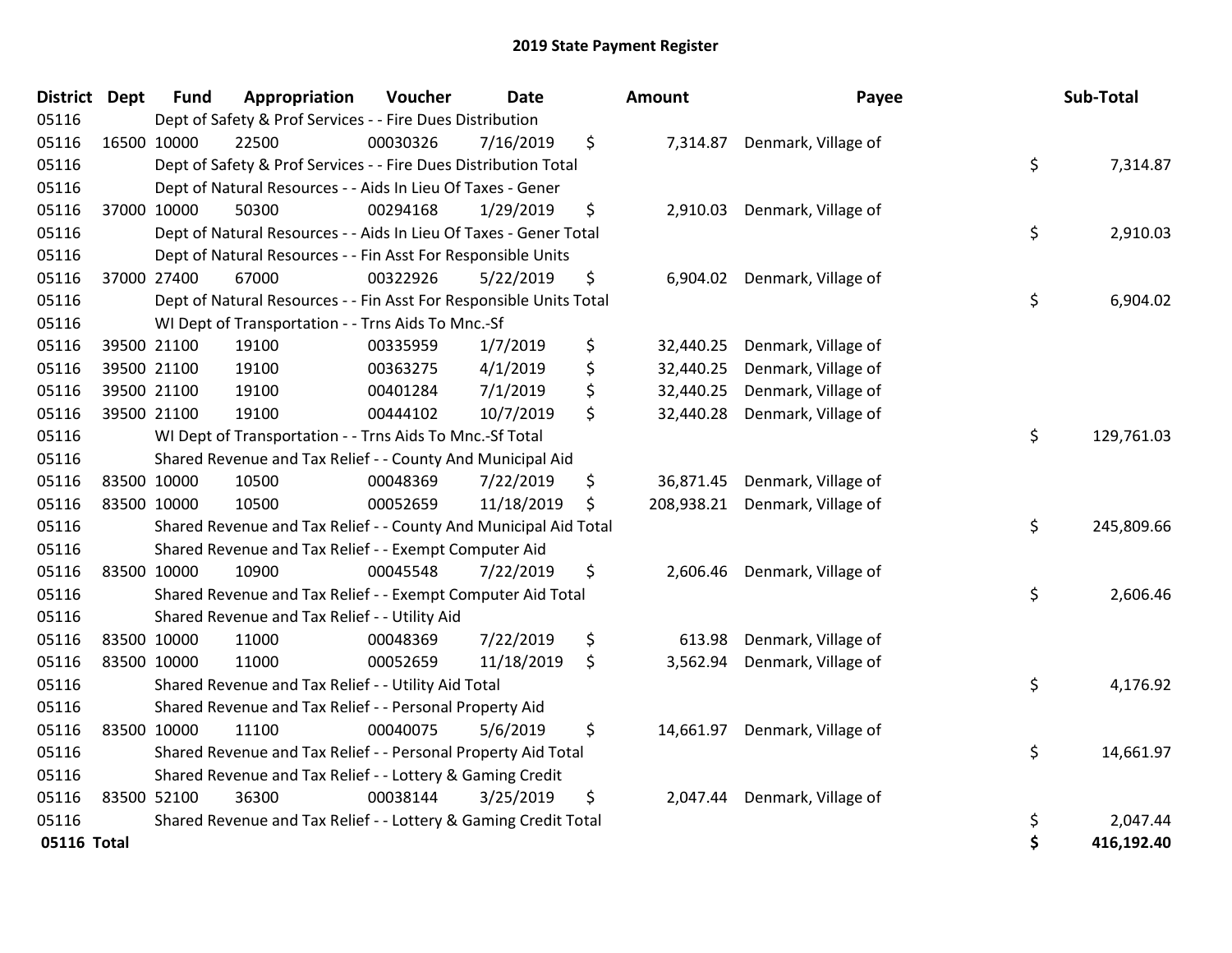| <b>District Dept</b> |             | <b>Fund</b> | Appropriation                                                      | Voucher  | <b>Date</b> | Amount          | Payee                       | Sub-Total        |
|----------------------|-------------|-------------|--------------------------------------------------------------------|----------|-------------|-----------------|-----------------------------|------------------|
| 05126                |             |             | Dept of Safety & Prof Services - - Fire Dues Distribution          |          |             |                 |                             |                  |
| 05126                |             | 16500 10000 | 22500                                                              | 00029915 | 7/11/2019   | \$              | 40,014.38 Village Of Hobart |                  |
| 05126                |             |             | Dept of Safety & Prof Services - - Fire Dues Distribution Total    |          |             |                 |                             | \$<br>40,014.38  |
| 05126                |             |             | Dept of Natural Resources - - Resaids - Cnty Forst, CI & Mfl       |          |             |                 |                             |                  |
| 05126                |             | 37000 21200 | 57100                                                              | 00332232 | 6/21/2019   | \$<br>8.61      | Village Of Hobart           |                  |
| 05126                |             |             | Dept of Natural Resources - - Resaids - Cnty Forst, CI & Mfl Total |          |             |                 |                             | \$<br>8.61       |
| 05126                |             |             | Dept of Natural Resources - - Fin Asst For Responsible Units       |          |             |                 |                             |                  |
| 05126                |             | 37000 27400 | 67000                                                              | 00323117 | 5/22/2019   | \$              | 18,415.09 Village Of Hobart |                  |
| 05126                |             |             | Dept of Natural Resources - - Fin Asst For Responsible Units Total |          |             |                 |                             | \$<br>18,415.09  |
| 05126                |             |             | WI Dept of Transportation - - Hwy Sfty Loc Aid Ffd                 |          |             |                 |                             |                  |
| 05126                |             | 39500 21100 | 18500                                                              | 00359820 | 3/12/2019   | \$<br>4,000.00  | Village Of Hobart           |                  |
| 05126                |             | 39500 21100 | 18500                                                              | 00421168 | 8/12/2019   | \$<br>7,999.00  | Village Of Hobart           |                  |
| 05126                |             |             | WI Dept of Transportation - - Hwy Sfty Loc Aid Ffd Total           |          |             |                 |                             | \$<br>11,999.00  |
| 05126                |             |             | WI Dept of Transportation - - Trns Aids To Mnc.-Sf                 |          |             |                 |                             |                  |
| 05126                |             | 39500 21100 | 19100                                                              | 00335960 | 1/7/2019    | \$<br>76,755.34 | Village Of Hobart           |                  |
| 05126                |             | 39500 21100 | 19100                                                              | 00363276 | 4/1/2019    | \$<br>76,755.34 | Village Of Hobart           |                  |
| 05126                |             | 39500 21100 | 19100                                                              | 00401285 | 7/1/2019    | \$<br>76,755.34 | Village Of Hobart           |                  |
| 05126                |             | 39500 21100 | 19100                                                              | 00444103 | 10/7/2019   | \$              | 76,755.37 Village Of Hobart |                  |
| 05126                |             |             | WI Dept of Transportation - - Trns Aids To Mnc.-Sf Total           |          |             |                 |                             | \$<br>307,021.39 |
| 05126                |             |             | Department of Justice - - Law Enforcement Train, Local             |          |             |                 |                             |                  |
| 05126                |             | 45500 10000 | 23100                                                              | 00073215 | 10/21/2019  | \$              | 1,280.00 Village Of Hobart  |                  |
| 05126                |             |             | Department of Justice - - Law Enforcement Train, Local Total       |          |             |                 |                             | \$<br>1,280.00   |
| 05126                |             |             | Shared Revenue and Tax Relief - - County And Municipal Aid         |          |             |                 |                             |                  |
| 05126                |             | 83500 10000 | 10500                                                              | 00048370 | 7/22/2019   | \$              | 9,459.03 Village Of Hobart  |                  |
| 05126                |             | 83500 10000 | 10500                                                              | 00052660 | 11/18/2019  | \$<br>53,601.17 | Village Of Hobart           |                  |
| 05126                |             |             | Shared Revenue and Tax Relief - - County And Municipal Aid Total   |          |             |                 |                             | \$<br>63,060.20  |
| 05126                |             |             | Shared Revenue and Tax Relief - - Exempt Computer Aid              |          |             |                 |                             |                  |
| 05126                |             | 83500 10000 | 10900                                                              | 00045549 | 7/22/2019   | \$<br>1,730.37  | Village Of Hobart           |                  |
| 05126                | 83500 10000 |             | 10900                                                              | 00047721 | 7/22/2019   | \$              | 1,761.67 Village Of Hobart  |                  |
| 05126                |             |             | Shared Revenue and Tax Relief - - Exempt Computer Aid Total        |          |             |                 |                             | \$<br>3,492.04   |
| 05126                |             |             | Shared Revenue and Tax Relief - - Personal Property Aid            |          |             |                 |                             |                  |
| 05126                |             | 83500 10000 | 11100                                                              | 00040076 | 5/6/2019    | \$<br>8,841.68  | Village Of Hobart           |                  |
| 05126                |             | 83500 10000 | 11100                                                              | 00042444 | 5/6/2019    | \$              | 8,617.76 Village Of Hobart  |                  |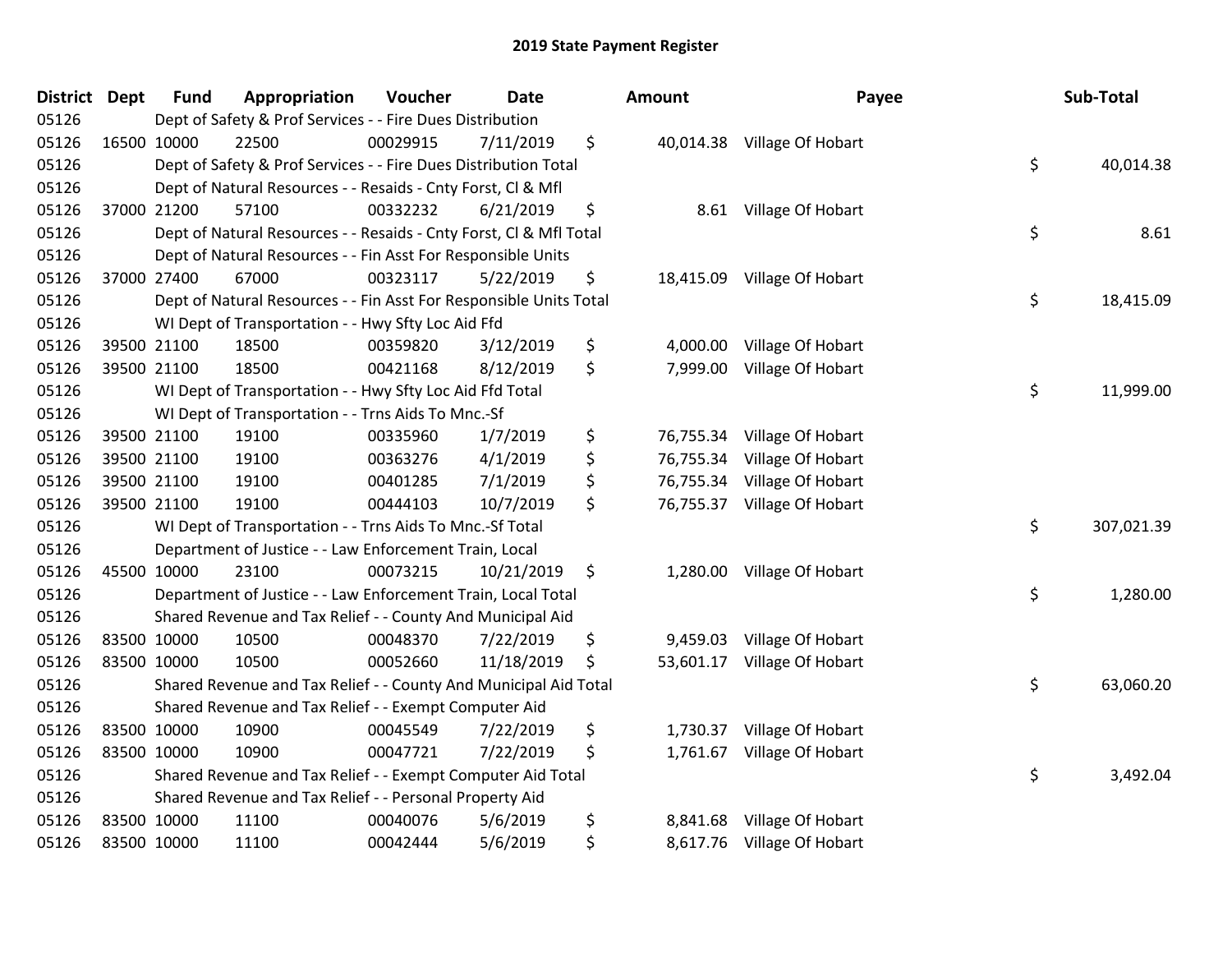|             | District Dept Fund | <b>Appropriation</b>                                          | Voucher | Date | Amount | Payee | Sub-Total  |
|-------------|--------------------|---------------------------------------------------------------|---------|------|--------|-------|------------|
| 05126       |                    | Shared Revenue and Tax Relief - - Personal Property Aid Total |         |      |        |       | 17,459.44  |
| 05126 Total |                    |                                                               |         |      |        |       | 462,750.15 |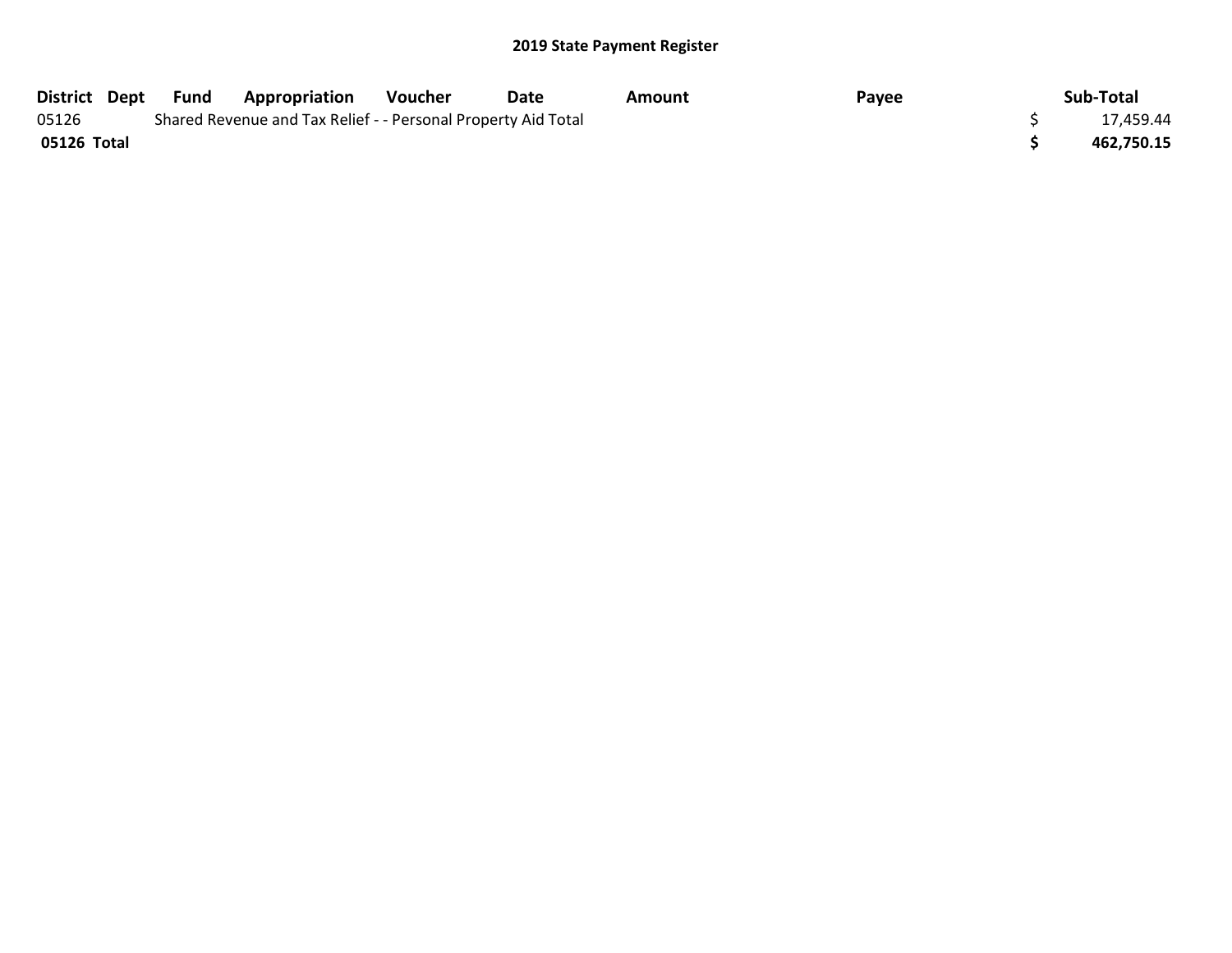| District Dept |             | <b>Fund</b> | Appropriation                                                      | Voucher  | Date      | Amount          | Payee                       | Sub-Total       |
|---------------|-------------|-------------|--------------------------------------------------------------------|----------|-----------|-----------------|-----------------------------|-----------------|
| 05136         |             |             | Dept of Safety & Prof Services - - Fire Dues Distribution          |          |           |                 |                             |                 |
| 05136         |             | 16500 10000 | 22500                                                              | 00029793 | 7/3/2019  | \$              | 79,217.74 Village of Howard |                 |
| 05136         |             |             | Dept of Safety & Prof Services - - Fire Dues Distribution Total    |          |           |                 |                             | \$<br>79,217.74 |
| 05136         |             |             | Dept of Natural Resources - - Aids In Lieu Of Taxes - Gener        |          |           |                 |                             |                 |
| 05136         |             | 37000 10000 | 50300                                                              | 00294130 | 1/28/2019 | \$<br>15,520.57 | Village of Howard           |                 |
| 05136         |             | 37000 10000 | 50300                                                              | 00294131 | 1/28/2019 | \$<br>5,007.42  | Village of Howard           |                 |
| 05136         |             | 37000 10000 | 50300                                                              | 00294132 | 1/28/2019 | \$<br>34,162.01 | Village of Howard           |                 |
| 05136         |             | 37000 10000 | 50300                                                              | 00313390 | 4/19/2019 | \$<br>205.18    | Village of Howard           |                 |
| 05136         |             |             | Dept of Natural Resources - - Aids In Lieu Of Taxes - Gener Total  |          |           |                 |                             | \$<br>54,895.18 |
| 05136         |             |             | Dept of Natural Resources - - Resaids - Cnty Forst, CI & Mfl       |          |           |                 |                             |                 |
| 05136         |             | 37000 21200 | 57100                                                              | 00332233 | 6/21/2019 | \$              | 11.00 Village of Howard     |                 |
| 05136         |             |             | Dept of Natural Resources - - Resaids - Cnty Forst, Cl & Mfl Total |          |           |                 |                             | \$<br>11.00     |
| 05136         |             |             | Dept of Natural Resources - - Aids In Lieu Of Taxes - Sum S        |          |           |                 |                             |                 |
| 05136         |             | 37000 21200 | 57900                                                              | 00313391 | 4/19/2019 | \$<br>2.45      | Village of Howard           |                 |
| 05136         |             |             | Dept of Natural Resources - - Aids In Lieu Of Taxes - Sum S Total  |          |           |                 |                             | \$<br>2.45      |
| 05136         |             |             | Dept of Natural Resources - - Rec & Resource Aids, Fed             |          |           |                 |                             |                 |
| 05136         |             | 37000 21200 | 58300                                                              | 00311121 | 4/12/2019 | \$<br>685.15    | Village of Howard           |                 |
| 05136         |             |             | Dept of Natural Resources - - Rec & Resource Aids, Fed Total       |          |           |                 |                             | \$<br>685.15    |
| 05136         |             |             | Dept of Natural Resources - - GPO--State Funds                     |          |           |                 |                             |                 |
| 05136         |             | 37000 21200 | 86100                                                              | 00291864 | 1/17/2019 | \$<br>199.36    | Village of Howard           |                 |
| 05136         |             | 37000 21200 | 86100                                                              | 00291879 | 1/17/2019 | \$<br>124.75    | Village of Howard           |                 |
| 05136         |             | 37000 21200 | 86100                                                              | 00291887 | 1/17/2019 | \$<br>425.68    | Village of Howard           |                 |
| 05136         |             | 37000 21200 | 86100                                                              | 00300024 | 2/19/2019 | \$<br>197.78    | Village of Howard           |                 |
| 05136         |             | 37000 21200 | 86100                                                              | 00300025 | 2/19/2019 | \$<br>121.57    | Village of Howard           |                 |
| 05136         |             | 37000 21200 | 86100                                                              | 00300027 | 2/19/2019 | \$<br>375.02    | Village of Howard           |                 |
| 05136         |             | 37000 21200 | 86100                                                              | 00306357 | 3/20/2019 | \$<br>197.78    | Village of Howard           |                 |
| 05136         |             | 37000 21200 | 86100                                                              | 00306362 | 3/20/2019 | \$<br>423.25    | Village of Howard           |                 |
| 05136         |             | 37000 21200 | 86100                                                              | 00306364 | 3/20/2019 | \$<br>120.45    | Village of Howard           |                 |
| 05136         |             | 37000 21200 | 86100                                                              | 00310677 | 4/11/2019 | \$<br>197.78    | Village of Howard           |                 |
| 05136         |             | 37000 21200 | 86100                                                              | 00310679 | 4/11/2019 | \$<br>881.41    | Village of Howard           |                 |
| 05136         |             | 37000 21200 | 86100                                                              | 00310681 | 4/12/2019 | \$<br>120.40    | Village of Howard           |                 |
| 05136         |             | 37000 21200 | 86100                                                              | 00319069 | 5/14/2019 | \$<br>131.27    | Village of Howard           |                 |
| 05136         | 37000 21200 |             | 86100                                                              | 00319072 | 5/14/2019 | \$              | 437.02 Village of Howard    |                 |

| nount     |                             | Payee | Sub-Total |
|-----------|-----------------------------|-------|-----------|
|           | 79,217.74 Village of Howard | \$    | 79,217.74 |
| 15,520.57 | Village of Howard           |       |           |
| 5,007.42  | Village of Howard           |       |           |
| 34,162.01 | Village of Howard           |       |           |
| 205.18    | Village of Howard           |       |           |
|           |                             | \$    | 54,895.18 |
| 11.00     | Village of Howard           |       |           |
|           |                             | \$    | 11.00     |
| 2.45      | Village of Howard           | \$    | 2.45      |
| 685.15    |                             |       |           |
|           | Village of Howard           | \$    | 685.15    |
| 199.36    | Village of Howard           |       |           |
| 124.75    | Village of Howard           |       |           |
| 425.68    | Village of Howard           |       |           |
| 197.78    | Village of Howard           |       |           |
| 121.57    | Village of Howard           |       |           |
| 375.02    | Village of Howard           |       |           |
| 197.78    | Village of Howard           |       |           |
| 423.25    | Village of Howard           |       |           |
| 120.45    | Village of Howard           |       |           |
| 197.78    | Village of Howard           |       |           |
| 881.41    | Village of Howard           |       |           |
| 120.40    | Village of Howard           |       |           |
| 131.27    | Village of Howard           |       |           |
| 437.02    | Village of Howard           |       |           |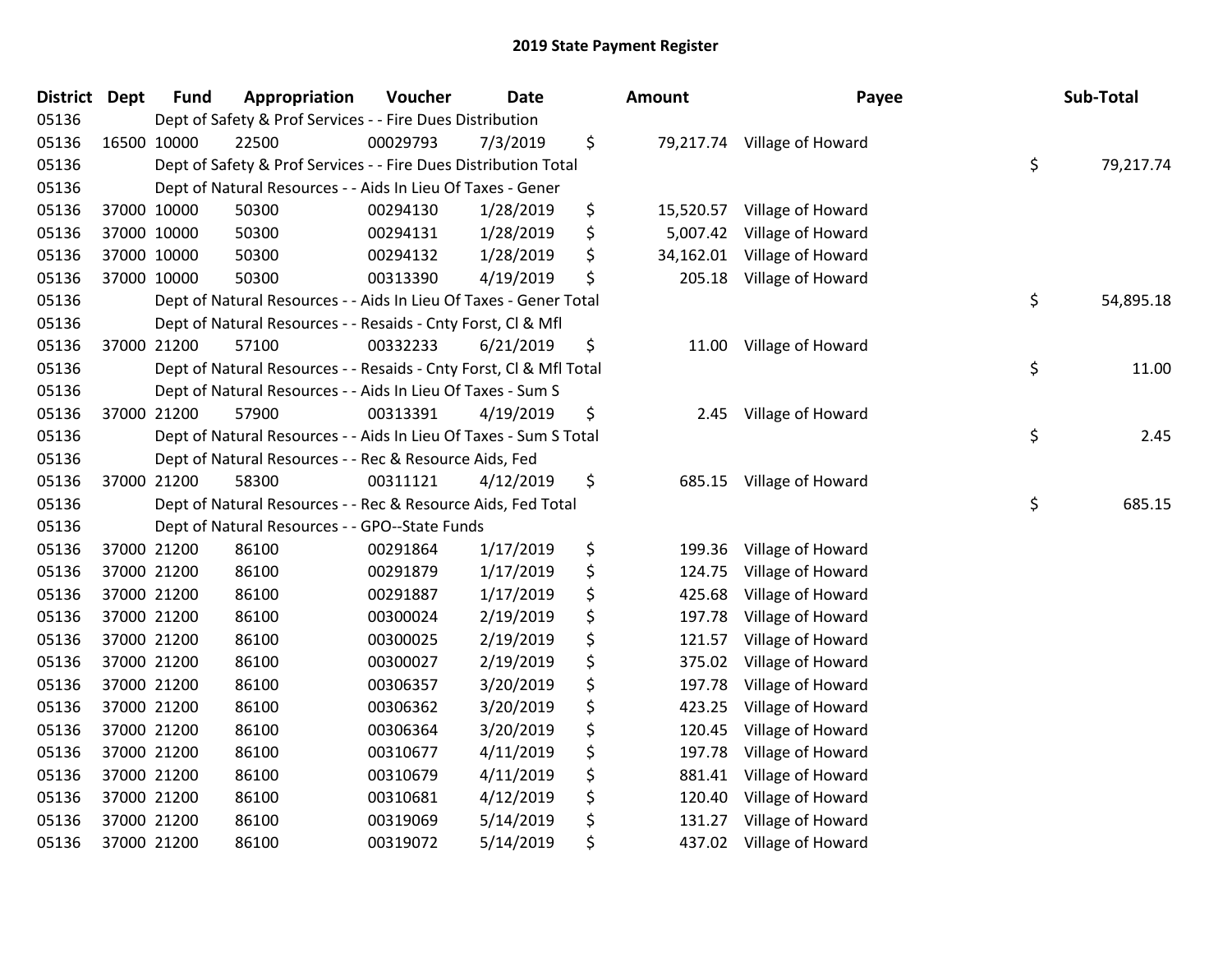| <b>District</b> | <b>Dept</b> | <b>Fund</b> | Appropriation                                                      | Voucher  | <b>Date</b> | <b>Amount</b>   | Payee             | Sub-Total       |
|-----------------|-------------|-------------|--------------------------------------------------------------------|----------|-------------|-----------------|-------------------|-----------------|
| 05136           |             | 37000 21200 | 86100                                                              | 00319075 | 5/14/2019   | \$<br>197.78    | Village of Howard |                 |
| 05136           |             | 37000 21200 | 86100                                                              | 00330059 | 6/13/2019   | \$<br>417.15    | Village of Howard |                 |
| 05136           |             | 37000 21200 | 86100                                                              | 00330060 | 6/13/2019   | \$<br>197.78    | Village of Howard |                 |
| 05136           |             | 37000 21200 | 86100                                                              | 00330062 | 6/13/2019   | \$<br>144.96    | Village of Howard |                 |
| 05136           |             | 37000 21200 | 86100                                                              | 00343084 | 7/24/2019   | \$<br>154.14    | Village of Howard |                 |
| 05136           |             | 37000 21200 | 86100                                                              | 00343088 | 7/26/2019   | \$<br>197.78    | Village of Howard |                 |
| 05136           |             | 37000 21200 | 86100                                                              | 00343091 | 7/26/2019   | \$<br>424.11    | Village of Howard |                 |
| 05136           |             | 37000 21200 | 86100                                                              | 00348230 | 8/9/2019    | \$<br>397.41    | Village of Howard |                 |
| 05136           |             | 37000 21200 | 86100                                                              | 00348232 | 8/9/2019    | \$<br>161.74    | Village of Howard |                 |
| 05136           |             | 37000 21200 | 86100                                                              | 00348235 | 8/9/2019    | \$<br>199.36    | Village of Howard |                 |
| 05136           |             | 37000 21200 | 86100                                                              | 00356229 | 9/9/2019    | \$<br>197.78    | Village of Howard |                 |
| 05136           |             | 37000 21200 | 86100                                                              | 00356272 | 9/9/2019    | \$<br>162.63    | Village of Howard |                 |
| 05136           |             | 37000 21200 | 86100                                                              | 00356275 | 9/9/2019    | \$<br>432.66    | Village of Howard |                 |
| 05136           |             | 37000 21200 | 86100                                                              | 00363033 | 10/4/2019   | \$<br>423.28    | Village of Howard |                 |
| 05136           |             | 37000 21200 | 86100                                                              | 00363042 | 10/4/2019   | \$<br>197.78    | Village of Howard |                 |
| 05136           |             | 37000 21200 | 86100                                                              | 00363044 | 10/4/2019   | \$<br>147.16    | Village of Howard |                 |
| 05136           |             | 37000 21200 | 86100                                                              | 00372518 | 11/18/2019  | \$<br>197.78    | Village of Howard |                 |
| 05136           |             | 37000 21200 | 86100                                                              | 00372519 | 11/18/2019  | \$<br>399.80    | Village of Howard |                 |
| 05136           |             | 37000 21200 | 86100                                                              | 00377695 | 12/17/2019  | \$<br>462.33    | Village of Howard |                 |
| 05136           |             | 37000 21200 | 86100                                                              | 00377696 | 12/17/2019  | \$<br>197.78    | Village of Howard |                 |
| 05136           |             | 37000 21200 | 86100                                                              | 00377698 | 12/17/2019  | \$<br>130.35    | Village of Howard |                 |
| 05136           |             | 37000 21200 | 86100                                                              | 00378287 | 12/19/2019  | \$<br>162.32    | Village of Howard |                 |
| 05136           |             |             | Dept of Natural Resources - - GPO--State Funds Total               |          |             |                 |                   | \$<br>9,557.38  |
| 05136           |             |             | Dept of Natural Resources - - Fin Asst For Responsible Units       |          |             |                 |                   |                 |
| 05136           |             | 37000 27400 | 67000                                                              | 00322640 | 5/22/2019   | \$<br>44,224.70 | Village of Howard |                 |
| 05136           |             |             | Dept of Natural Resources - - Fin Asst For Responsible Units Total |          |             |                 |                   | \$<br>44,224.70 |
| 05136           |             |             | WI Dept of Transportation - - Conn Hwy Aids St Fds                 |          |             |                 |                   |                 |
| 05136           |             | 39500 21100 | 16200                                                              | 00337699 | 1/7/2019    | \$<br>11,603.66 | Village of Howard |                 |
| 05136           |             | 39500 21100 | 16200                                                              | 00365013 | 4/1/2019    | \$<br>11,603.66 | Village of Howard |                 |
| 05136           |             | 39500 21100 | 16200                                                              | 00403022 | 7/1/2019    | \$<br>11,603.66 | Village of Howard |                 |
| 05136           |             | 39500 21100 | 16200                                                              | 00445840 | 10/7/2019   | \$<br>11,603.69 | Village of Howard |                 |
| 05136           |             |             | WI Dept of Transportation - - Conn Hwy Aids St Fds Total           |          |             |                 |                   | \$<br>46,414.67 |
| 05136           |             |             | WI Dept of Transportation - - Trns Aids To Mnc.-Sf                 |          |             |                 |                   |                 |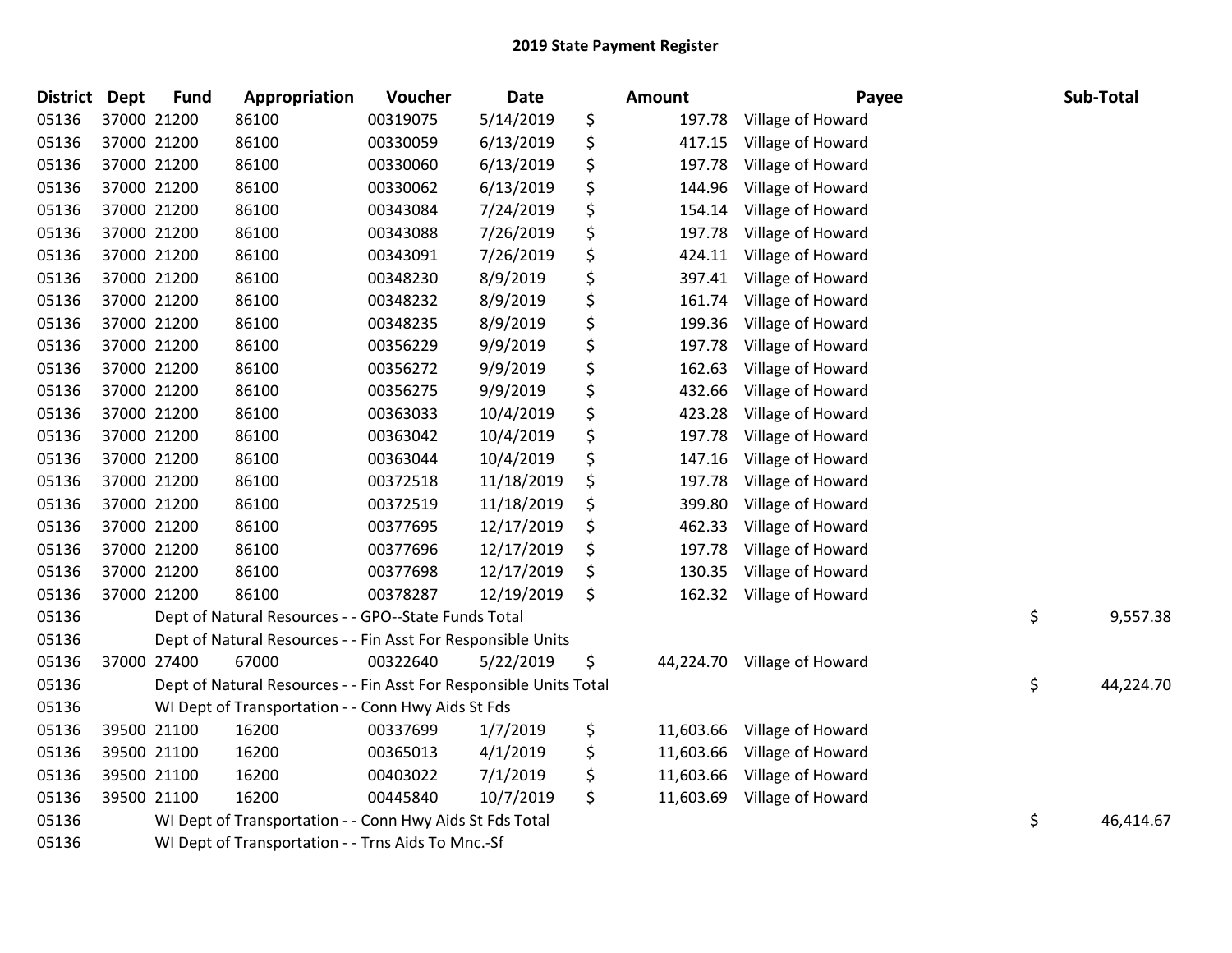| District Dept |             | <b>Fund</b> | Appropriation                                                         | Voucher  | Date       | Amount           | Payee                          | Sub-Total          |
|---------------|-------------|-------------|-----------------------------------------------------------------------|----------|------------|------------------|--------------------------------|--------------------|
| 05136         |             | 39500 21100 | 19100                                                                 | 00335961 | 1/7/2019   | \$<br>232,055.06 | Village of Howard              |                    |
| 05136         |             | 39500 21100 | 19100                                                                 | 00363277 | 4/1/2019   | \$<br>232,055.06 | Village of Howard              |                    |
| 05136         |             | 39500 21100 | 19100                                                                 | 00401286 | 7/1/2019   | \$<br>232,055.06 | Village of Howard              |                    |
| 05136         |             | 39500 21100 | 19100                                                                 | 00444104 | 10/7/2019  | \$<br>232,055.08 | Village of Howard              |                    |
| 05136         |             |             | WI Dept of Transportation - - Trns Aids To Mnc.-Sf Total              |          |            |                  |                                | \$<br>928,220.26   |
| 05136         |             |             | Shared Revenue and Tax Relief - - County And Municipal Aid            |          |            |                  |                                |                    |
| 05136         |             | 83500 10000 | 10500                                                                 | 00048371 | 7/22/2019  | \$<br>79,893.43  | Village of Howard              |                    |
| 05136         | 83500 10000 |             | 10500                                                                 | 00052661 | 11/18/2019 | \$<br>452,729.46 | Village of Howard              |                    |
| 05136         |             |             | Shared Revenue and Tax Relief - - County And Municipal Aid Total      |          |            |                  |                                | \$<br>532,622.89   |
| 05136         |             |             | Shared Revenue and Tax Relief - - Exempt Computer Aid                 |          |            |                  |                                |                    |
| 05136         |             | 83500 10000 | 10900                                                                 | 00045550 | 7/22/2019  | \$<br>35,555.02  | Village of Howard              |                    |
| 05136         | 83500 10000 |             | 10900                                                                 | 00047722 | 7/22/2019  | \$<br>54,734.87  | Village of Howard              |                    |
| 05136         |             |             | Shared Revenue and Tax Relief - - Exempt Computer Aid Total           |          |            |                  |                                | \$<br>90,289.89    |
| 05136         |             |             | Shared Revenue and Tax Relief - - Utility Aid                         |          |            |                  |                                |                    |
| 05136         |             | 83500 10000 | 11000                                                                 | 00048371 | 7/22/2019  | \$               | 4,331.42 Village of Howard     |                    |
| 05136         | 83500 10000 |             | 11000                                                                 | 00052661 | 11/18/2019 | \$               | 51,121.86 Village of Howard    |                    |
| 05136         |             |             | Shared Revenue and Tax Relief - - Utility Aid Total                   |          |            |                  |                                | \$<br>55,453.28    |
| 05136         |             |             | Shared Revenue and Tax Relief - - Personal Property Aid               |          |            |                  |                                |                    |
| 05136         |             | 83500 10000 | 11100                                                                 | 00040077 | 5/6/2019   | \$<br>30,335.95  | Village of Howard              |                    |
| 05136         | 83500 10000 |             | 11100                                                                 | 00042445 | 5/6/2019   | \$<br>16,804.63  | Village of Howard              |                    |
| 05136         |             |             | Shared Revenue and Tax Relief - - Personal Property Aid Total         |          |            |                  |                                | \$<br>47,140.58    |
| 05136         |             |             | Shared Revenue and Tax Relief - - School Lvy Tx/First Dollar Cr       |          |            |                  |                                |                    |
| 05136         |             | 83500 10000 | 30200                                                                 | 00045220 | 7/22/2019  | \$               | 2,756,070.63 Village of Howard |                    |
| 05136         | 83500 10000 |             | 30200                                                                 | 00048104 | 7/22/2019  | \$               | 397,143.00 Village of Howard   |                    |
| 05136         |             |             | Shared Revenue and Tax Relief - - School Lvy Tx/First Dollar Cr Total |          |            |                  |                                | \$<br>3,153,213.63 |
| 05136         |             |             | Shared Revenue and Tax Relief - - Payments For Municipal Svcs         |          |            |                  |                                |                    |
| 05136         |             | 83500 10000 | 50100                                                                 | 00037717 | 1/31/2019  | \$<br>4,735.84   | Village of Howard              |                    |
| 05136         |             |             | Shared Revenue and Tax Relief - - Payments For Municipal Svcs Total   |          |            |                  |                                | \$<br>4,735.84     |
| 05136         |             |             | Shared Revenue and Tax Relief - - Lottery & Gaming Credit             |          |            |                  |                                |                    |
| 05136         | 83500 52100 |             | 36300                                                                 | 00038590 | 3/25/2019  | \$               | 705,384.80 Village of Howard   |                    |
| 05136         |             |             | Shared Revenue and Tax Relief - - Lottery & Gaming Credit Total       |          |            |                  |                                | \$<br>705,384.80   |
| 05136 Total   |             |             |                                                                       |          |            |                  |                                | \$<br>5,752,069.44 |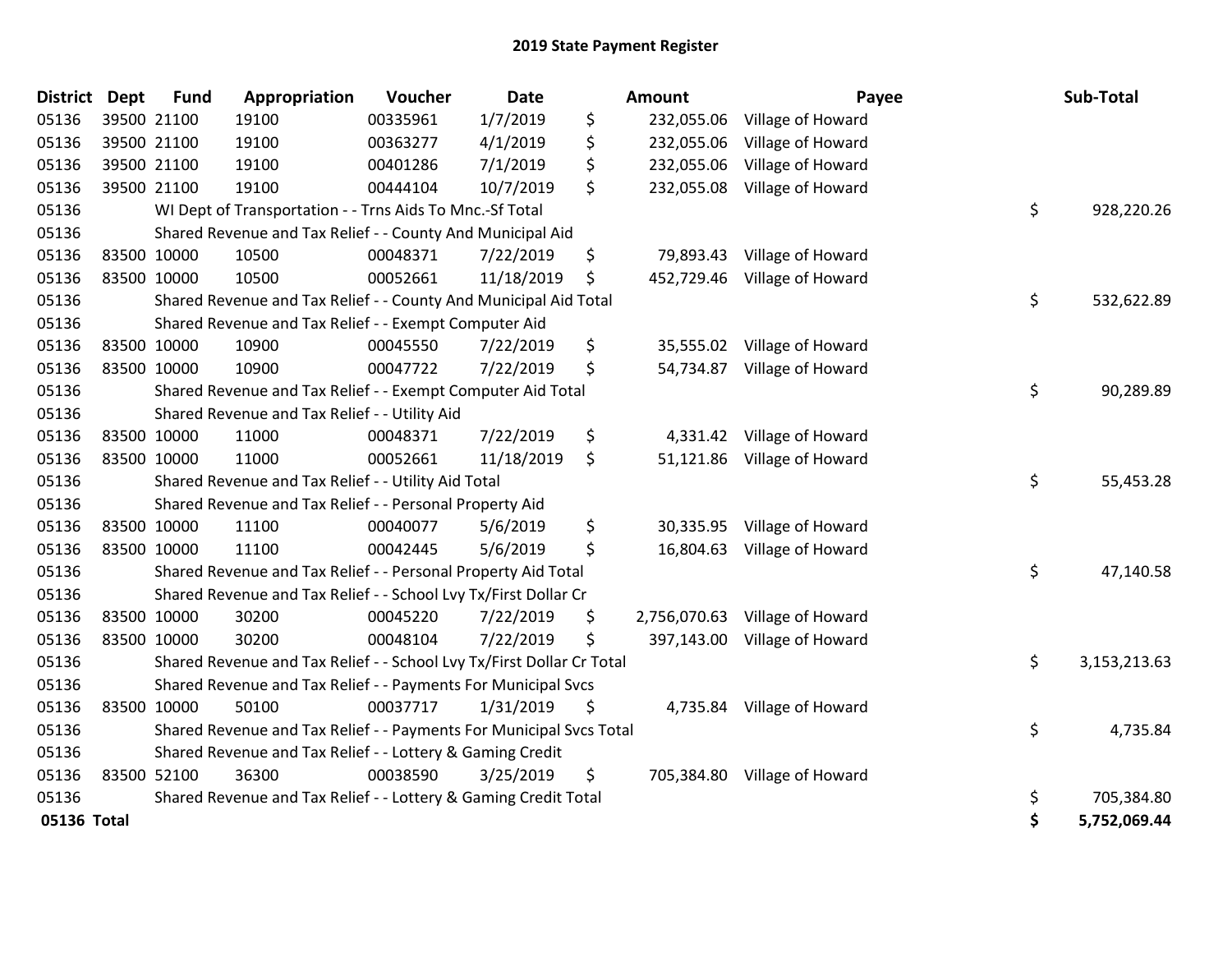| <b>District Dept</b> | <b>Fund</b> | Appropriation                                                      | Voucher  | <b>Date</b> | <b>Amount</b>   | Payee                        | Sub-Total        |
|----------------------|-------------|--------------------------------------------------------------------|----------|-------------|-----------------|------------------------------|------------------|
| 05171                |             | Dept of Safety & Prof Services - - Fire Dues Distribution          |          |             |                 |                              |                  |
| 05171                | 16500 10000 | 22500                                                              | 00030197 | 7/16/2019   | \$              | 9,760.36 Village Of Pulaski  |                  |
| 05171                |             | Dept of Safety & Prof Services - - Fire Dues Distribution Total    |          |             |                 |                              | \$<br>9,760.36   |
| 05171                |             | Dept of Natural Resources - - Aids In Lieu Of Taxes - Gener        |          |             |                 |                              |                  |
| 05171                | 37000 10000 | 50300                                                              | 00294169 | 1/29/2019   | \$              | 601.68 Village Of Pulaski    |                  |
| 05171                |             | Dept of Natural Resources - - Aids In Lieu Of Taxes - Gener Total  |          |             |                 |                              | \$<br>601.68     |
| 05171                |             | Dept of Natural Resources - - Taxes & Assessmts-Conserv Fund       |          |             |                 |                              |                  |
| 05171                | 37000 21200 | 16900                                                              | 00294094 | 1/30/2019   | \$              | 26.40 Village Of Pulaski     |                  |
| 05171                |             | Dept of Natural Resources - - Taxes & Assessmts-Conserv Fund Total |          |             |                 |                              | \$<br>26.40      |
| 05171                |             | Dept of Natural Resources - - Petrostorage Envr Remd Awards        |          |             |                 |                              |                  |
| 05171                | 37000 27200 | 66700                                                              | 00306018 | 3/19/2019   | \$              | 7,980.44 Village Of Pulaski  |                  |
| 05171                | 37000 27200 | 66700                                                              | 00352673 | 8/22/2019   | \$              | 6,424.39 Village Of Pulaski  |                  |
| 05171                |             | Dept of Natural Resources - - Petrostorage Envr Remd Awards Total  |          |             |                 |                              | \$<br>14,404.83  |
| 05171                |             | Dept of Natural Resources - - Fin Asst For Responsible Units       |          |             |                 |                              |                  |
| 05171                | 37000 27400 | 67000                                                              | 00322815 | 5/22/2019   | \$              | 9,768.80 Village Of Pulaski  |                  |
| 05171                |             | Dept of Natural Resources - - Fin Asst For Responsible Units Total |          |             |                 |                              | \$<br>9,768.80   |
| 05171                |             | WI Dept of Transportation - - Hwy Sfty Loc Aid Ffd                 |          |             |                 |                              |                  |
| 05171                | 39500 21100 | 18500                                                              | 00415396 | 7/24/2019   | \$              | 1,000.00 Village Of Pulaski  |                  |
| 05171                |             | WI Dept of Transportation - - Hwy Sfty Loc Aid Ffd Total           |          |             |                 |                              | \$<br>1,000.00   |
| 05171                |             | WI Dept of Transportation - - Trns Aids To Mnc.-Sf                 |          |             |                 |                              |                  |
| 05171                | 39500 21100 | 19100                                                              | 00335962 | 1/7/2019    | \$<br>52,774.00 | Village Of Pulaski           |                  |
| 05171                | 39500 21100 | 19100                                                              | 00363278 | 4/1/2019    | \$              | 52,774.00 Village Of Pulaski |                  |
| 05171                | 39500 21100 | 19100                                                              | 00401287 | 7/1/2019    | \$              | 52,774.00 Village Of Pulaski |                  |
| 05171                | 39500 21100 | 19100                                                              | 00444105 | 10/7/2019   | \$              | 52,774.01 Village Of Pulaski |                  |
| 05171                |             | WI Dept of Transportation - - Trns Aids To Mnc.-Sf Total           |          |             |                 |                              | \$<br>211,096.01 |
| 05171                |             | Department of Justice - - Law Enforcement Train, Local             |          |             |                 |                              |                  |
| 05171                | 45500 10000 | 23100                                                              | 00074340 | 11/6/2019   | \$              | 1,280.00 Village Of Pulaski  |                  |
| 05171                |             | Department of Justice - - Law Enforcement Train, Local Total       |          |             |                 |                              | \$<br>1,280.00   |
| 05171                |             | Elections Commission - - 2018 Hava Election Security               |          |             |                 |                              |                  |
| 05171                | 51000 22000 | 18200                                                              | 00002791 | 11/21/2019  | \$              | 700.00 Village Of Pulaski    |                  |
| 05171                |             | Elections Commission - - 2018 Hava Election Security Total         |          |             |                 |                              | \$<br>700.00     |
| 05171                |             | Shared Revenue and Tax Relief - - Expenditure Restraint Program    |          |             |                 |                              |                  |
| 05171                | 83500 10000 | 10100                                                              | 00048372 | 7/22/2019   | \$              | 41,010.14 Village Of Pulaski |                  |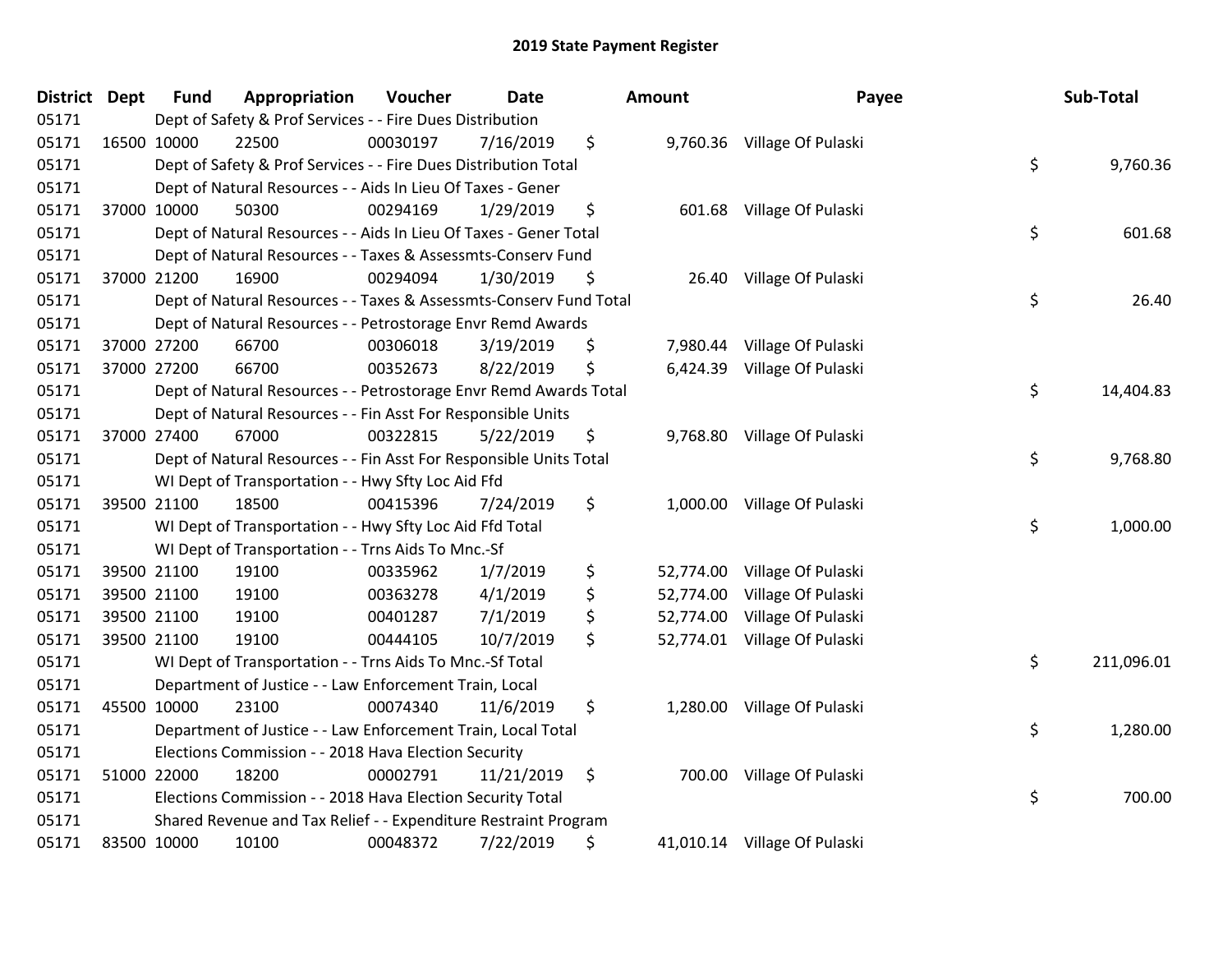| <b>District</b> | Dept | <b>Fund</b> | Appropriation                                                         | <b>Voucher</b> | Date       | Amount           | Payee              | Sub-Total        |
|-----------------|------|-------------|-----------------------------------------------------------------------|----------------|------------|------------------|--------------------|------------------|
| 05171           |      |             | Shared Revenue and Tax Relief - - Expenditure Restraint Program Total |                |            |                  |                    | \$<br>41,010.14  |
| 05171           |      |             | Shared Revenue and Tax Relief - - County And Municipal Aid            |                |            |                  |                    |                  |
| 05171           |      | 83500 10000 | 10500                                                                 | 00048372       | 7/22/2019  | \$<br>73,531.74  | Village Of Pulaski |                  |
| 05171           |      | 83500 10000 | 10500                                                                 | 00052662       | 11/18/2019 | \$<br>416,679.86 | Village Of Pulaski |                  |
| 05171           |      |             | Shared Revenue and Tax Relief - - County And Municipal Aid Total      |                |            |                  |                    | \$<br>490,211.60 |
| 05171           |      |             | Shared Revenue and Tax Relief - - Exempt Computer Aid                 |                |            |                  |                    |                  |
| 05171           |      | 83500 10000 | 10900                                                                 | 00045551       | 7/22/2019  | \$<br>4,308.76   | Village Of Pulaski |                  |
| 05171           |      | 83500 10000 | 10900                                                                 | 00047723       | 7/22/2019  | \$<br>5,024.48   | Village Of Pulaski |                  |
| 05171           |      |             | Shared Revenue and Tax Relief - - Exempt Computer Aid Total           |                |            |                  |                    | \$<br>9,333.24   |
| 05171           |      |             | Shared Revenue and Tax Relief - - Utility Aid                         |                |            |                  |                    |                  |
| 05171           |      | 83500 10000 | 11000                                                                 | 00048372       | 7/22/2019  | \$<br>1,561.19   | Village Of Pulaski |                  |
| 05171           |      | 83500 10000 | 11000                                                                 | 00052662       | 11/18/2019 | \$<br>9,042.22   | Village Of Pulaski |                  |
| 05171           |      |             | Shared Revenue and Tax Relief - - Utility Aid Total                   |                |            |                  |                    | \$<br>10,603.41  |
| 05171           |      |             | Shared Revenue and Tax Relief - - Personal Property Aid               |                |            |                  |                    |                  |
| 05171           |      | 83500 10000 | 11100                                                                 | 00040078       | 5/6/2019   | \$<br>18,018.10  | Village Of Pulaski |                  |
| 05171           |      | 83500 10000 | 11100                                                                 | 00042446       | 5/6/2019   | \$<br>4,017.22   | Village Of Pulaski |                  |
| 05171           |      |             | Shared Revenue and Tax Relief - - Personal Property Aid Total         |                |            |                  |                    | \$<br>22,035.32  |
| 05171           |      |             | Shared Revenue and Tax Relief - - Lottery & Gaming Credit             |                |            |                  |                    |                  |
| 05171           |      | 83500 52100 | 36300                                                                 | 00038145       | 3/25/2019  | \$<br>8,859.54   | Village Of Pulaski |                  |
| 05171           |      |             | Shared Revenue and Tax Relief - - Lottery & Gaming Credit Total       |                |            |                  |                    | 8,859.54         |
| 05171 Total     |      |             |                                                                       |                |            |                  |                    | 830,691.33       |
|                 |      |             |                                                                       |                |            |                  |                    |                  |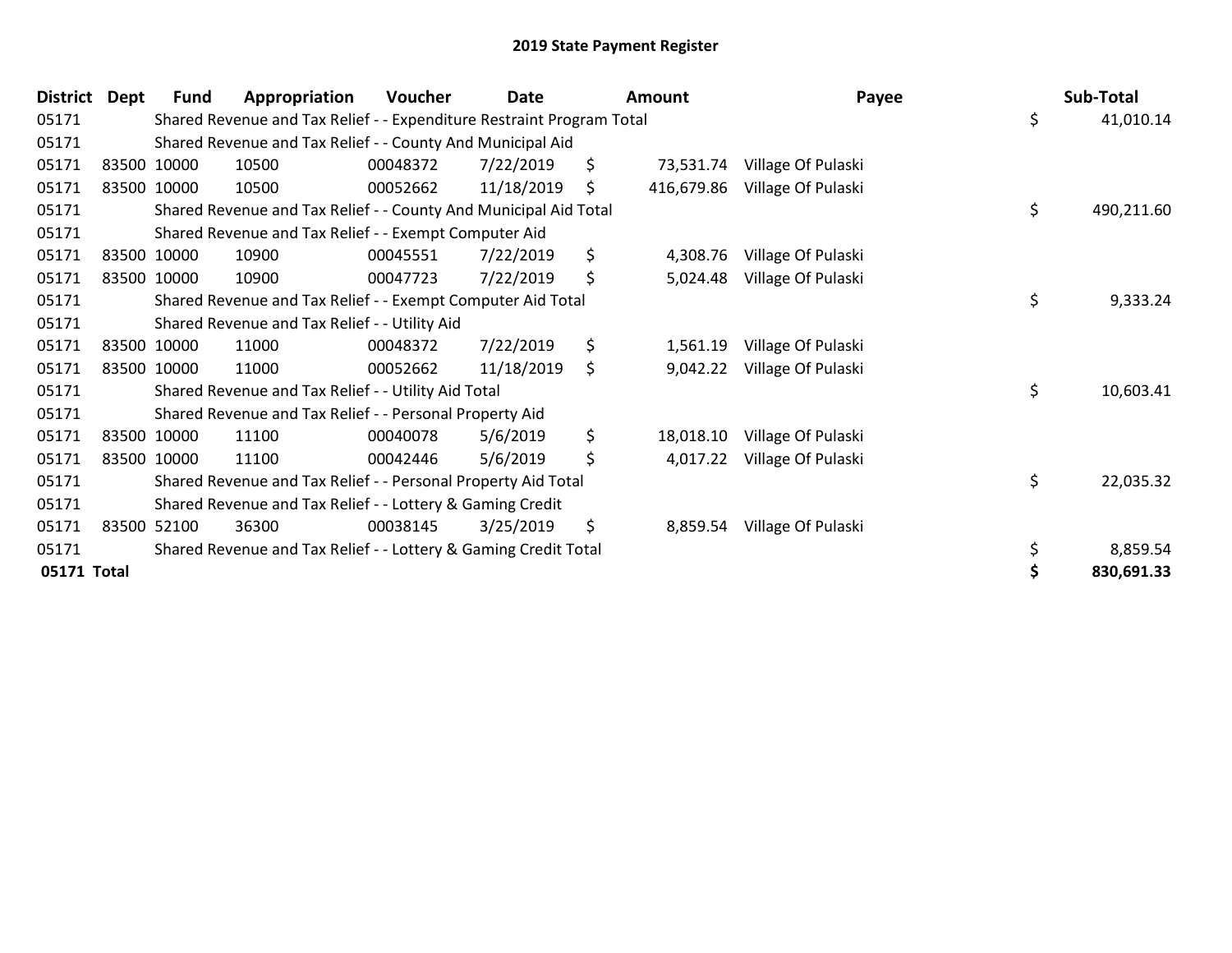| <b>District Dept</b> | <b>Fund</b> | Appropriation                                                      | Voucher  | <b>Date</b> | <b>Amount</b>   | Payee                         | Sub-Total        |
|----------------------|-------------|--------------------------------------------------------------------|----------|-------------|-----------------|-------------------------------|------------------|
| 05178                |             | Dept of Safety & Prof Services - - Fire Dues Distribution          |          |             |                 |                               |                  |
| 05178                | 16500 10000 | 22500                                                              | 00029874 | 7/11/2019   | \$              | 57,924.59 Suamico, Village of |                  |
| 05178                |             | Dept of Safety & Prof Services - - Fire Dues Distribution Total    |          |             |                 |                               | \$<br>57,924.59  |
| 05178                |             | Dept of Natural Resources - - Aids In Lieu Of Taxes - Gener        |          |             |                 |                               |                  |
| 05178                | 37000 10000 | 50300                                                              | 00294137 | 1/28/2019   | \$<br>11,638.11 | Suamico, Village of           |                  |
| 05178                | 37000 10000 | 50300                                                              | 00294138 | 1/28/2019   | \$<br>21,156.69 | Suamico, Village of           |                  |
| 05178                | 37000 10000 | 50300                                                              | 00313639 | 4/19/2019   | \$<br>476.40    | Suamico, Village of           |                  |
| 05178                |             | Dept of Natural Resources - - Aids In Lieu Of Taxes - Gener Total  |          |             |                 |                               | \$<br>33,271.20  |
| 05178                |             | Dept of Natural Resources - - Gen Program Ops-State Funds          |          |             |                 |                               |                  |
| 05178                | 37000 21200 | 16100                                                              | 00337941 | 7/17/2019   | \$<br>217.20    | Suamico, Village of           |                  |
| 05178                |             | Dept of Natural Resources - - Gen Program Ops-State Funds Total    |          |             |                 |                               | \$<br>217.20     |
| 05178                |             | Dept of Natural Resources - - Resaids - Cnty Forst, Cl & Mfl       |          |             |                 |                               |                  |
| 05178                | 37000 21200 | 57100                                                              | 00332234 | 6/21/2019   | \$              | 116.50 Suamico, Village of    |                  |
| 05178                |             | Dept of Natural Resources - - Resaids - Cnty Forst, CI & Mfl Total |          |             |                 |                               | \$<br>116.50     |
| 05178                |             | Dept of Natural Resources - - Aids In Lieu Of Taxes - Sum S        |          |             |                 |                               |                  |
| 05178                | 37000 21200 | 57900                                                              | 00313638 | 4/19/2019   | \$<br>486.70    | Suamico, Village of           |                  |
| 05178                |             | Dept of Natural Resources - - Aids In Lieu Of Taxes - Sum S Total  |          |             |                 |                               | \$<br>486.70     |
| 05178                |             | Dept of Natural Resources - - Rec & Resource Aids, Fed             |          |             |                 |                               |                  |
| 05178                | 37000 21200 | 58300                                                              | 00308968 | 4/3/2019    | \$<br>1,000.00  | Suamico, Village of           |                  |
| 05178                |             | Dept of Natural Resources - - Rec & Resource Aids, Fed Total       |          |             |                 |                               | \$<br>1,000.00   |
| 05178                |             | Dept of Natural Resources - - Fin Asst For Responsible Units       |          |             |                 |                               |                  |
| 05178                | 37000 27400 | 67000                                                              | 00322659 | 5/22/2019   | \$              | 20,508.39 Suamico, Village of |                  |
| 05178                |             | Dept of Natural Resources - - Fin Asst For Responsible Units Total |          |             |                 |                               | \$<br>20,508.39  |
| 05178                |             | Dept of Natural Resources - - Recycling Consolidation Grants       |          |             |                 |                               |                  |
| 05178                | 37000 27400 | 67300                                                              | 00322659 | 5/22/2019   | \$<br>3,225.04  | Suamico, Village of           |                  |
| 05178                |             | Dept of Natural Resources - - Recycling Consolidation Grants Total |          |             |                 |                               | \$<br>3,225.04   |
| 05178                |             | WI Dept of Transportation - - Trns Aids To Mnc.-Sf                 |          |             |                 |                               |                  |
| 05178                | 39500 21100 | 19100                                                              | 00335963 | 1/7/2019    | \$<br>99,047.00 | Suamico, Village of           |                  |
| 05178                | 39500 21100 | 19100                                                              | 00363279 | 4/1/2019    | \$<br>99,047.00 | Suamico, Village of           |                  |
| 05178                | 39500 21100 | 19100                                                              | 00401288 | 7/1/2019    | \$<br>99,047.00 | Suamico, Village of           |                  |
| 05178                | 39500 21100 | 19100                                                              | 00444106 | 10/7/2019   | \$<br>99,047.01 | Suamico, Village of           |                  |
| 05178                |             | WI Dept of Transportation - - Trns Aids To Mnc.-Sf Total           |          |             |                 |                               | \$<br>396,188.01 |
| 05178                |             | WI Dept of Transportation - - Hwy Mgmt & Opers Sf                  |          |             |                 |                               |                  |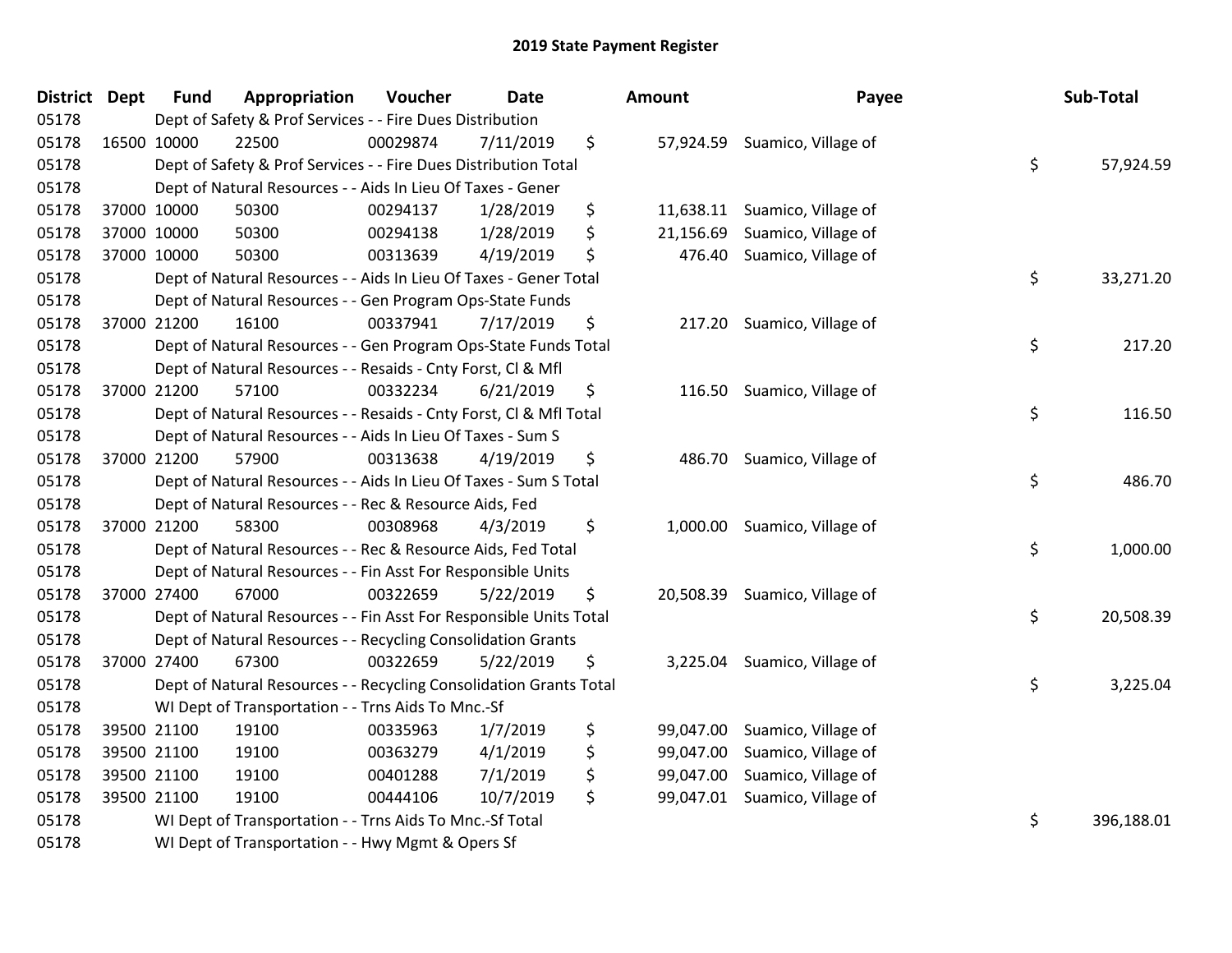| <b>District</b> | Dept | <b>Fund</b> | Appropriation                                                    | <b>Voucher</b> | Date       | Amount          | Payee               | Sub-Total        |
|-----------------|------|-------------|------------------------------------------------------------------|----------------|------------|-----------------|---------------------|------------------|
| 05178           |      | 39500 21100 | 36500                                                            | 00462077       | 11/18/2019 | \$<br>500.00    | Suamico, Village of |                  |
| 05178           |      |             | WI Dept of Transportation - - Hwy Mgmt & Opers Sf Total          |                |            |                 |                     | \$<br>500.00     |
| 05178           |      |             | Shared Revenue and Tax Relief - - County And Municipal Aid       |                |            |                 |                     |                  |
| 05178           |      | 83500 10000 | 10500                                                            | 00048373       | 7/22/2019  | \$<br>15,169.38 | Suamico, Village of |                  |
| 05178           |      | 83500 10000 | 10500                                                            | 00052663       | 11/18/2019 | \$<br>85,959.85 | Suamico, Village of |                  |
| 05178           |      |             | Shared Revenue and Tax Relief - - County And Municipal Aid Total |                |            |                 |                     | \$<br>101,129.23 |
| 05178           |      |             | Shared Revenue and Tax Relief - - Exempt Computer Aid            |                |            |                 |                     |                  |
| 05178           |      | 83500 10000 | 10900                                                            | 00045552       | 7/22/2019  | \$<br>1,076.67  | Suamico, Village of |                  |
| 05178           |      | 83500 10000 | 10900                                                            | 00047724       | 7/22/2019  | \$<br>12,806.63 | Suamico, Village of |                  |
| 05178           |      |             | Shared Revenue and Tax Relief - - Exempt Computer Aid Total      |                |            |                 |                     | \$<br>13,883.30  |
| 05178           |      |             | Shared Revenue and Tax Relief - - Utility Aid                    |                |            |                 |                     |                  |
| 05178           |      | 83500 10000 | 11000                                                            | 00048373       | 7/22/2019  | \$<br>1,247.37  | Suamico, Village of |                  |
| 05178           |      | 83500 10000 | 11000                                                            | 00052663       | 11/18/2019 | \$<br>7,156.31  | Suamico, Village of |                  |
| 05178           |      |             | Shared Revenue and Tax Relief - - Utility Aid Total              |                |            |                 |                     | \$<br>8,403.68   |
| 05178           |      |             | Shared Revenue and Tax Relief - - Personal Property Aid          |                |            |                 |                     |                  |
| 05178           |      | 83500 10000 | 11100                                                            | 00040079       | 5/6/2019   | \$<br>10,935.75 | Suamico, Village of |                  |
| 05178           |      | 83500 10000 | 11100                                                            | 00042447       | 5/6/2019   | \$<br>3,377.66  | Suamico, Village of |                  |
| 05178           |      |             | Shared Revenue and Tax Relief - - Personal Property Aid Total    |                |            |                 |                     | 14,313.41        |
| 05178 Total     |      |             |                                                                  |                |            |                 |                     | 651,167.25       |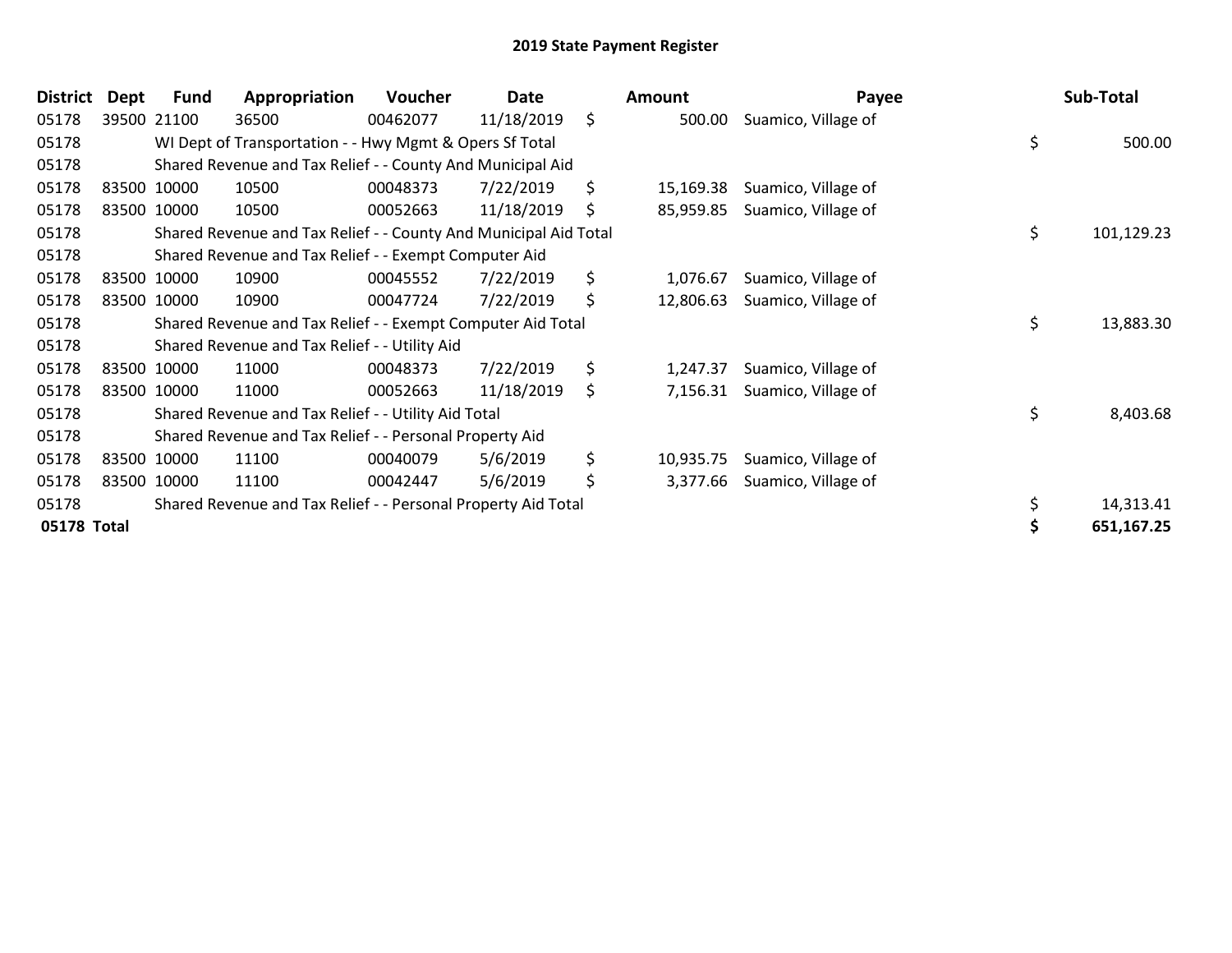| <b>District Dept</b> | <b>Fund</b> | Appropriation                                                         | Voucher  | <b>Date</b> | Amount           | Payee                             | Sub-Total        |
|----------------------|-------------|-----------------------------------------------------------------------|----------|-------------|------------------|-----------------------------------|------------------|
| 05191                |             | Dept of Safety & Prof Services - - Fire Dues Distribution             |          |             |                  |                                   |                  |
| 05191                | 16500 10000 | 22500                                                                 | 00030145 | 7/16/2019   | \$               | 11,584.80 Wrightstown, Village of |                  |
| 05191                |             | Dept of Safety & Prof Services - - Fire Dues Distribution Total       |          |             |                  |                                   | \$<br>11,584.80  |
| 05191                |             | Dept of Natural Resources - - Fin Asst For Responsible Units          |          |             |                  |                                   |                  |
| 05191                | 37000 27400 | 67000                                                                 | 00323210 | 5/22/2019   | \$<br>5,391.98   | Wrightstown, Village of           |                  |
| 05191                |             | Dept of Natural Resources - - Fin Asst For Responsible Units Total    |          |             |                  |                                   | \$<br>5,391.98   |
| 05191                |             | WI Dept of Transportation - - Hwy Sfty Loc Aid Ffd                    |          |             |                  |                                   |                  |
| 05191                | 39500 21100 | 18500                                                                 | 00374727 | 4/24/2019   | \$<br>4,000.00   | Wrightstown, Village of           |                  |
| 05191                |             | WI Dept of Transportation - - Hwy Sfty Loc Aid Ffd Total              |          |             |                  |                                   | \$<br>4,000.00   |
| 05191                |             | WI Dept of Transportation - - Trns Aids To Mnc.-Sf                    |          |             |                  |                                   |                  |
| 05191                | 39500 21100 | 19100                                                                 | 00335964 | 1/7/2019    | \$<br>25,380.89  | Wrightstown, Village of           |                  |
| 05191                | 39500 21100 | 19100                                                                 | 00363280 | 4/1/2019    | \$<br>25,380.89  | Wrightstown, Village of           |                  |
| 05191                | 39500 21100 | 19100                                                                 | 00401289 | 7/1/2019    | \$<br>25,380.89  | Wrightstown, Village of           |                  |
| 05191                | 39500 21100 | 19100                                                                 | 00444107 | 10/7/2019   | \$<br>25,380.92  | Wrightstown, Village of           |                  |
| 05191                |             | WI Dept of Transportation - - Trns Aids To Mnc.-Sf Total              |          |             |                  |                                   | \$<br>101,523.59 |
| 05191                |             | WI Dept of Transportation - - Loc Rd Imp Prg St Fd                    |          |             |                  |                                   |                  |
| 05191                | 39500 21100 | 27800                                                                 | 00394178 | 6/17/2019   | \$<br>56,554.99  | Wrightstown, Village of           |                  |
| 05191                |             | WI Dept of Transportation - - Loc Rd Imp Prg St Fd Total              |          |             |                  |                                   | \$<br>56,554.99  |
| 05191                |             | Department of Justice - - Law Enforcement Train, Local                |          |             |                  |                                   |                  |
| 05191                | 45500 10000 | 23100                                                                 | 00075018 | 11/13/2019  | \$               | 640.00 Wrightstown, Village of    |                  |
| 05191                |             | Department of Justice - - Law Enforcement Train, Local Total          |          |             |                  |                                   | \$<br>640.00     |
| 05191                |             | Department of Military Affairs - - Major Disaster Assist; Pif         |          |             |                  |                                   |                  |
| 05191                | 46500 27200 | 36500                                                                 | 00067608 | 10/3/2019   | \$               | 33,417.54 Wrightstown, Village of |                  |
| 05191                |             | Department of Military Affairs - - Major Disaster Assist; Pif Total   |          |             |                  |                                   | \$<br>33,417.54  |
| 05191                |             | Shared Revenue and Tax Relief - - Expenditure Restraint Program       |          |             |                  |                                   |                  |
| 05191                | 83500 10000 | 10100                                                                 | 00048374 | 7/22/2019   | \$<br>33,307.12  | Wrightstown, Village of           |                  |
| 05191                |             | Shared Revenue and Tax Relief - - Expenditure Restraint Program Total |          |             |                  |                                   | \$<br>33,307.12  |
| 05191                |             | Shared Revenue and Tax Relief - - County And Municipal Aid            |          |             |                  |                                   |                  |
| 05191                | 83500 10000 | 10500                                                                 | 00048374 | 7/22/2019   | \$<br>18,039.40  | Wrightstown, Village of           |                  |
| 05191                | 83500 10000 | 10500                                                                 | 00052664 | 11/18/2019  | \$<br>102,223.28 | Wrightstown, Village of           |                  |
| 05191                |             | Shared Revenue and Tax Relief - - County And Municipal Aid Total      |          |             |                  |                                   | \$<br>120,262.68 |
| 05191                |             | Shared Revenue and Tax Relief - - Exempt Computer Aid                 |          |             |                  |                                   |                  |
| 05191                | 83500 10000 | 10900                                                                 | 00045553 | 7/22/2019   | \$<br>15,444.38  | Wrightstown, Village of           |                  |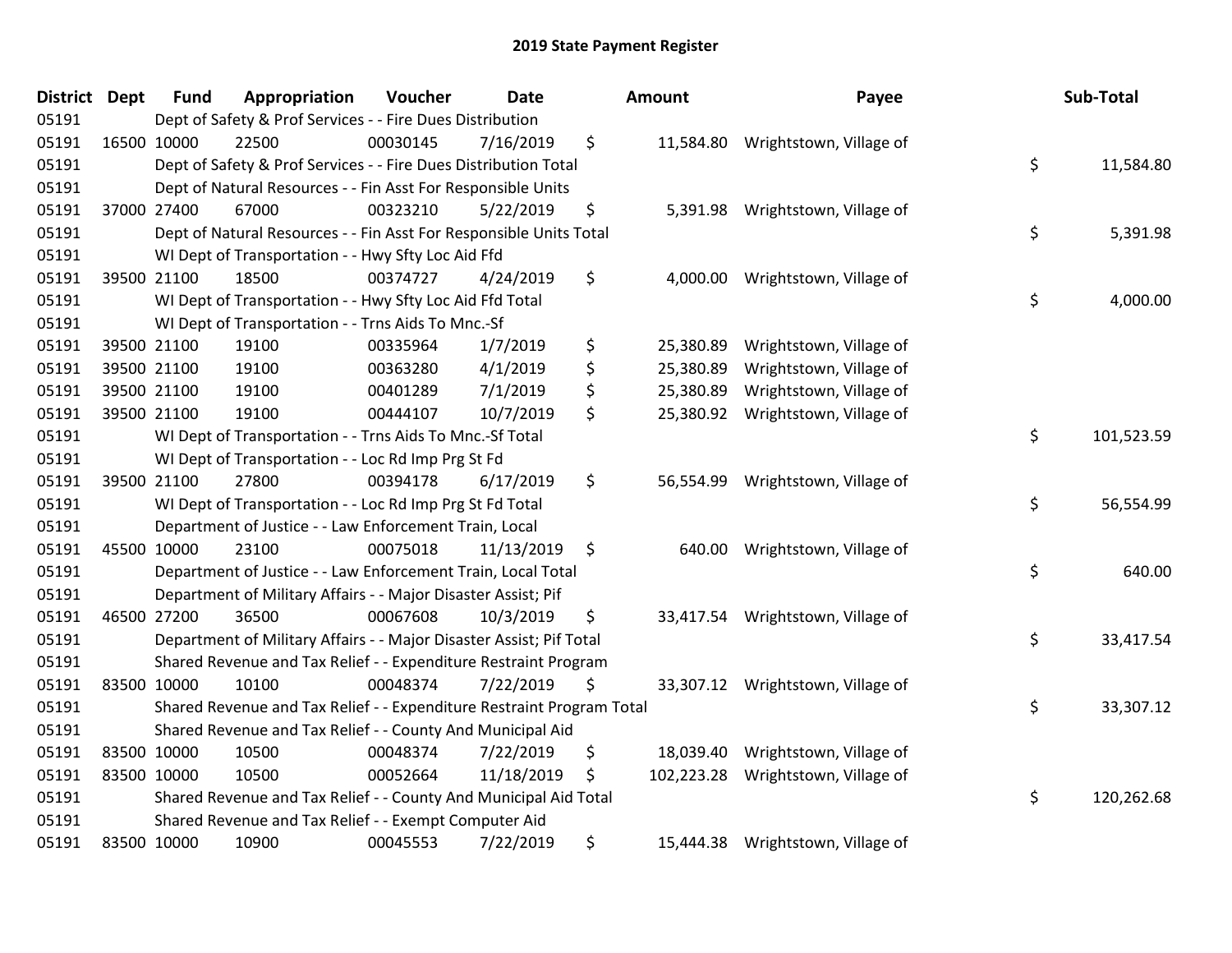| <b>District</b> | <b>Dept</b> | Fund        | Appropriation                                                 | <b>Voucher</b> | Date       |    | Amount     | Payee                   | Sub-Total    |
|-----------------|-------------|-------------|---------------------------------------------------------------|----------------|------------|----|------------|-------------------------|--------------|
| 05191           |             | 83500 10000 | 10900                                                         | 00047725       | 7/22/2019  | \$ | 23.76      | Wrightstown, Village of |              |
| 05191           |             |             | Shared Revenue and Tax Relief - - Exempt Computer Aid Total   |                |            |    |            |                         | 15,468.14    |
| 05191           |             |             | Shared Revenue and Tax Relief - - Utility Aid                 |                |            |    |            |                         |              |
| 05191           |             | 83500 10000 | 11000                                                         | 00048374       | 7/22/2019  | \$ | 123,779.99 | Wrightstown, Village of |              |
| 05191           |             | 83500 10000 | 11000                                                         | 00052664       | 11/18/2019 | S  | 701,419.96 | Wrightstown, Village of |              |
| 05191           |             |             | Shared Revenue and Tax Relief - - Utility Aid Total           |                |            |    |            |                         | 825,199.95   |
| 05191           |             |             | Shared Revenue and Tax Relief - - Personal Property Aid       |                |            |    |            |                         |              |
| 05191           |             | 83500 10000 | 11100                                                         | 00040080       | 5/6/2019   | \$ | 6,783.15   | Wrightstown, Village of |              |
| 05191           |             | 83500 10000 | 11100                                                         | 00042448       | 5/6/2019   | \$ | 0.39       | Wrightstown, Village of |              |
| 05191           |             |             | Shared Revenue and Tax Relief - - Personal Property Aid Total |                |            |    |            |                         | 6,783.54     |
| 05191 Total     |             |             |                                                               |                |            |    |            |                         | 1,214,134.33 |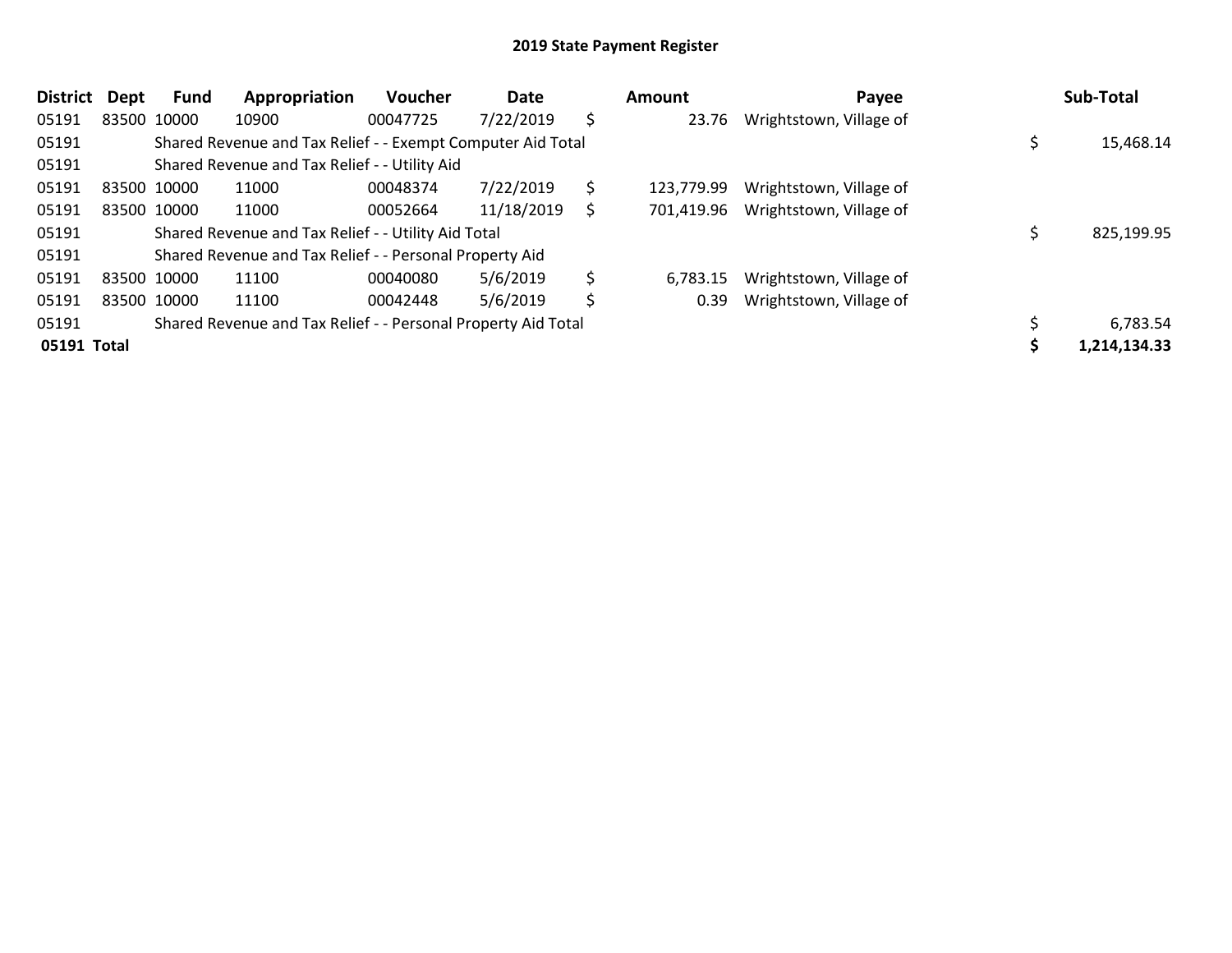| District Dept | <b>Fund</b> | Appropriation                                                      | Voucher  | <b>Date</b> | <b>Amount</b>    |                           | Payee | Sub-Total    |
|---------------|-------------|--------------------------------------------------------------------|----------|-------------|------------------|---------------------------|-------|--------------|
| 05216         |             | Dept of Safety & Prof Services - - Fire Dues Distribution          |          |             |                  |                           |       |              |
| 05216         | 16500 10000 | 22500                                                              | 00029786 | 7/3/2019    | \$               | 93,293.53 City of De Pere |       |              |
| 05216         |             | Dept of Safety & Prof Services - - Fire Dues Distribution Total    |          |             |                  |                           | \$    | 93,293.53    |
| 05216         |             | Dept of Natural Resources - - Aids In Lieu Of Taxes - Gener        |          |             |                  |                           |       |              |
| 05216         | 37000 10000 | 50300                                                              | 00294153 | 1/28/2019   | \$<br>2,835.05   | City of De Pere           |       |              |
| 05216         | 37000 10000 | 50300                                                              | 00314129 | 4/19/2019   | \$<br>507.41     | City of De Pere           |       |              |
| 05216         |             | Dept of Natural Resources - - Aids In Lieu Of Taxes - Gener Total  |          |             |                  |                           | \$    | 3,342.46     |
| 05216         |             | Dept of Natural Resources - - Solid Waste Management -- Envi       |          |             |                  |                           |       |              |
| 05216         | 37000 27400 | 47200                                                              | 00289756 | 1/17/2019   | \$<br>84.43      | City of De Pere           |       |              |
| 05216         | 37000 27400 | 47200                                                              | 00310147 | 4/10/2019   | \$<br>84.43      | City of De Pere           |       |              |
| 05216         | 37000 27400 | 47200                                                              | 00340805 | 7/11/2019   | \$<br>91.05      | City of De Pere           |       |              |
| 05216         | 37000 27400 | 47200                                                              | 00363780 | 10/8/2019   | \$<br>85.76      | City of De Pere           |       |              |
| 05216         |             | Dept of Natural Resources - - Solid Waste Management -- Envi Total |          |             |                  |                           | \$    | 345.67       |
| 05216         |             | Dept of Natural Resources - - Fin Asst For Responsible Units       |          |             |                  |                           |       |              |
| 05216         | 37000 27400 | 67000                                                              | 00323136 | 5/22/2019   | \$<br>91,326.87  | City of De Pere           |       |              |
| 05216         |             | Dept of Natural Resources - - Fin Asst For Responsible Units Total |          |             |                  |                           | \$    | 91,326.87    |
| 05216         |             | Dept of Natural Resources - - Recycling Consolidation Grants       |          |             |                  |                           |       |              |
| 05216         | 37000 27400 | 67300                                                              | 00323136 | 5/22/2019   | \$               | 6,283.95 City of De Pere  |       |              |
| 05216         |             | Dept of Natural Resources - - Recycling Consolidation Grants Total |          |             |                  |                           | \$    | 6,283.95     |
| 05216         |             | WI Dept of Transportation - - Conn Hwy Aids St Fds                 |          |             |                  |                           |       |              |
| 05216         | 39500 21100 | 16200                                                              | 00337700 | 1/7/2019    | \$<br>18,583.70  | City of De Pere           |       |              |
| 05216         | 39500 21100 | 16200                                                              | 00365014 | 4/1/2019    | \$<br>18,583.70  | City of De Pere           |       |              |
| 05216         | 39500 21100 | 16200                                                              | 00403023 | 7/1/2019    | \$<br>18,583.70  | City of De Pere           |       |              |
| 05216         | 39500 21100 | 16200                                                              | 00445841 | 10/7/2019   | \$<br>18,583.72  | City of De Pere           |       |              |
| 05216         |             | WI Dept of Transportation - - Conn Hwy Aids St Fds Total           |          |             |                  |                           | \$    | 74,334.82    |
| 05216         |             | WI Dept of Transportation - - Trns Aids To Mnc.-Sf                 |          |             |                  |                           |       |              |
| 05216         | 39500 21100 | 19100                                                              | 00335965 | 1/7/2019    | \$<br>270,259.40 | City of De Pere           |       |              |
| 05216         | 39500 21100 | 19100                                                              | 00363281 | 4/1/2019    | \$<br>270,259.40 | City of De Pere           |       |              |
| 05216         | 39500 21100 | 19100                                                              | 00401290 | 7/1/2019    | \$<br>270,259.40 | City of De Pere           |       |              |
| 05216         | 39500 21100 | 19100                                                              | 00444108 | 10/7/2019   | \$<br>270,259.40 | City of De Pere           |       |              |
| 05216         |             | WI Dept of Transportation - - Trns Aids To Mnc.-Sf Total           |          |             |                  |                           | \$    | 1,081,037.60 |
| 05216         |             | Department of Health Services - - State/Federal Aids               |          |             |                  |                           |       |              |
| 05216         | 43500 10000 | 00000                                                              | 90906    | 1/2/2019    | \$               | 7,017.00 City of De Pere  |       |              |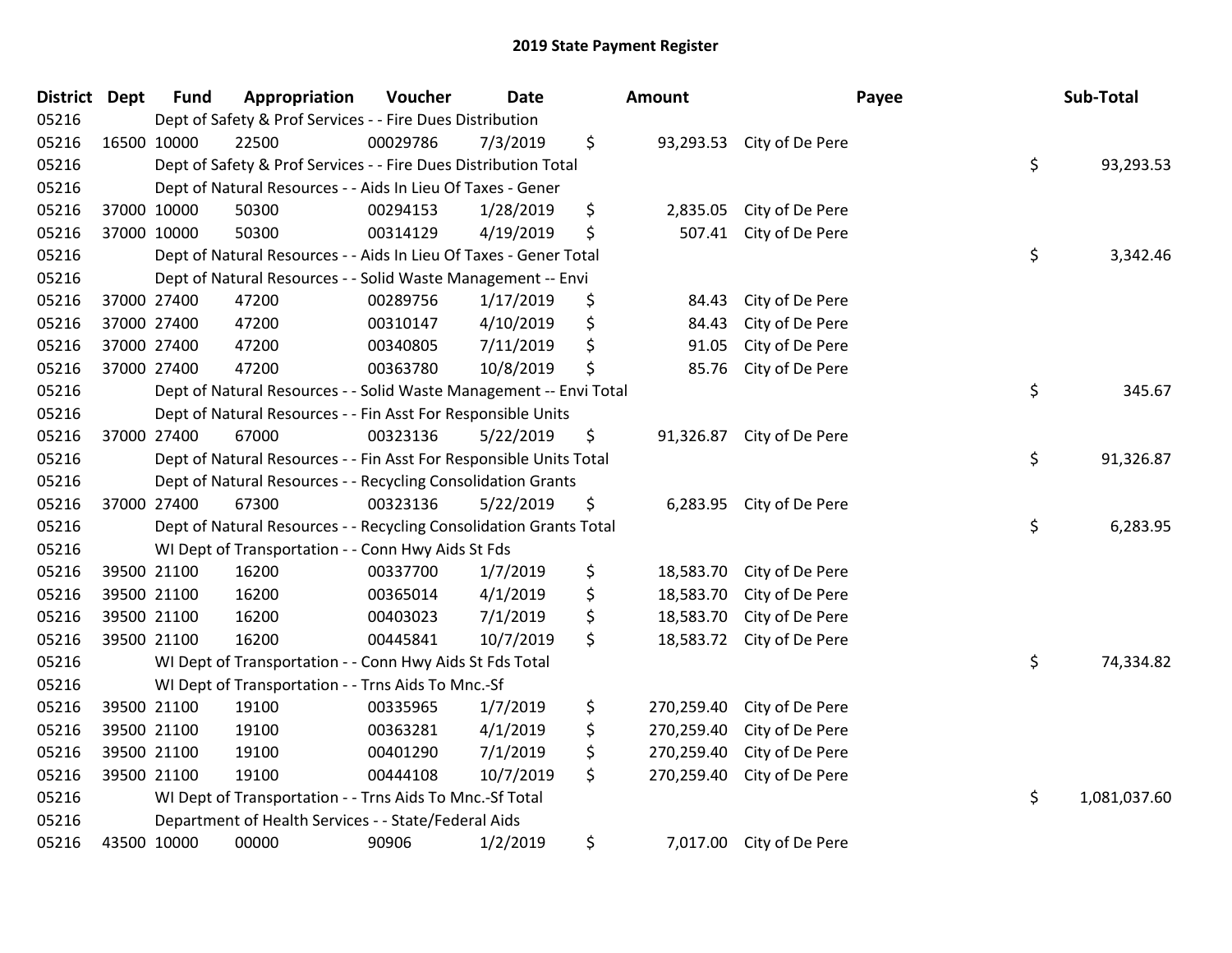| District Dept |             | <b>Fund</b> | Appropriation                                                                   | Voucher              | Date       | Amount          |                          | Payee | Sub-Total |
|---------------|-------------|-------------|---------------------------------------------------------------------------------|----------------------|------------|-----------------|--------------------------|-------|-----------|
| 05216         |             | 43500 10000 | 00000                                                                           | 90907                | 2/1/2019   | \$<br>3,536.00  | City of De Pere          |       |           |
| 05216         | 43500 10000 |             | 00000                                                                           | 90909                | 3/1/2019   | \$<br>2,957.00  | City of De Pere          |       |           |
| 05216         | 43500 10000 |             | 00000                                                                           | 90910                | 4/1/2019   | \$<br>10,067.00 | City of De Pere          |       |           |
| 05216         | 43500 10000 |             | 00000                                                                           | 90911                | 5/1/2019   | \$<br>6,151.00  | City of De Pere          |       |           |
| 05216         | 43500 10000 |             | 00000                                                                           | 90913                | 6/3/2019   | \$<br>8,415.00  | City of De Pere          |       |           |
| 05216         | 43500 10000 |             | 00000                                                                           | 92000                | 7/1/2019   | \$<br>9,253.00  | City of De Pere          |       |           |
| 05216         |             | 43500 10000 | 00000                                                                           | 92001                | 8/1/2019   | \$<br>4,359.00  | City of De Pere          |       |           |
| 05216         |             | 43500 10000 | 00000                                                                           | 92002                | 9/3/2019   | \$<br>8,645.00  | City of De Pere          |       |           |
| 05216         |             | 43500 10000 | 00000                                                                           | 92003                | 10/1/2019  | \$<br>3,891.00  | City of De Pere          |       |           |
| 05216         |             | 43500 10000 | 00000                                                                           | 92004                | 11/1/2019  | \$<br>7,147.00  | City of De Pere          |       |           |
| 05216         |             | 43500 10000 | 00000                                                                           | 92005                | 12/2/2019  | \$<br>6,345.00  | City of De Pere          |       |           |
| 05216         |             |             | Department of Health Services - - State/Federal Aids Total                      |                      |            |                 |                          | \$    | 77,783.00 |
| 05216         |             |             | Department of Health Services - - Emergency Medical Services, Ai                |                      |            |                 |                          |       |           |
| 05216         |             | 43500 10000 | 11900                                                                           | 00307884             | 9/4/2019   | \$<br>5,847.77  | City of De Pere          |       |           |
| 05216         |             | 43500 10000 | 11900                                                                           | 00323012             | 11/8/2019  | \$<br>2,000.00  | City of De Pere          |       |           |
| 05216         |             |             | Department of Health Services - - Emergency Medical Services, Ai Total          |                      |            |                 |                          | \$    | 7,847.77  |
| 05216         |             |             | Department of Health Services - - Prepaid Medical Transport Reimbursement       |                      |            |                 |                          |       |           |
| 05216         |             | 43500 10000 | 16300                                                                           | AMBULANCE 11/18/2019 |            | \$<br>18,504.87 | City of De Pere          |       |           |
| 05216         |             |             | Department of Health Services - - Prepaid Medical Transport Reimbursement Total |                      |            |                 |                          | \$    | 18,504.87 |
| 05216         |             |             | Department of Justice - - Law Enforcement Train, Local                          |                      |            |                 |                          |       |           |
| 05216         |             | 45500 10000 | 23100                                                                           | 00073077             | 10/18/2019 | \$              | 5,120.00 City of De Pere |       |           |
| 05216         |             |             | Department of Justice - - Law Enforcement Train, Local Total                    |                      |            |                 |                          | \$    | 5,120.00  |
| 05216         |             |             | Department of Justice - - Federal Aid, State Operations                         |                      |            |                 |                          |       |           |
| 05216         |             | 45500 10000 | 24100                                                                           | 00063095             | 4/19/2019  | \$<br>1,748.47  | City of De Pere          |       |           |
| 05216         |             |             | Department of Justice - - Federal Aid, State Operations Total                   |                      |            |                 |                          | \$    | 1,748.47  |
| 05216         |             |             | Department of Justice - - Federal Aid, Local Assistance                         |                      |            |                 |                          |       |           |
| 05216         |             | 45500 10000 | 25100                                                                           | 00065473             | 5/24/2019  | \$<br>1,308.46  | City of De Pere          |       |           |
| 05216         |             |             | Department of Justice - - Federal Aid, Local Assistance Total                   |                      |            |                 |                          | \$    | 1,308.46  |
| 05216         |             |             | Department of Justice - - Internet Crimes Against Childr                        |                      |            |                 |                          |       |           |
| 05216         |             | 45500 10000 | 28400                                                                           | 00059806             | 2/19/2019  | \$<br>118.72    | City of De Pere          |       |           |
| 05216         |             | 45500 10000 | 28400                                                                           | 00060885             | 3/6/2019   | \$<br>717.55    | City of De Pere          |       |           |
| 05216         |             | 45500 10000 | 28400                                                                           | 00061776             | 3/21/2019  | \$<br>88.72     | City of De Pere          |       |           |
| 05216         | 45500 10000 |             | 28400                                                                           | 00061778             | 3/21/2019  | \$<br>60.70     | City of De Pere          |       |           |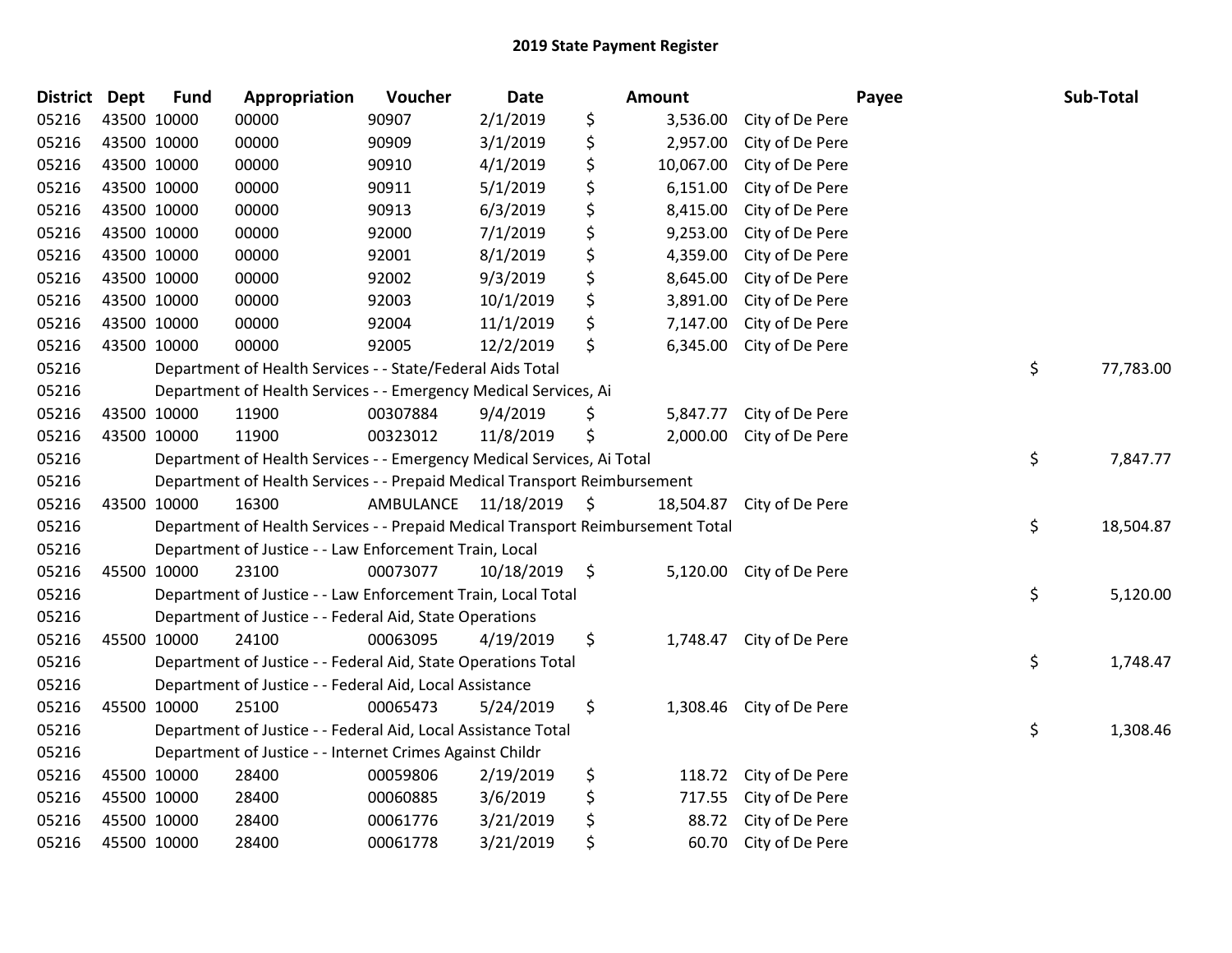| District | <b>Dept</b> | <b>Fund</b> | Appropriation                                                         | Voucher  | Date       | <b>Amount</b>      |                 | Payee | Sub-Total    |
|----------|-------------|-------------|-----------------------------------------------------------------------|----------|------------|--------------------|-----------------|-------|--------------|
| 05216    | 45500 10000 |             | 28400                                                                 | 00065720 | 5/29/2019  | \$<br>284.84       | City of De Pere |       |              |
| 05216    | 45500 10000 |             | 28400                                                                 | 00071029 | 9/5/2019   | \$<br>1,075.67     | City of De Pere |       |              |
| 05216    | 45500 10000 |             | 28400                                                                 | 00071091 | 9/5/2019   | \$<br>149.42       | City of De Pere |       |              |
| 05216    | 45500 10000 |             | 28400                                                                 | 00076495 | 12/13/2019 | \$<br>192.24       | City of De Pere |       |              |
| 05216    |             |             | Department of Justice - - Internet Crimes Against Childr Total        |          |            |                    |                 | \$    | 2,687.86     |
| 05216    |             |             | Department of Administration - - Gifts, Grants And Bequests           |          |            |                    |                 |       |              |
| 05216    |             | 50500 10000 | 13100                                                                 | 00111182 | 11/8/2019  | \$<br>82.00        | City of De Pere |       |              |
| 05216    |             |             | Department of Administration - - Gifts, Grants And Bequests Total     |          |            |                    |                 | \$    | 82.00        |
| 05216    |             |             | Shared Revenue and Tax Relief - - Expenditure Restraint Program       |          |            |                    |                 |       |              |
| 05216    | 83500 10000 |             | 10100                                                                 | 00048375 | 7/22/2019  | \$<br>184,819.96   | City of De Pere |       |              |
| 05216    |             |             | Shared Revenue and Tax Relief - - Expenditure Restraint Program Total |          |            |                    |                 | \$    | 184,819.96   |
| 05216    |             |             | Shared Revenue and Tax Relief - - County And Municipal Aid            |          |            |                    |                 |       |              |
| 05216    | 83500 10000 |             | 10500                                                                 | 00048375 | 7/22/2019  | \$<br>170,011.17   | City of De Pere |       |              |
| 05216    | 83500 10000 |             | 10500                                                                 | 00052665 | 11/18/2019 | \$<br>944,891.77   | City of De Pere |       |              |
| 05216    |             |             | Shared Revenue and Tax Relief - - County And Municipal Aid Total      |          |            |                    |                 | \$    | 1,114,902.94 |
| 05216    |             |             | Shared Revenue and Tax Relief - - Exempt Computer Aid                 |          |            |                    |                 |       |              |
| 05216    | 83500 10000 |             | 10900                                                                 | 00045554 | 7/22/2019  | \$<br>77,851.68    | City of De Pere |       |              |
| 05216    | 83500 10000 |             | 10900                                                                 | 00047726 | 7/22/2019  | \$<br>260,473.95   | City of De Pere |       |              |
| 05216    |             |             | Shared Revenue and Tax Relief - - Exempt Computer Aid Total           |          |            |                    |                 | \$    | 338,325.63   |
| 05216    |             |             | Shared Revenue and Tax Relief - - Utility Aid                         |          |            |                    |                 |       |              |
| 05216    | 83500 10000 |             | 11000                                                                 | 00048375 | 7/22/2019  | \$<br>49,570.37    | City of De Pere |       |              |
| 05216    | 83500 10000 |             | 11000                                                                 | 00052665 | 11/18/2019 | \$<br>289,922.12   | City of De Pere |       |              |
| 05216    |             |             | Shared Revenue and Tax Relief - - Utility Aid Total                   |          |            |                    |                 | \$    | 339,492.49   |
| 05216    |             |             | Shared Revenue and Tax Relief - - Personal Property Aid               |          |            |                    |                 |       |              |
| 05216    | 83500 10000 |             | 11100                                                                 | 00040081 | 5/6/2019   | \$<br>90,632.67    | City of De Pere |       |              |
| 05216    | 83500 10000 |             | 11100                                                                 | 00042449 | 5/6/2019   | \$<br>35,773.20    | City of De Pere |       |              |
| 05216    |             |             | Shared Revenue and Tax Relief - - Personal Property Aid Total         |          |            |                    |                 | \$    | 126,405.87   |
| 05216    |             |             | Shared Revenue and Tax Relief - - School Lvy Tx/First Dollar Cr       |          |            |                    |                 |       |              |
| 05216    | 83500 10000 |             | 30200                                                                 | 00045221 | 7/22/2019  | \$<br>3,758,160.12 | City of De Pere |       |              |
| 05216    | 83500 10000 |             | 30200                                                                 | 00048105 | 7/22/2019  | \$<br>510,149.70   | City of De Pere |       |              |
| 05216    |             |             | Shared Revenue and Tax Relief - - School Lvy Tx/First Dollar Cr Total |          |            |                    |                 | \$    | 4,268,309.82 |
| 05216    |             |             | Shared Revenue and Tax Relief - - Lottery & Gaming Credit             |          |            |                    |                 |       |              |
| 05216    | 83500 52100 |             | 36300                                                                 | 00038146 | 3/25/2019  | \$<br>2,272.28     | City of De Pere |       |              |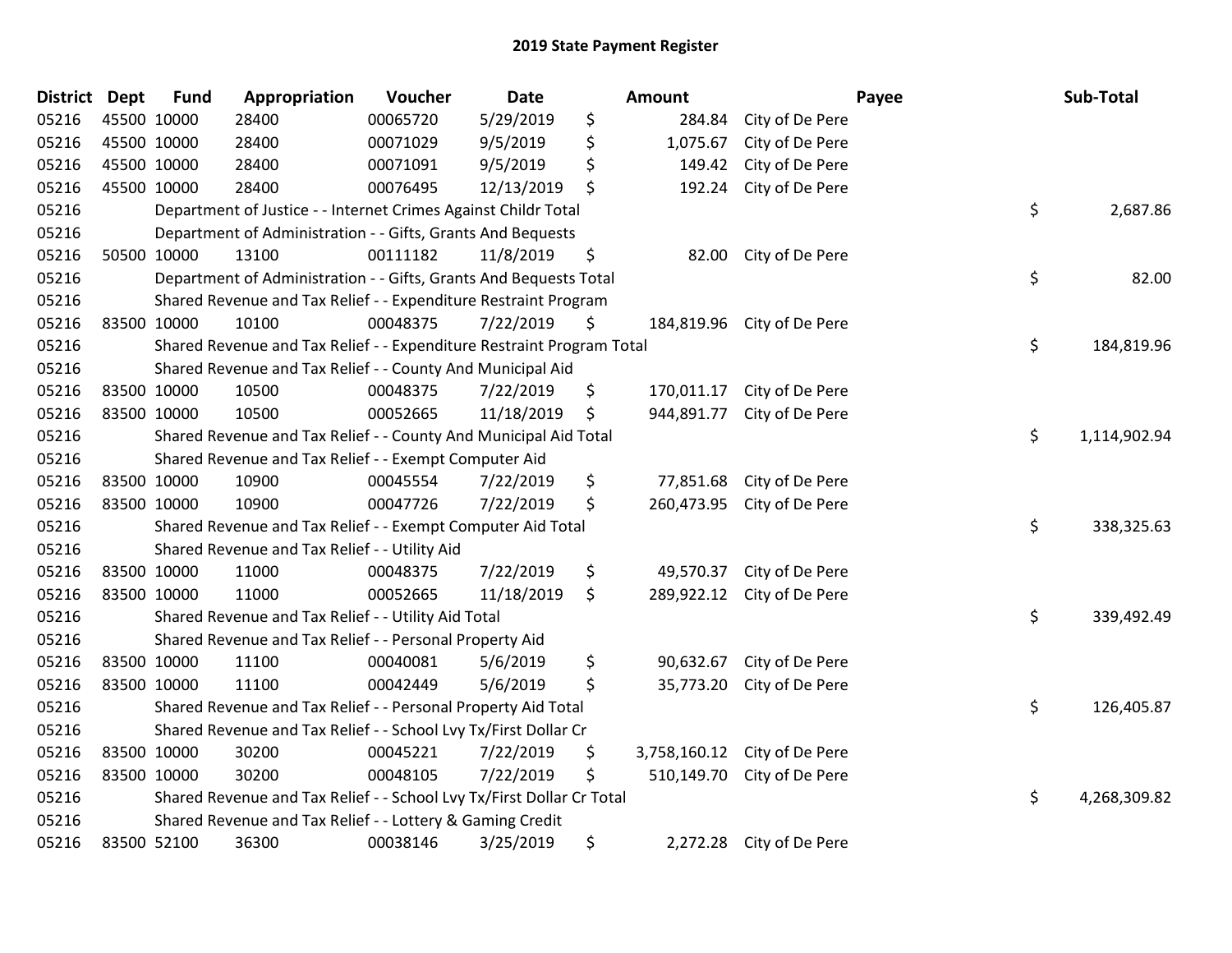|             | District Dept Fund | Appropriation                                                   | <b>Voucher</b> | Date         | Amount |                            | <b>Pavee</b> | Sub-Total    |
|-------------|--------------------|-----------------------------------------------------------------|----------------|--------------|--------|----------------------------|--------------|--------------|
| 05216       | 83500 52100        | 36300                                                           | 00038591       | 3/25/2019 \$ |        | 897,785.60 City of De Pere |              |              |
| 05216       |                    | Shared Revenue and Tax Relief - - Lottery & Gaming Credit Total |                |              |        |                            |              | 900,057.88   |
| 05216 Total |                    |                                                                 |                |              |        |                            |              | 8,737,361.92 |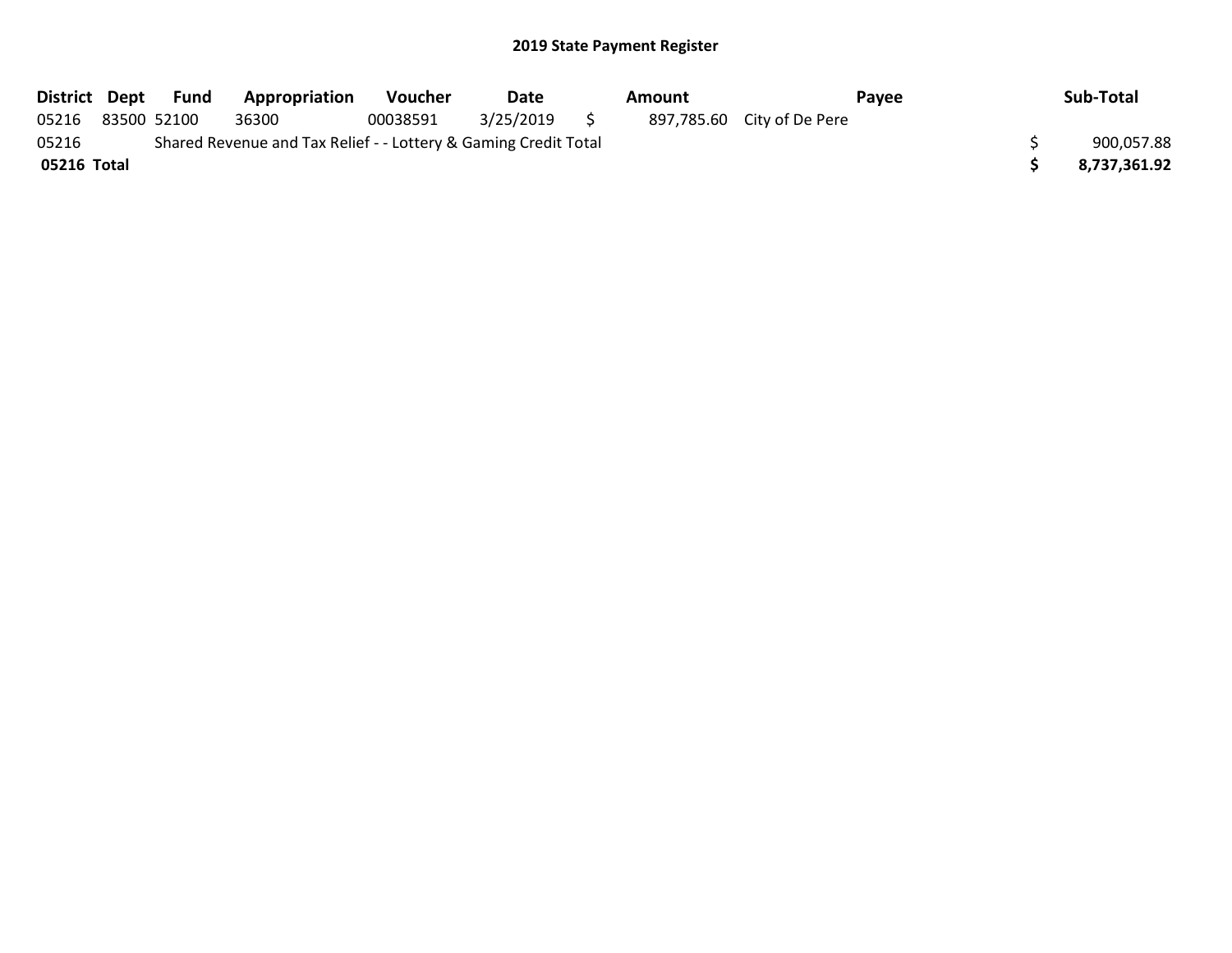| District Dept |             | <b>Fund</b> | Appropriation                                                      | Voucher  | <b>Date</b> | Amount | Payee                         | Sub-Total        |
|---------------|-------------|-------------|--------------------------------------------------------------------|----------|-------------|--------|-------------------------------|------------------|
| 05231         |             |             | Dept of Safety & Prof Services - - Fire Dues Distribution          |          |             |        |                               |                  |
| 05231         | 16500 10000 |             | 22500                                                              | 00029752 | 7/3/2019    | \$     | 284,374.39 Green Bay, City of |                  |
| 05231         |             |             | Dept of Safety & Prof Services - - Fire Dues Distribution Total    |          |             |        |                               | \$<br>284,374.39 |
| 05231         |             |             | Dept of Natural Resources - - Aids In Lieu Of Taxes - Gener        |          |             |        |                               |                  |
| 05231         |             | 37000 10000 | 50300                                                              | 00294154 | 1/28/2019   | \$     | 439.08 Green Bay, City of     |                  |
| 05231         |             |             | Dept of Natural Resources - - Aids In Lieu Of Taxes - Gener Total  |          |             |        |                               | \$<br>439.08     |
| 05231         |             |             | Dept of Natural Resources - - Gen Program Ops-State Funds          |          |             |        |                               |                  |
| 05231         |             | 37000 21200 | 16100                                                              | 00330190 | 6/14/2019   | \$     | 142.68 Green Bay, City of     |                  |
| 05231         |             |             | Dept of Natural Resources - - Gen Program Ops-State Funds Total    |          |             |        |                               | \$<br>142.68     |
| 05231         |             |             | Dept of Natural Resources - - GPO -Federal Funds                   |          |             |        |                               |                  |
| 05231         |             | 37000 21200 | 38100                                                              | 00307348 | 3/27/2019   | \$     | 8,568.95 Green Bay, City of   |                  |
| 05231         |             |             | Dept of Natural Resources - - GPO -Federal Funds Total             |          |             |        |                               | \$<br>8,568.95   |
| 05231         |             |             | Dept of Natural Resources - - Enf A - Boating Enforcement          |          |             |        |                               |                  |
| 05231         |             | 37000 21200 | 55000                                                              | 00307348 | 3/27/2019   | \$     | 16,136.65 Green Bay, City of  |                  |
| 05231         |             |             | Dept of Natural Resources - - Enf A - Boating Enforcement Total    |          |             |        |                               | \$<br>16,136.65  |
| 05231         |             |             | Dept of Natural Resources - - Resaids - Cnty Forst, Cl & Mfl       |          |             |        |                               |                  |
| 05231         |             | 37000 21200 | 57100                                                              | 00332235 | 6/21/2019   | \$     | 15.81 Green Bay, City of      |                  |
| 05231         |             |             | Dept of Natural Resources - - Resaids - Cnty Forst, Cl & Mfl Total |          |             |        |                               | \$<br>15.81      |
| 05231         |             |             | Dept of Natural Resources - - Fin Asst For Responsible Units       |          |             |        |                               |                  |
| 05231         | 37000 27400 |             | 67000                                                              | 00322818 | 5/22/2019   | \$     | 406,548.76 Green Bay, City of |                  |
| 05231         |             |             | Dept of Natural Resources - - Fin Asst For Responsible Units Total |          |             |        |                               | \$<br>406,548.76 |
| 05231         |             |             | Dept of Natural Resources - - Recycling Consolidation Grants       |          |             |        |                               |                  |
| 05231         | 37000 27400 |             | 67300                                                              | 00322818 | 5/22/2019   | \$     | 26,835.59 Green Bay, City of  |                  |
| 05231         |             |             | Dept of Natural Resources - - Recycling Consolidation Grants Total |          |             |        |                               | \$<br>26,835.59  |
| 05231         |             |             | WI Dept of Transportation - - Conn Hwy Aids St Fds                 |          |             |        |                               |                  |
| 05231         |             | 39500 21100 | 16200                                                              | 00337701 | 1/7/2019    | \$     | 165,771.59 Green Bay, City of |                  |
| 05231         |             | 39500 21100 | 16200                                                              | 00365015 | 4/1/2019    | \$     | 165,771.59 Green Bay, City of |                  |
| 05231         | 39500 21100 |             | 16200                                                              | 00403024 | 7/1/2019    | \$     | 165,771.59 Green Bay, City of |                  |
| 05231         | 39500 21100 |             | 16200                                                              | 00445842 | 10/7/2019   | \$     | 165,771.61 Green Bay, City of |                  |
| 05231         |             |             | WI Dept of Transportation - - Conn Hwy Aids St Fds Total           |          |             |        |                               | \$<br>663,086.38 |
| 05231         |             |             | WI Dept of Transportation - - Lift Bridge State Fd                 |          |             |        |                               |                  |
| 05231         |             | 39500 21100 | 16400                                                              | 00398269 | 7/1/2019    | \$     | 571,920.12 Green Bay, City of |                  |
| 05231         |             |             | WI Dept of Transportation - - Lift Bridge State Fd Total           |          |             |        |                               | \$<br>571,920.12 |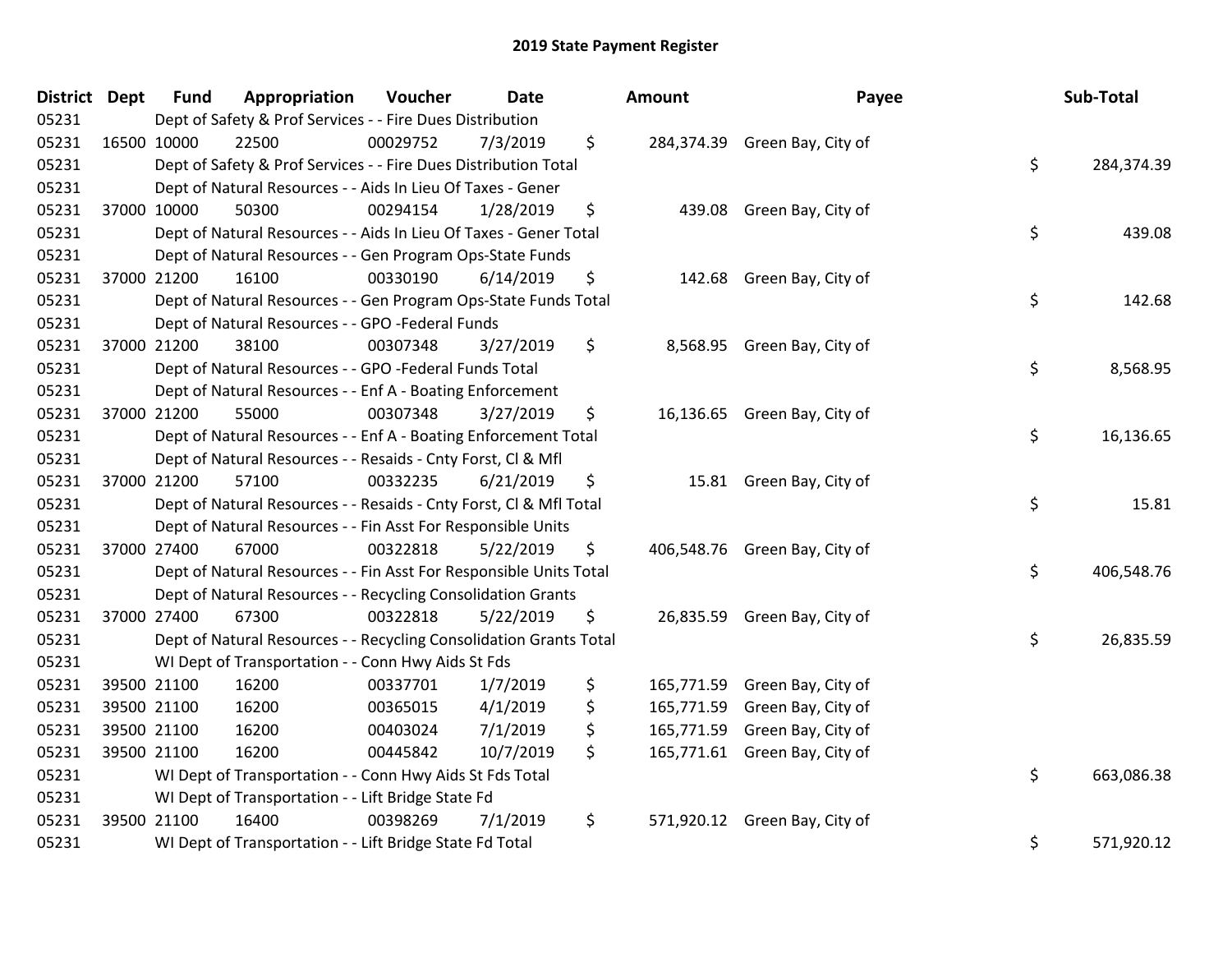| <b>District</b> | <b>Dept</b> | <b>Fund</b> | Appropriation                                            | Voucher  | Date      | Amount             | Payee              | Sub-Total          |
|-----------------|-------------|-------------|----------------------------------------------------------|----------|-----------|--------------------|--------------------|--------------------|
| 05231           |             |             | WI Dept of Transportation - - Paratransit Aids, Sf       |          |           |                    |                    |                    |
| 05231           |             | 39500 21100 | 17500                                                    | 00371083 | 4/15/2019 | \$<br>85,862.00    | Green Bay, City of |                    |
| 05231           |             |             | WI Dept of Transportation - - Paratransit Aids, Sf Total |          |           |                    |                    | \$<br>85,862.00    |
| 05231           |             |             | WI Dept of Transportation - - Tb, Trns Oper Aid Sf       |          |           |                    |                    |                    |
| 05231           |             | 39500 21100 | 17600                                                    | 00390206 | 6/5/2019  | \$<br>587,569.00   | Green Bay, City of |                    |
| 05231           |             | 39500 21100 | 17600                                                    | 00416969 | 7/30/2019 | \$<br>1,762,707.00 | Green Bay, City of |                    |
| 05231           |             |             | WI Dept of Transportation - - Tb, Trns Oper Aid Sf Total |          |           |                    |                    | \$<br>2,350,276.00 |
| 05231           |             |             | WI Dept of Transportation - - Hwy Sfty Loc Aid Ffd       |          |           |                    |                    |                    |
| 05231           |             | 39500 21100 | 18500                                                    | 00341351 | 1/14/2019 | \$<br>24,105.49    | Green Bay, City of |                    |
| 05231           |             | 39500 21100 | 18500                                                    | 00341352 | 1/14/2019 | \$<br>18,453.98    | Green Bay, City of |                    |
| 05231           |             | 39500 21100 | 18500                                                    | 00341353 | 1/14/2019 | \$<br>13,132.11    | Green Bay, City of |                    |
| 05231           |             | 39500 21100 | 18500                                                    | 00341354 | 1/14/2019 | \$<br>5,907.02     | Green Bay, City of |                    |
| 05231           |             | 39500 21100 | 18500                                                    | 00351627 | 2/12/2019 | \$<br>17,860.06    | Green Bay, City of |                    |
| 05231           |             | 39500 21100 | 18500                                                    | 00351629 | 2/12/2019 | \$<br>7,128.38     | Green Bay, City of |                    |
| 05231           |             | 39500 21100 | 18500                                                    | 00359830 | 3/12/2019 | \$<br>14,959.23    | Green Bay, City of |                    |
| 05231           |             | 39500 21100 | 18500                                                    | 00359831 | 3/13/2019 | \$<br>6,203.24     | Green Bay, City of |                    |
| 05231           |             | 39500 21100 | 18500                                                    | 00368855 | 4/5/2019  | \$<br>20,730.52    | Green Bay, City of |                    |
| 05231           |             | 39500 21100 | 18500                                                    | 00369381 | 4/11/2019 | \$<br>8,914.62     | Green Bay, City of |                    |
| 05231           |             | 39500 21100 | 18500                                                    | 00380570 | 5/8/2019  | \$<br>20,251.38    | Green Bay, City of |                    |
| 05231           |             | 39500 21100 | 18500                                                    | 00380571 | 5/14/2019 | \$<br>8,624.57     | Green Bay, City of |                    |
| 05231           |             | 39500 21100 | 18500                                                    | 00409178 | 7/5/2019  | \$<br>19,893.54    | Green Bay, City of |                    |
| 05231           |             | 39500 21100 | 18500                                                    | 00409180 | 7/5/2019  | \$<br>8,894.99     | Green Bay, City of |                    |
| 05231           |             | 39500 21100 | 18500                                                    | 00409193 | 7/5/2019  | \$<br>3,510.57     | Green Bay, City of |                    |
| 05231           |             | 39500 21100 | 18500                                                    | 00411594 | 7/12/2019 | \$<br>3,518.76     | Green Bay, City of |                    |
| 05231           |             | 39500 21100 | 18500                                                    | 00413919 | 7/19/2019 | \$<br>5,962.20     | Green Bay, City of |                    |
| 05231           |             | 39500 21100 | 18500                                                    | 00413924 | 7/19/2019 | \$<br>18,495.00    | Green Bay, City of |                    |
| 05231           |             | 39500 21100 | 18500                                                    | 00422376 | 8/12/2019 | \$<br>16,937.31    | Green Bay, City of |                    |
| 05231           |             | 39500 21100 | 18500                                                    | 00422377 | 8/14/2019 | \$<br>8,354.48     | Green Bay, City of |                    |
| 05231           |             | 39500 21100 | 18500                                                    | 00422385 | 8/12/2019 | \$<br>3,522.40     | Green Bay, City of |                    |
| 05231           |             | 39500 21100 | 18500                                                    | 00422398 | 8/12/2019 | \$<br>16,146.36    | Green Bay, City of |                    |
| 05231           |             | 39500 21100 | 18500                                                    | 00426984 | 8/22/2019 | \$<br>17,106.66    | Green Bay, City of |                    |
| 05231           |             | 39500 21100 | 18500                                                    | 00429715 | 9/3/2019  | \$<br>2,929.68     | Green Bay, City of |                    |
| 05231           |             | 39500 21100 | 18500                                                    | 00432588 | 9/11/2019 | \$<br>24,149.78    | Green Bay, City of |                    |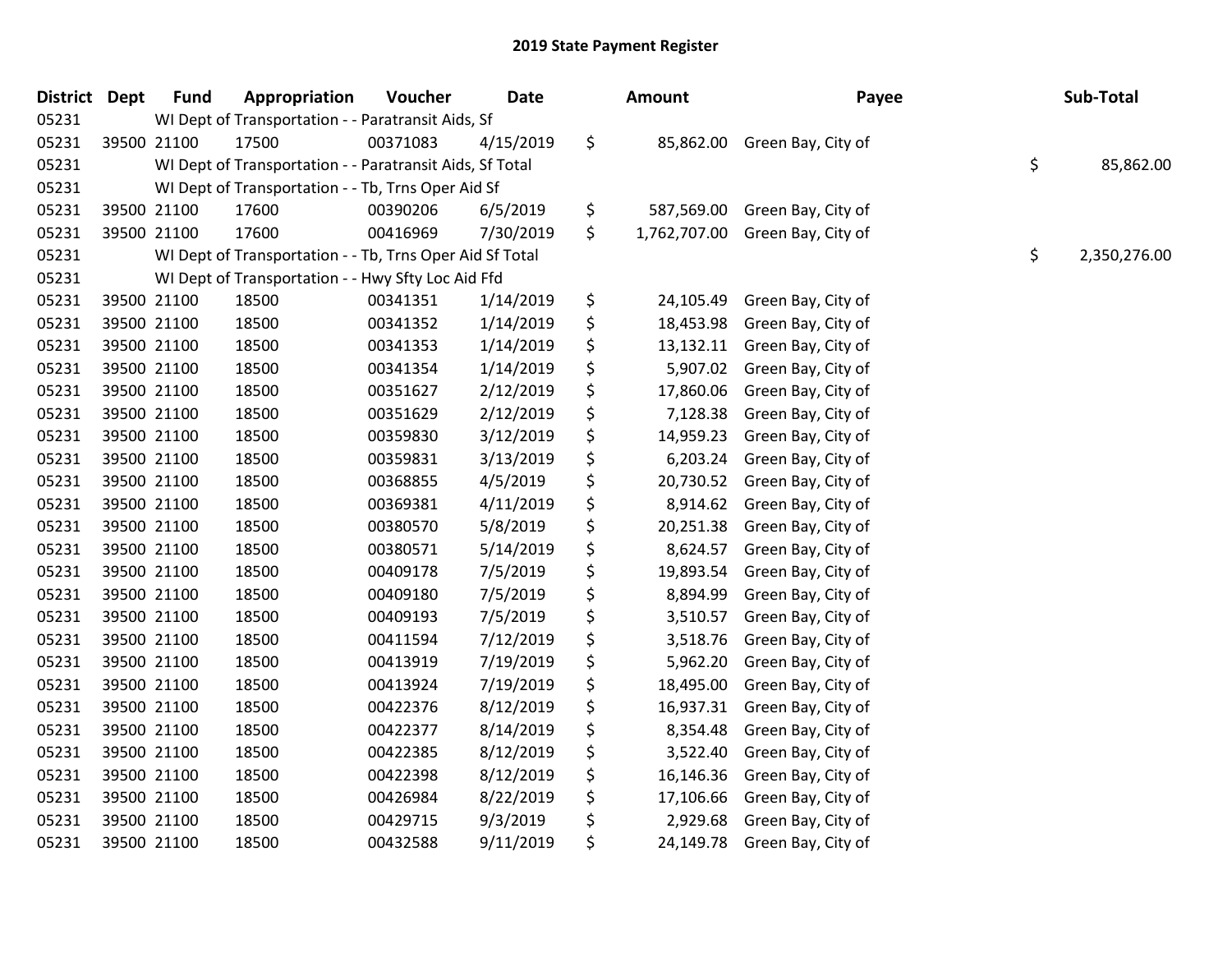| <b>District</b> | <b>Dept</b> | <b>Fund</b>                                                    | Appropriation                                            | Voucher  | Date       |    | <b>Amount</b> | Payee              |            | Sub-Total    |
|-----------------|-------------|----------------------------------------------------------------|----------------------------------------------------------|----------|------------|----|---------------|--------------------|------------|--------------|
| 05231           |             | 39500 21100                                                    | 18500                                                    | 00433110 | 9/17/2019  | \$ | 8,506.30      | Green Bay, City of |            |              |
| 05231           |             | 39500 21100                                                    | 18500                                                    | 00433469 | 9/12/2019  | \$ | 21,639.20     | Green Bay, City of |            |              |
| 05231           |             | 39500 21100                                                    | 18500                                                    | 00435022 | 9/17/2019  | \$ | 1,193.24      | Green Bay, City of |            |              |
| 05231           |             | 39500 21100                                                    | 18500                                                    | 00447919 | 10/11/2019 | \$ | 21,498.96     | Green Bay, City of |            |              |
| 05231           |             | 39500 21100                                                    | 18500                                                    | 00447920 | 10/16/2019 | \$ | 8,668.86      | Green Bay, City of |            |              |
| 05231           |             | 39500 21100                                                    | 18500                                                    | 00470405 | 12/12/2019 | \$ | 4,799.72      | Green Bay, City of |            |              |
| 05231           |             | 39500 21100                                                    | 18500                                                    | 00470448 | 12/12/2019 | \$ | 16,368.48     | Green Bay, City of |            |              |
| 05231           |             | 39500 21100                                                    | 18500                                                    | 00470463 | 12/12/2019 | \$ | 5,443.40      | Green Bay, City of |            |              |
| 05231           |             |                                                                | WI Dept of Transportation - - Hwy Sfty Loc Aid Ffd Total |          |            |    |               |                    | \$         | 403,810.49   |
| 05231           |             |                                                                | WI Dept of Transportation - - Trns Aids To Mnc.-Sf       |          |            |    |               |                    |            |              |
| 05231           |             | 39500 21100                                                    | 19100                                                    | 00335966 | 1/7/2019   | \$ | 695,247.76    | Green Bay, City of |            |              |
| 05231           |             | 39500 21100                                                    | 19100                                                    | 00363282 | 4/1/2019   | \$ | 695,247.76    | Green Bay, City of |            |              |
| 05231           |             | 39500 21100                                                    | 19100                                                    | 00401291 | 7/1/2019   | \$ | 695,247.76    | Green Bay, City of |            |              |
| 05231           |             | 39500 21100                                                    | 19100                                                    | 00444109 | 10/7/2019  | \$ | 695,247.76    | Green Bay, City of |            |              |
| 05231           |             |                                                                | WI Dept of Transportation - - Trns Aids To Mnc.-Sf Total |          |            |    |               |                    | \$         | 2,780,991.04 |
| 05231           |             |                                                                | WI Dept of Transportation - - Loc Rd Imp Prg St Fd       |          |            |    |               |                    |            |              |
| 05231           |             | 39500 21100                                                    | 27800                                                    | 00418325 | 7/31/2019  | \$ | 234,656.75    | Green Bay, City of |            |              |
| 05231           |             |                                                                | WI Dept of Transportation - - Loc Rd Imp Prg St Fd Total |          |            |    |               |                    | \$         | 234,656.75   |
| 05231           |             |                                                                | WI Dept of Transportation - - Its & Traf Signls Sf       |          |            |    |               |                    |            |              |
| 05231           |             | 39500 21100                                                    | 35200                                                    | 00450384 | 10/17/2019 | \$ | 147,262.00    | Green Bay, City of |            |              |
| 05231           |             | 39500 21100                                                    | 35200                                                    | 00461043 | 11/12/2019 | \$ | 148,022.00    | Green Bay, City of |            |              |
| 05231           |             | \$<br>WI Dept of Transportation - - Its & Traf Signls Sf Total |                                                          |          |            |    |               |                    | 295,284.00 |              |
| 05231           |             | WI Dept of Transportation - - Wi Lift Brdg Op/M Sf             |                                                          |          |            |    |               |                    |            |              |
| 05231           |             | 39500 21100                                                    | 36600                                                    | 00339933 | 1/9/2019   | \$ | 64,028.50     | Green Bay, City of |            |              |
| 05231           |             | 39500 21100                                                    | 36600                                                    | 00348102 | 2/4/2019   | \$ | 26,060.82     | Green Bay, City of |            |              |
| 05231           |             | 39500 21100                                                    | 36600                                                    | 00359858 | 3/12/2019  | \$ | 16,907.69     | Green Bay, City of |            |              |
| 05231           |             | 39500 21100                                                    | 36600                                                    | 00368634 | 4/5/2019   | \$ | 17,479.05     | Green Bay, City of |            |              |
| 05231           |             | 39500 21100                                                    | 36600                                                    | 00375345 | 4/24/2019  | \$ | 20,668.14     | Green Bay, City of |            |              |
| 05231           |             | 39500 21100                                                    | 36600                                                    | 00391732 | 6/10/2019  | \$ | 57,786.09     | Green Bay, City of |            |              |
| 05231           |             | 39500 21100                                                    | 36600                                                    | 00400760 | 6/27/2019  | \$ | 61,460.70     | Green Bay, City of |            |              |
| 05231           |             | 39500 21100                                                    | 36600                                                    | 00418800 | 8/1/2019   | \$ | 52,468.15     | Green Bay, City of |            |              |
| 05231           |             | 39500 21100                                                    | 36600                                                    | 00429753 | 8/30/2019  | \$ | 60,352.00     | Green Bay, City of |            |              |
| 05231           | 39500 21100 |                                                                | 36600                                                    | 00436605 | 9/23/2019  | \$ | 57,848.11     | Green Bay, City of |            |              |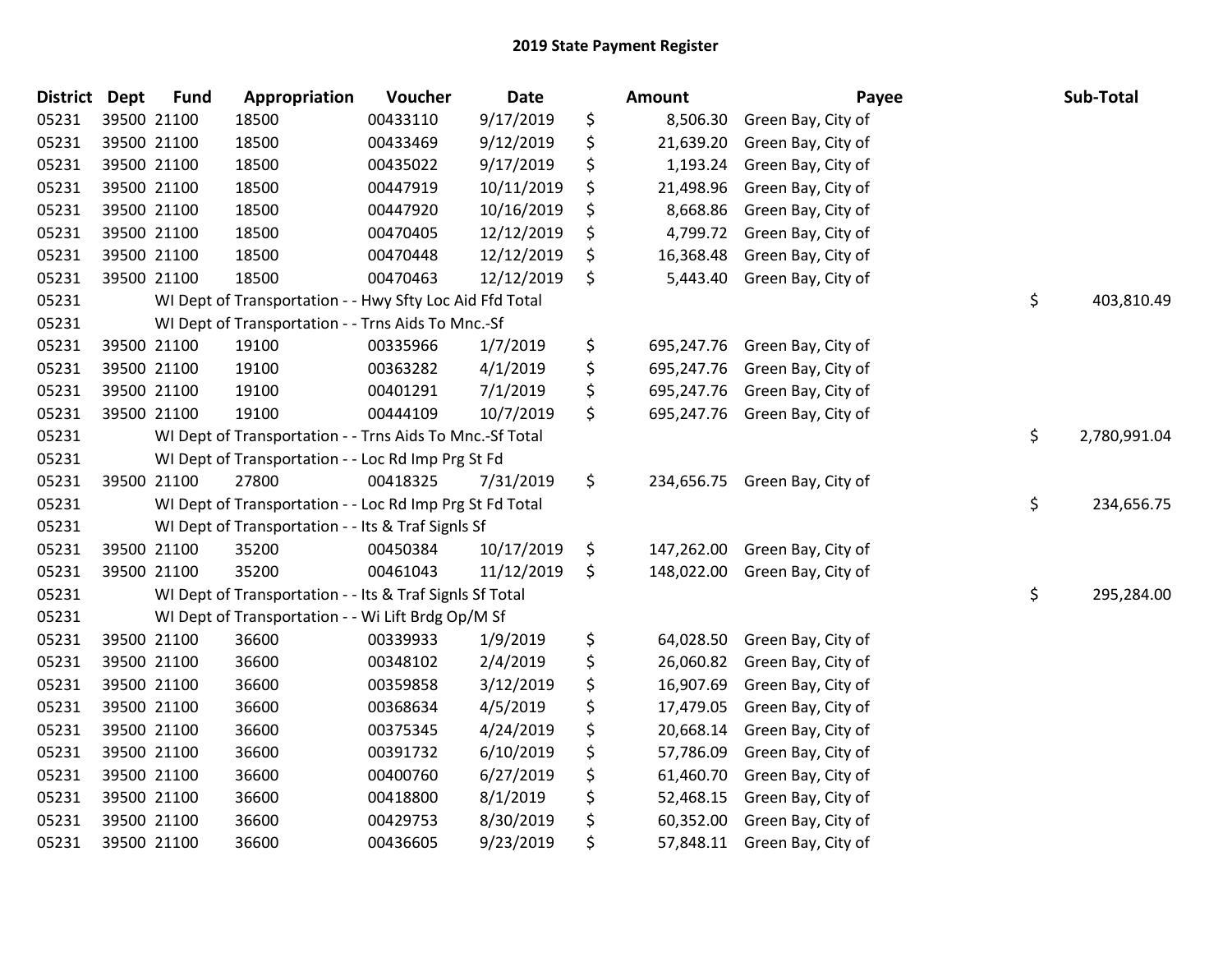| <b>District</b> | <b>Dept</b> | <b>Fund</b>                                                    | Appropriation                                                  | Voucher  | Date       |    | Amount    | Payee              |    | Sub-Total |
|-----------------|-------------|----------------------------------------------------------------|----------------------------------------------------------------|----------|------------|----|-----------|--------------------|----|-----------|
| 05231           |             | 39500 21100                                                    | 36600                                                          | 00456935 | 11/4/2019  | \$ | 61,115.75 | Green Bay, City of |    |           |
| 05231           |             | 39500 21100                                                    | 36600                                                          | 00466627 | 11/29/2019 | \$ | 57,834.37 | Green Bay, City of |    |           |
| 05231           |             | \$<br>WI Dept of Transportation - - Wi Lift Brdg Op/M Sf Total |                                                                |          |            |    |           |                    |    |           |
| 05231           |             | Department of Corrections - - General Program Operations       |                                                                |          |            |    |           |                    |    |           |
| 05231           |             | 41000 10000                                                    | 10100                                                          | 00295897 | 7/12/2019  | \$ | 7.85      | Green Bay, City of |    |           |
| 05231           |             | 41000 10000                                                    | 10100                                                          | 00303146 | 8/30/2019  | \$ | 9.50      | Green Bay, City of |    |           |
| 05231           |             | 41000 10000                                                    | 10100                                                          | 00306278 | 8/23/2019  | \$ | 10.40     | Green Bay, City of |    |           |
| 05231           |             |                                                                | Department of Corrections - - General Program Operations Total |          |            |    |           |                    | \$ | 27.75     |
| 05231           |             |                                                                | Department of Corrections - - Services For Community Correct   |          |            |    |           |                    |    |           |
| 05231           |             | 41000 10000                                                    | 10200                                                          | 00263157 | 1/29/2019  | \$ | 495.85    | Green Bay, City of |    |           |
| 05231           |             | 41000 10000                                                    | 10200                                                          | 00263387 | 1/29/2019  | \$ | 364.83    | Green Bay, City of |    |           |
| 05231           |             | 41000 10000                                                    | 10200                                                          | 00268137 | 2/22/2019  | \$ | 510.73    | Green Bay, City of |    |           |
| 05231           |             | 41000 10000                                                    | 10200                                                          | 00268380 | 2/22/2019  | \$ | 364.83    | Green Bay, City of |    |           |
| 05231           |             | 41000 10000                                                    | 10200                                                          | 00274380 | 3/21/2019  | \$ | 510.73    | Green Bay, City of |    |           |
| 05231           |             | 41000 10000                                                    | 10200                                                          | 00274678 | 3/21/2019  | \$ | 364.83    | Green Bay, City of |    |           |
| 05231           |             | 41000 10000                                                    | 10200                                                          | 00281555 | 4/25/2019  | \$ | 510.73    | Green Bay, City of |    |           |
| 05231           |             | 41000 10000                                                    | 10200                                                          | 00281741 | 4/25/2019  | \$ | 364.83    | Green Bay, City of |    |           |
| 05231           |             | 41000 10000                                                    | 10200                                                          | 00287699 | 5/28/2019  | \$ | 510.73    | Green Bay, City of |    |           |
| 05231           |             | 41000 10000                                                    | 10200                                                          | 00287813 | 5/28/2019  | \$ | 364.83    | Green Bay, City of |    |           |
| 05231           |             | 41000 10000                                                    | 10200                                                          | 00297140 | 7/19/2019  | \$ | 510.73    | Green Bay, City of |    |           |
| 05231           |             | 41000 10000                                                    | 10200                                                          | 00297689 | 7/12/2019  | \$ | 364.83    | Green Bay, City of |    |           |
| 05231           |             | 41000 10000                                                    | 10200                                                          | 00301039 | 7/29/2019  | \$ | 510.73    | Green Bay, City of |    |           |
| 05231           |             | 41000 10000                                                    | 10200                                                          | 00301263 | 7/30/2019  | \$ | 364.83    | Green Bay, City of |    |           |
| 05231           |             | 41000 10000                                                    | 10200                                                          | 00305858 | 8/26/2019  | \$ | 510.73    | Green Bay, City of |    |           |
| 05231           |             | 41000 10000                                                    | 10200                                                          | 00306447 | 8/27/2019  | \$ | 364.83    | Green Bay, City of |    |           |
| 05231           |             | 41000 10000                                                    | 10200                                                          | 00310265 | 9/26/2019  | \$ | 510.73    | Green Bay, City of |    |           |
| 05231           |             | 41000 10000                                                    | 10200                                                          | 00311452 | 9/26/2019  | \$ | 364.83    | Green Bay, City of |    |           |
| 05231           |             | 41000 10000                                                    | 10200                                                          | 00317919 | 10/28/2019 | \$ | 510.73    | Green Bay, City of |    |           |
| 05231           |             | 41000 10000                                                    | 10200                                                          | 00318683 | 10/28/2019 | \$ | 364.83    | Green Bay, City of |    |           |
| 05231           |             | 41000 10000                                                    | 10200                                                          | 00325133 | 11/26/2019 | \$ | 510.73    | Green Bay, City of |    |           |
| 05231           |             | 41000 10000                                                    | 10200                                                          | 00325881 | 11/27/2019 | \$ | 364.83    | Green Bay, City of |    |           |
| 05231           |             | 41000 10000                                                    | 10200                                                          | 00331639 | 12/23/2019 | \$ | 510.73    | Green Bay, City of |    |           |
| 05231           |             | 41000 10000                                                    | 10200                                                          | 00331847 | 12/23/2019 | \$ | 364.83    | Green Bay, City of |    |           |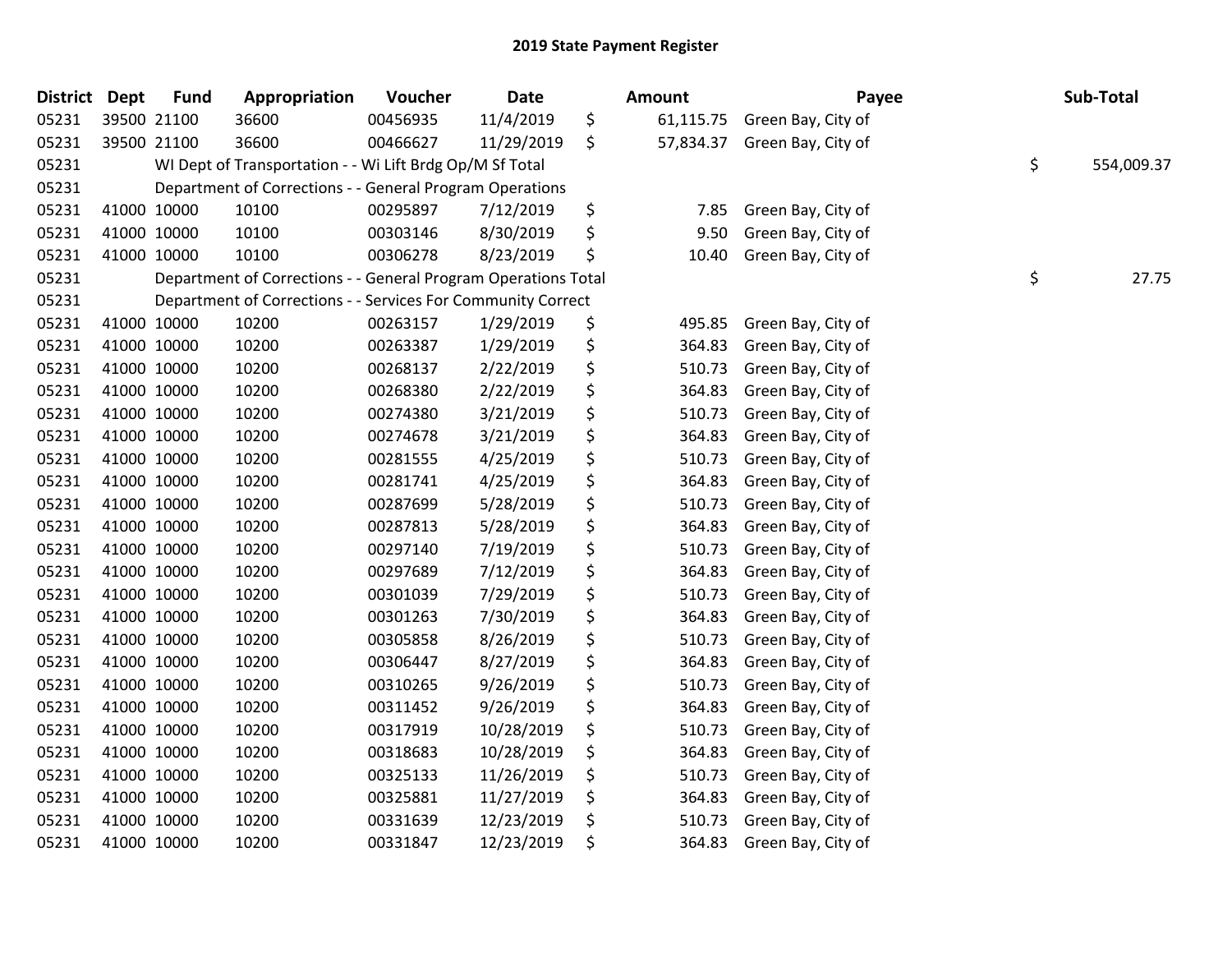| <b>District Dept</b> |             | <b>Fund</b>                                                               | Appropriation                                                                   | Voucher                 | <b>Date</b> |    | <b>Amount</b> | Payee                        |    | Sub-Total  |
|----------------------|-------------|---------------------------------------------------------------------------|---------------------------------------------------------------------------------|-------------------------|-------------|----|---------------|------------------------------|----|------------|
| 05231                |             |                                                                           | Department of Corrections - - Services For Community Correct Total              |                         |             |    |               |                              | \$ | 10,491.84  |
| 05231                |             | Department of Corrections - - Purchased Services For Offende              |                                                                                 |                         |             |    |               |                              |    |            |
| 05231                |             | 41000 10000                                                               | 11100                                                                           | 00278926                | 4/11/2019   | \$ |               | 8,250.00 Green Bay, City of  |    |            |
| 05231                |             |                                                                           | Department of Corrections - - Purchased Services For Offende Total              |                         |             |    |               |                              | \$ | 8,250.00   |
| 05231                |             | Department of Health Services - - Emergency Medical Services, Ai          |                                                                                 |                         |             |    |               |                              |    |            |
| 05231                |             | 43500 10000                                                               | 11900                                                                           | 00307905                | 9/4/2019    | \$ |               | 15,982.46 Green Bay, City of |    |            |
| 05231                |             | Department of Health Services - - Emergency Medical Services, Ai Total    |                                                                                 |                         |             |    |               |                              |    | 15,982.46  |
| 05231                |             | Department of Health Services - - Prepaid Medical Transport Reimbursement |                                                                                 |                         |             |    |               |                              |    |            |
| 05231                |             | 43500 10000                                                               | 16300                                                                           | AMBULANCE 11/18/2019 \$ |             |    | 170,282.18    | Green Bay, City of           |    |            |
| 05231                |             |                                                                           | Department of Health Services - - Prepaid Medical Transport Reimbursement Total |                         |             |    |               |                              | \$ | 170,282.18 |
| 05231                |             |                                                                           | Department of Health Services - - General Program Operations                    |                         |             |    |               |                              |    |            |
| 05231                |             | 43500 10000                                                               | 80100                                                                           | 00257317                | 1/18/2019   | \$ |               | 371.40 Green Bay, City of    |    |            |
| 05231                |             |                                                                           | Department of Health Services - - General Program Operations Total              |                         |             |    |               |                              | \$ | 371.40     |
| 05231                |             |                                                                           | Department of Health Services - - Indirect Cost Reimbursements                  |                         |             |    |               |                              |    |            |
| 05231                |             | 43500 10000                                                               | 84000                                                                           | 00257317                | 1/18/2019   | \$ | 371.40        | Green Bay, City of           |    |            |
| 05231                |             |                                                                           | Department of Health Services - - Indirect Cost Reimbursements Total            |                         |             |    |               |                              | \$ | 371.40     |
| 05231                |             |                                                                           | Dept of Workforce Development - - Title Ib Aids State GPR                       |                         |             |    |               |                              |    |            |
| 05231                |             | 44500 10000                                                               | 50900                                                                           | 00203059                | 1/2/2019    | \$ | 95.78         | Green Bay, City of           |    |            |
| 05231                |             | 44500 10000                                                               | 50900                                                                           | 00203756                | 1/9/2019    | \$ | 20.22         | Green Bay, City of           |    |            |
| 05231                |             | 44500 10000                                                               | 50900                                                                           | 00207149                | 1/30/2019   | \$ | 90.46         | Green Bay, City of           |    |            |
| 05231                |             | 44500 10000                                                               | 50900                                                                           | 00213592                | 3/6/2019    | \$ | 112.81        | Green Bay, City of           |    |            |
| 05231                | 44500 10000 |                                                                           | 50900                                                                           | 00218278                | 4/8/2019    | \$ | 83.01         | Green Bay, City of           |    |            |
| 05231                | 44500 10000 |                                                                           | 50900                                                                           | 00224984                | 5/22/2019   | \$ | 72.37         | Green Bay, City of           |    |            |
| 05231                |             |                                                                           | Dept of Workforce Development - - Title Ib Aids State GPR Total                 |                         |             |    |               |                              | \$ | 474.65     |
| 05231                |             | Dept of Workforce Development - - Title Ib Aids Federal Prf               |                                                                                 |                         |             |    |               |                              |    |            |
| 05231                |             | 44500 10000                                                               | 54400                                                                           | 00203059                | 1/2/2019    | \$ | 354.22        | Green Bay, City of           |    |            |
| 05231                | 44500 10000 |                                                                           | 54400                                                                           | 00203756                | 1/9/2019    | \$ | 74.78         | Green Bay, City of           |    |            |
| 05231                |             | 44500 10000                                                               | 54400                                                                           | 00207149                | 1/30/2019   | \$ | 334.54        | Green Bay, City of           |    |            |
| 05231                |             | 44500 10000                                                               | 54400                                                                           | 00213592                | 3/6/2019    | \$ | 417.19        | Green Bay, City of           |    |            |
| 05231                |             | 44500 10000                                                               | 54400                                                                           | 00218278                | 4/8/2019    | \$ | 306.99        | Green Bay, City of           |    |            |
| 05231                |             | 44500 10000                                                               | 54400                                                                           | 00224984                | 5/22/2019   | \$ | 267.63        | Green Bay, City of           |    |            |
| 05231                |             | \$<br>Dept of Workforce Development - - Title Ib Aids Federal Prf Total   |                                                                                 |                         |             |    |               |                              |    | 1,755.35   |
| 05231                |             | Department of Justice - - Law Enforcement Train, Local                    |                                                                                 |                         |             |    |               |                              |    |            |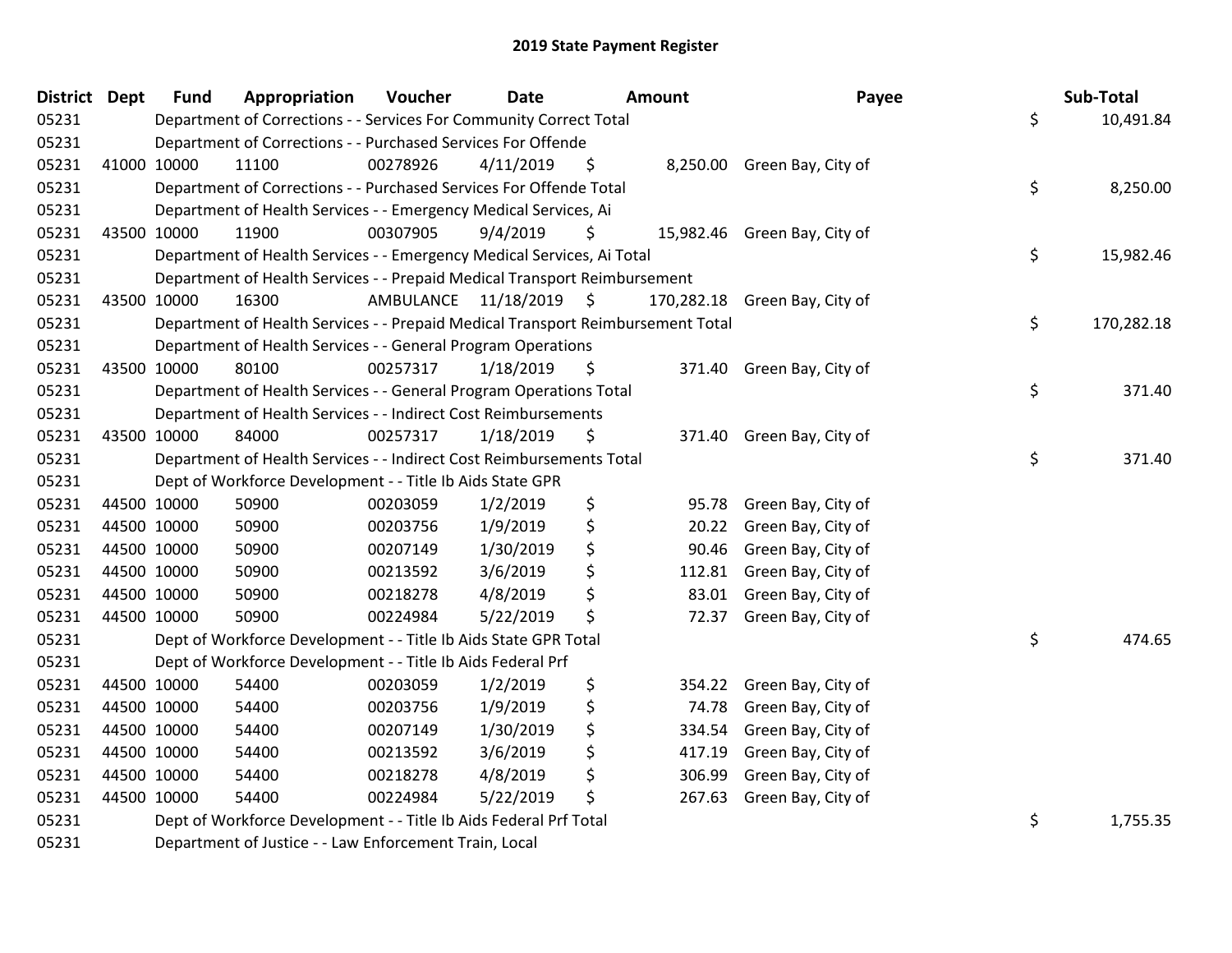| District Dept |             | <b>Fund</b>                                                         | Appropriation                                                          | Voucher  | Date       |    | Amount    | Payee                        |    | Sub-Total  |
|---------------|-------------|---------------------------------------------------------------------|------------------------------------------------------------------------|----------|------------|----|-----------|------------------------------|----|------------|
| 05231         | 45500 10000 |                                                                     | 23100                                                                  | 00073146 | 10/17/2019 | \$ |           | 25,440.00 Green Bay, City of |    |            |
| 05231         |             |                                                                     | Department of Justice - - Law Enforcement Train, Local Total           |          |            |    |           |                              | \$ | 25,440.00  |
| 05231         |             |                                                                     | Department of Justice - - Federal Aid, Local Assistance                |          |            |    |           |                              |    |            |
| 05231         |             | 45500 10000                                                         | 25100                                                                  | 00072104 | 10/8/2019  | \$ | 1,134.11  | Green Bay, City of           |    |            |
| 05231         | 45500 10000 |                                                                     | 25100                                                                  | 00075191 | 11/21/2019 | \$ | 14,903.83 | Green Bay, City of           |    |            |
| 05231         | 45500 10000 |                                                                     | 25100                                                                  | 00077261 | 12/26/2019 | \$ | 1,365.89  | Green Bay, City of           |    |            |
| 05231         |             |                                                                     | Department of Justice - - Federal Aid, Local Assistance Total          |          |            |    |           |                              | \$ | 17,403.83  |
| 05231         |             |                                                                     | Department of Justice - - Law Enf Officer Suplmnt Grants               |          |            |    |           |                              |    |            |
| 05231         | 45500 10000 |                                                                     | 27500                                                                  | 00064641 | 5/10/2019  | \$ | 62,636.69 | Green Bay, City of           |    |            |
| 05231         | 45500 10000 |                                                                     | 27500                                                                  | 00069424 | 8/5/2019   | \$ |           | 58,797.31 Green Bay, City of |    |            |
| 05231         |             |                                                                     | Department of Justice - - Law Enf Officer Suplmnt Grants Total         |          |            |    |           |                              | \$ | 121,434.00 |
| 05231         |             |                                                                     | Department of Justice - - Law Enforcement Overtime Grant               |          |            |    |           |                              |    |            |
| 05231         | 45500 10000 |                                                                     | 28600                                                                  | 00058962 | 2/1/2019   | \$ |           | 15,041.39 Green Bay, City of |    |            |
| 05231         | 45500 10000 |                                                                     | 28600                                                                  | 00065174 | 5/20/2019  | \$ |           | 17,963.01 Green Bay, City of |    |            |
| 05231         | 45500 10000 |                                                                     | 28600                                                                  | 00069081 | 7/29/2019  | \$ | 32,720.59 | Green Bay, City of           |    |            |
| 05231         | 45500 10000 |                                                                     | 28600                                                                  | 00073506 | 11/1/2019  | \$ | 36,666.25 | Green Bay, City of           |    |            |
| 05231         |             | Department of Justice - - Law Enforcement Overtime Grant Total      |                                                                        |          |            |    |           |                              |    | 102,391.24 |
| 05231         |             |                                                                     | Department of Justice - - Awards For Victims Of Crimes                 |          |            |    |           |                              |    |            |
| 05231         | 45500 10000 |                                                                     | 50200                                                                  | 00061476 | 3/18/2019  | \$ | 739.30    | Green Bay, City of           |    |            |
| 05231         |             |                                                                     | Department of Justice - - Awards For Victims Of Crimes Total           |          |            |    |           |                              | \$ | 739.30     |
| 05231         |             |                                                                     | Department of Justice - - Federal Aid; Victim Comp                     |          |            |    |           |                              |    |            |
| 05231         | 45500 10000 |                                                                     | 54100                                                                  | 00066028 | 6/4/2019   | \$ |           | 553.20 Green Bay, City of    |    |            |
| 05231         |             |                                                                     | Department of Justice - - Federal Aid; Victim Comp Total               |          |            |    |           |                              | \$ | 553.20     |
| 05231         |             |                                                                     | Department of Military Affairs - - Federal Aid-Service Contracts       |          |            |    |           |                              |    |            |
| 05231         | 46500 10000 |                                                                     | 14100                                                                  | 00054158 | 1/8/2019   | \$ | 30.00     | Green Bay, City of           |    |            |
| 05231         |             |                                                                     | Department of Military Affairs - - Federal Aid-Service Contracts Total |          |            |    |           |                              | \$ | 30.00      |
| 05231         |             |                                                                     | Department of Military Affairs - - General Program Operations          |          |            |    |           |                              |    |            |
| 05231         |             | 46500 10000                                                         | 30100                                                                  | 00056215 | 2/11/2019  | \$ |           | 12,721.83 Green Bay, City of |    |            |
| 05231         |             | Department of Military Affairs - - General Program Operations Total |                                                                        |          |            |    |           |                              |    | 12,721.83  |
| 05231         |             | Department of Military Affairs - - Regional Emergency Response Tm   |                                                                        |          |            |    |           |                              |    |            |
| 05231         | 46500 10000 |                                                                     | 30600                                                                  | 00055376 | 1/28/2019  | \$ | 11,268.85 | Green Bay, City of           |    |            |
| 05231         |             | 46500 10000                                                         | 30600                                                                  | 00058709 | 4/5/2019   | \$ | 11,268.85 | Green Bay, City of           |    |            |
| 05231         |             | 46500 10000                                                         | 30600                                                                  | 00061633 | 6/5/2019   | \$ | 11,268.85 | Green Bay, City of           |    |            |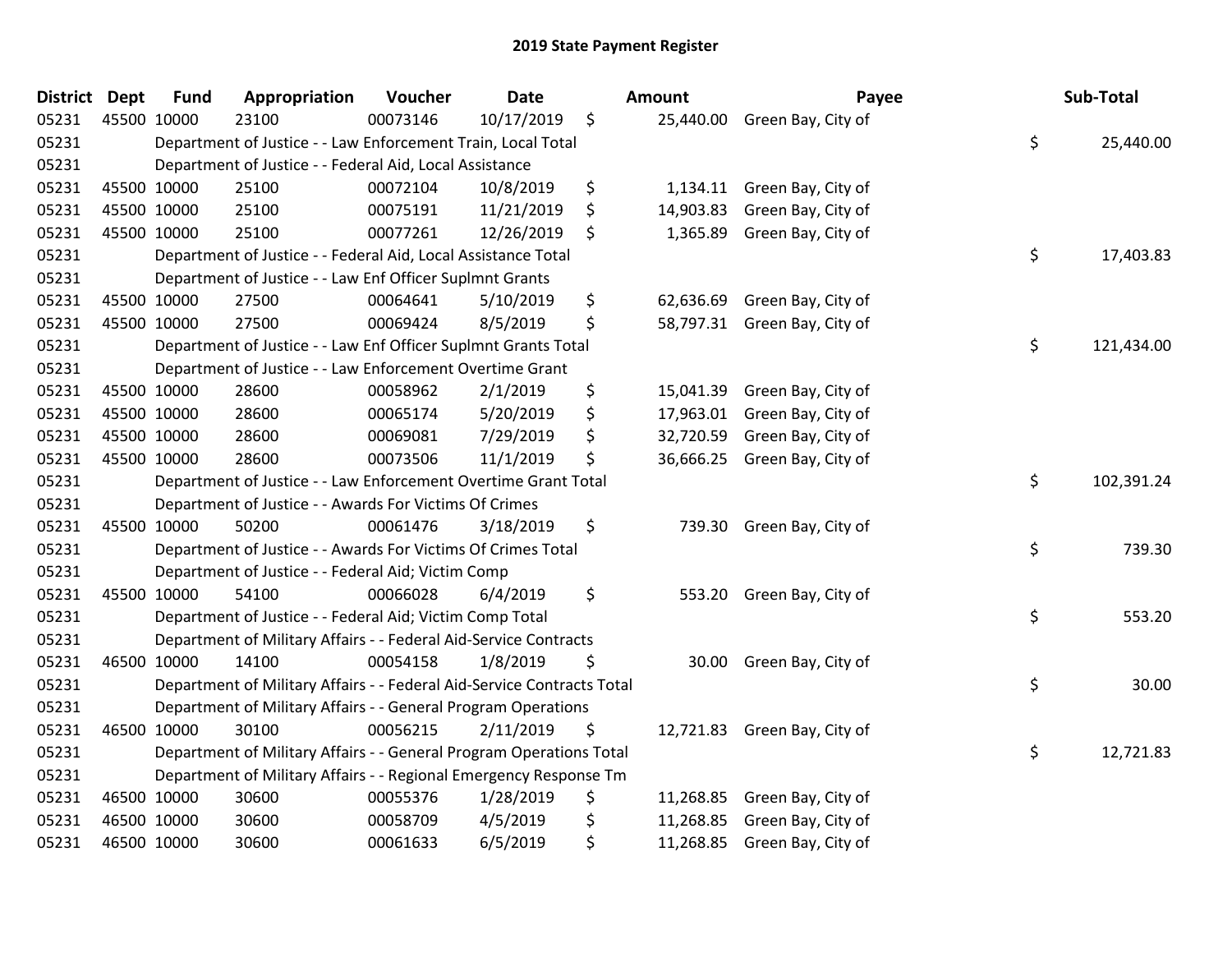## 2019 State Payment Register

| District | <b>Dept</b> | <b>Fund</b>                                             | Appropriation                                                           | Voucher  | <b>Date</b> |    | <b>Amount</b> | Payee                        |    | Sub-Total  |
|----------|-------------|---------------------------------------------------------|-------------------------------------------------------------------------|----------|-------------|----|---------------|------------------------------|----|------------|
| 05231    |             | 46500 10000                                             | 30600                                                                   | 00068301 | 10/15/2019  | \$ |               | 11,268.85 Green Bay, City of |    |            |
| 05231    |             |                                                         | Department of Military Affairs - - Regional Emergency Response Tm Total |          |             |    |               |                              | \$ | 45,075.40  |
| 05231    |             |                                                         | Department of Military Affairs - - Federal Aid, Homeland Security       |          |             |    |               |                              |    |            |
| 05231    |             | 46500 10000                                             | 35000                                                                   | 00053781 | 1/3/2019    | \$ |               | 8,685.00 Green Bay, City of  |    |            |
| 05231    |             |                                                         | Department of Military Affairs - - Federal Aid, Homeland Security Total |          |             |    |               |                              | \$ | 8,685.00   |
| 05231    |             |                                                         | Department of Military Affairs - - Emac Deployment Clearing             |          |             |    |               |                              |    |            |
| 05231    |             | 46500 10000                                             | 95500                                                                   | 00064210 | 7/22/2019   | \$ | 1,810.42      | Green Bay, City of           |    |            |
| 05231    |             |                                                         | Department of Military Affairs - - Emac Deployment Clearing Total       |          |             |    |               |                              | \$ | 1,810.42   |
| 05231    |             |                                                         | Department of Administration - - Federal Aid                            |          |             |    |               |                              |    |            |
| 05231    |             | 50500 10000                                             | 14200                                                                   | 00107533 | 9/3/2019    | \$ | 50,000.00     | Green Bay, City of           |    |            |
| 05231    |             | 50500 10000                                             | 14200                                                                   | 00107696 | 8/28/2019   | \$ |               | 50,000.00 Green Bay, City of |    |            |
| 05231    |             |                                                         | Department of Administration - - Federal Aid Total                      |          |             |    |               |                              | \$ | 100,000.00 |
| 05231    |             |                                                         | Elections Commission - - General Program Ops, GPR                       |          |             |    |               |                              |    |            |
| 05231    |             | 51000 10000                                             | 10100                                                                   | 00001477 | 1/25/2019   | \$ | 600.00        | Green Bay, City of           |    |            |
| 05231    |             | Elections Commission - - General Program Ops, GPR Total |                                                                         |          |             |    |               |                              |    | 600.00     |
| 05231    |             | Public Defender Board - - Trial Representation          |                                                                         |          |             |    |               |                              |    |            |
| 05231    |             | 55000 10000                                             | 10300                                                                   | 00177869 | 1/23/2019   | \$ | 3.95          | Green Bay, City of           |    |            |
| 05231    |             | 55000 10000                                             | 10300                                                                   | 00187083 | 3/21/2019   | \$ | 38.25         | Green Bay, City of           |    |            |
| 05231    |             | 55000 10000                                             | 10300                                                                   | 00187668 | 3/29/2019   | \$ | 24.50         | Green Bay, City of           |    |            |
| 05231    |             | 55000 10000                                             | 10300                                                                   | 00194367 | 5/10/2019   | \$ | 21.75         | Green Bay, City of           |    |            |
| 05231    |             | 55000 10000                                             | 10300                                                                   | 00205034 | 7/11/2019   | \$ | 7.25          | Green Bay, City of           |    |            |
| 05231    |             | 55000 10000                                             | 10300                                                                   | 00205035 | 7/11/2019   | \$ | 1.50          | Green Bay, City of           |    |            |
| 05231    |             | 55000 10000                                             | 10300                                                                   | 00205036 | 7/26/2019   | \$ | 21.00         | Green Bay, City of           |    |            |
| 05231    |             | 55000 10000                                             | 10300                                                                   | 00217120 | 10/23/2019  | \$ | 44.60         | Green Bay, City of           |    |            |
| 05231    |             | 55000 10000                                             | 10300                                                                   | 00222998 | 11/29/2019  | \$ | 1.25          | Green Bay, City of           |    |            |
| 05231    |             | 55000 10000                                             | 10300                                                                   | 00222999 | 11/25/2019  | \$ | 5.95          | Green Bay, City of           |    |            |
| 05231    |             | 55000 10000                                             | 10300                                                                   | 00223000 | 11/25/2019  | \$ | 62.85         | Green Bay, City of           |    |            |
| 05231    |             | 55000 10000                                             | 10300                                                                   | 00223001 | 11/25/2019  | \$ | 1.25          | Green Bay, City of           |    |            |
| 05231    |             | 55000 10000                                             | 10300                                                                   | 00226558 | 12/20/2019  | \$ | 8.35          | Green Bay, City of           |    |            |
| 05231    |             | 55000 10000                                             | 10300                                                                   | 00227829 | 12/30/2019  | \$ | 16.35         | Green Bay, City of           |    |            |
| 05231    |             | Public Defender Board - - Trial Representation Total    |                                                                         |          |             |    |               |                              |    | 258.80     |
| 05231    |             |                                                         | Public Defender Board - - Private Bar Reimbursement                     |          |             |    |               |                              |    |            |
| 05231    |             | 55000 10000                                             | 10400                                                                   | 00205033 | 7/15/2019   | \$ | 21.15         | Green Bay, City of           |    |            |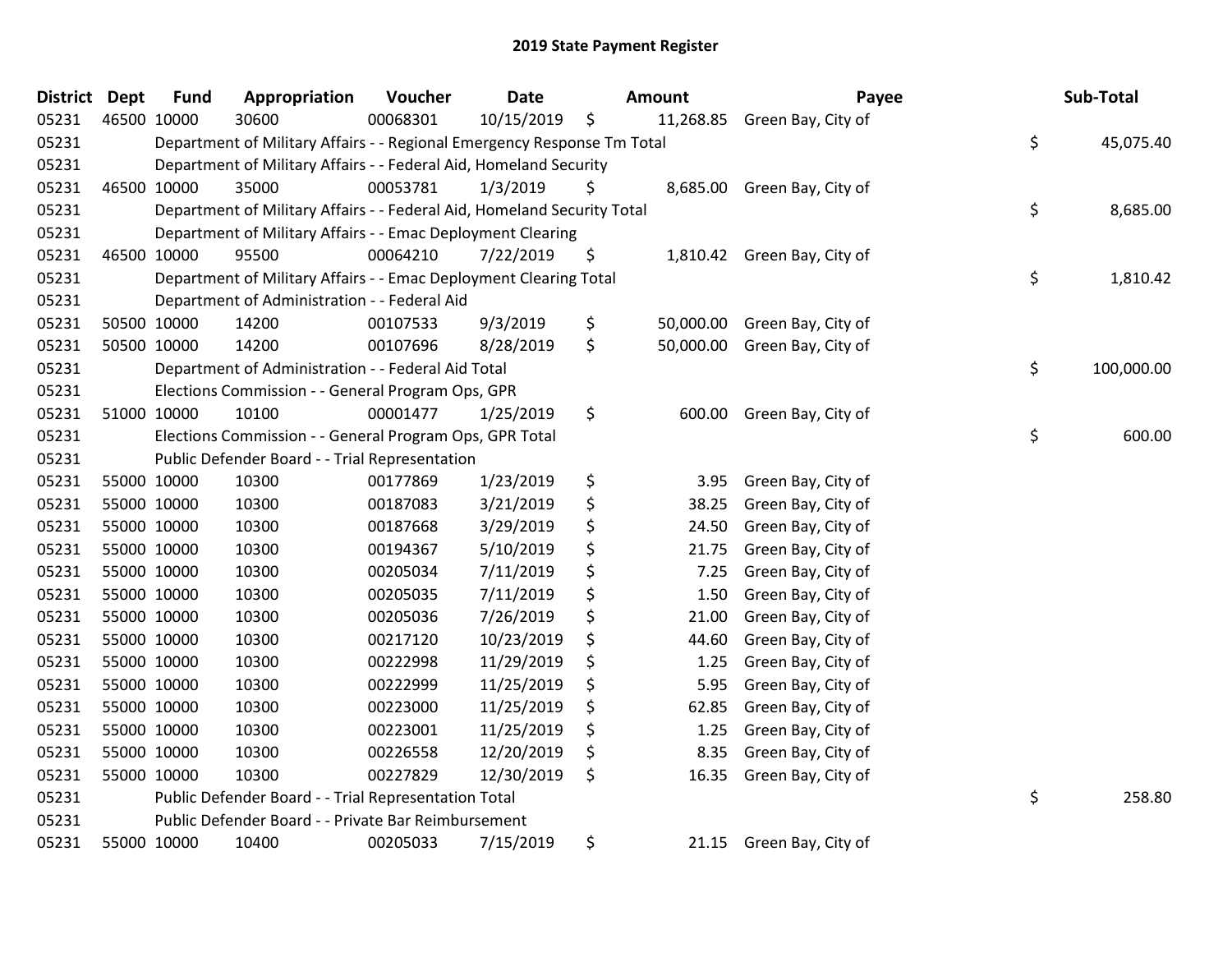## 2019 State Payment Register

| <b>District Dept</b> |             | <b>Fund</b>                                                   | Appropriation                                                         | Voucher  | <b>Date</b> |    | <b>Amount</b> | Payee                            |    | Sub-Total     |
|----------------------|-------------|---------------------------------------------------------------|-----------------------------------------------------------------------|----------|-------------|----|---------------|----------------------------------|----|---------------|
| 05231                |             | Public Defender Board - - Private Bar Reimbursement Total     |                                                                       |          |             |    |               |                                  | \$ | 21.15         |
| 05231                |             | Public Defender Board - - Transcript, Discovery And Int       |                                                                       |          |             |    |               |                                  |    |               |
| 05231                |             | 55000 10000                                                   | 10600                                                                 | 00210080 | 8/20/2019   | \$ |               | 3.75 Green Bay, City of          |    |               |
| 05231                |             | 55000 10000                                                   | 10600                                                                 | 00210081 | 8/20/2019   | \$ | 5.00          | Green Bay, City of               |    |               |
| 05231                |             |                                                               | Public Defender Board - - Transcript, Discovery And Int Total         |          |             |    |               |                                  | \$ | 8.75          |
| 05231                |             |                                                               | Shared Revenue and Tax Relief - - Expenditure Restraint Program       |          |             |    |               |                                  |    |               |
| 05231                |             | 83500 10000                                                   | 10100                                                                 | 00048376 | 7/22/2019   | \$ |               | 1,615,389.97 Green Bay, City of  |    |               |
| 05231                |             |                                                               | Shared Revenue and Tax Relief - - Expenditure Restraint Program Total |          |             |    |               |                                  | \$ | 1,615,389.97  |
| 05231                |             |                                                               | Shared Revenue and Tax Relief - - County And Municipal Aid            |          |             |    |               |                                  |    |               |
| 05231                |             | 83500 10000                                                   | 10500                                                                 | 00048376 | 7/22/2019   | \$ | 2,339,938.59  | Green Bay, City of               |    |               |
| 05231                |             | 83500 10000                                                   | 10500                                                                 | 00052666 | 11/18/2019  | \$ |               | 13,089,369.82 Green Bay, City of |    |               |
| 05231                |             |                                                               | Shared Revenue and Tax Relief - - County And Municipal Aid Total      |          |             |    |               |                                  | \$ | 15,429,308.41 |
| 05231                |             |                                                               | Shared Revenue and Tax Relief - - Exempt Computer Aid                 |          |             |    |               |                                  |    |               |
| 05231                |             | 83500 10000                                                   | 10900                                                                 | 00045555 | 7/22/2019   | \$ |               | 611,869.63 Green Bay, City of    |    |               |
| 05231                |             | 83500 10000                                                   | 10900                                                                 | 00047727 | 7/22/2019   | \$ | 879,955.06    | Green Bay, City of               |    |               |
| 05231                |             |                                                               | Shared Revenue and Tax Relief - - Exempt Computer Aid Total           |          |             |    |               |                                  | \$ | 1,491,824.69  |
| 05231                |             |                                                               | Shared Revenue and Tax Relief - - Utility Aid                         |          |             |    |               |                                  |    |               |
| 05231                |             | 83500 10000                                                   | 11000                                                                 | 00048376 | 7/22/2019   | \$ |               | 106,224.78 Green Bay, City of    |    |               |
| 05231                | 83500 10000 |                                                               | 11000                                                                 | 00052666 | 11/18/2019  | \$ |               | 298,136.42 Green Bay, City of    |    |               |
| 05231                |             | Shared Revenue and Tax Relief - - Utility Aid Total           |                                                                       |          |             |    |               |                                  | \$ | 404,361.20    |
| 05231                |             |                                                               | Shared Revenue and Tax Relief - - Personal Property Aid               |          |             |    |               |                                  |    |               |
| 05231                |             | 83500 10000                                                   | 11100                                                                 | 00040082 | 5/6/2019    | \$ | 275,409.57    | Green Bay, City of               |    |               |
| 05231                | 83500 10000 |                                                               | 11100                                                                 | 00042450 | 5/6/2019    | \$ |               | 195,207.25 Green Bay, City of    |    |               |
| 05231                |             |                                                               | Shared Revenue and Tax Relief - - Personal Property Aid Total         |          |             |    |               |                                  | \$ | 470,616.82    |
| 05231                |             |                                                               | Shared Revenue and Tax Relief - - School Lvy Tx/First Dollar Cr       |          |             |    |               |                                  |    |               |
| 05231                |             | 83500 10000                                                   | 30200                                                                 | 00045222 | 7/22/2019   | \$ | 11,460,535.10 | Green Bay, City of               |    |               |
| 05231                |             | 83500 10000                                                   | 30200                                                                 | 00048106 | 7/22/2019   | \$ | 2,227,423.00  | Green Bay, City of               |    |               |
| 05231                |             |                                                               | Shared Revenue and Tax Relief - - School Lvy Tx/First Dollar Cr Total |          |             |    |               |                                  | \$ | 13,687,958.10 |
| 05231                |             | Shared Revenue and Tax Relief - - Payments For Municipal Svcs |                                                                       |          |             |    |               |                                  |    |               |
| 05231                |             | 83500 10000                                                   | 50100                                                                 | 00037814 | 1/31/2019   | \$ |               | 490,481.25 Green Bay, City of    |    |               |
| 05231                |             |                                                               | Shared Revenue and Tax Relief - - Payments For Municipal Svcs Total   |          |             |    |               |                                  | \$ | 490,481.25    |
| 05231                |             | Shared Revenue and Tax Relief - - Lottery & Gaming Credit     |                                                                       |          |             |    |               |                                  |    |               |
| 05231                |             | 83500 52100                                                   | 36300                                                                 | 00038147 | 3/25/2019   | \$ |               | 24,459.00 Green Bay, City of     |    |               |